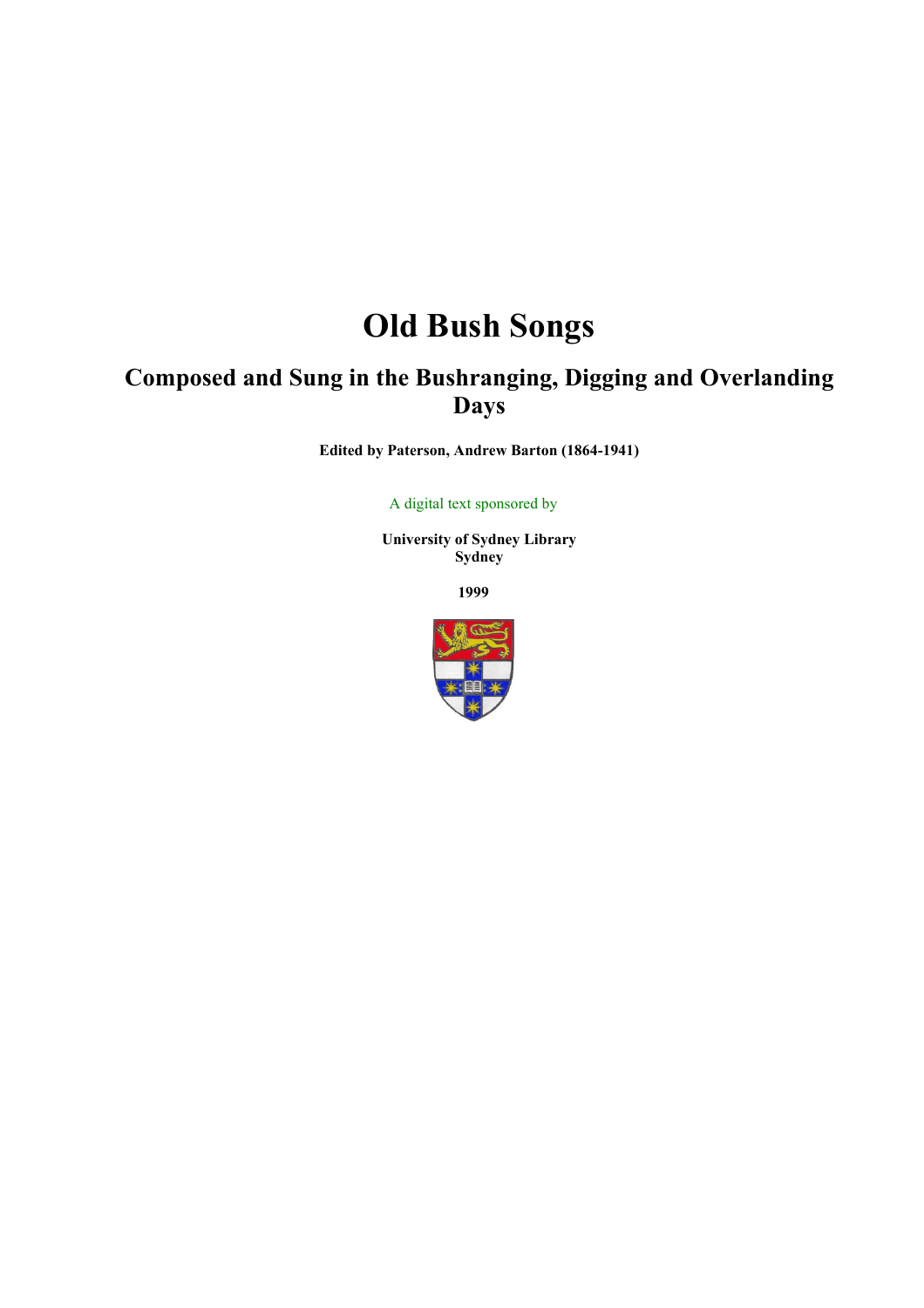#### **http://setis.library.usyd.edu.au/**

 © 1999 University of Sydney Library. The texts and images are not to be used for commercial purposes without permission.

#### **Source Text:**

Prepared against the print edition published by Angus and Robertson, Sydney 1905

 All quotation marks retained as data All unambiguous end-of-line hyphens have been removed, and the trailing part of a word has been joined to the preceding line.

First Published: 1905

821.08 *Australian Etexts poetry verse 1890-1909*

 **The Old Bush Songs Composed and Sung in the Bushranging, Digging and Overlanding Days** Edited by A.B. Paterson **Sydney Angus and Robertson 1905**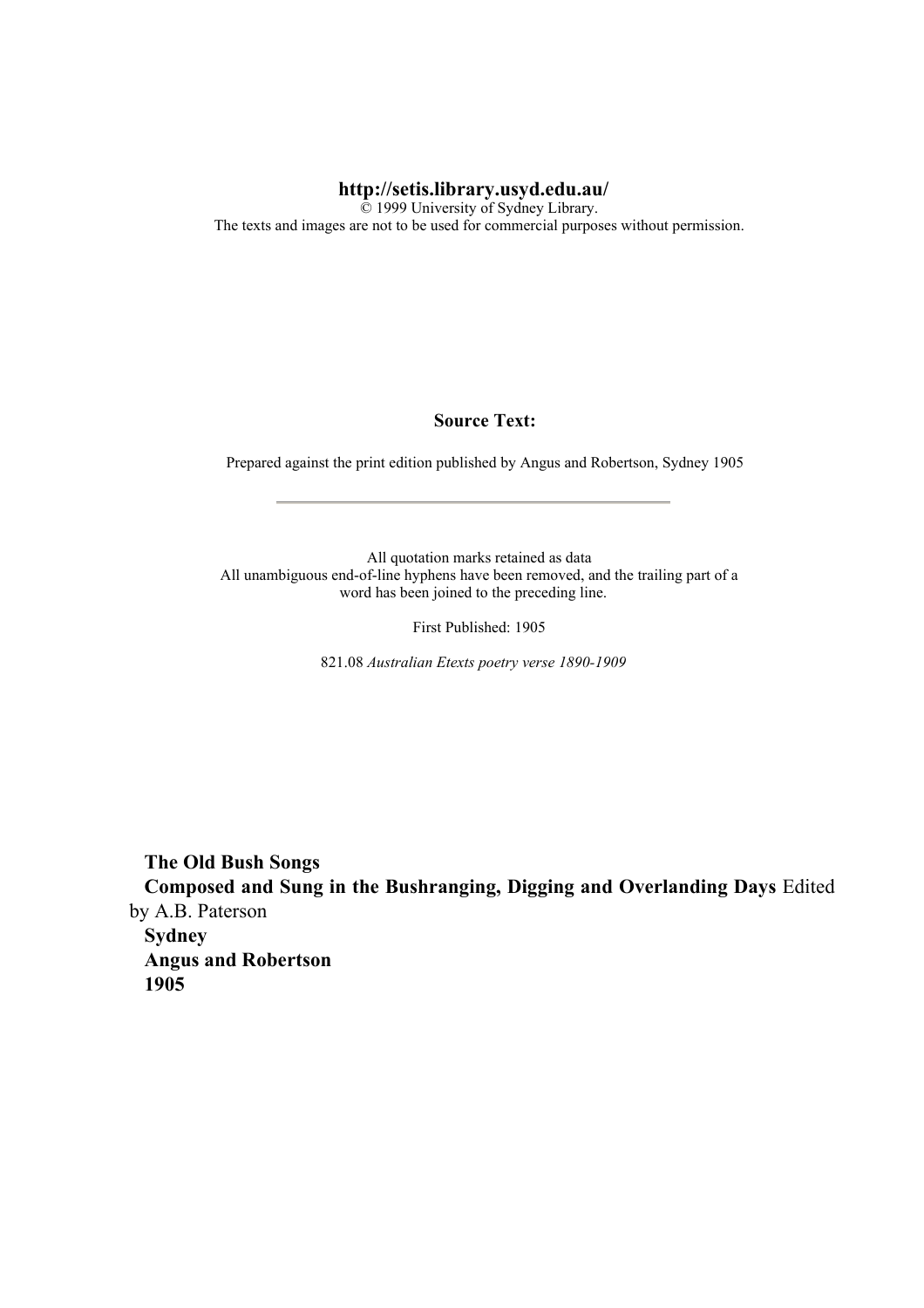### **Preface**

 The object of the present publication is to gather together all the old bush songs that are worth remembering. Apart from other considerations, there are many Australians who will be reminded by these songs of the life of the shearing sheds, the roar of the diggings townships, and the campfires of the overlanders. The diggings are all deep sinking now, the shearing is done by contract, and the cattle are sent by rail to market, while newspapers travel all over Australia; so there will be no more bush ballads composed and sung, as these were composed and sung, as records of the early days of the nation. In their very roughness, in their absolute lack of any mention of home ties or of the domestic affections, they proclaim their genuineness. They were collected from all parts of Australia, and have been patched together by the compiler to the best of his ability, with the idea of presenting the song as nearly as possible as it was sung, rather than attempting to soften any roughness or irregularity of metre. Attempts to ascertain the names of the authors have produced contradictory statements, and no doubt some of the songs were begun by one man and finished or improved by another, or several others. Some few fairly recent ballads have been included, but for the most part no attempt has been made to include any of the more ambitious literary productions of modern writers. This collection is intended to consist of the old bush songs as they were sung in the early days, and as such it is placed before the reader.

 Most cordial thanks are due to those who have sent contributions, and it is hoped that others who can remember any old songs not included here will forward them for inclusion in a future edition.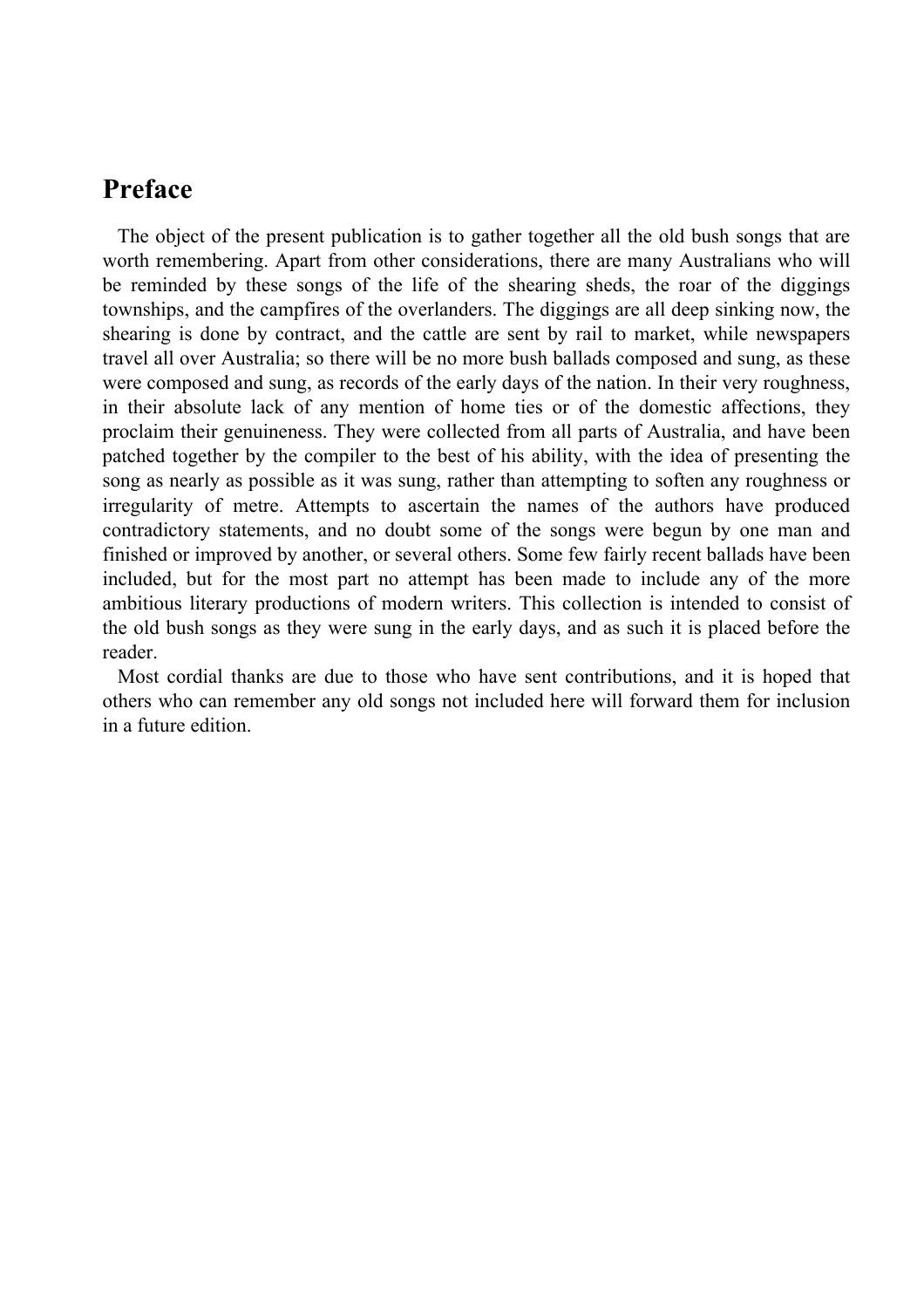### **Introduction**

#### **Andrew Barton Paterson**

 ALL human beings not utterly savage long for some information about past times, and are delighted by narratives which present pictures to the eye of the mind. But it is only in very enlightened communities that books are readily accessible. Metrical composition, therefore, which, in a highly civilised nation, is a mere luxury, is in nations imperfectly civilised almost a necessity of life, and is valued less on account of the pleasure which it gives to the ear than on account of the help which it gives to the memory. A man who can invent or embellish an interesting story and put it into a form which others may easily retain in their recollection will always be highly esteemed by a people eager for amusement and information, but destitute of libraries. Such is the origin of ballad poetry, a species ot composition which scarcely ever fails to spring up and flourish in every society at a certain point in the progress towards refinement." Macaulay

 Australia's history is so short, and her progress has been so wonderfully rapid, that, seeing things as they are to-day, it is hard to believe that among us still are men who can remember the days when convicts in irons tramped the streets of Sydney, and it was unsafe to go to and from Sydney and Parramatta without an armed escort; who were partakers of the roaring days of the diggings when miners lit their pipes with five-pound notes and shod their horses with gold; who have exchanged shots with Gilbert and Morgan, and have watched the lumbering police of the old days scouring the country to earn the thousand pounds reward on the head of Ben Hall. So far as materials for ballads go, the first sixty or seventy years of our history are equal to about three hundred years of the life of an old and settled nation. The population of the country comprised a most curious medley. Among the early settlers were some of the most refined and educated, and some of the most ignorant, people on the face of the earth. Among the assisted immigrants and currency lads of the earlier days education was not a strong point; and such newspapers as there were could not be obtained by one-half of the population, and could not be read by a very large percentage of the other half. It is no wonder, then, that the making of ballads flourished in Australia just as it did in England, Scotland, and Ireland in the days before printing was in common use. And it was not only in the abundance of matter that the circumstances of the infant Colony were favourable to ballad-making. The curious upheavals of Australian life had set the Oxford graduate carrying his swag and cadging for food at the prosperous homestead of one who could scarcely write his name; the digger, peeping out of his hole — like a rabbit out of his burrow — at the license hunters, had, perhaps, in another clime charmed cultivated audiences by his singing and improvisation; the bush was full of ne'er-do-wells — singers and professional entertainers and so on — who had "come to grief" and had to take to hard work to earn a crust to carry them on until they could "strike a new patch." No wonder that,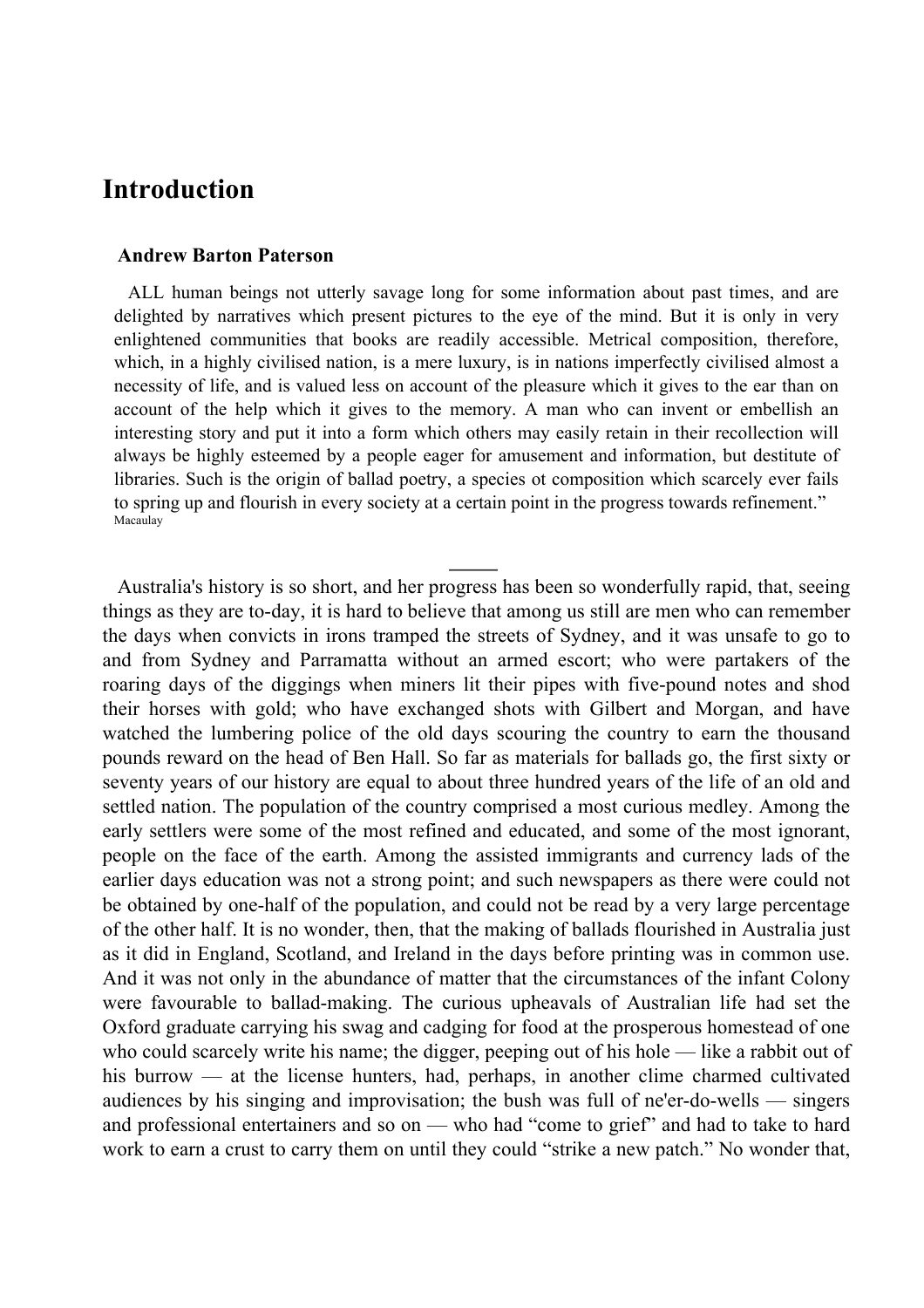with all this talent to hand, songs and ballads of a rough sort were plentiful enough.

 Most of these songs, even in the few years that they have been extant, have developed three or four different readings, and not only have the ballads been altered, but many of them have been forgotten altogether. Only one very imperfect song has come to hand dealing directly with the convict days, but there must have been many ballads composed and sung by the prisoners — ballads in which the horrors of Port Arthur in Tasmania, the grim, grey prisons of Norfolk Island, the curse of official tyranny, and the humours of the rum traffic had their share. Possibly some lost singer of convictdom poured out his regrets in words straight from the soul, and produced a song worthy to rank as a classic: but all the songs of that day have been mercifully allowed to drift into oblivion; and their singers, with their grey clothes and their fetters, have gone clanking down to the limbo of forgotten things.

 The collection begins with two aboriginal songs. These songs were supplied by Mr. S. M. Mowle, a very old colonist, with much experience of the blacks fifty years ago. He writes — "I could never find out what the words meant, and I don't think the blacks themselves knew." Other authorities, however, say that the blacks' songs were very elaborate, and that they composed corroborees which reached a high dramatic level. The question is of interest, and might be worth investigation.

 It is interesting to see how the progress of settlement is reflected in the various songs. Beginning with the crude early days, when there was land and to spare, and when labour was in demand and Australia was *terra incognita* to all, we find in "Paddy Malone" a fitting chronicle in rhyme. In this ballad a raw, Irish immigrant tells of his adventures in the Australian bush. He was put to shepherding and bullock-driving, which in itself proves that labourers were at a premium, and that instead of a man having to hunt for a job the job had to hunt for the man. He lost his sheep, and the bullocks got away from him. It will be noticed that there is no mention of fences or roads in this ballad, as in the "Paddy Malone" days fences and roads were not very much met with. Compare also "The Beautiful Land of Australia." In this the settler reaches Sydney, and "Upon the map I chose my land," which shows that there was land enough and to spare, and that the system of grants to free immigrants was in fall swing. It is noticeable that in all the ballads of early days there is a sort of happy-go-lucky spirit which reflects the easy-come, easy-go style of the times. Next in order come the ballads of the days when the squatters had established themselves, and the poorer classes found it harder to live. "The Squatter's Man" is a ballad of these harder times. Compare it with "Paddy Malone." There is no talk of sending a new-chum out with sheep and bullocks now. The first rush of settlement is over, and the haughty squatter contemptuously offers ten shillings a week as wages to a man for a variety of drudgery that is set out with much spirit in the song.

 Next come the free-selection days, when the runs of these squatters were thrown open to purchase on certain easy conditions, and at once the ballads change their tone, and there is quite a paean of victory in "The Free Selector — a Song of 1861." The reader will note that "The Land Bill has passed and the good time has come," and further on the singer says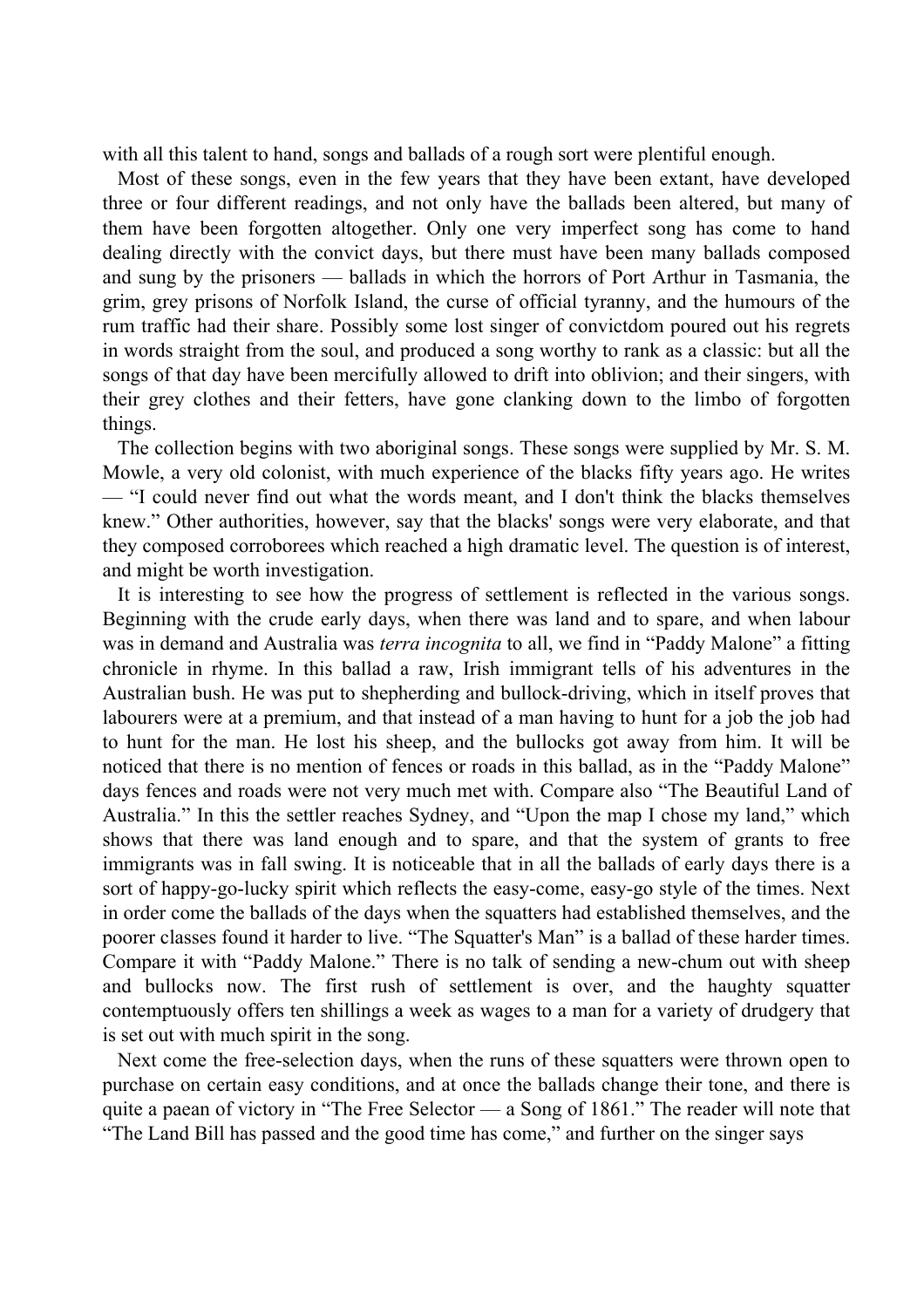#### "We may reside In a home of our own by some clear waterside."

 The squatters also had a word to say, and "The Broken- down Squatter" puts their side of the case in a sort of *ad misericordiam* appeal; while "The Eumerella Shore" is a smart hit at the cattle-stealers who availed themselves of the chances afforded by the new state of things in the country. Later still comes the time when the selectors became employers of labour, and "The Stringy-bark Cockatoo," though rough in style and versification, is a splendid hit at the new squireens. A "cockatoo," it should be explained, is a small settler, and the stringy-bark tree is an unfailing sign of poor land; and the minstrel was much worse treated when working for "The Stringy-bark Cockatoo" than when he was a "Squatter's man."

 So much for the historical element; now as to the songs themselves. As metrical compositions they cannot be expected to rank high. In all her history England has produced only a few good ballads, and ballads do not get justice from cold print. An old Scotchman, to whom Sir Walter Scott read some of his collected ballads, expressed the opinion that the ballads were spoilt by printing. And these bush songs, to be heard at their best, should be heard to an accompaniment of clashing shears when the voice of a shearer rises through the din caused by the rush and bustle of a shearing shed, the scrambling of the sheep in their pens, and the hurry of the pickers-up; or when, on the roads, the cattle are restless on their camp at night and the man on watch, riding round them, strikes up "Bold Jack Donahoo" to steady their nerves a little. Drovers know that they must not sneak quietly about restless cattle — better to sing to them and let them know that someone is stirring and watching; and many a mob of wild, pike-horned Queensland cattle, half inclined to stampede, has listened contentedly to the "Wild Colonial Boy" droned out in true bush fashion till the daylight began to break and the mob was safe for another day. Heard under such circumstances as these the songs have quite a character of their own. A great deal depends, too, on the way in which they are sung. The true bushman never hurries his songs. They are designed expressly to pass the time on long journeys or slow, wearisome rides after sheep or tired cattle; so the songs are sung conscientiously through — chorus and all — and the last three words of the song are always spoken, never sung. There is, too, a strong Irish influence in the greater number of the songs; quite a large proportion are sung to the tune of the "Wearing of the Green," and the admixture of Irish wit and Irish pathos in their composition can only be brought out by a good singer.

 One excuse, if excuse be needed, for the publication of this collection is the fact that the songs it contains are fast being forgotten. Thirty or forty years ago every station and every shearing shed had its singer, who knew some of the bush songs. Nowadays they are never sung, and even in districts where they took their rise they have pretty well died out. Only a few years ago, every shearing shed had at least one minstrel who could drone out the refrain of a shearing song —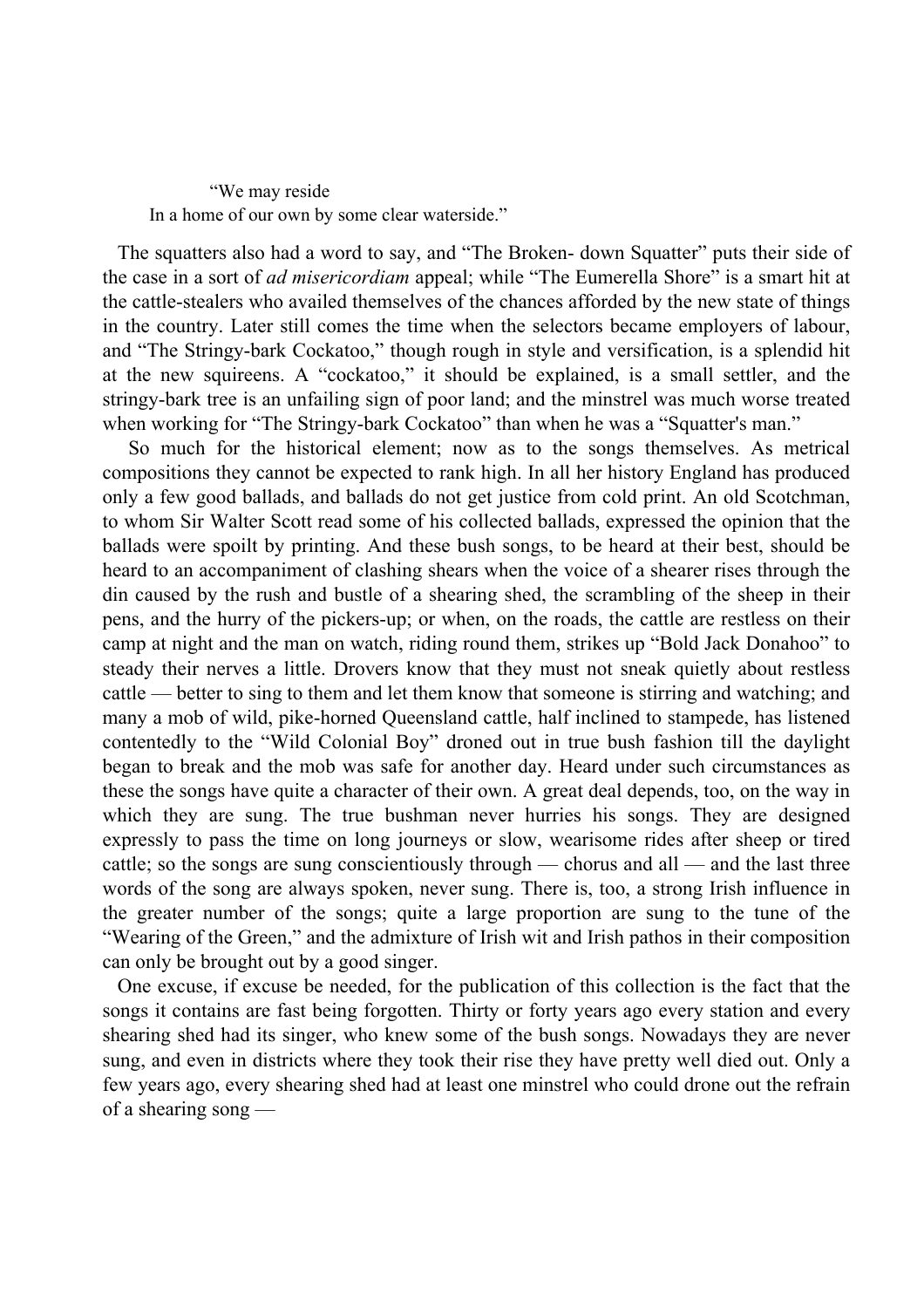"But, oh, boys, such sheep I never shore, As those that made us knuckle down at Goorianawa."

 But the Goorianawa sheep are not celebrated in song nowadays, and advertisement has failed to produce a copy of the song. Down in the rough country near the Upper Murrumbidgee, where the bushranger Gilbert was betrayed by a relative and was shot by the police, there was a song about "Dunn, Gilbert, and Ben Hall." It commenced —

"Come all ye lads of loyalty and listen to my tale, A story of bushranging days I will to you unveil, 'Tis of those gallant heroes, we'll bless them one and all, And we'll sit and sing long live the King, Dunn, Gilbert, and Ben Hall."

Another line ran —

It's a thousand pounds alive or dead, for Dunn, Gilbert, and Ben Hall."

 Thirty years ago every one in the district had heard this song, and all the sympathisers with the bushrangers (which meant the bulk of the wild and scattered population) used to sing it on occasion; but to-day the most persistent inquiry has failed to reveal one man who can remember more than a few fragments of it; and yet it is only forty years since Ben Hall was shot. It is in the hope of rescuing these rough bush ballads from oblivion that the present collection is placed before the public. A.B. Paterson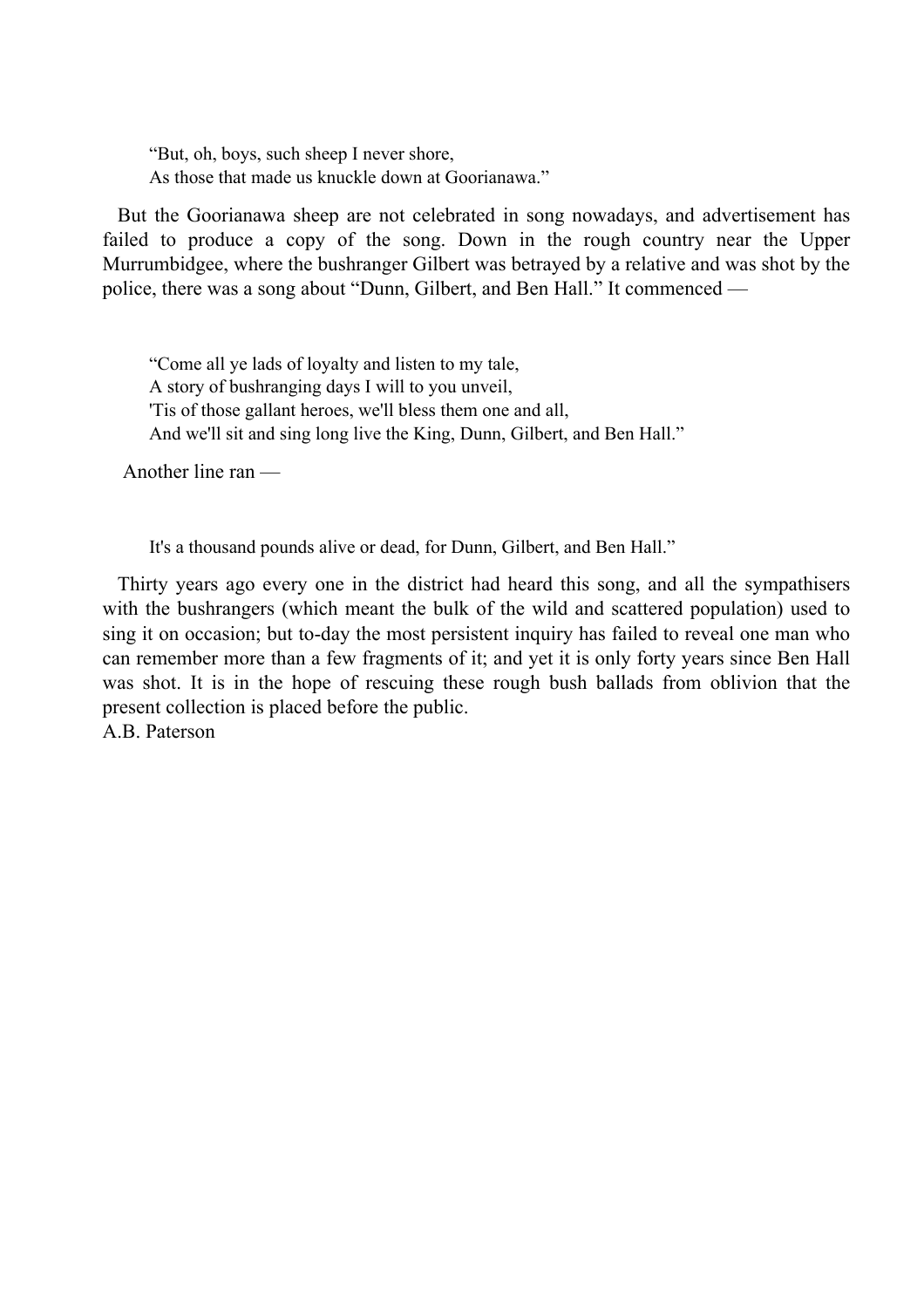**Old Bush Songs**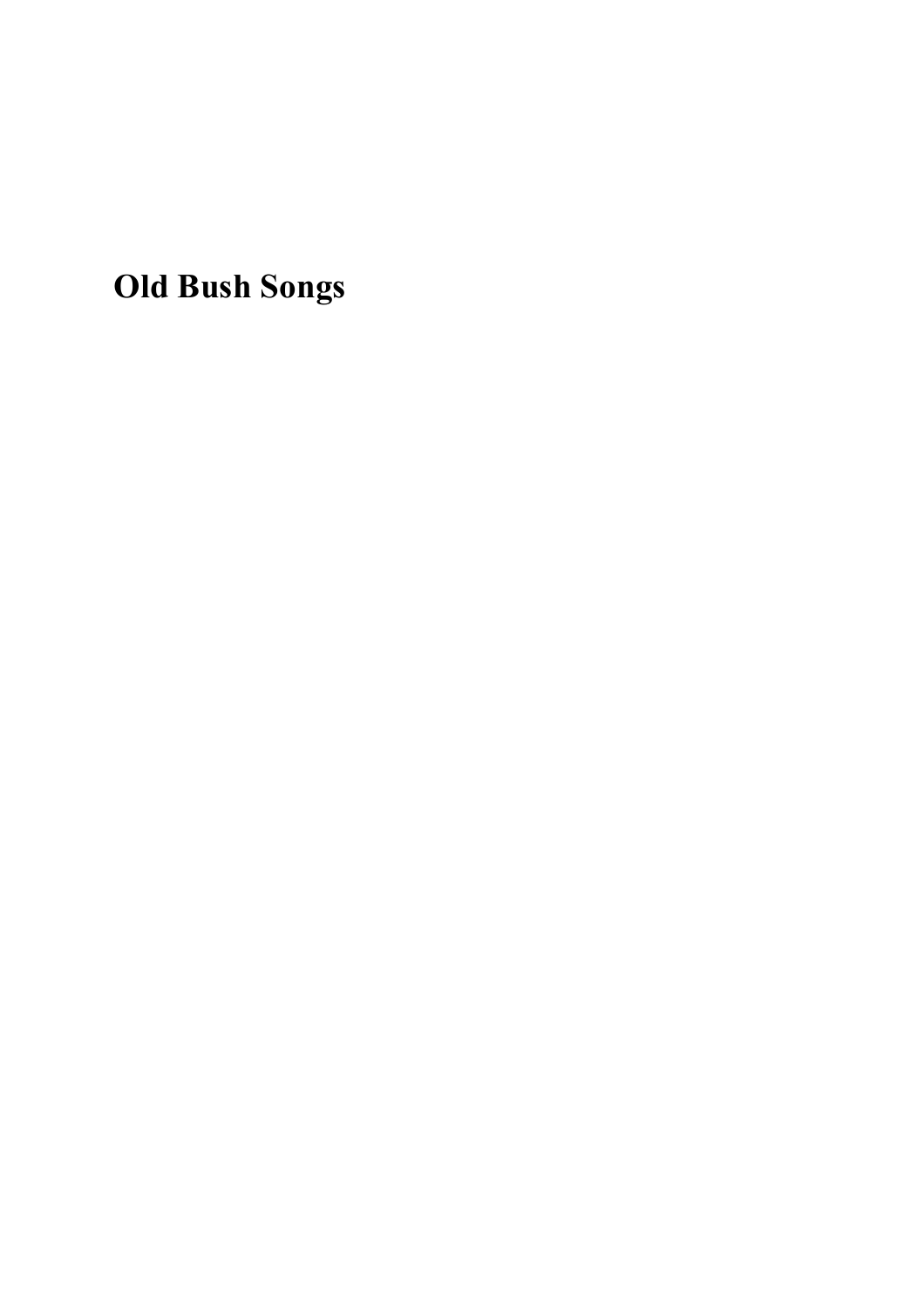# **Two Aboriginal Songs**

### **I**

Korindabria, korindabria, bogarona, bogarona. Iwariniang iwaringdo, iwarinianng, iwaringdo, iwariniang, iwaringdo, iwariniang, iwaringdo, iwaringime. Iwaringiang, iwaringdoo, ilanenienow, coombagongniengowe, ilanenienow, coomba gongiengowe, ilanenionowe combagoniengowe, ilanenienimme.

### **II**

Buddha-buddharo nianga, boomelana, bulleranga, crobinea, narnmala, yibbilwaadjo nianga, boomelana, a, boomelana, buddha-buddharo, nianga, boomelana, buddharo nianga, boomelana, bulleranga, crobinea, narnmala, yibbilwaadjo, nianga, croilanume, a, croilanga, yibbilwaadjo, nianga, croilanga, yibbilwaadjo, nianga croilanga, coondheranea, tabiabina, boorganmala, yibbilwaadjo, nianga, croilanoome.<sup>1</sup>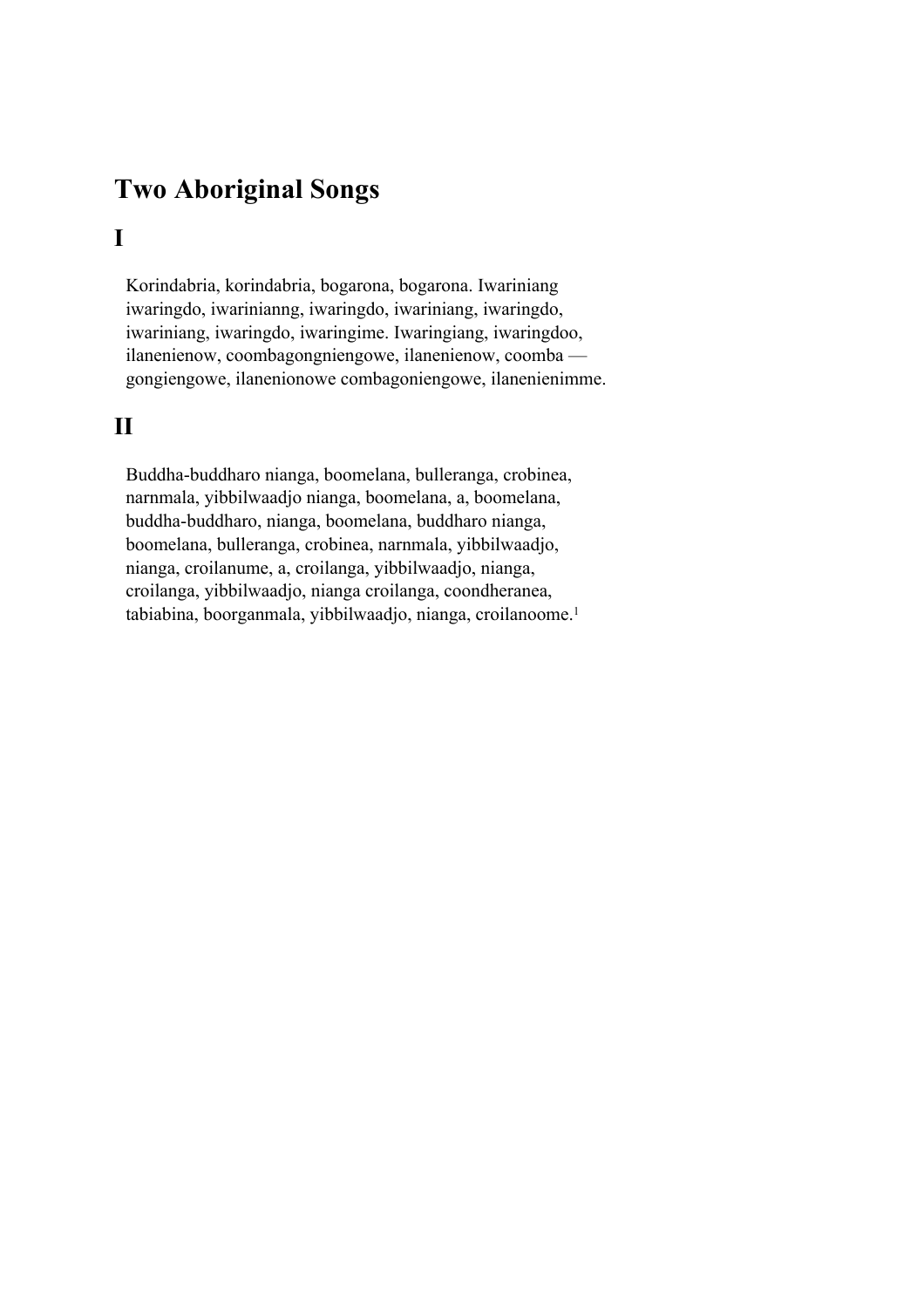### **Paddy Malone In Australia**

OCH! my name's Pat Malone, and I'm from Tipperary. Sure, I don't know it now, I'm so bothered, Ohone! And the gals that I danced with, light-hearted and airy, It's scarcely they'd notice poor Paddy Malone. 'Tis twelve months or more since our ship she cast anchor In happy Australia, the Emigrant's home, And from that day to this there's been nothing but canker, And grafe and vexation for Paddy Malone. Oh, Paddy Malone! Oh, Paddy, Ohone! Bad luck to the agent that coaxed ye to roam. Wid a man called a squatter I soon got a place, sure, He'd a beard like a goat, and such whiskers, Ohone! And he said — as he peeped through the hair on his faitures That he liked the appearance of Paddy Malone. Wid him I agreed to go up to his station, Saying abroad in the bush you'll find yourself at home. I liked his proposal, and 'out hesitation Signed my name wid a X that spelt Paddy Malone. Oh, Paddy Malone, you're no scholard, Ohone! Sure, I made a cris-crass that spelt Paddy Malone. A-herding my sheep in the bush, as they call it — It was no bush at all, but a mighty great wood, Wid all the big trees that were small bushes one time, A long time ago, faith! I 'spose 'fore the flood.

To find out this big bush one day I went further,

 The trees grew so thick that I couldn't, Ohone! I tried to go back then, but that I found harder,

 And bothered and lost was poor Paddy Malone. Oh, Paddy Malone, through the bush he did roam What a Babe in the Wood was poor Paddy Malone.

I was soon overcome, sure, wid grafe and vexation, And camped, you must know, by the side of a log; I was found the next day by a man from the station, For I coo-ey'd and roared like a bull in a bog. The man said to me, "Arrah, Pat! where's the sheep now?" Says I, "I dunno barring one here at home," And the master began and kicked up a big row too,

And swore he'd stop the wages of Paddy Malone.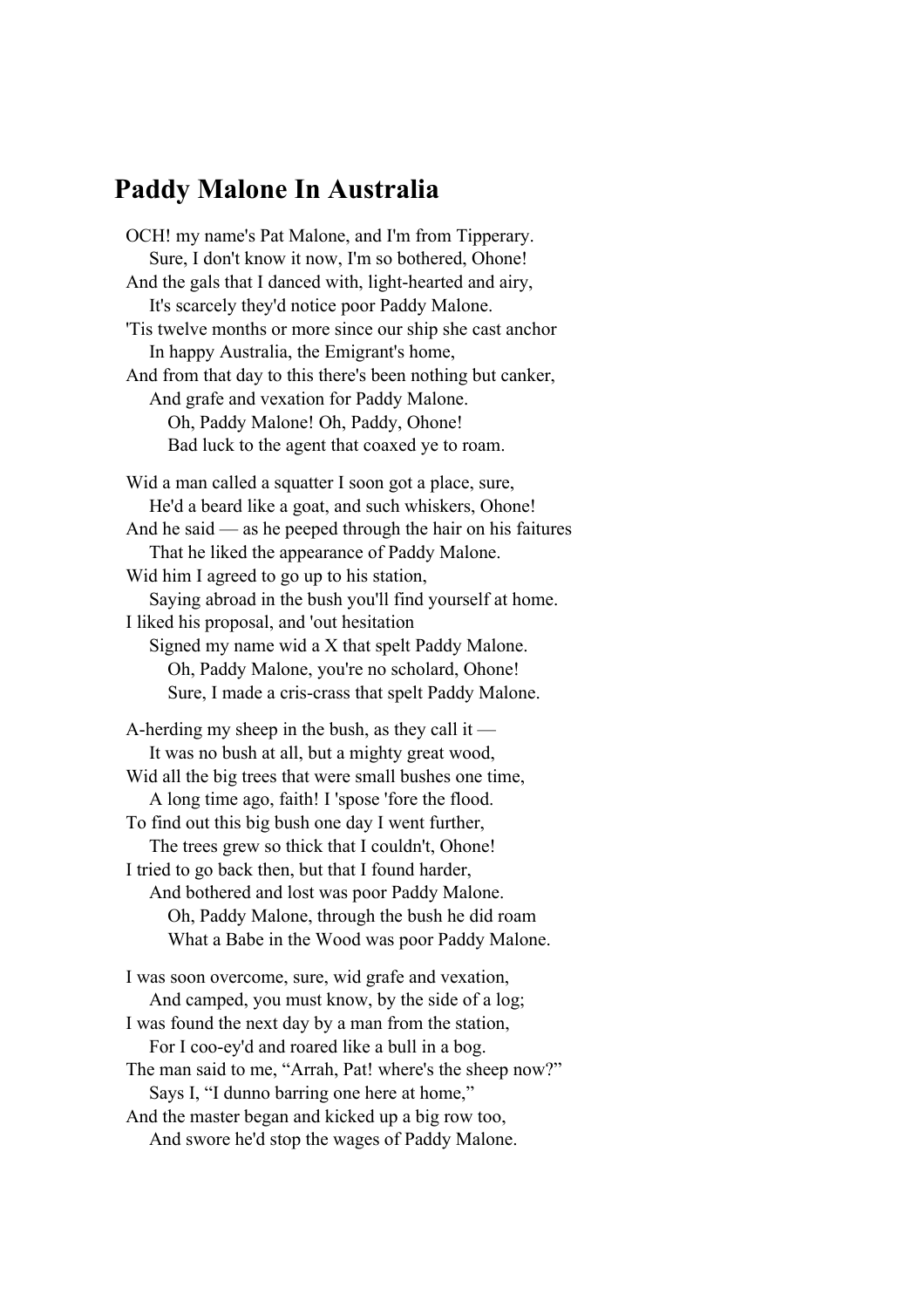Arrah! Paddy Malone, you're no shepherd, Ohone! We'll try you with bullocks now, Paddy Malone.

To see me dressed out with my team and my dray too, Wid a whip like a flail and such gaiters, Ohone! But the bullocks, as they eyed me, they seemed for to say too, "You may do your best, Paddy, we're blest If we go." Gee whoa! Redman! come hither, Damper! Hoot, Magpie! Gee, Blackbird! Come hither, Whalebone!" But the brutes turned round sharp, and away they did scamper, And heels over head turned poor Paddy Malone. Oh, Paddy Malone! you've seen some bulls at home, But the bulls of Australia cows Paddy Malone. I was found the next day where the brutes they did throw me By a man passing by, upon hearing me groan, And wiping the mud from my face that he knew me, Says he, "Your name's Paddy?" "Yes! Paddy Malone." I thin says to him, "You're an angel sent down, sure!"

 "No, faith, but I'm not; but a friend of your own!" And by his persuasion, for home then I started,

 And you now see before you poor Paddy Malone. Arrah, Paddy Malone! you are now safe at home. Bad luck to the agent that coaxed ye to roam,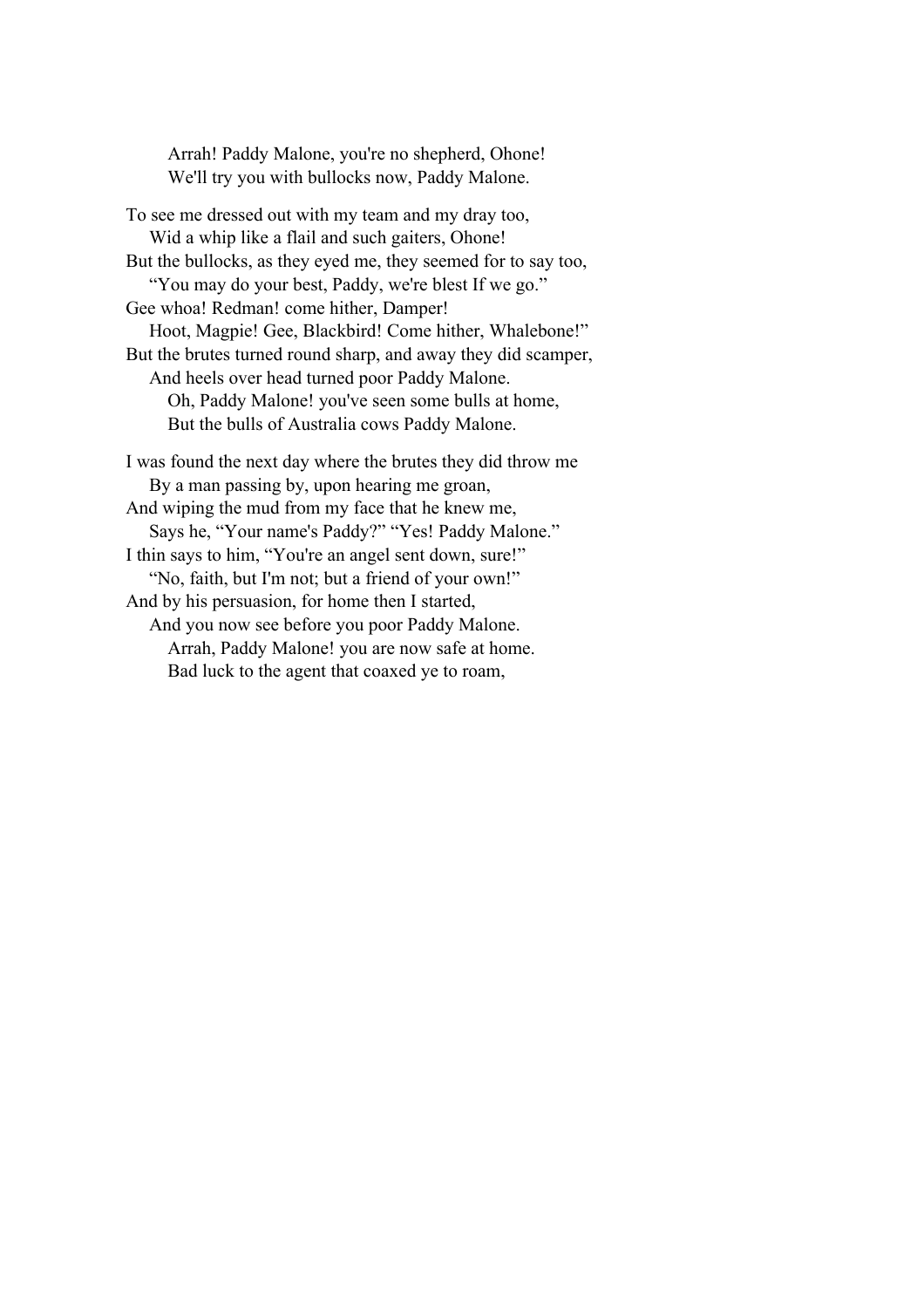### **The Old Bullock Dray**

OH! the shearing is all over, And the wool is coming down, And I mean to get a wife, boys, When I go up to town. Everything that has two legs Represents itself in view, From the little paddy-melon To the bucking kangaroo.

#### **Chorus**

 So it's roll up your blankets, And let's make a push, I'll take you up the country, And show you the bush. I'll be bound you won't get Such a chance another day, So come and take possession Of my old bullook dray.

Now, I've saved up a good cheque, I mean to buy a team, And when I get a wife, boys, I'll be all-serene For calling at the depôt. They say there's no delay To get an off-sider For the old bullock dray.

Oh! we'll live like fighting cocks, For good living, I'm your man. We'll have leather jacks, johnny cakes, And fritters in the pan; Or if you'd like some fish I'll catch you some soon, For we'll bob for barramundies Round the banks of a lagoon.

Oh! yes, of beef and damper I take care we have enough,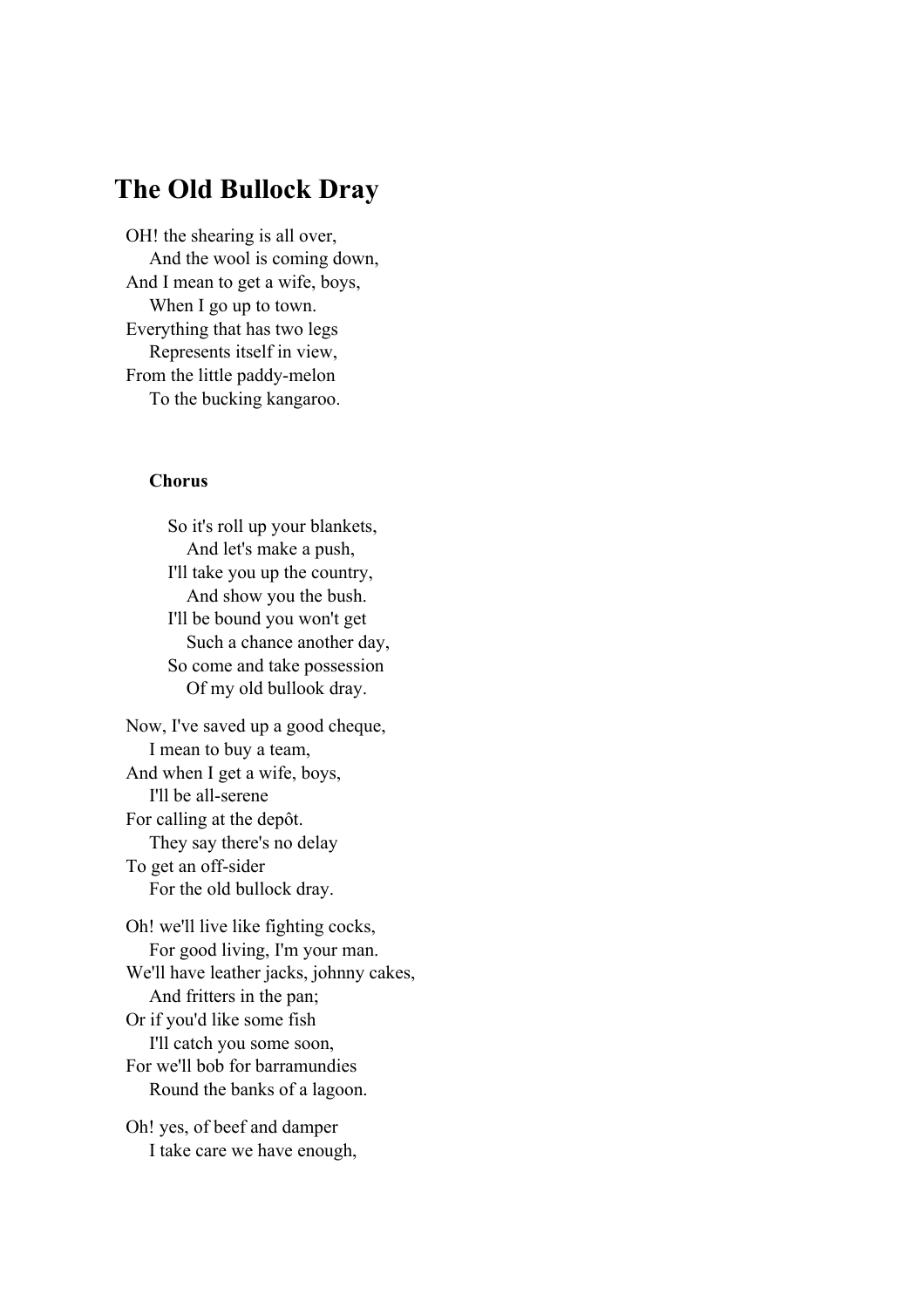And we'll boil in the bucket Such a whopper of a duff, And our friends will dance To the honour of the day, To the music of the bells, Around the old bullock dray.

Oh! we'll have plenty girls, We must mind that. There'll be flash little Maggie, And buckjumping Pat. There'll be Stringybark Joe, And Green-hide Mike. Yes, my Colonials, just As many as you like.

Now we'll stop all immigration, We won't need it any more; We'll be having young natives, Twins by the score. And I wonder what the devil Jack Robertson would say If he saw us promenading Round the old bullock dray.

Oh! it's time I had an answer, If there's one to be had, I wouldn't treat that steer In the body half as bad; But he takes as much notice Of me, upon my soul, As that old blue stag Off-side in the pole.

Oh! to tell a lot of lies, You know, it is a sin, But I'll go up country And marry a black gin. Oh! "Baal gammon white feller," This is what she'll say, "Budgery you And your old bullock dray."

 This song may require a few notes for the benefit of non-Australian readers. A paddy-melon is a small and speedy marsupial, a sort of poor relation of the great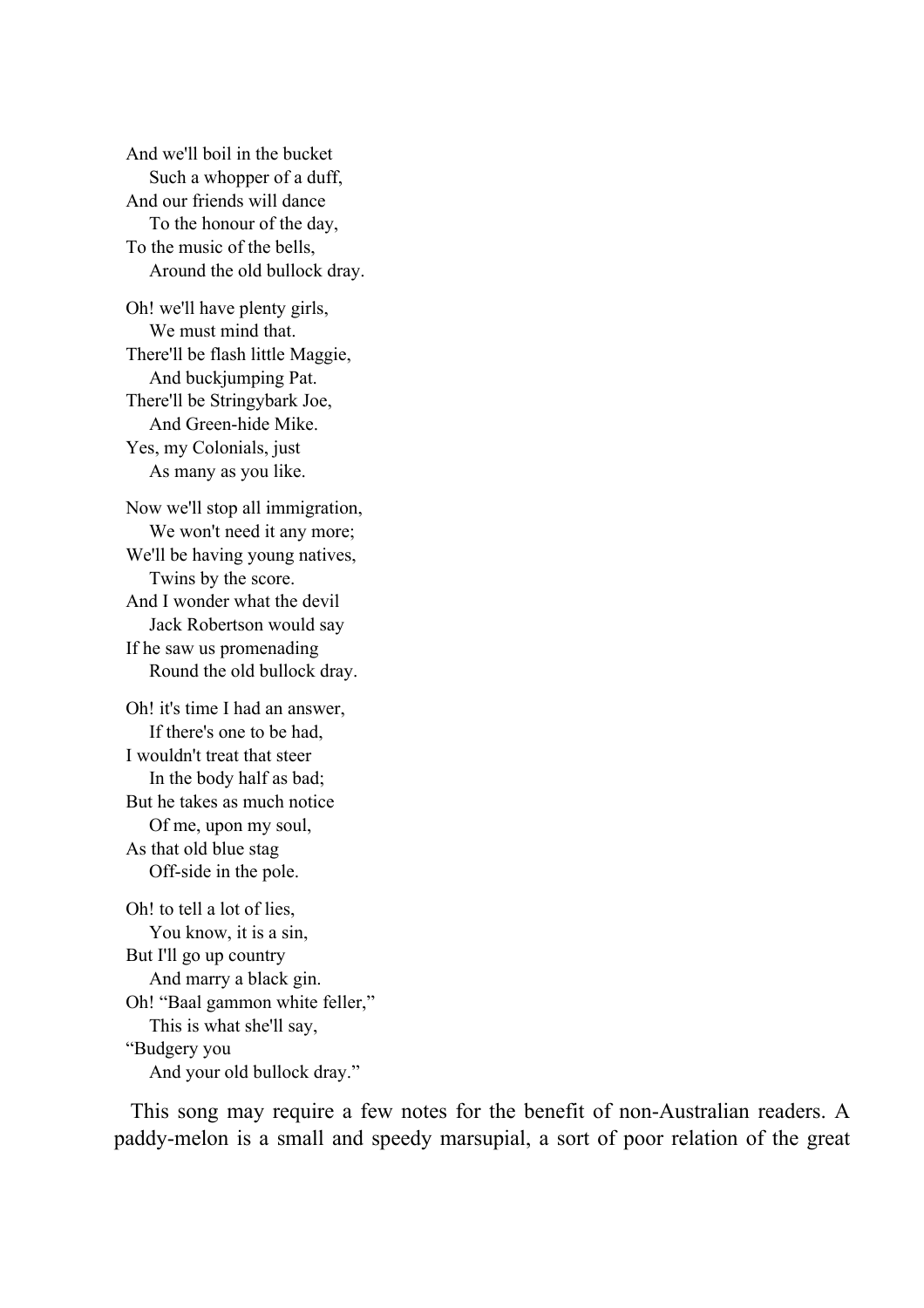kangaroo family. "Calling at the depôt to get an offsider." — Female immigrants were housed at the depôt on arrival, and many found husbands within a few hours of their landing. The minstrel, therefore, proposes to call at the depôt to get himself a wife from among the immigrants. An off-sider is a bullock-driver's assistant — one who walks on the off-side of the team and flogs the bullocks on that side when occasion arises. The word afterwards came to mean an assistant of any kind. "Jack Robertson." — Sir John Robertson, as he afterwards became, was a well-known politician, who believed in Australians doing their best to populate their own country. "Budgery you" — good fellow you.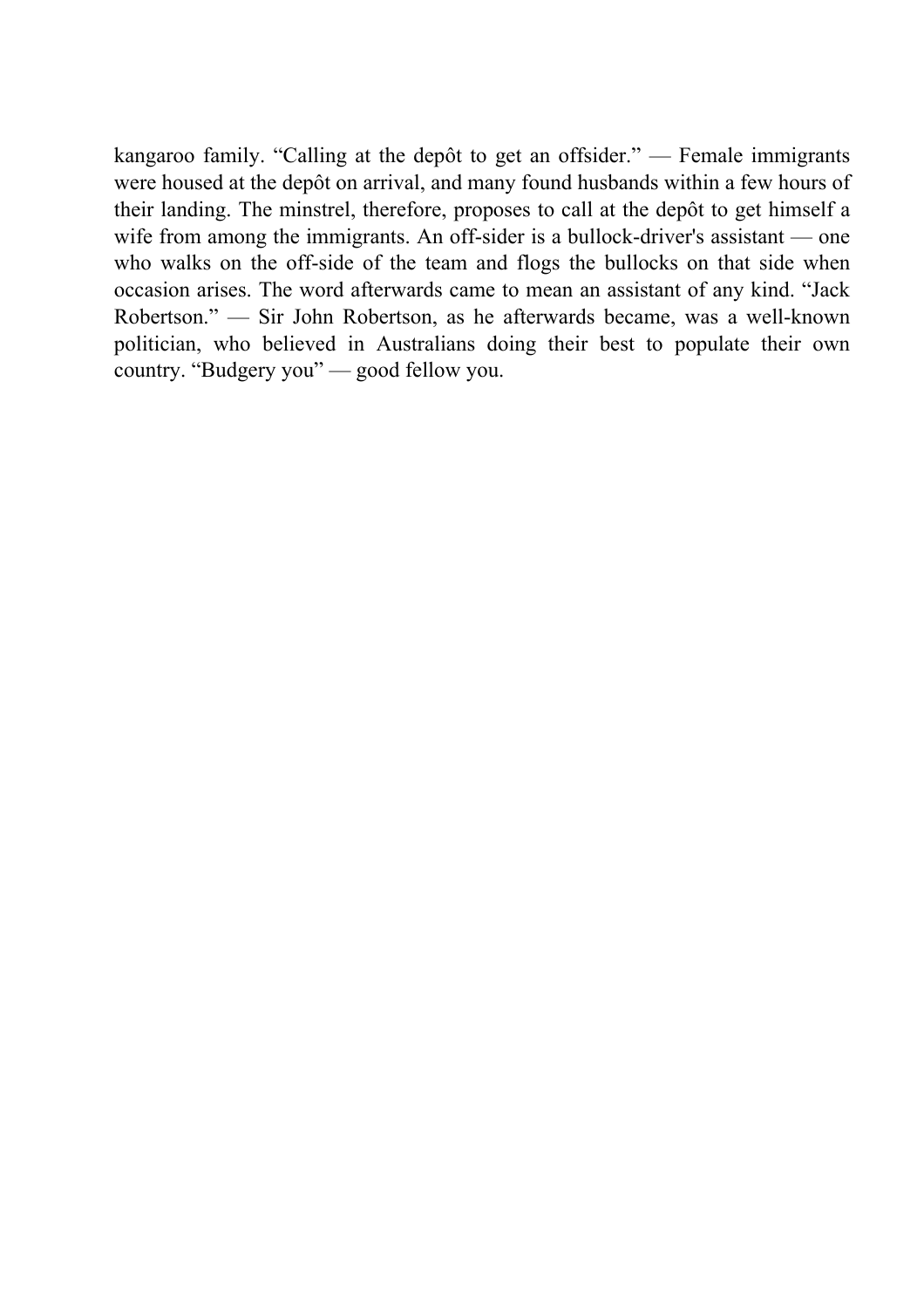### **Paddy's Letter, 1857**

I'VE had all sorts of luck, sometimes bad, sometimes better, But now I have somebody's luck and my own, For I stooped in the street and I picked up a letter,

Which some one had written to send away home.

The old adage says, "What you find, you may keep it," And as most of these old sayings are very true, I straight broke the seal, and then having read it,

The contents of this letter I tell unto you.

### **The Letter**

Dear Dermot, I hope when this letter gets to you 'Twill find you in health, as now it leaves me ; But I hope you're more happy than I am in Australia — If not, it's small comfort that you have, achree! Hard fortune's been mine since crossing the line, Though that same I ne'er saw, for we crossed it at night; But they say 'twas laid down at expense of the Crown, To divide the wrong side of the world from the right. But what should a boy placed in my situation Know about lines laid across the big sea! But, faith, this I know, and without navigation, I'm at the wrong side of the line, anyway. I'm telling you now how strange seasons fall. We have here rain and sleet in the month of July, And hailstones as big as a small cannon-ball — And they do as much harm — not a word of a lie! But the making of magistrates now all the rage is, And every flockmaster's a justice of peace They find it so easy to cancel the wages, The law is their own and they rob whom they please. Pat Murphy's boy Tim, that married Moll Casey, Lives on the Barcoo that's away in the bush. Himself and the wife, why they lived mighty aisy, Till one day on Tim, oh, the blacks they did rush.

They killed little Paddy, but spared the young baby,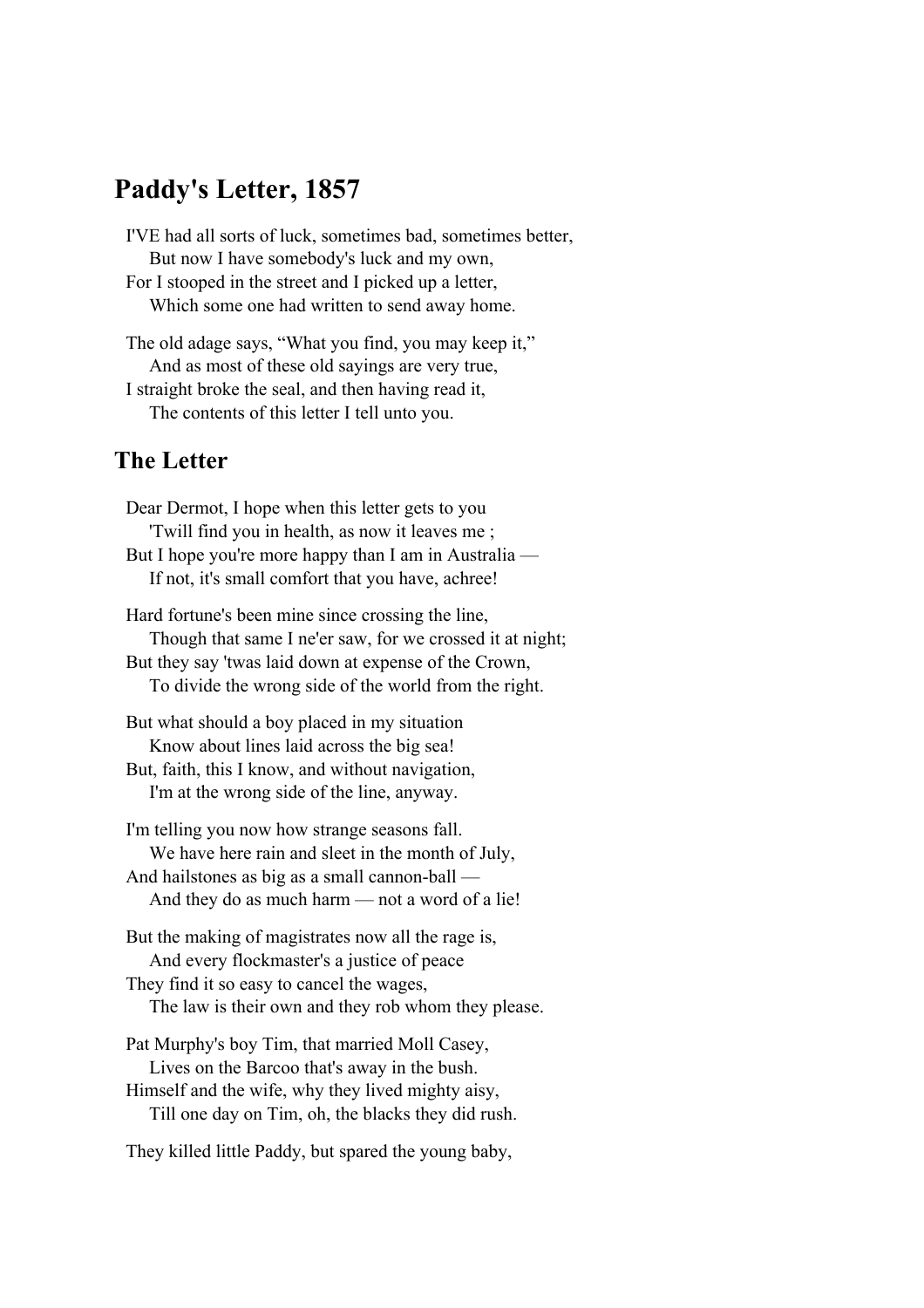Because it was sickly — I think it was that — And while Molly was crying, a gin said, "No habbie Your thin picaninny — we'll wait till it's fat."

'Tis a beautiful country to practise economy. Though the houses out here are not quite waterproof, But they're illigant houses for studying astronomy — You can lie on your back and read stars through the roof

P.S. — This is cramped — if there's no one to read it, Send for Tim Murphy, he'll know every stroke.

Ye all have my blessing, I know that ye'll need it, So no more at present from Teddy O'Rourke.

The above to an old tune called "Barney O'Keefe," 1848.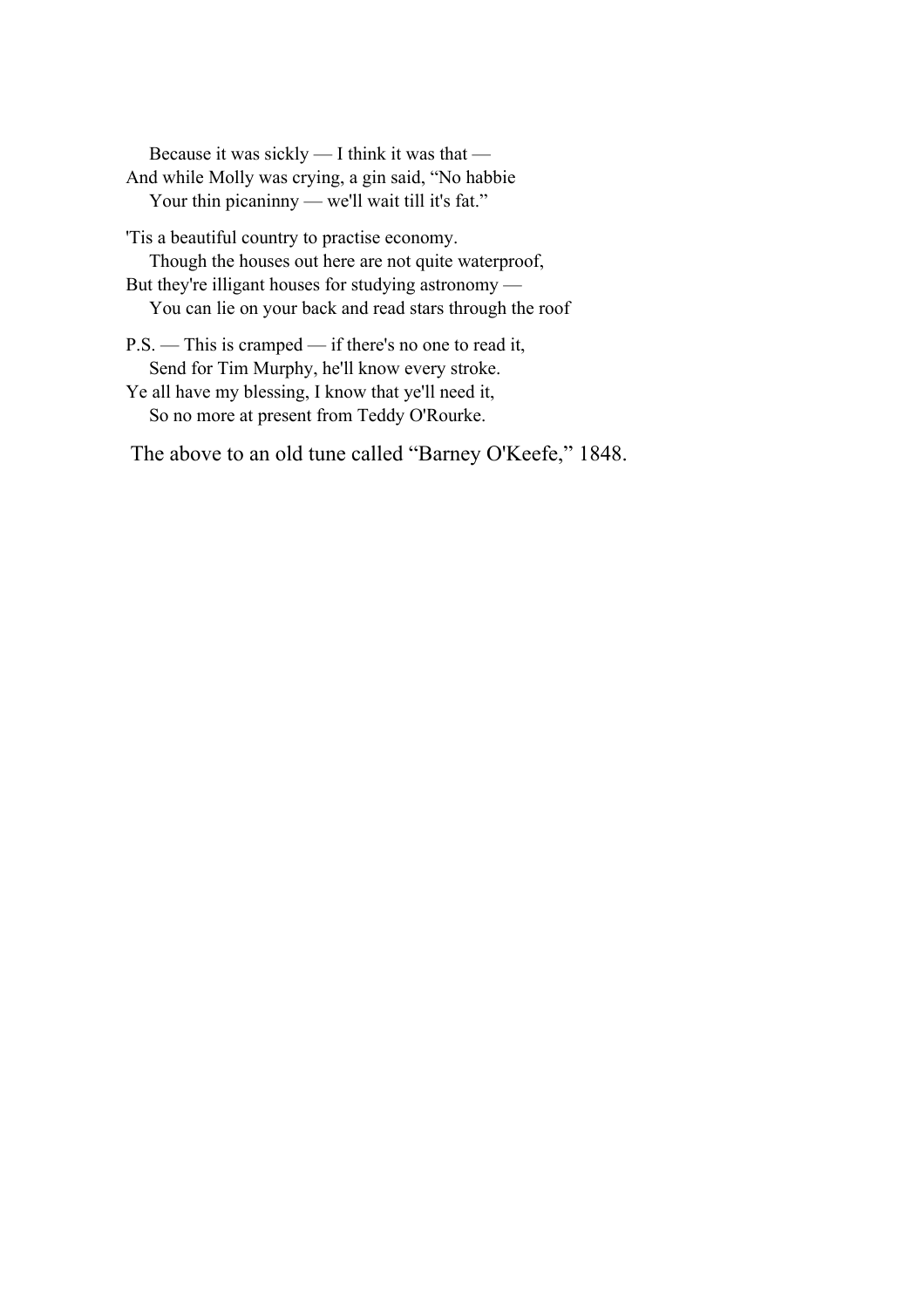### **The Old Bark Hut**

OH, my name is Bob the Swagman, before you all I stand, And I've had many ups and downs while travelling through the land. I once was well-to-do, my boys, but now I am stumped up, And I'm forced to go on rations in an old bark hut.

#### **Chorus**

 In an old bark hut. In an old bark hut. I'm forced to go on rations in an old bark hut.

Ten pounds of flour, ten pounds of beef, some sugar and some tea, That's all they give to a hungry man, until the Seventh Day. If you don't be moighty sparing, you'll go with a hungry gut — For that's one of the great misfortunes in an old bark hut.

#### **Chorus**

 In an old bark hut. In an old bark hut. For that's one of the great misfortunes in an old bark hut.

The bucket you boil your beef in has to carry water, too, And they'll say you're getting mighty flash if you should ask for two. I've a billy, and a pint pot, and a broken-handled cup, And they all adorn the table in the old bark hut.

#### **Chorus**

 In an old bark hut. In an old bark hut. And they all adorn the table in the old bark hut.

Faith, the table is not made of wood, as many you have seen — For if I had one half so good, I'd think myself serene — 'Tis only an old sheet of bark — God knows when it was cut — It was blown from off the rafters of the old bark hut.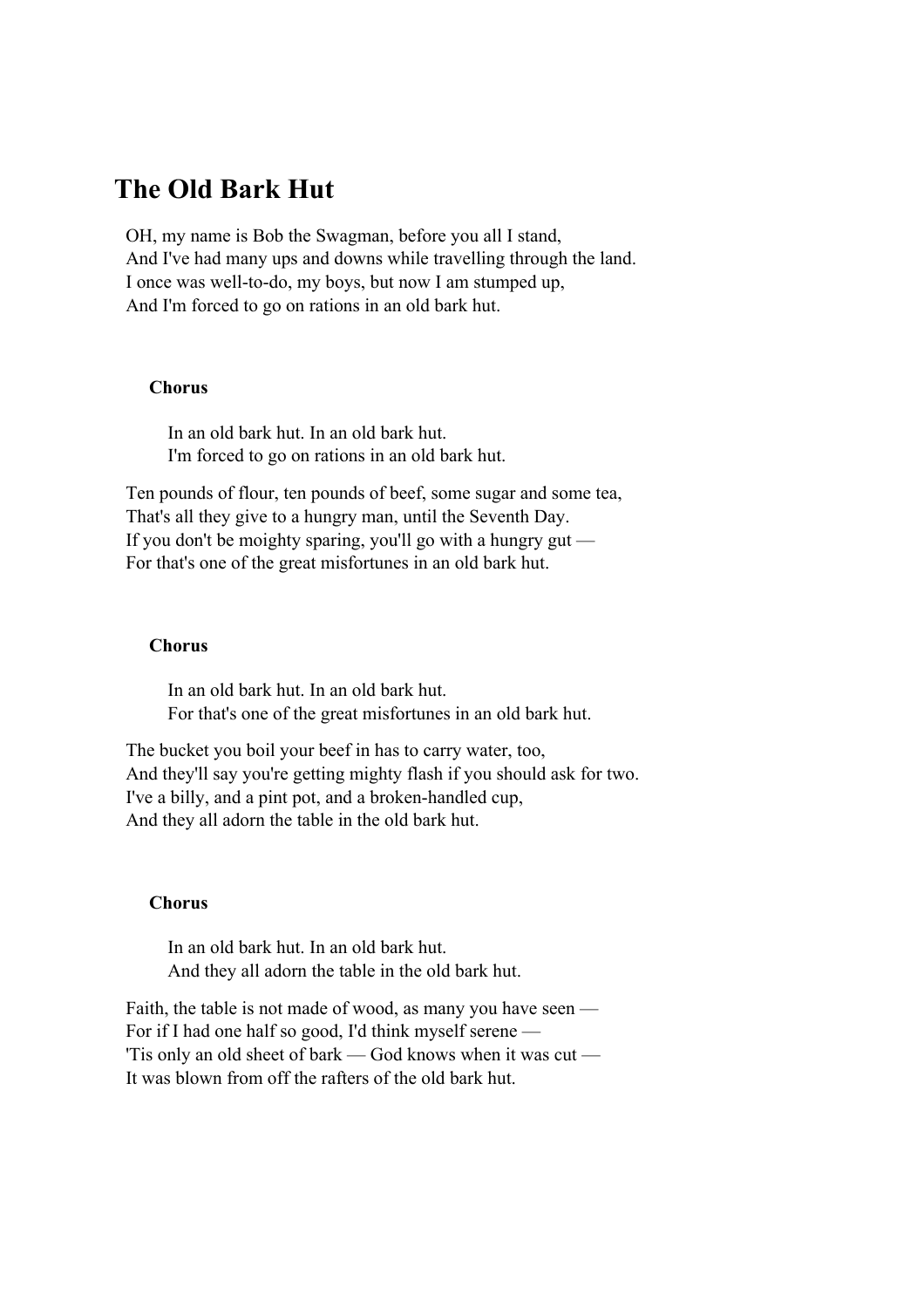#### **Chorus**

 In an old bark hut. In an old bark hut, It was blown from off the rafters of the old bark hut.

And of furniture, there's no such thing, 'twas never in the place, Except the stool I sit upon — and that's an old gin case. It does us for a safe as well, but you must keep it shut, Or the flies would make it canter round the old bark hut.

#### **Chorus**

 In an old bark hut. In an old bark hut. Or the flies would make it canter round the old bark hut.

If you should leave it open, and the flies should find your meat, They'll scarcely leave a single piece that's fit for man to eat. But you mustn't curse, nor grumble — what won't fatten will fill up — For what's out of sight is out of mind in an old bark hut.

#### **Chorus**

 In an old bark hut. In an old bark hut. For what's out of sight is out of mind in an old bark hut.

In the summer time, when the weather's warm, this hut is nice and cool, And you'll find the gentle breezes blowing in through every hole. You can leave the old door open, or you can leave it shut, There's no fear of suffocation in the old bark hut.

#### **Chorus**

 In an old bark hut. In an old bark hut. There's no fear of suffocation in the old bark hut.

In the winter time — preserve us all! — to live in there's a treat, Especially when it's raining hard, and blowing wind and sleet. The rain comes down the chimney, and your meat is black with soot — That's a substitute for pepper in an old bark hut.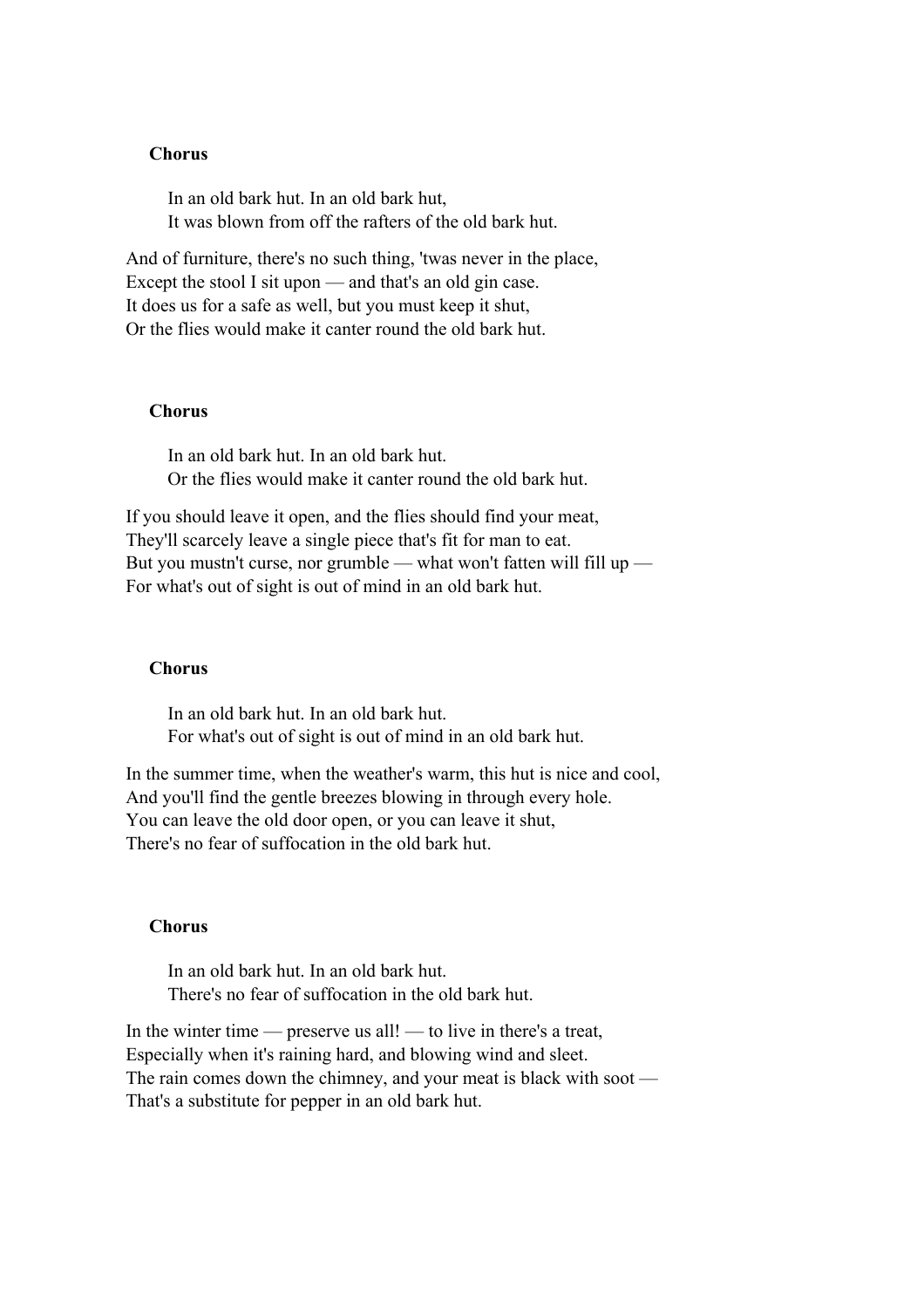#### **Chorus**

 In an old bark hut. In an old bark hut. That's a substitute for pepper in an old bark hut.

I've seen the rain come in this hut just like a perfect flood, Especially through that great big hole where once the table stood. There's not a blessed spot, me boys, where you could lay your nut, But the rain is sure to find you in the old bark hut.

#### **Chorus**

 In an old bark hut. In an old bark hut. But the rain is sure to find you in the old bark hut.

So beside the fire I make me bed, and there I lay me down, And think myself as happy as the king that wears a crown. But as you'd be dozing off to sleep a flea will wake you up, Which makes you curse the vermin in the old bark hut.

#### **Chorus**

 In an old bark hut. In an old bark hut. Which makes you curse the vermin in the old bark hut.

Faith, such flocks of fleas you never saw, they are so plump and fat, And if you make a grab at one, he'll spit just like a cat. Last night they got my pack of cards, and were fighting for the cut — I thought the devil had me in the old bark hut.

#### **Chorus**

 In an old bark hut. In an old bark hut. I thought the devil had me in the old bark hut.

So now, my friends, I've sung my song, and that as well as I could, And, I hope the ladies present won't think my language rude, And all ye younger people, in the days when you grow up, Remember Bob the Swagman, and the old bark hut.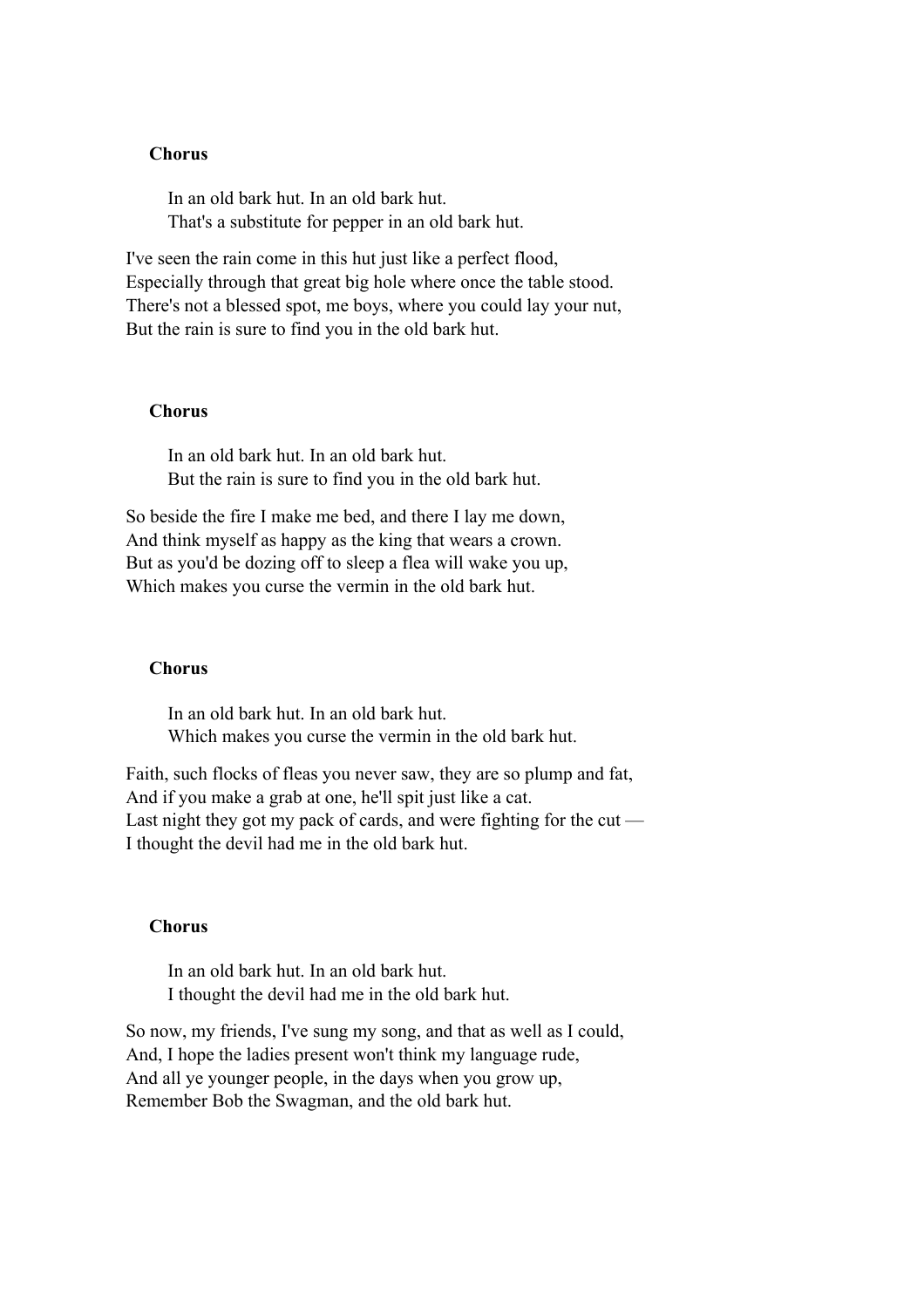### **Chorus**

 In an old bark hut. In an old bark hut. Remember Bob the Swagman, and the old bark hut.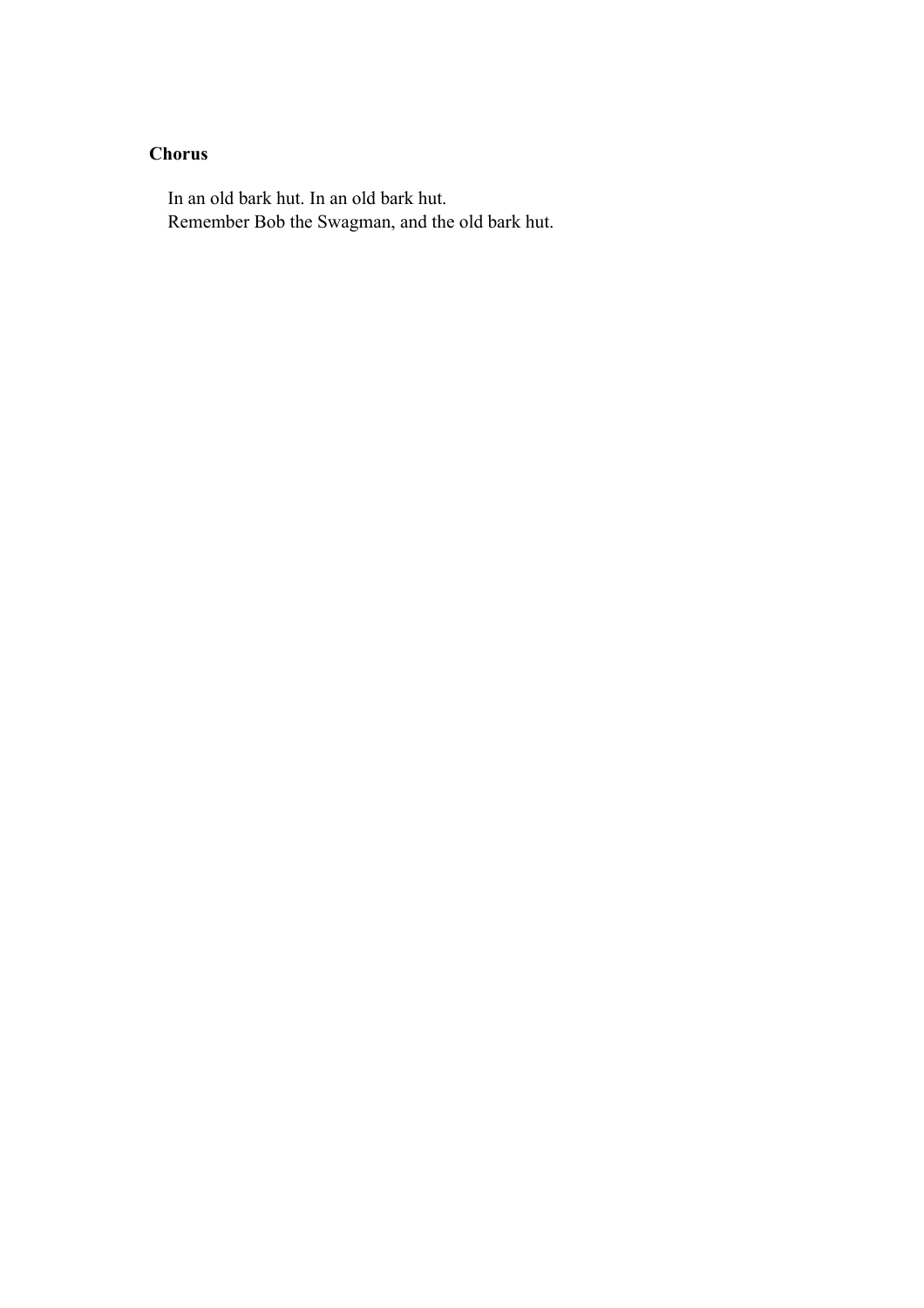### **The Old Survey**

OUR money's all spent, to the deuce went it! The landlord, he looks glum, On the tap-room wall, in a very bad scrawl, He has chalked to us a sum. But a glass we'll take, ere the grey dawn break, And then saddle up and away — Theodolite-tum, theodolite-ti, theodolite-too-ral-ay. With a measured beat fall our horses' feet, Galloping side by side; When the money's done, and we've had our fun, We all are bound to ride, O'er the far-off plain we'll drag the chain, And mark the settler's way — Theodolite-tum, theodolite-ti, theodolite-too-ral-ay. We'll range from the creeks to the mountain peaks, And traverse far below; Where foot never trod, we'll mark with a rod The limits of endless snow; Each lofty crag we'll plant with a flag, To flash in the sun's bright ray — Theodolite-tum, theodolite-ti, theodolite-too-ral-ay. Till with cash hard-earned once more returned, At "The Beaver" bars we'll shout; And the very bad scrawl that's against the wall Ourselves shall see wiped out. Such were the ways in the good old days! — The days of the old survey!

Theodolite-tum, theodolite-ti, theodolite-too-ral-ay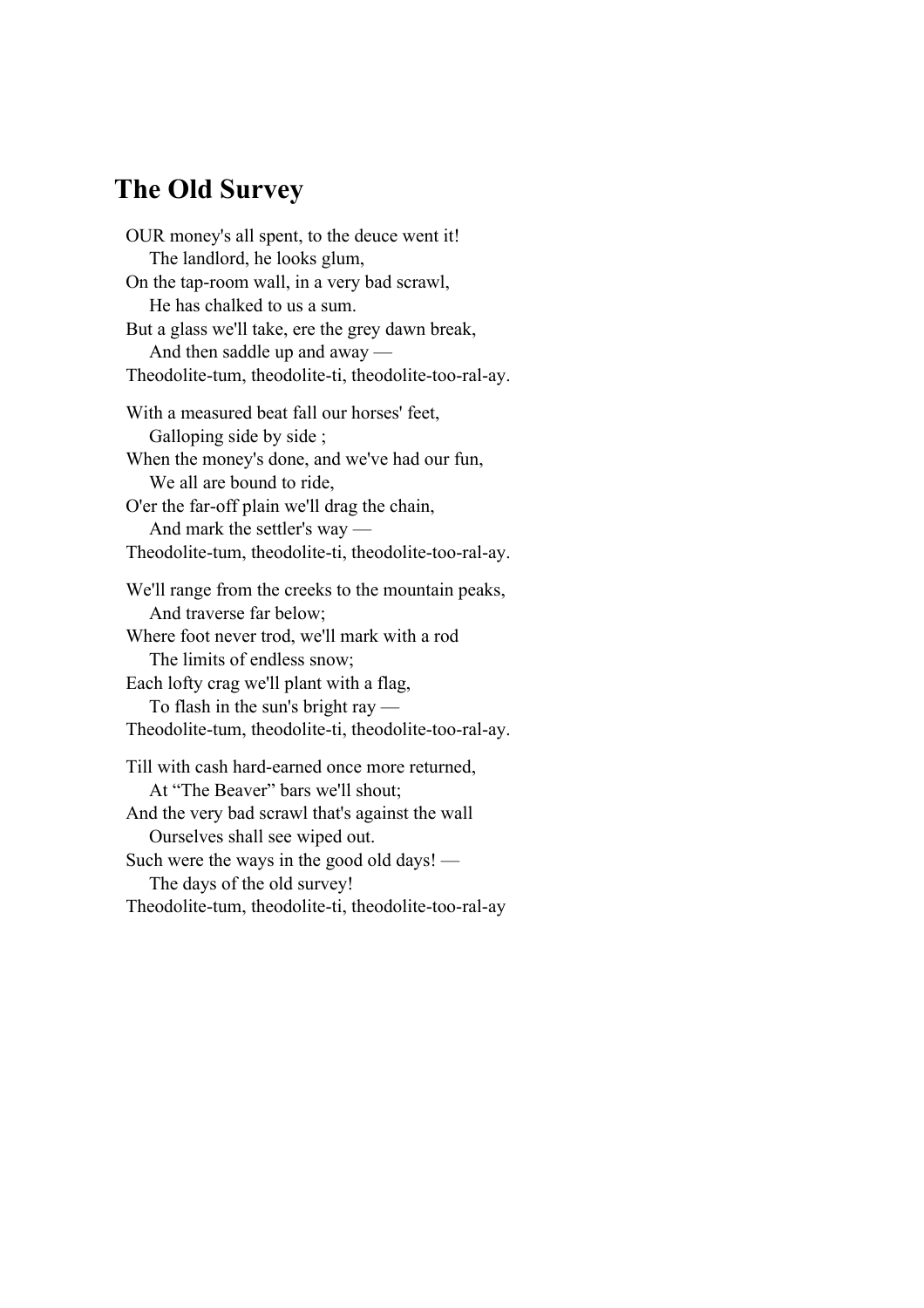# **Dwell Not With Me**

DWELL not with me, For you'll never see More than a 'possum or a kangaroo, And now and then a cockatoo.

Oh, would you wish, Without a dish, Your scanty meal from a piece of bark, And a wood fire to illume the dark.

'Tis there you'd mourn, 'Tis there you'd mourn The sweet woodbine That round your lattice now doth twine.

Fond friends, don't grieve For scenes like these, Or smart from bugs, mosquitoes, fleas. Dwell not with me.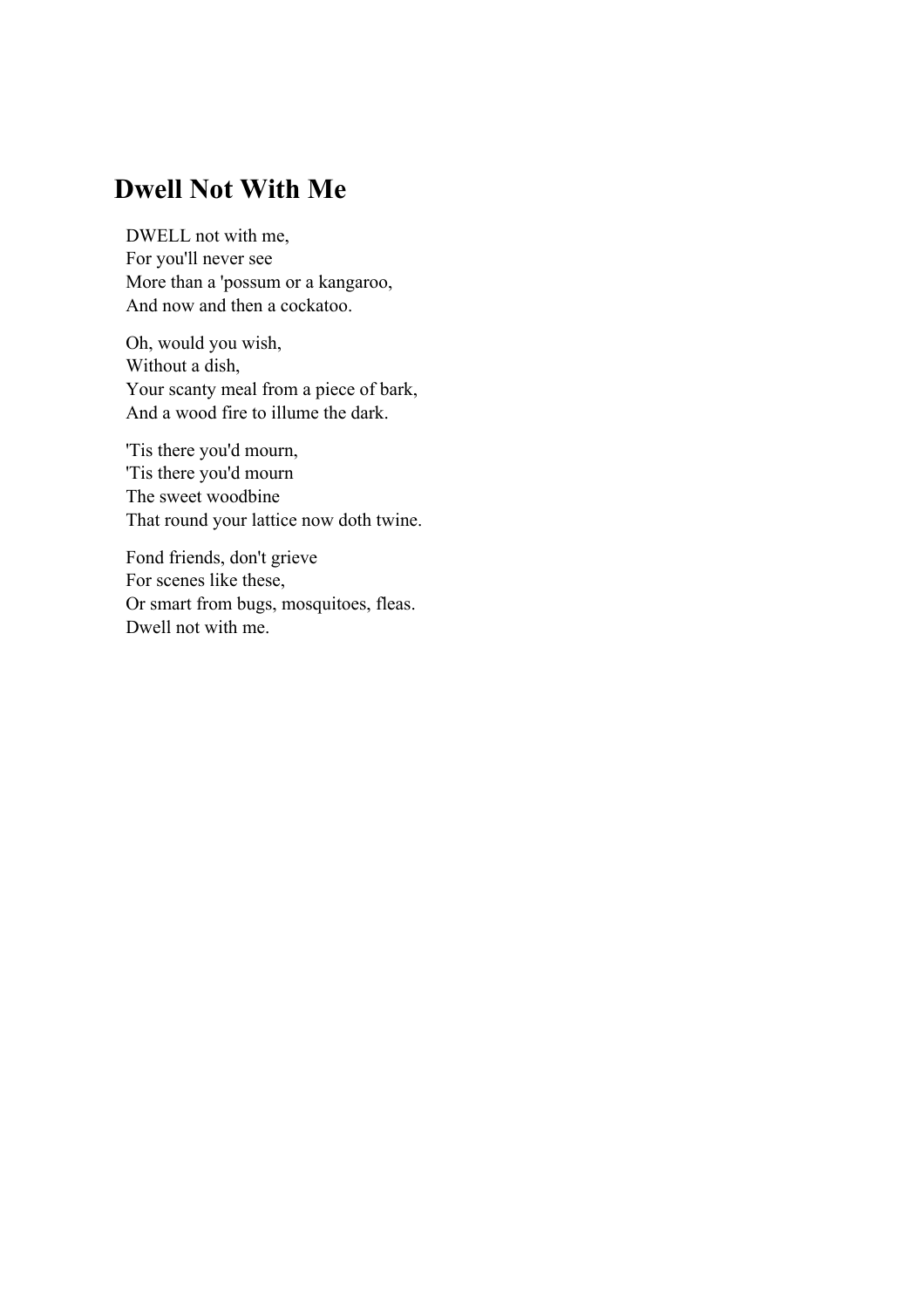# **The Beautiful Land Of Australia**

ALL you on emigration bent, With home and England discontent, Come, listen to my sad lament, All about the bush of Australia. I once possessed a thousand pounds. Thinks I — how very grand it sounds For a man to be farming his own grounds In the beautiful land of Australia.

#### **Chorus**

 Illawarra, Mittagong, Parramatta, Wollongong. If you wish to become an ourang-outang, Then go to the bush of Australia.

Upon the voyage the ship was lost. In wretched plight I reached the coast, And was very nigh being made a roast, By the savages of Australia. And in the bush I lighted on A fierce bushranger with his gun, Who borrowed my garments, every one, For himself in the bush of Australia.

#### **Chorus**

 Illawarra, Mittagong, Parramatta, Wollongong. If you wish to become an ourang-outang, Then go to the bush of Australia,

Sydney town I reached at last, And now, thinks I, all danger's past, And I shall make my fortune fast In this promising land of Australia. I quickly went with cash in hand, Upon the map I chose my land.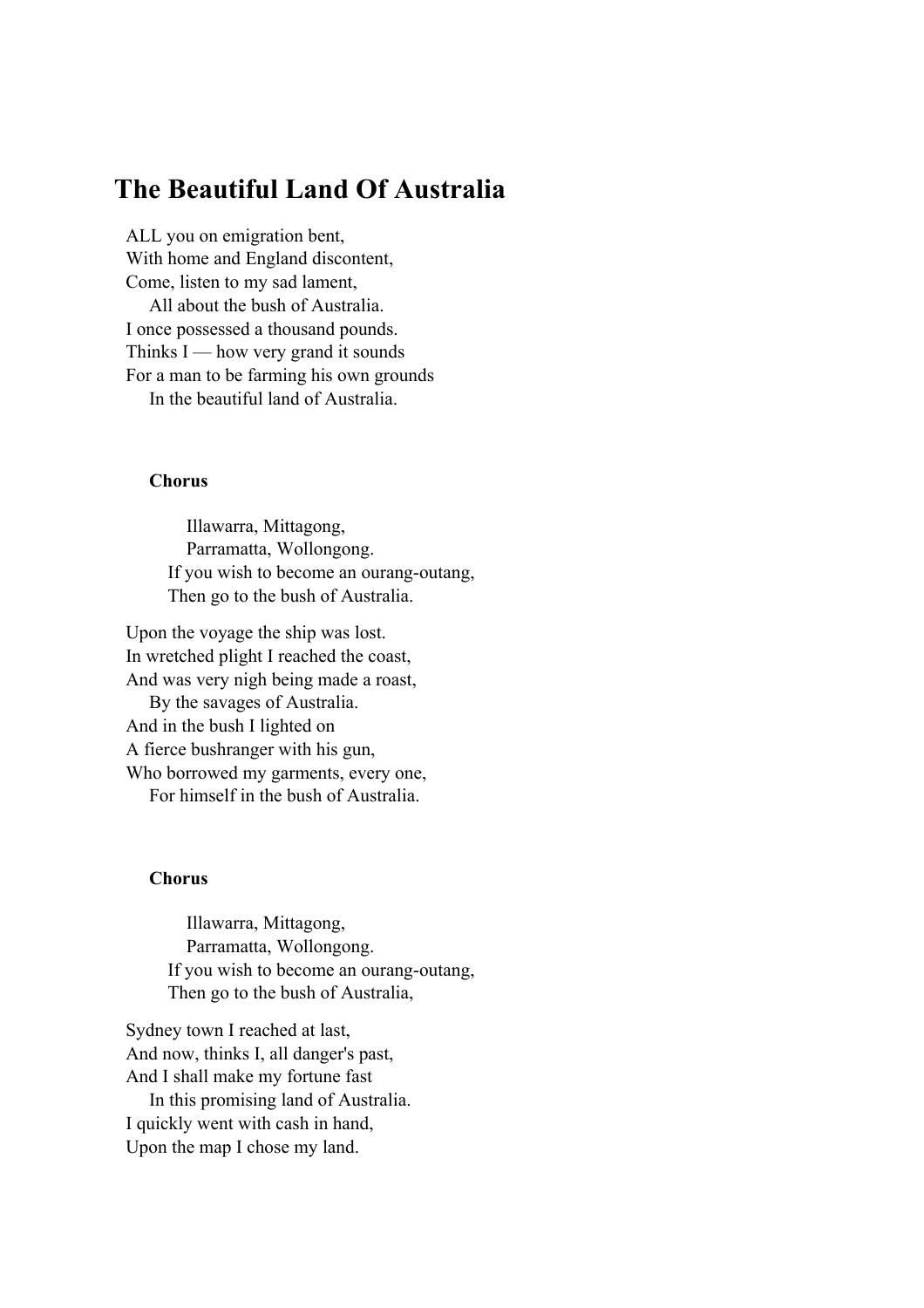When I got there 'twas barren sand In the beautiful land of Australia.

#### **Chorus**

 Illawarra, Mittagong, Parramatta, Wollongong. If you wish to become an ourang-outang, Then go to the bush of Australia.

Of sheep I got a famous lot. Some died of hunger, some of rot, For the devil a drop of rain they got, In this flourishing land of Australia. My convict men were always drunk, They kept me in a constant funk. Says I to myself, as to bed I slunk, How I wish I was out of Australia!

#### **Chorus**

 Booligal, Gobarralong, Emu Flat and Jugiong. If you wish to become an ourang-outang, Then go to the bush of Australia.

Of ills, enough I've had you'll own. And then at last, my woes to crown, One night my log house was blown down That settled us all in Australia. And now of home and all bereft, The horrid spot I quickly left, Making it over by deed of gift To the savages of Australia.

#### **Chorus**

 Booligal, Gobarralong, Emu Flat and Jugiong. If you wish to become an ourang-outang,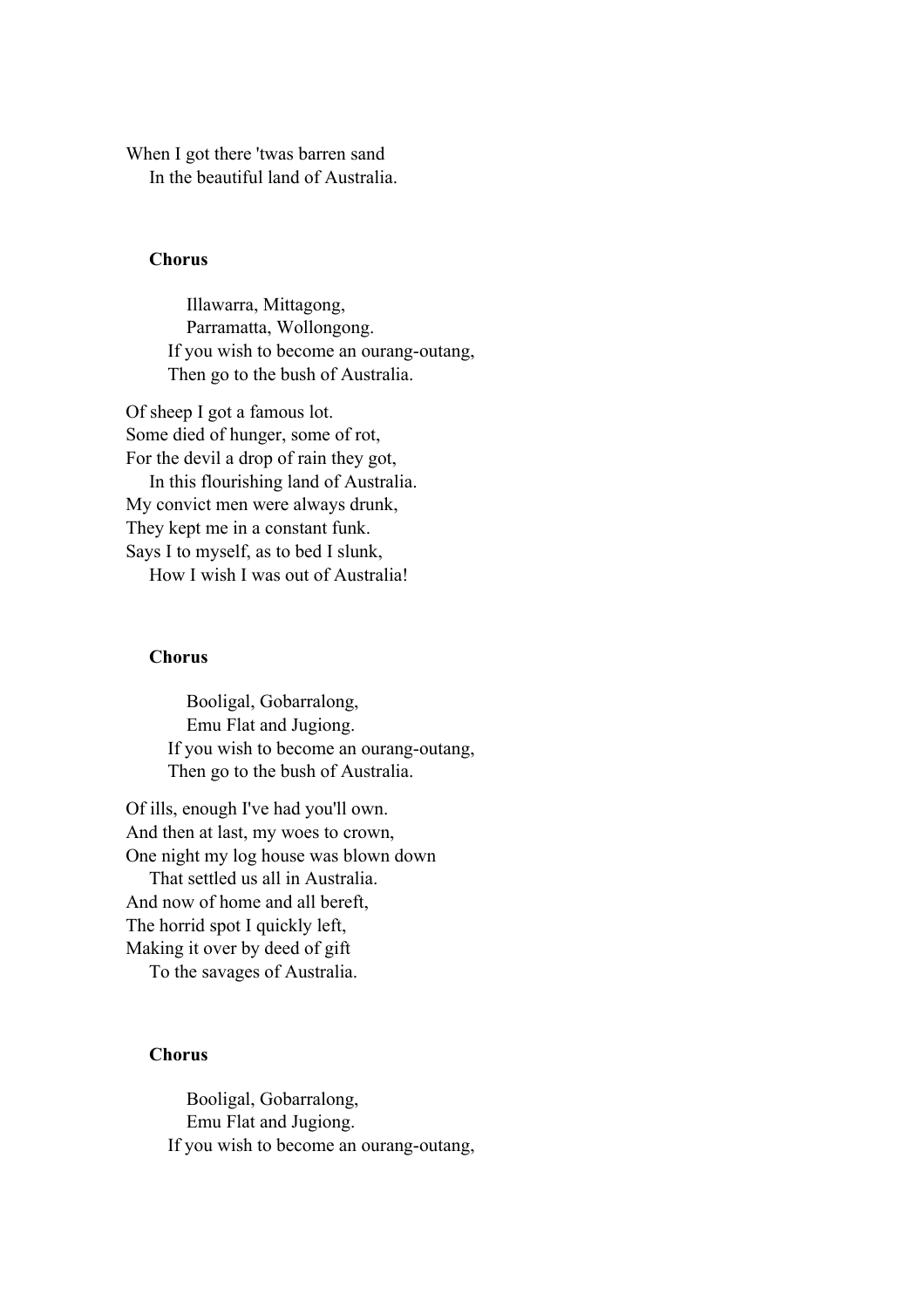Then go to the bush of Australia.

I gladly worked my passage home, And now to England back I've come, Determined never more to roam,

 At least, to the bush of Australia. And stones upon the road I'll break, And earn my seven bob a week, Which is surely better than the freak

Of settling down in Australia.

#### **Chorus**

 Currabubula, Bogolong, Ulladulla, Gerringong. If you wouldn't become an ourang-outang, Don't go to the bush of Australia,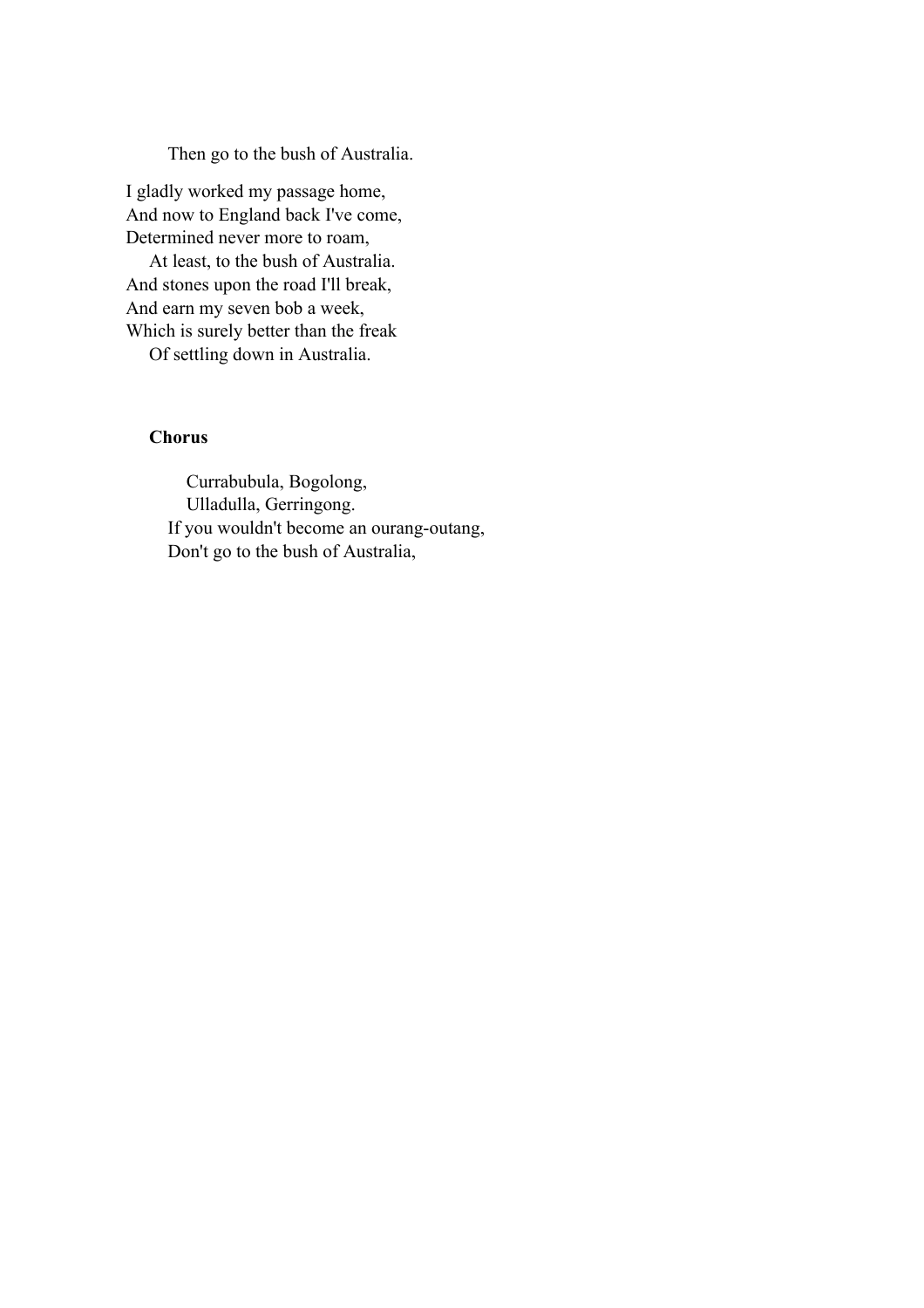# **On The Road To Gundagai**

OH, we started down from Roto when the sheds had all cut out. We'd whips and whips of Rhino as we meant to push about, So we humped our blues serenely and made for Sydney town, With a three-spot cheque between us, as wanted knocking down.

#### **Chorus**

 But we camped at Lazy Harry's, on the road to Gundagai. The road to Gundagai! Not five miles from Gundagai! Yes, we camped at Lazy Harry's, on the road to Gundagai.

Well, we struck the Murrumbidgee near the Yanko in a week, And passed through old Narrandera and crossed the Burnet Creek. And we never stopped at Wagga, for we'd Sydney in our eye.

\* \* \* \* \*

But we camped at Lazy Harry's, on the road to Gundagai.

Chorus: But we camped, &c.

Oh, I've seen a lot of girls, my boys, and drunk a lot of beer, And I've met with some of both, chaps, as has left me mighty queer; But for beer to knock you sideways, and for girls to make you sigh, You must camp at Lazy Harry's, on the road to Gundagai.

Well, we chucked our blooming swags off, and we walked into the bar, And we called for rum-an'-raspb'ry and a shilling each cigar. But the girl that served the pizen, she winked at Bill and I — And we camped at Lazy Harry's, not five miles from Gundagai.

In a week the spree was over and the cheque was all knocked down, So we shouldered our "Matildas," and we turned our backs on town, And the girls they stood a nobbler as we sadly said "Good bye," And we tramped from Lazy Harry's, not five miles from Gundagai;

Chorus. And we tramped, &c.

 Humped our blues serenely. "To hump bluey" is to carry one's swag, and the name bluey comes from the blue blankets. To "Shoulder Matilda" is the same thing as to "hump bluey."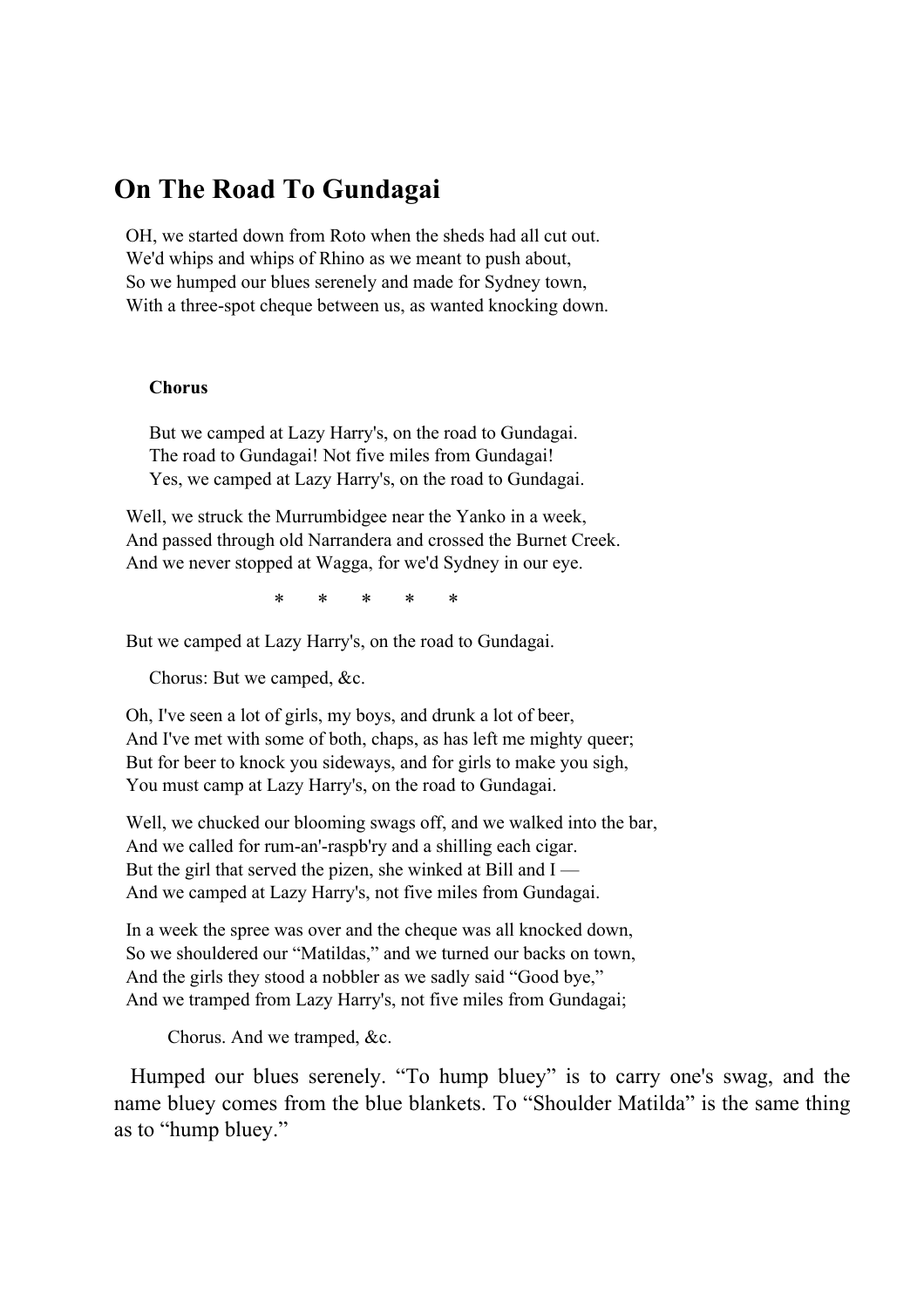# **Flash Jack From Gundagai**

I'VE shore at Burrabogie, and I've shore at Toganmain, I've shore at big Willandra and upon the old Coleraine, But before the shearin' was over I've wished myself back again Shearin' for old Tom Patterson, on the One Tree Plain.

#### **Chorus**

 All among the wool, boys, Keep your wide blades full, boys, I can do a respectable tally myself whenever I like to try, But they know me round the back blocks as Flash Jack from Gundagai.

I've shore at big Willandra and I've shore at Tilberoo, And once I drew my blades, my boys, upon the famed Barcoo, At Cowan Downs and Trida, as far as Moulamein, But I always was glad to get back again to the One Tree Plain.

Chorus: All among the wool, &c.

I've pinked 'em with the Wolseleys and I've rushed with B-bows, too, And shaved 'em in the grease, my boys, with the grass seed showing through. But I never slummed my pen, my lads, whate'er it might contain, While shearin' for old Tom Patterson, on the One Tree Plain.

I've been whalin' up the Lachlan, and I've dossed on Cooper's Creek, And once I rung Cudjingie shed, and blued it in a week. But when Gabriel blows his trumpet, lads, I'll catch the morning train, And I'll push for old Tom Patterson's on the One Tree Plain.

 "I've pinked 'em with the Wolseleys, and I've rushed with B-bows, too." — Wolseleys and B-bows are respectively machines and hand-shears, and "pinking" means that he had shorn the sheep so closely that the pink skin showed through. "I rung Cudjingie shed and blued it in a week," i.e., he was the ringer or fastest shearer of the shed, and he dissipated the earnings in a single week's drunkenness.

 "Whalin' up the Lachlan." — In the old days there was an army of "sundowners" or professional loafers who walked from station to station,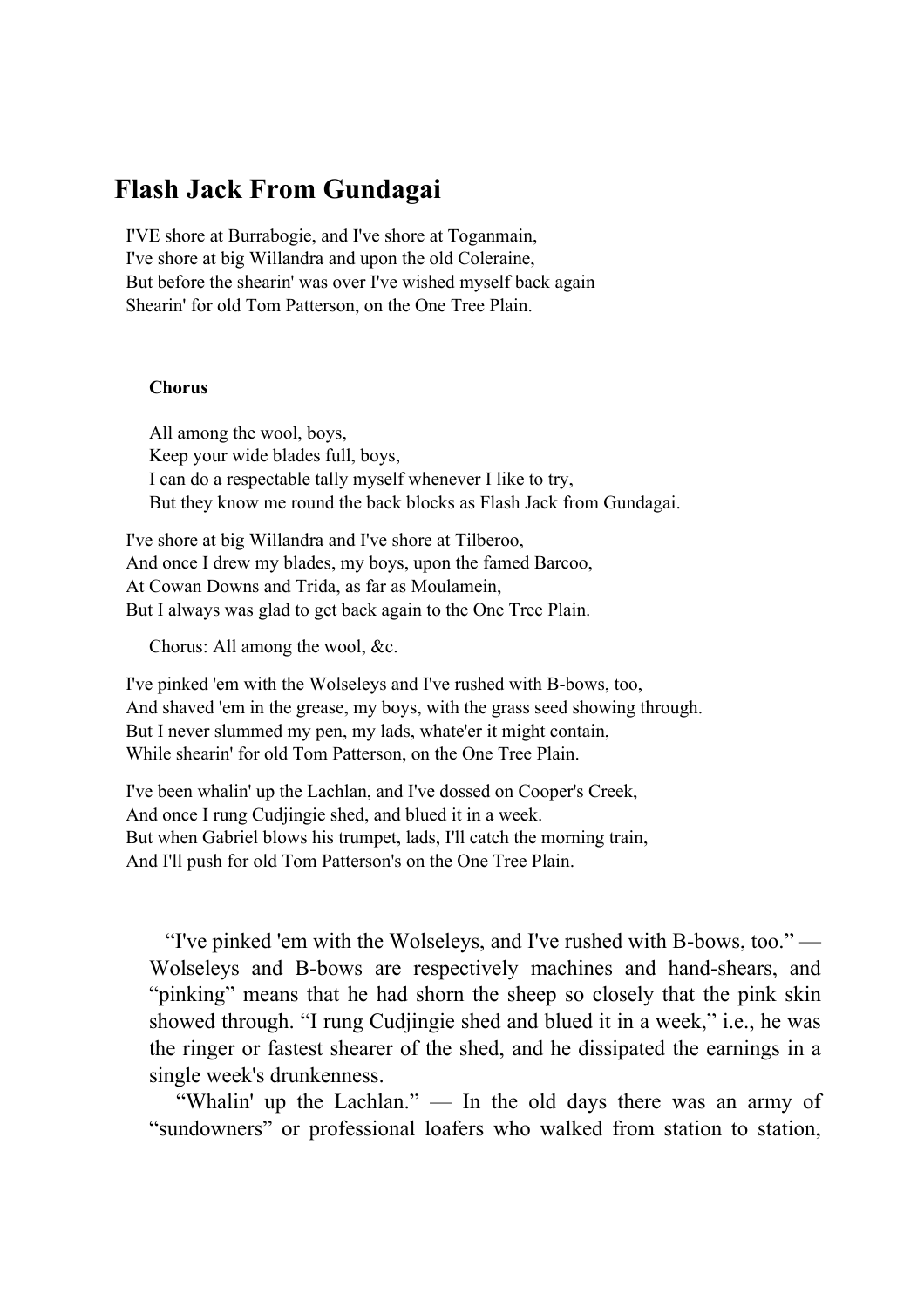ostensibly to look for work, but without any idea of accepting it. These nomads often followed up and down certain rivers, and would camp for days and fish for cod in the bends of the river. Hence whaling up the Lachlan.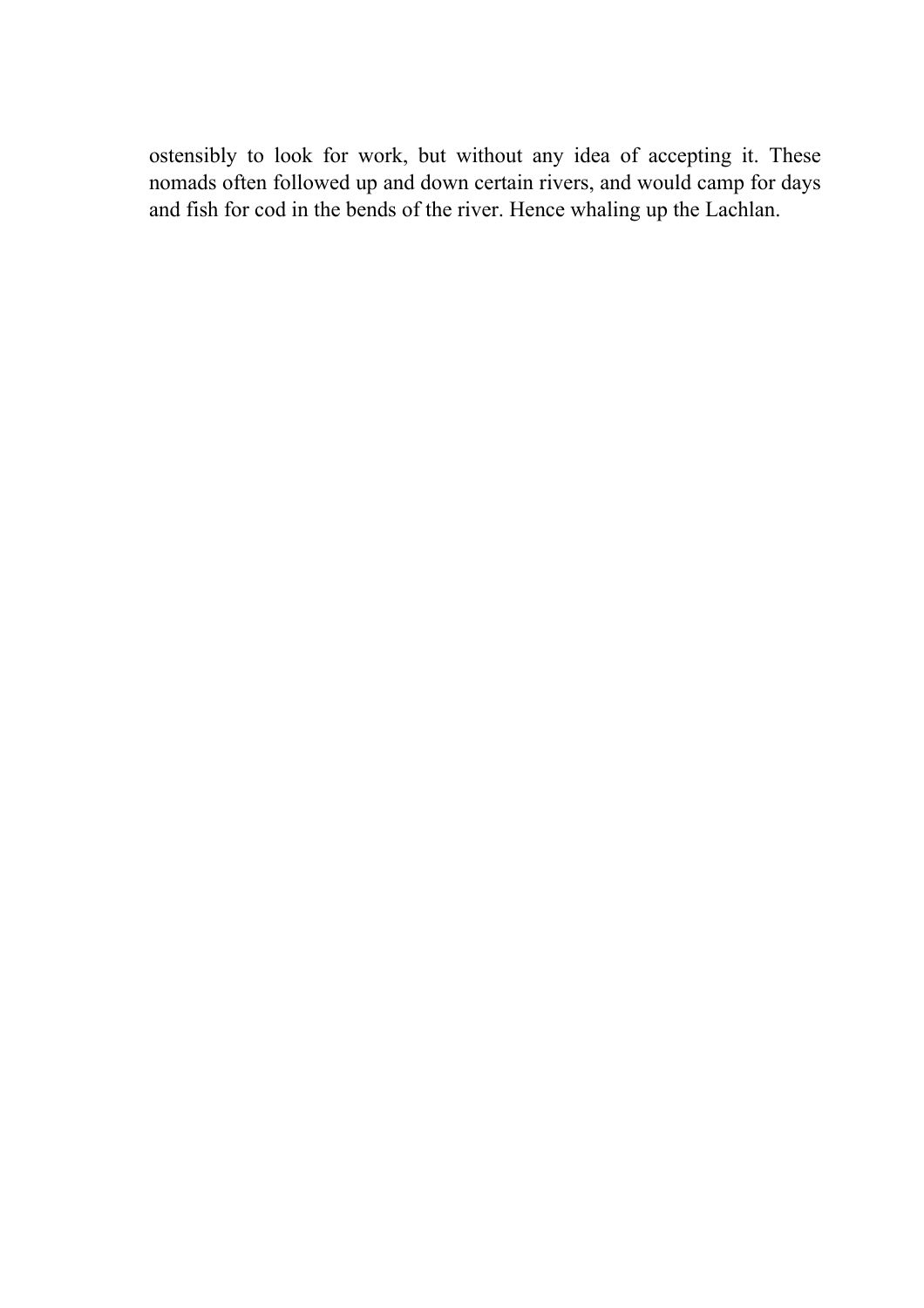### **Another Fall Of Rain**

(Air: "Little Low Log Cabin in the Lane.")

THE weather had been sultry for a fortnight's time or more, And the shearers had been driving might and main, For some had got the century who'd ne'er got it before,

And now all hands were wishing for the rain.

#### **Chorus**

 For the boss is getting rusty and the ringer's caving in, For his bandaged wrist is aching with the pain, And the second man, I fear, will make it hot for him, Unless we have another fall of rain.

A few had taken quarters and were coiling in their bunks When we shore the six-tooth wethers from the plain. And if the sheep get harder, then a few more men will funk,

Unless we get another fall of rain.

But the sky is clouding over, and the thunder's muttering loud, And the clouds are driving eastward o'er the plain,

And I see the lightning flashing from the edge of yon black cloud, And I hear the gentle patter of the rain.

So, lads, put on your stoppers, and let us to the hut, Where we'll gather round and have a friendly game, While some are playing music and some play ante up,

And some are gazing outwards at the rain.

But now the rain is over, let the pressers spin the screw, Let the teamsters back the waggons in again,

And we'll block the classer's table by the way we'll put them through, For everything is merry since the rain.

And the boss he won't be rusty when his sheep they all are shorn,

And the wringer's wrist won't ache much with the pain

Of pocketing his cheque for fifty pounds or more,

And the second man will press him hard again.

 "Another Fall of Rain" is a song that needs a little explanation. The strain of shearing is very severe on the wrists, and the ringer or fastest shearer is very apt to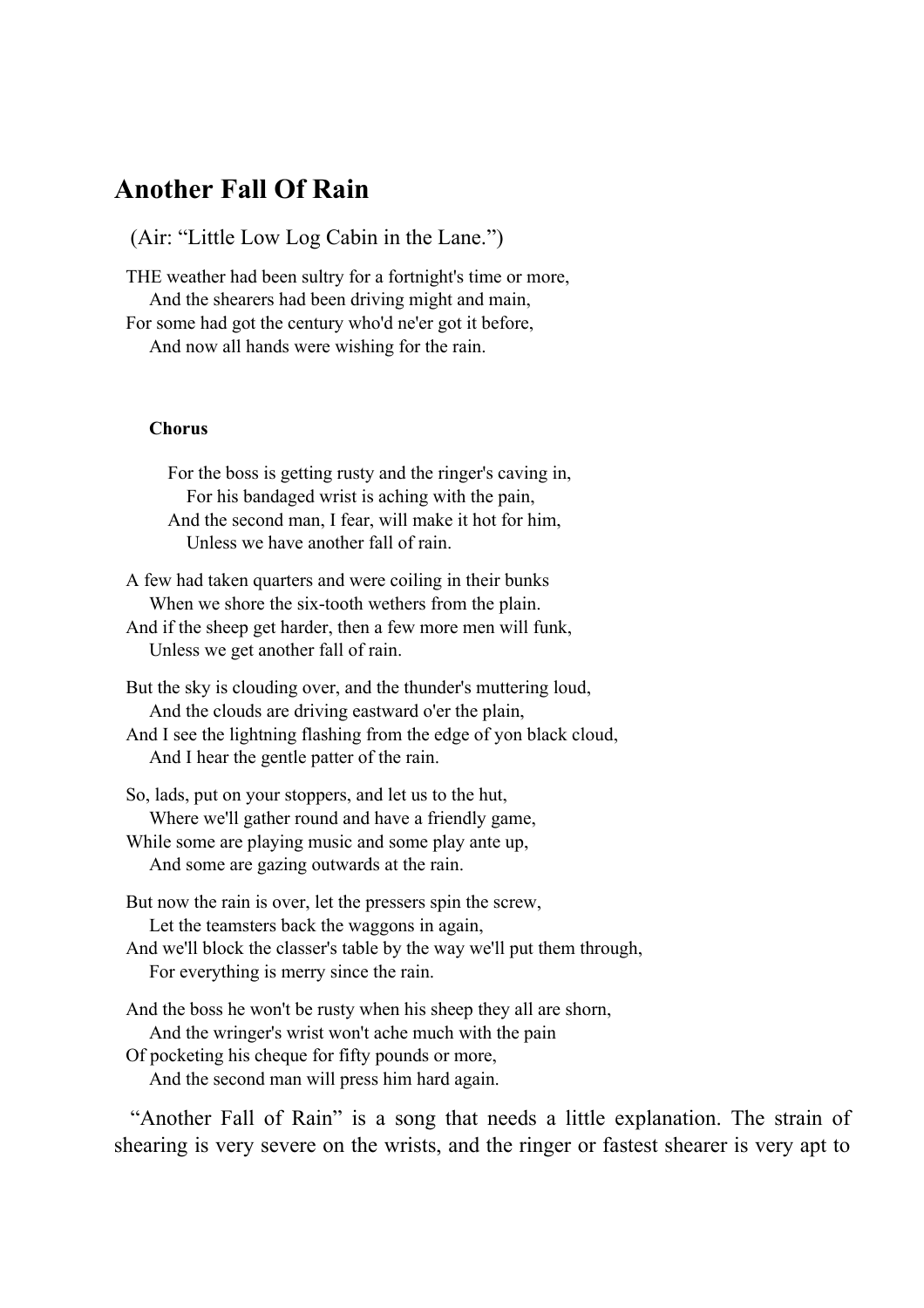go in the wrists, especially at the beginning of a season. Hence the desire of the shearers for a fall of rain after a long stretch of hot weather.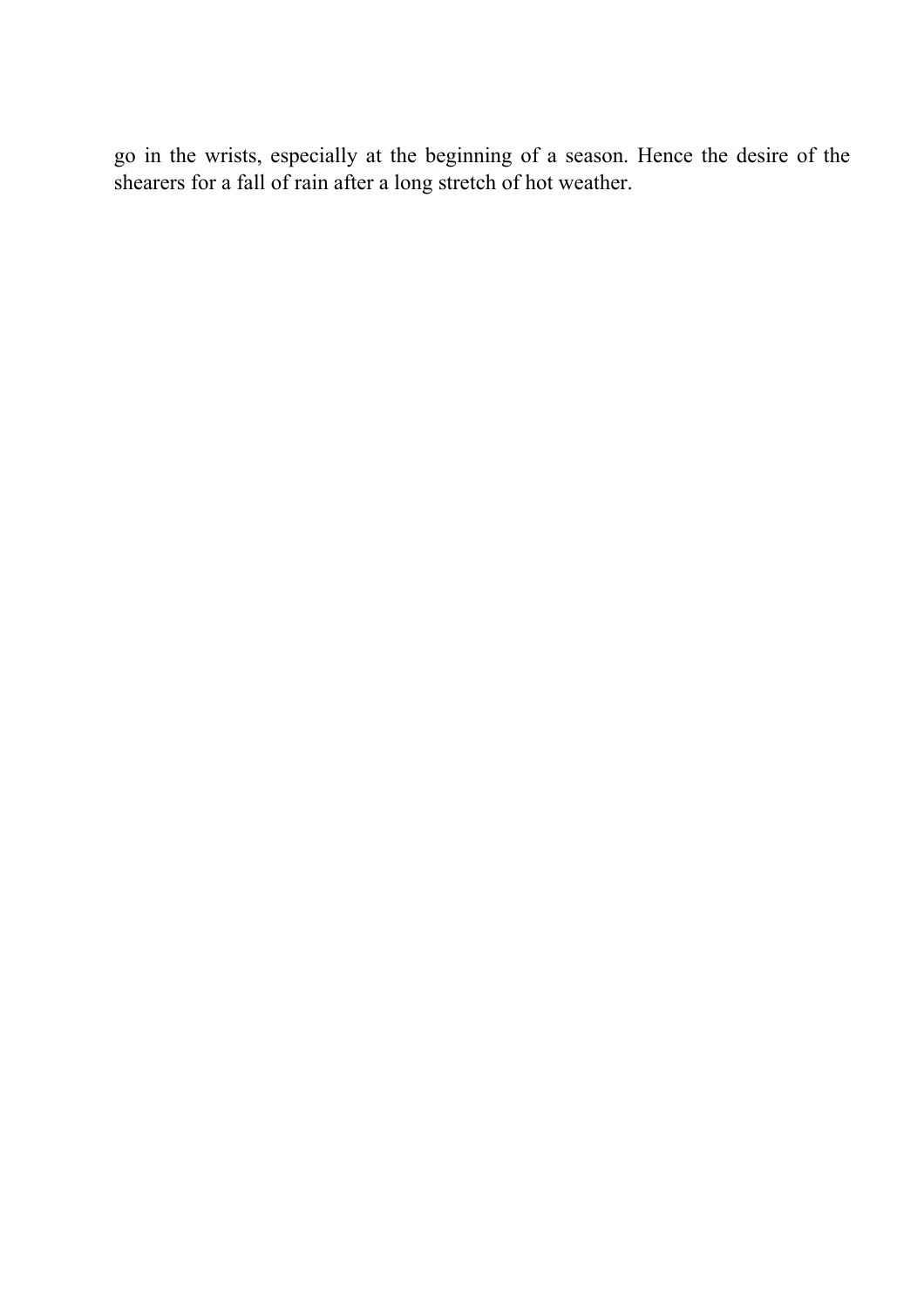# **Bold Jack Donahoo**

IN Dublin town I was brought up, in that city of great fame — My decent friends and parents, they will tell to you the same. It was for the sake of five hundred pounds I was sent across the main, For seven long years, in New South Wales, to wear a convict's chain.

#### **Chorus**

 Then come, my hearties, we'll roam the mountains high Together we will plunder, together we will die! We'll wander over mountains and we'll gallop over plains — For we scorn to live in slavery, bound down in iron chains.

I'd scarce been there twelve months or more upon the Australian shore, When I took to the highway, as I'd oft-times done before. There was me and Jacky Underwood, and Wobber and Webster, too. These were the true associates of bold Jack Donahoo.

Chorus: Then come, &c.

Now, Donahoo was taken, all for a notorious crime, And sentenced to be hanged upon the gallows-tree so high. But when they came to Sydney gaol, he left them in a stew, And when they came to call the roll, they missed bold Donahoo.

Chorus: Then come, &c.

As Donahoo made his escape, to the bush he went straight-way. The people they were all afraid to travel night or day — For every week in the newspapers there was published something new Concerning this dauntless hero, the bold Jack Donahoo

Chorus : Then come, &c.

As Donahoo was cruising, one summer's afternoon, Little was his notion his death was near so soon, When a sergeant of the horse police discharged his car-a-bine, And called aloud on Donahoo to fight or to resign.

Chorus: Then come, &c.

"Resign to you — you cowardly dogs! a thing I ne'er will do, For I'll fight this night with all my might," cried bold Jack Donahoo.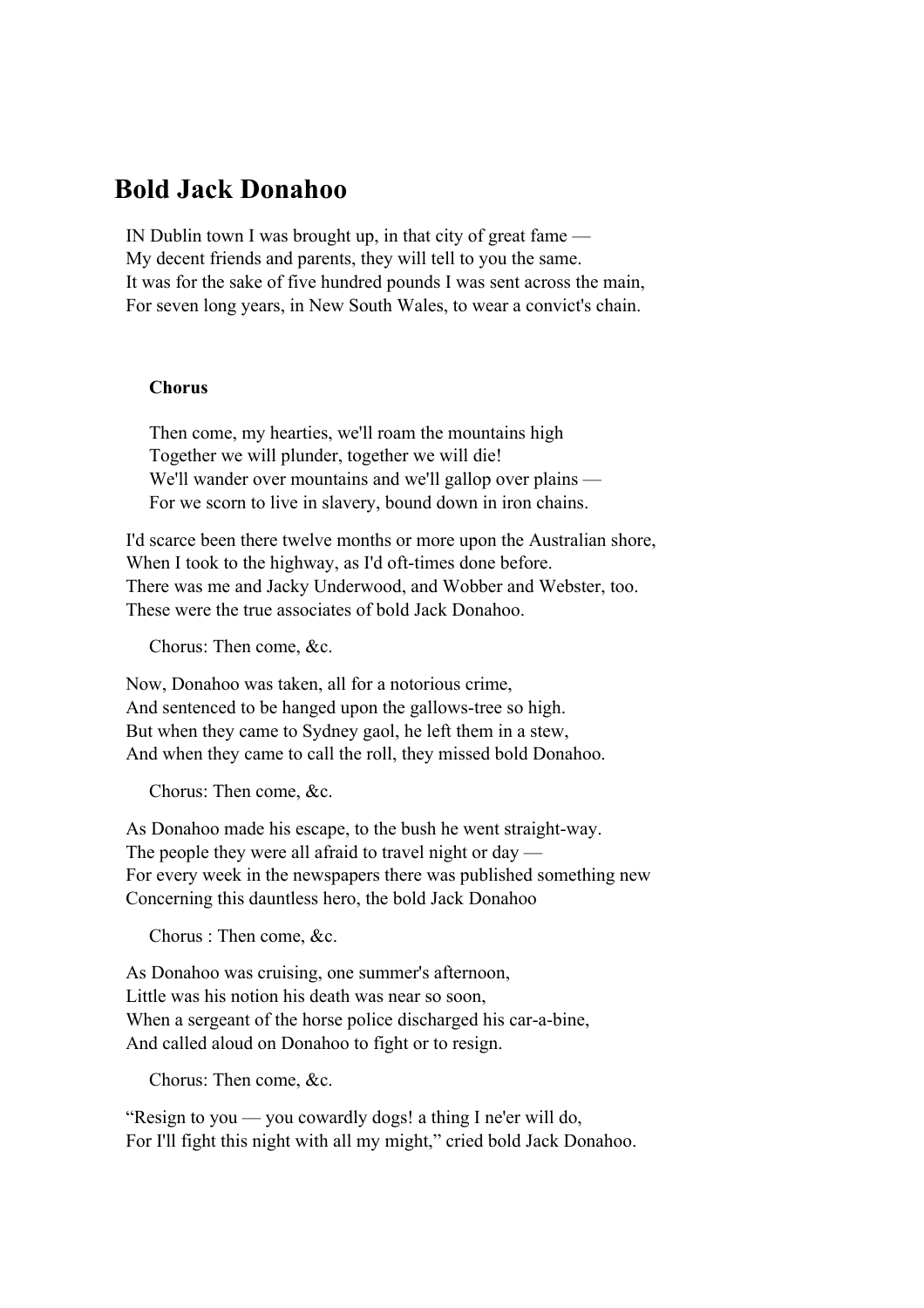"I'd rather roam these hills and dales, like wolf or kangaroo, Than work one hour for Government!" cried bold Jack Donahoo.

Chorus: Then come, &c.

He fought six rounds with the horse police until the fatal ball, Which pierced his heart and made him start, caused Donahoo to fall. And as he closed his mournful eyes, he bade this world Adieu, Saying, "Convicts all, both large and small, say prayers for Donahoo!"

Chorus: Then come, &c.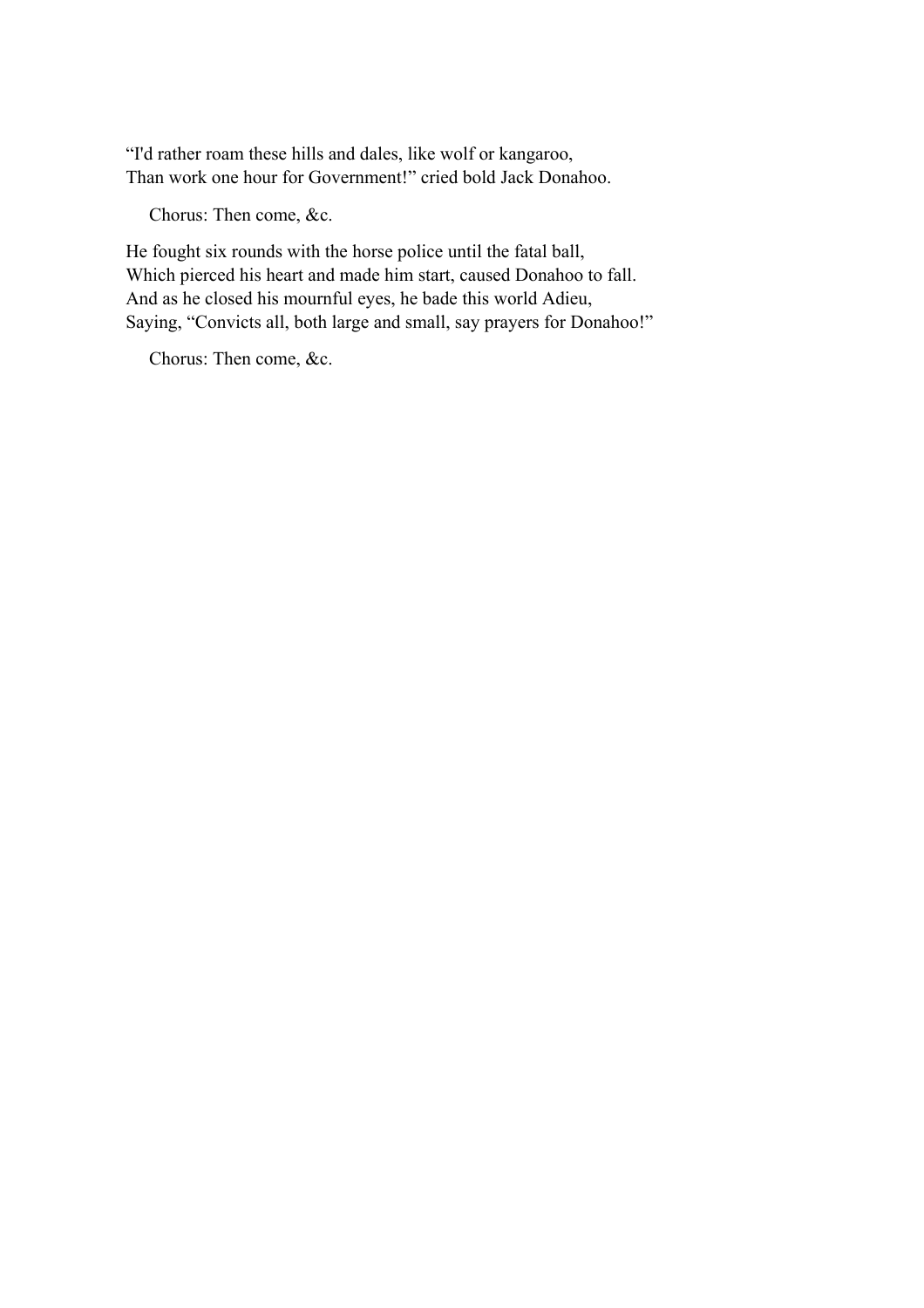### **The Wild Colonial Boy**

'TIS of a wild Colonial boy, Jack Doolan was his name, Of poor but honest parents he was born in Castlemaine. He was his father's only hope, his mother's only joy, And dearly did his parents love the wild Colonial boy.

#### **Chorus**

 Come, all my hearties, we'll roam the mountains high, Together we will plunder, together we will die. We'll wander over valleys, and gallop over plains, And we'll scorn to live in slavery, bound down with iron chains.

He was scarcely sixteen years of age when he left his father's home, And through Australia's sunny clime a bushranger did roam. He robbed those wealthy squatters, their stock he did destroy, And a terror to Australia was the wild Colonial boy.

Chorus. Come, all my hearties, &c.

In sixty-one this daring youth commenced his wild career, With a heart that knew no danger, no foeman did he fear. He stuck up the Beechworth mail coach, and robbed Judge MacEvoy, Who trembled, and gave up his gold to the wild Colonial boy.

Chorus: Come, all my hearties, &c.

He bade the Judge "Good morning," and told him to beware, That he'd never rob a hearty chap that acted on the square, And never to rob a mother of her son and only joy, Or else you may turn outlaw, like the wild Colonial boy.

Chorus: Come, all my hearties, &c.

One day as he was riding the mountain side along, A-listening to the little birds, their pleasant laughing song, Three mounted troopers rode along — Kelly, Davis, and FitzRoy. They thought that they would capture him — the wild Colonial boy.

Chorus: Come, all my hearties, &c.

"Surrender now, Jack Doolan, you see there's three to one. Surrender now, Jack Doolan, you daring highwayman."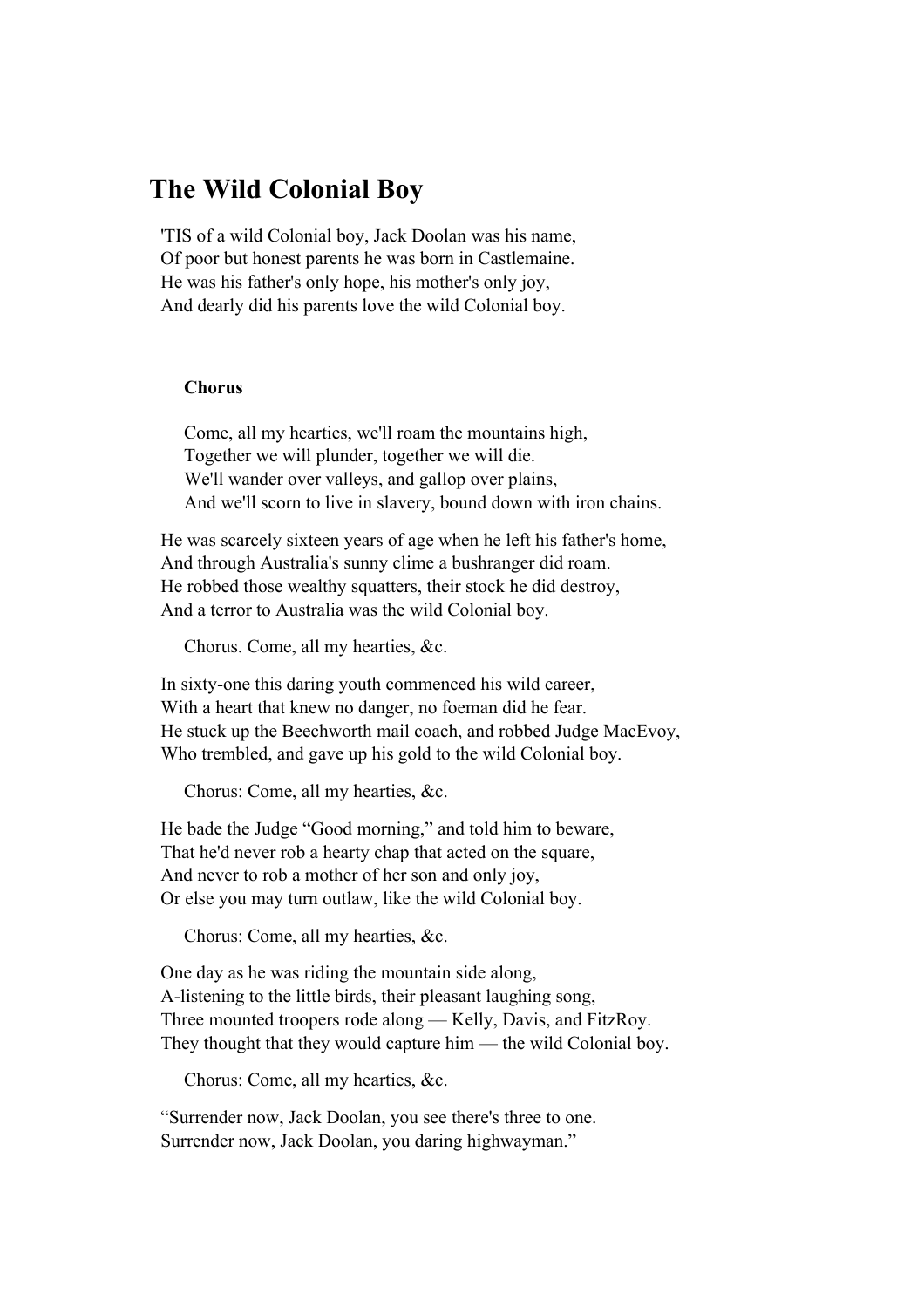He drew a pistol from his belt, and shook the little toy. "I'll fight, but not surrender," said the wild Colonial boy.

Chorus: Come, all my hearties, &c.

He fired at Trooper Kelly, and brought him to the ground, And in return from Davis received a mortal wound. All shattered through the jaws he lay still firing at Fitzroy, And that's the way they captured him — the wild Colonial boy.

Chorus: Come, all my hearties, &c.

It will be noticed that the same chorus is sung to both "The Wild Colonial Boy" and "Bold Jack Donahoo." Several versions of both songs were sent in, but the same chorus was always made to do duty for both songs.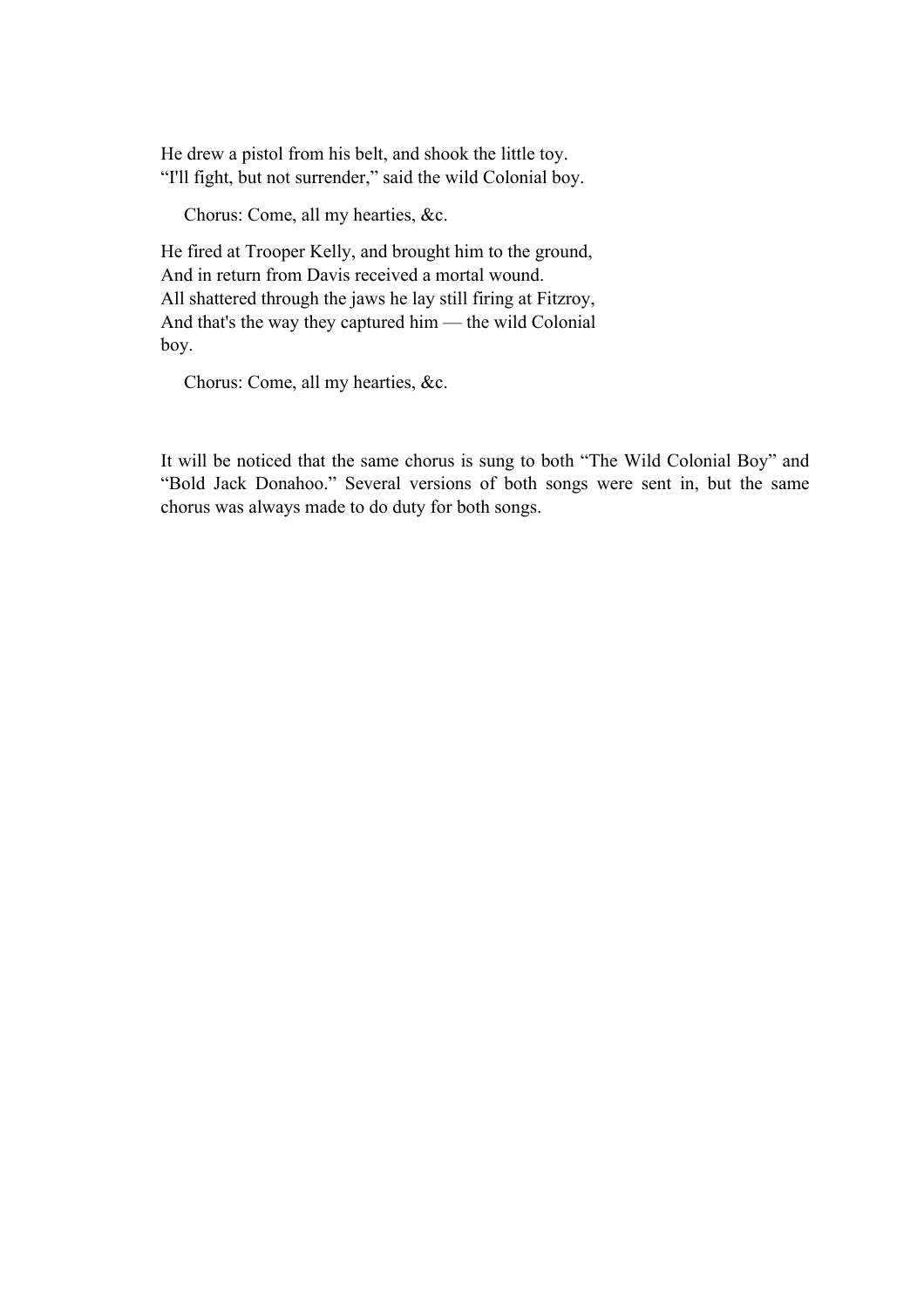# **John Gilbert (Bushranger)**

 [He and his gang stuck up the township of Canowindra for two days in 1859.]

(Air: "Four and twenty blackbirds baked in a pie.")

JOHN GILBERT was a bushranger of terrible renown, For sticking lots of people up and shooting others down. John Gilbert said unto his pals, "Although they make a bobbery About our tricks we have never done a tip-top thing in robbery.

"We have all of us a fancy for experiments in pillage, Yet never have we seized a town, or even sacked a village." John Gilbert said unto his mates — "Though partners we have been In all rascality, yet we no festal day have seen."

John Gilbert said he thought he saw no obstacle to hinder a Piratical descent upon the town of Canowindra. So into Canowindra town rode Gilbert and his men, And all the Canowindra folk subsided there and then.

The Canowindra populace cried, "Here's a lot of strangers!!!" But immediately recovered when they found they were bushrangers. And Johnny Gilbert said to them, "You need not be afraid, We are only old companions whom bushrangers you have made."

And Johnny Gilbert said, said he, "We'll never hurt a hair Of men who bravely recognise that we are just all there." The New South Welshmen said at once, not making any fuss, That Johnny Gilbert, after all, was "Just but one of us."

So Johnny Gilbert took the town (including public houses), And treated all the "cockatoos" and shouted for their spouses. And Miss O'Flanagan performed in manner quite gintailly Upon the grand pianner for the bushranger O'Meally.

And every stranger passing by they took, and when they got him They robbed him of his money and occasionally shot him. And Johnny's enigmatic feat admits of this solution, That bushranging in New South Wales is a favoured institution.

So Johnny Gilbert ne'er allows an anxious thought to fetch him, For well he knows the Government don't really want to ketch him. And if such practices should be to New South Welshmen dear, With not the least demurring word ought we to interfere.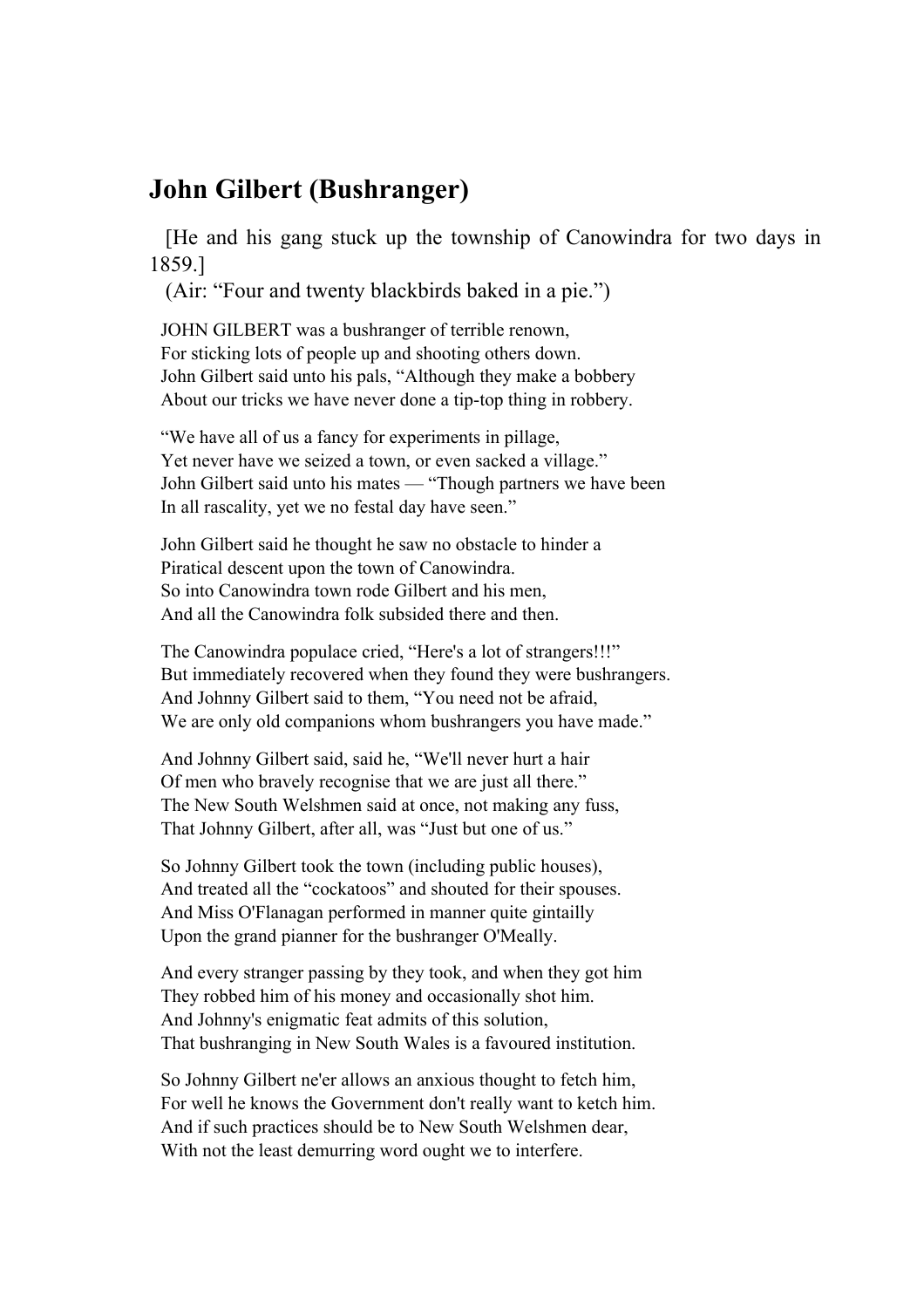# **Immigration**

 [Mr. Jordan was sent, to England by the Queensland Government in 1858, 1859, and 1860 to lecture on the advantages of immigration, and told the most extraordinary tales about the place.]

(Air : "Four and twenty blackbirds baked in a pie.")

NOW Jordan's land of promise is the burden of my song. Perhaps you've heard him lecture, and blow about it strong To hear him talk you'd think it was a heaven upon earth, But listen and I'll tell you now the plain unvarnished truth.

Here mutton, beef, and damper are all you'll get to eat, From Monday morn till Sunday night, all through the blessed week. And should the flour bag run short, then mutton, beef, and tea Will be your lot, and whether or not, 'twill have to do, you'll see.

Here snakes and all vile reptiles crawl around you as you walk, But these you never hear about in Mr. Jordan's talk; Mosquitoes, too, and sandflies, they will tease you all the night, And until you get quite colonised you'll be a pretty sight.

Here are boundless plains where it seldom rains, and you'll maybe die of thirst; But should you so dispose your bones, you'll scarcely be the first, For there's many a strong and stalwart man come out to make his pile, Who never leaves the fatal shore of this thrice accursed isle.

To sum it up in few short words, the place is only fit For those who were sent out here, for from this they cannot flit. But any other men who come a living here to try, Will vegetate a little while and then lie down and die.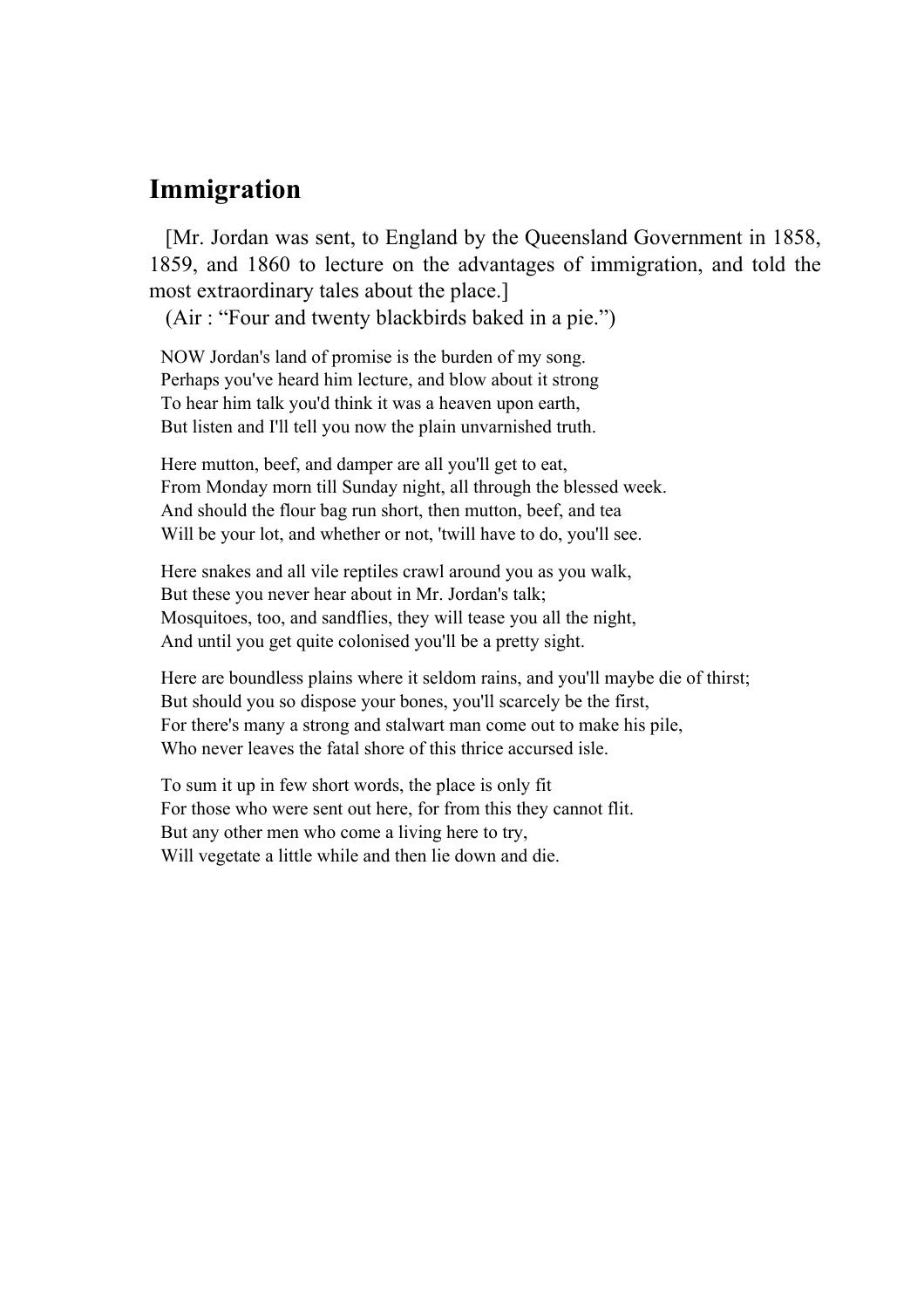### **The Squatter's Man**

COME, all ye lads an' list to me, That's left your homes an' crossed the sea, To try your fortune, bound or free, All in this golden land. For twelve long months I had to pace, Humping my swag with a cadging face, Sleeping in the bush, like the sable race,

As in my song you'll understand.

Unto this country I did come, A regular out-and-out new chum. I then abhorred the sight of rum — Teetotal was my plan. But soon I learned to wet one eye — Misfortune oft-times made me sigh. To raise fresh funds I was forced to fly, And be a squatter's man.

Soon at a station I appeared. I saw the squatter with his beard, And up to him I boldly steered,

 With my swag and billy-can. I said, "Kind sir, I want a job!" Said he, "Do you know how to snob Or can you break in a bucking cob?" Whilst my figure he well did scan.

"'Tis now I want a useful cove To stop at home and not to rove. The scamps go about — a regular drove -

 I 'spose you're one of the clan? But I'll give ten-ten, sugar an' tea; Ten bob a week, if you'll suit me, And very soon I hope you'll be A handy squatter's man.

"At daylight you must milk the cows, Make butter, cheese, an' feed the sows, Put on the kettle, the cook arouse,

 And clean the family shoes. The stable an' sheep yard clean out, And always answer when we shout,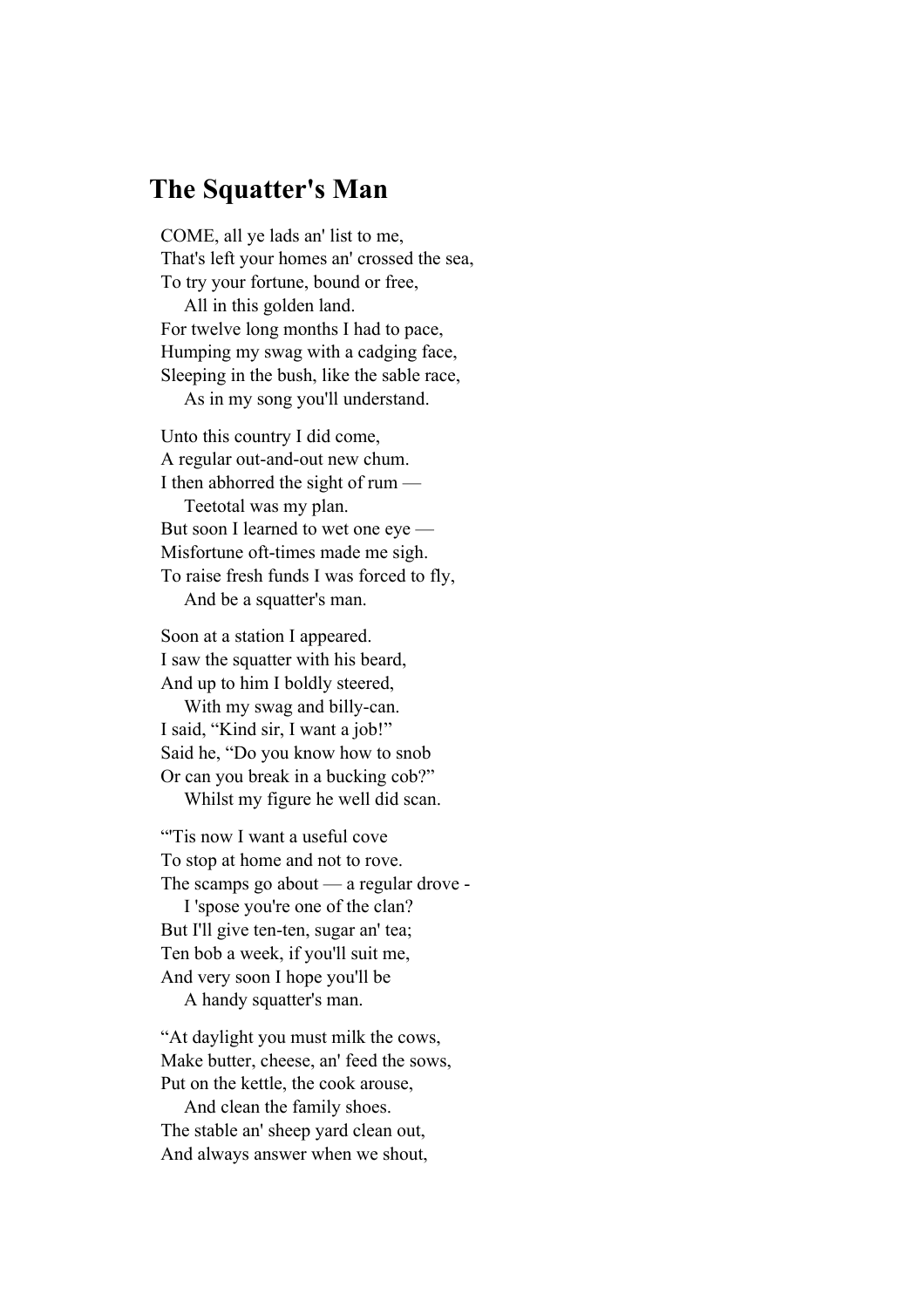With 'Yes, ma'am,' and 'No, sir,' mind your mouth; And my youngsters don't abuse,

"You must fetch wood an' water, bake an' boil, Act as butcher when we kill; The corn an' taters you must hill, Keep the garden spick and span. You must not scruple in the rain To take to market all the grain. Be sure you come sober back again To be a squatter's man."

He sent me to an old bark hut, Inhabited by a greyhound slut, Who put her fangs through my poor fut, And, snarling, off she ran. So once more I'm looking for a job, Without a copper in my fob. With Ben Hall or Gardiner I'd rather rob, Than be a squatter's man.

 "Do you know how to snob?" — A snob in English slang is a bootmaker, so the squatter wanted his man to do a bit of boot-repairing.

 "I'll, gi ye ten, ten, sugar and tea." — The "ten, ten" refers to the amount — ten pounds weight of flour and meat that made up the weekly ration on the stations.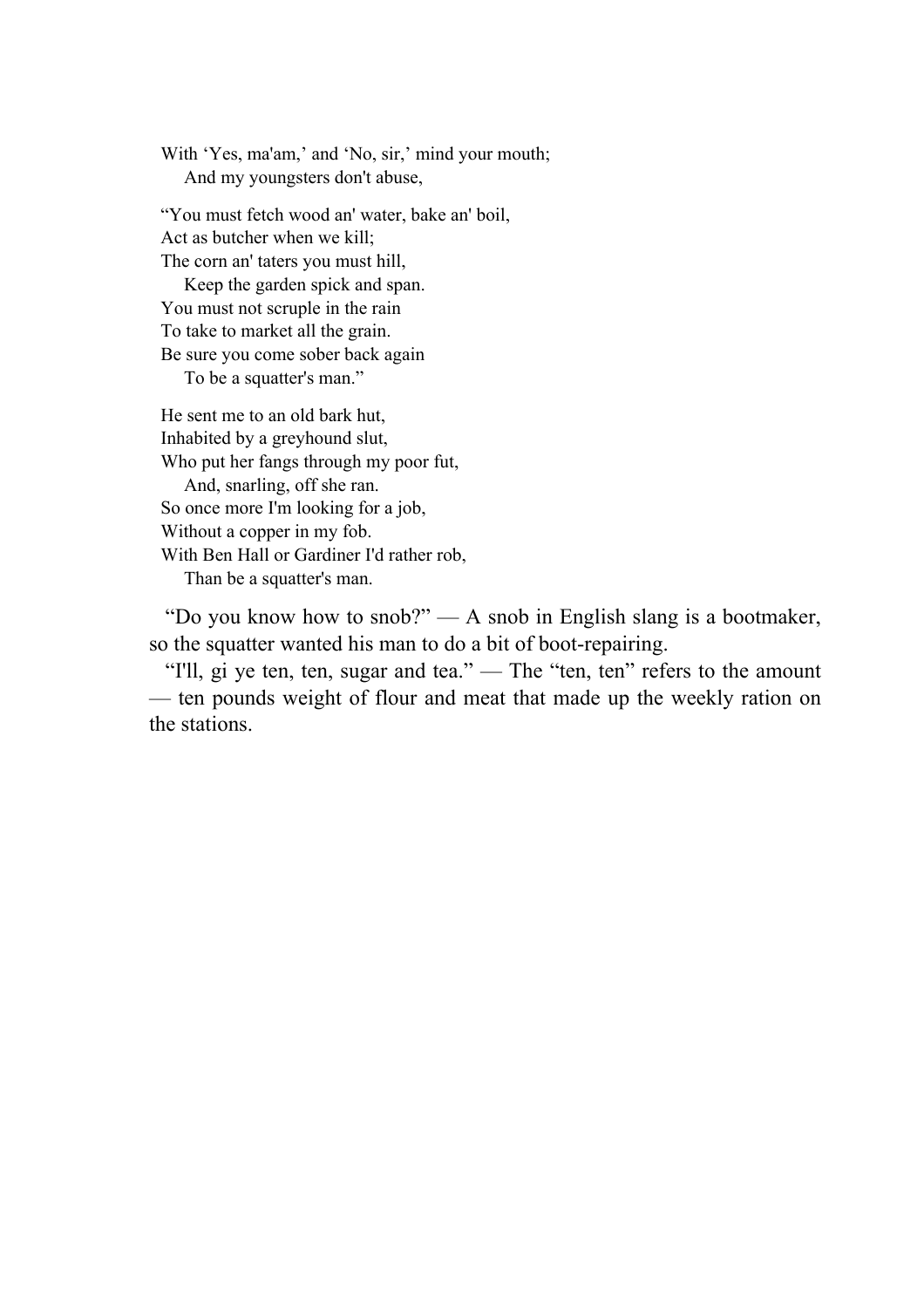### **The Stringy-Bark Cockatoo**

I'M a broken-hearted miner, who loves his cup to drain, Which often times has caused me to lie in frost and rain. Roaming about the country, looking for some work to do, I got a job of reaping off a stringy-bark cockatoo.

#### **Chorus**

 Oh, the stringy-bark cockatoo, Oh, the stringy-bark cockatoo, I got a job of reaping off a stringy-bark cockatoo.

Ten bob an acre was his price — with promise of fairish board. He said his crops were very light, 'twas all he could afford. He drove me out in a bullock dray, and his piggery met my view. Oh, the pigs and geese were in the wheat of the stringy-bark cockatoo.

Chorus: Oh, the stringy-bark, &c.

The hut was made of the surface mud, the roof of a reedy thatch. The doors and windows open flew without a bolt or latch. The pigs and geese were in the hut, the hen on the table flew, And she laid an egg in the old tin plate for the stringy-bark cockatoo.

Chorus : Oh, the stringy-bark, &c.

For breakfast we had pollard, boys, it tasted like cobbler's paste. To help it down we had to eat brown bread with vinegar taste. The tea was made of the native hops, which out on the ranges grew; 'Twas sweetened with honey bees and wax for the stringy-bark cockatoo.

Chorus Oh, the stringy-bark, &c.

For dinner we had goanna hash, we thought it mighty hard They wouldn't give us butter, so we forced down bread and lard. Quondong duff, paddy-melon pie, and wallaby Irish stew We used to eat while reaping for the stringy-bark cockatoo.

Chorus : Oh, the stringy-bark, &c.

When we started to cut the rust and smut was just beginning to shed, And all we had to sleep on was a dog and sheep-skin bed. The bugs and fleas tormented me, they made me scratch and screw;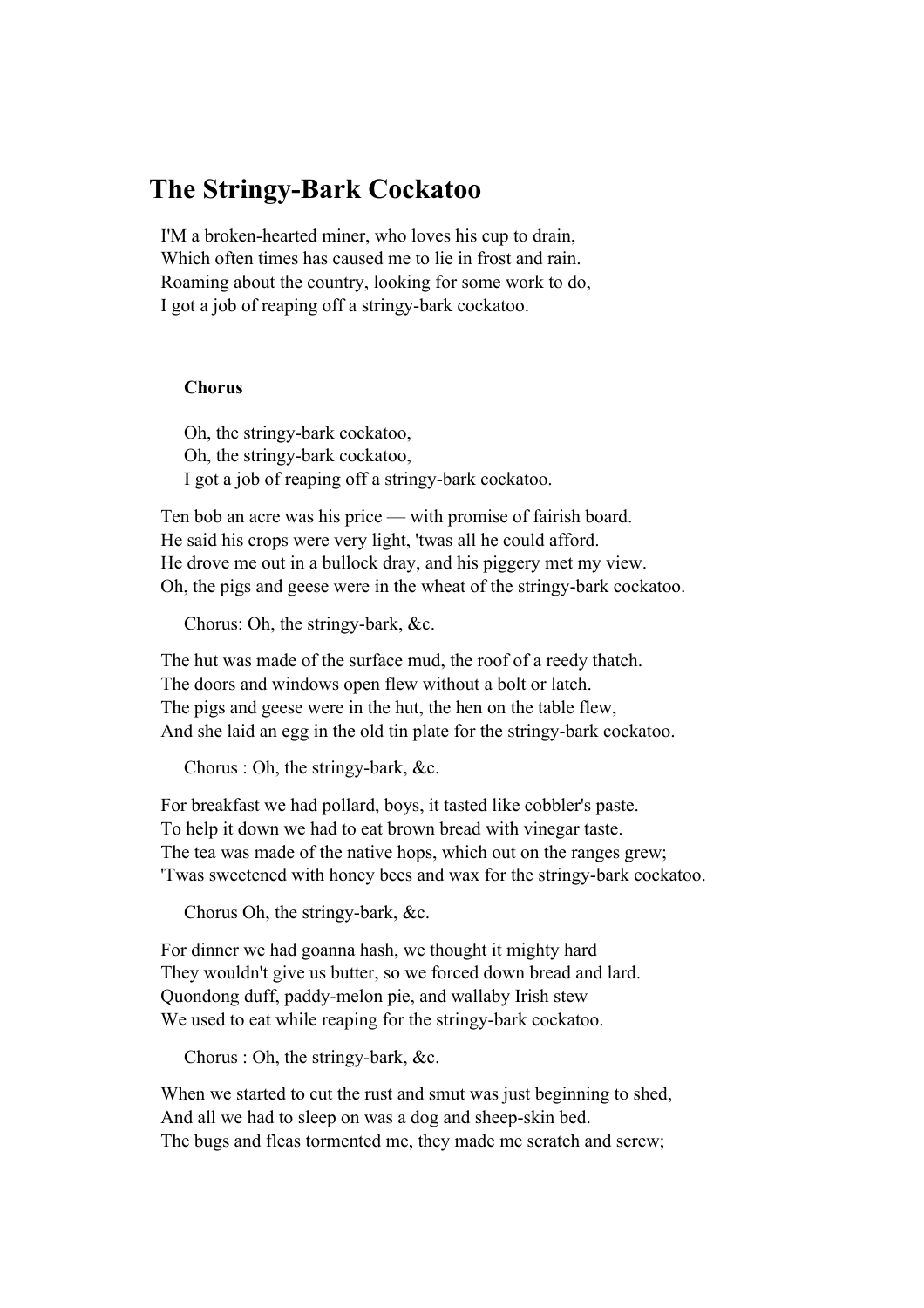I lost my rest while reaping for the stringy-bark cockatoo.

Chorus : Oh, the stringy-bark, &c.

At night when work was over I'd nurse the youngest child, And when I'd say a joking word, the mother would laugh and smile. The old cocky, he grew jealous, and he thumped me black and blue, And he drove me off without a rap — the stringy-bark cockatoo.

Chorus: Oh, the stringy-bark, &c.

[For note on this song, see Introduction.]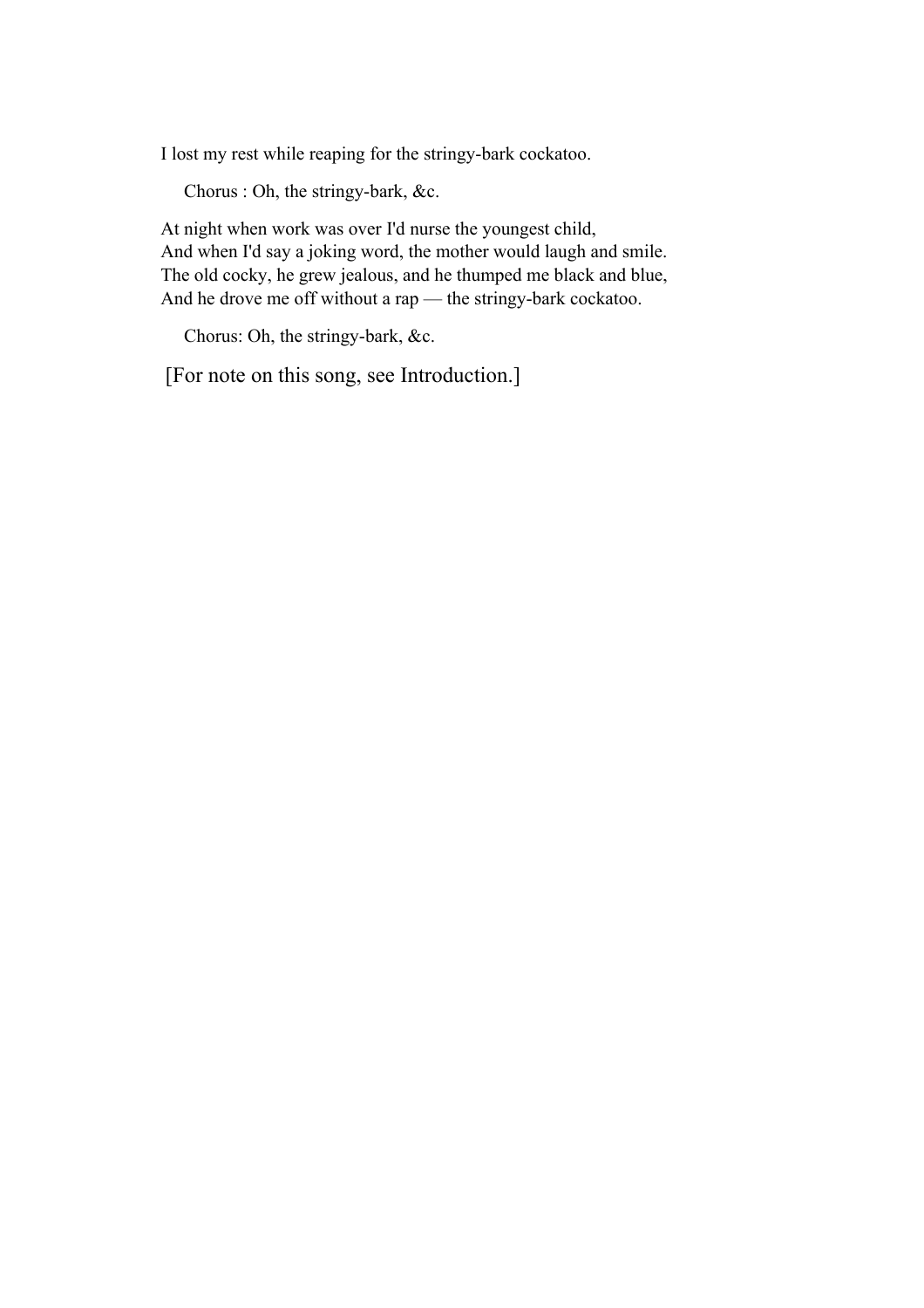# **The Eumerella Shore**

THERE's a happy little valley on the Eumerella shore, Where I've lingered many happy hours away,

On my little free selection I have acres by the score, Where I unyoke the bullocks from the dray.

#### **Chorus**

 To my bullocks then I say No matter where you stray, You will never be impounded any more; For you're running, running, running on the duffer's piece of land, Free selected on the Eumerella shore.

When the moon has climbed the mountains and the stars are shining bright, Then we saddle up our horses and away,

And we yard the squatters' cattle in the darkness of the night,

And we have the calves all branded by the day.

#### **Chorus**

 Oh, my pretty little calf, At the squatter you may laugh, For he'll never be your owner any more For you're running, running, running on the duffer's piece of land, Free selected on the Eumerella shore.

If we find a mob of horses when the paddock rails are down, Although before they're never known to stray, Oh, quickly will we drive them to some distant inland town, And sell them into slav'ry far away.

#### **Chorus**

 To Jack Robertson we'll say You've been leading us astray, And we'll never go a-farming any more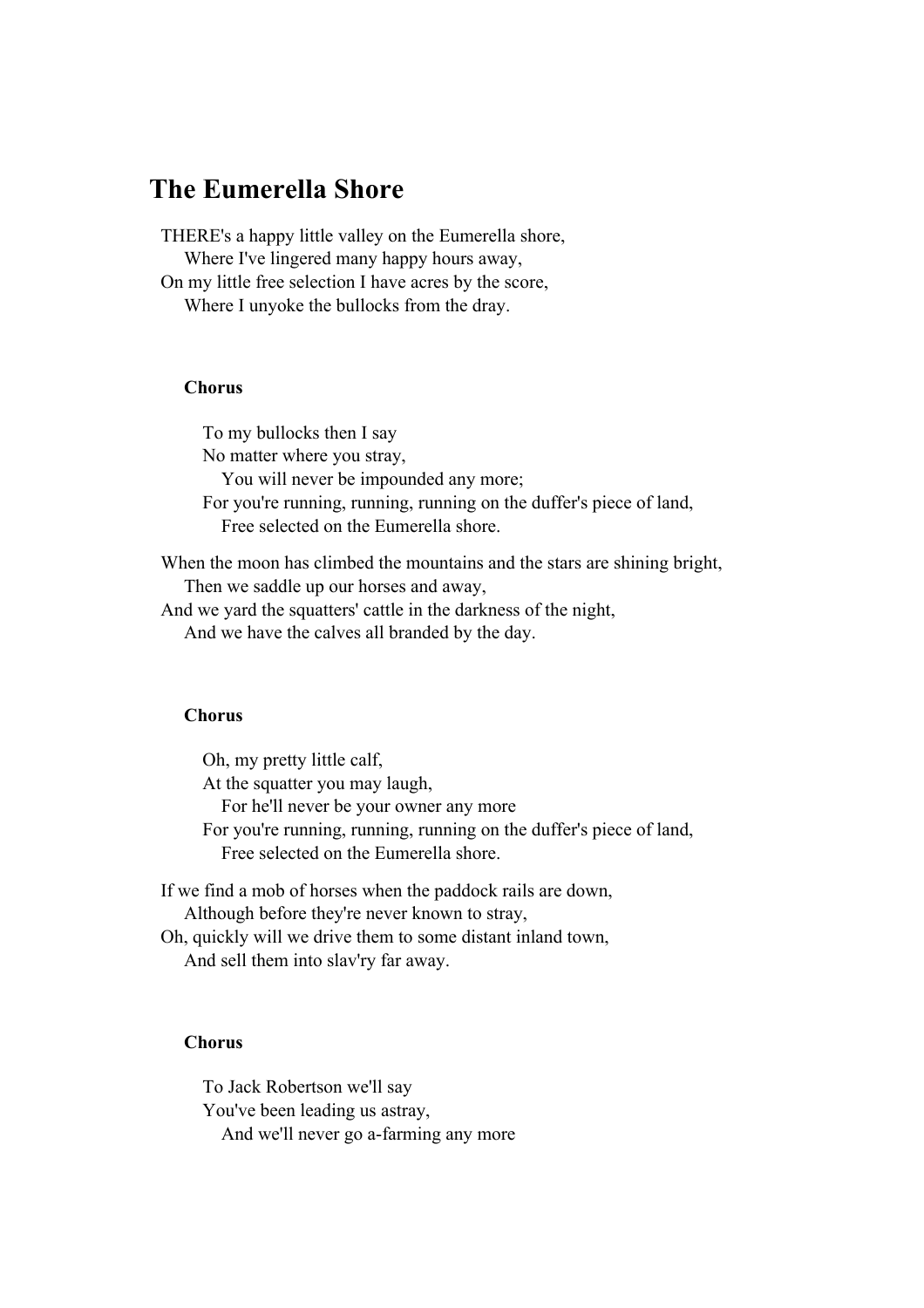For it's easier duffing cattle on the little piece of land Free selected on the Eumerella shore.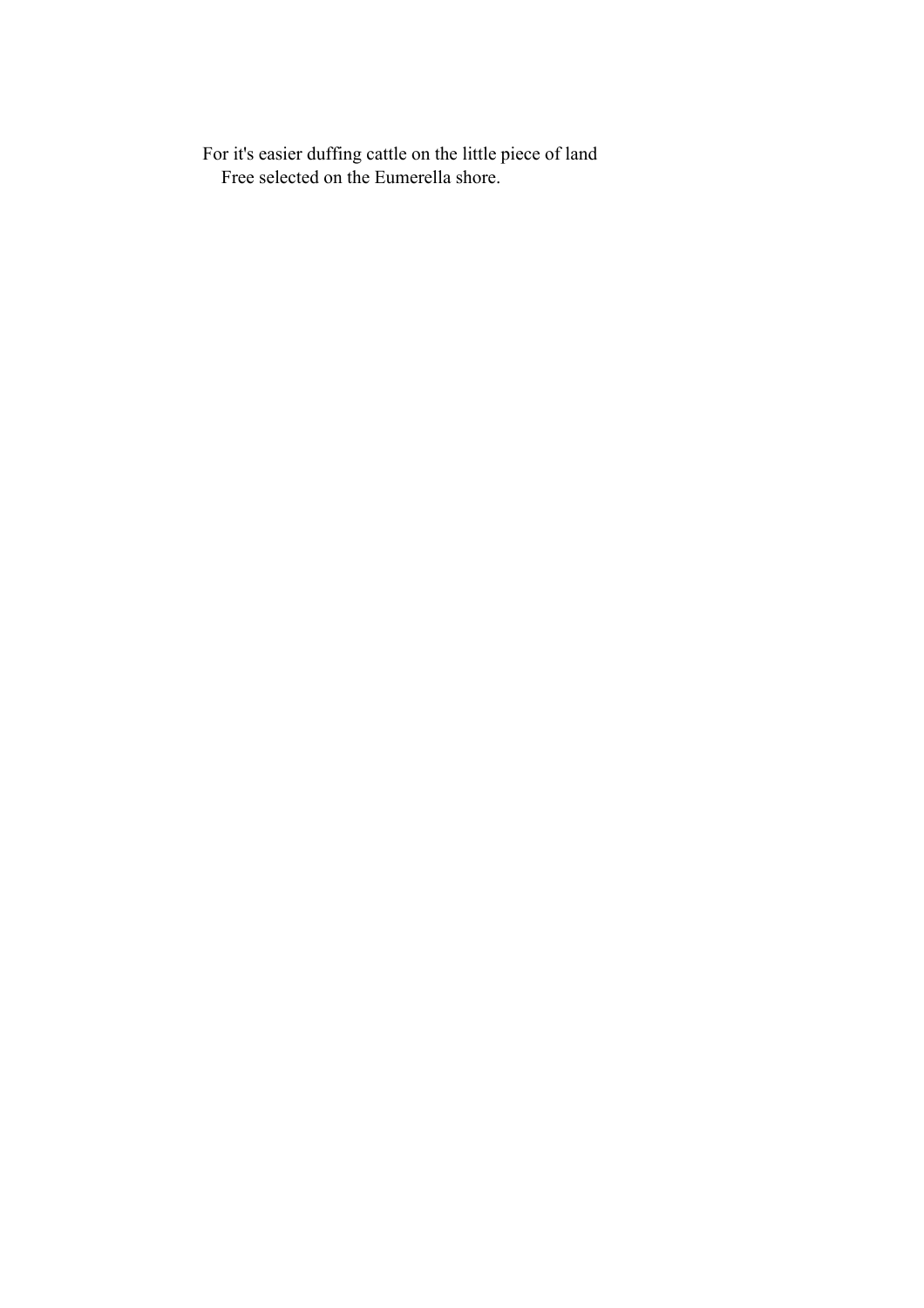## **Jimmy Sago, Jackaroo**

(Air: "Wearing of the Green.")

IF you want a situation, I'll just tell you the plan To get on to a station, I am just your very man. Pack up the old portmanteau, and label it Paroo, With a name aristocratic — Jimmy Sago, Jackaroo.

When you get on to the station, of small things you'll make a fuss, And in speaking of the station, mind, it's we, and ours, and us. Boast of your grand connections and your rich relations, too, And your own great expectations, Jimmy Sago, Jackaroo.

They will send you out on horseback, the boundaries to ride, But run down a marsupial and rob him of his hide, His scalp will fetch a shilling and his hide another two, Which will help to fill your pockets, Jimmy Sago, Jackaroo. Yes, to fill your empty pockets, Jimmy Sago, Jackaroo.

When the boss wants information, on the men you'll do a sneak, And don a paper collar on your fifteen bob a week. Then at the lamb-marking a boss they'll make of you. Now that's the way to get on, Jimmy Sago, Jackaroo.

A squatter in the future I've no doubt you may be, But if the banks once get you, they'll put you up a tree. To see you humping bluey, I know, would never do, 'Twould mean good-bye to our new chum, Jimmy Sago, Jackaroo. Yes, good-bye to our new chum, Jimmy Sago, Jackaroo.

 A "Jackaroo" is a young man who comes to a station to get experience. He occupies a position much like that of an apprentice on a ship, and has to work with the men though supposed to be above them in social status. Hence these sneers at the Jackaroo.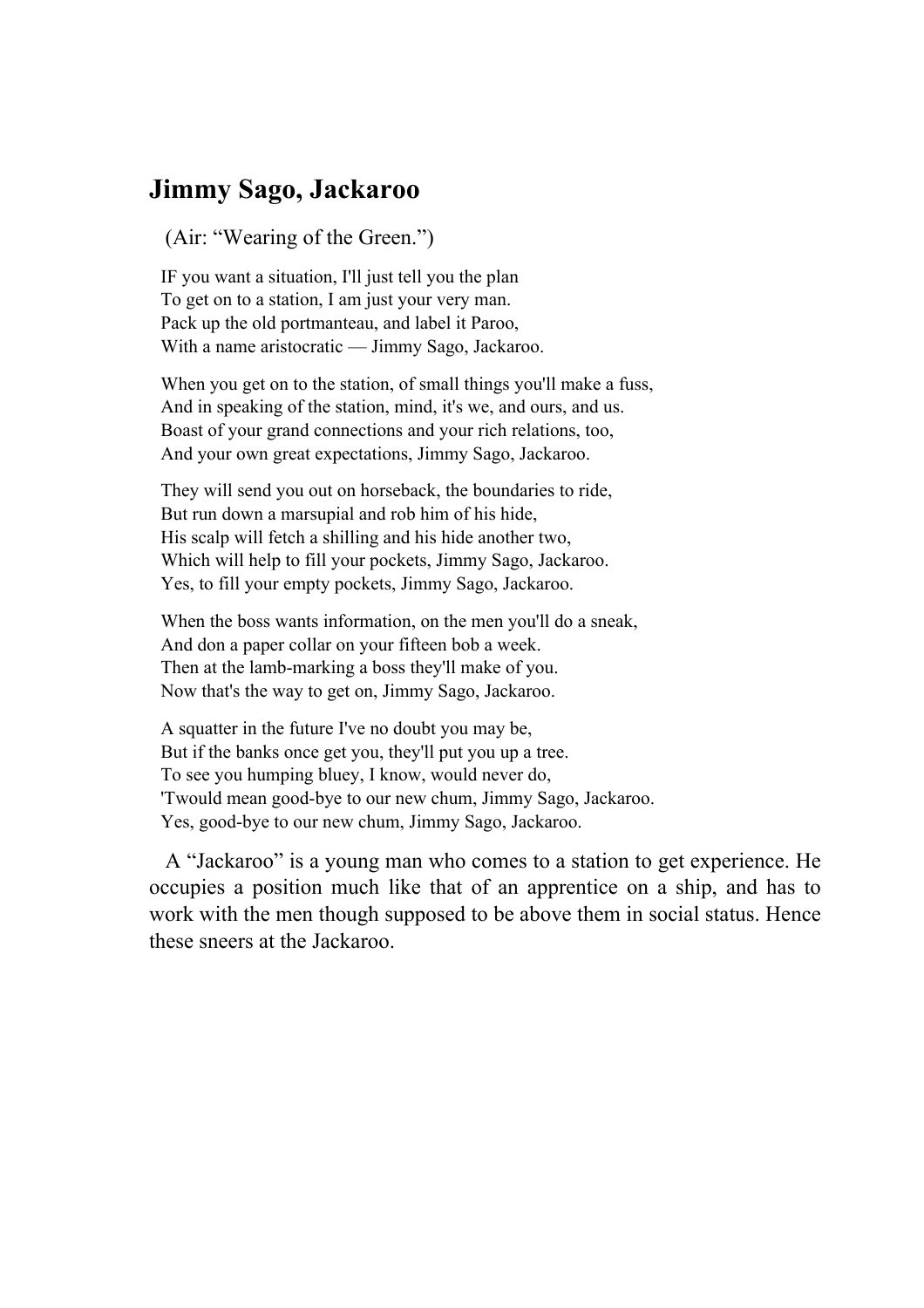# **The Plains Of The Riverine**

I HAVE Come to tell you of the glorious news you'll all be glad to hear, Of the pleasant alterations that are taking place this year. So kindly pay attention, and I'll pass the whisper round, The squatters of their own free will this year will pay the pound.

For this is a year of great prosperity, that everybody knows, We'll take no top knots off this year, nor trim them to the toes, But a level cut for a level pound, and the rations thrown in free. That's how the squatters say they'll keep their Sovereign's Jubilee.

And kind Providence once more has sent the sweet, refreshing rains. The trefoil and the barley grass wave high upon the plains, The tanks all overflowing and the saltbush fresh and green, It's a pleasure for to ramble o'er the plains of Riverine.

Once more upon the rippling lake the wild swan flaps her wing. Out in the lignum, swamps once more frogs croak and crickets sing. Once more the wild fowl, sporting midst the crab-holes, may be seen, For prosperity is hovering o'er the plains of Riverine.

Yes, 'twill be a year of full and plenty for those back-block pioneers, Though behind each scrub and saltbush you can spot the bunny's ears; And although the price for scalps is not so high as it has been, Yet the bunny snappers they will thrive on the plains of Riverine.

You should see the jolly teamsters how with joy their faces beam, As they talk about the crowfoot, carrots, crab-holes, and their team. They tell you that this year they do intend to steer sixteen. They'll show the "cockies" how to plough the plains of Riverine.

Yes, in more respects than one it is a year of joy and glee, And the news of our prosperity has crossed the briny sea. Once more the Maorilander and the Tassey will be seen Cooking johnny cakes and jimmies on the plains of Riverine.

They will gather like a regiment to the beating of the drum, But it matters not to us from whence our future penmates come. From New Zealand's snow-clad summits or Tasmania's meadows green, We'll always make them welcome on the plains of Riverine.

Down from her rocky peaks Monaro will send her champions bold; Victoria will send her "cockies," too, her honour to uphold. They'll be here from Cunnamulla, and the rolling downs between,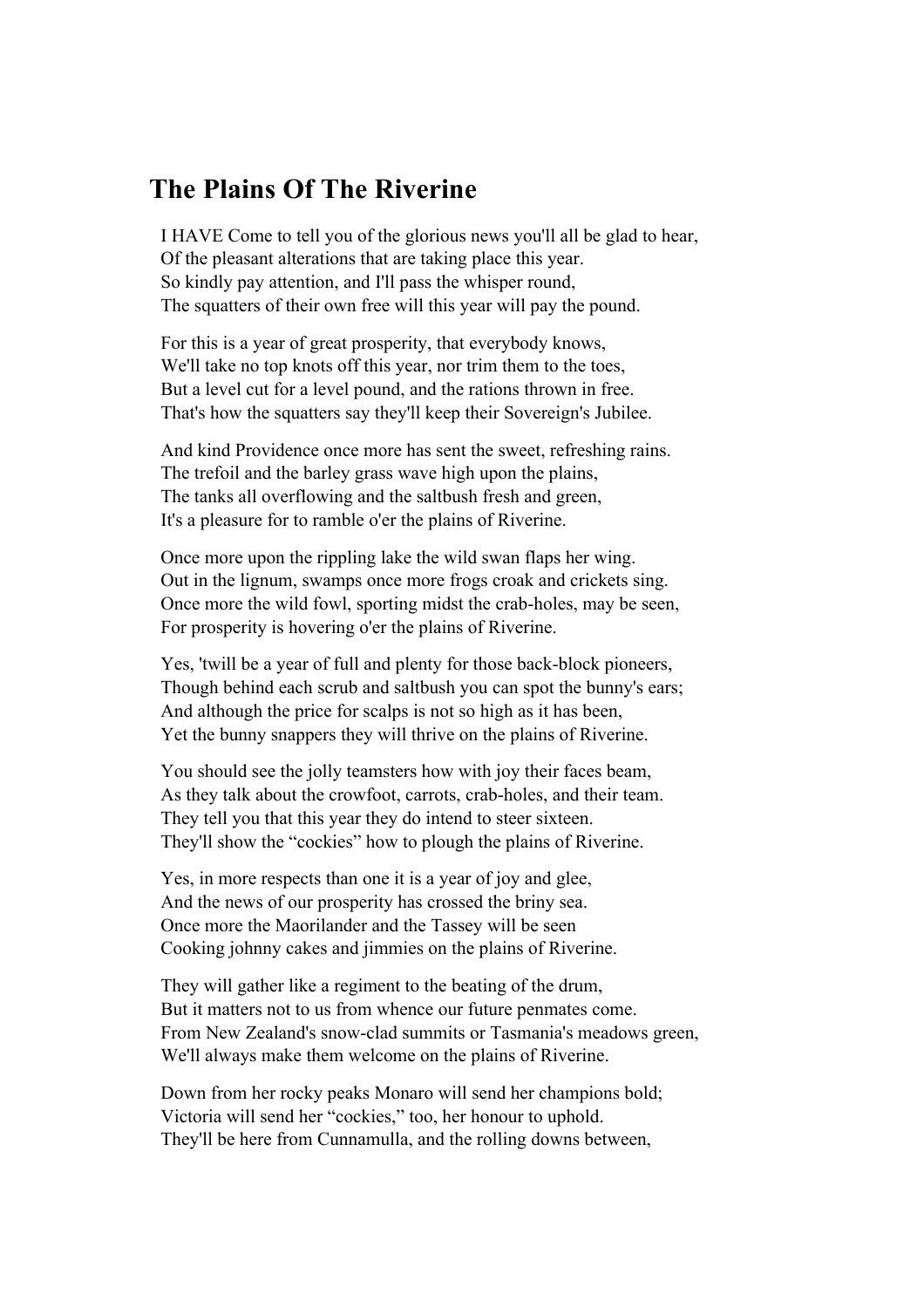For this is the real convincing ground, these plains of Riverine.

I have a message to deliver now, before I say farewell, Some news which all the squatters have commissioned me to tell; Your backs well bent, bows long and clean, that's what they want to see, That your tallies may do you credit in this year of Jubilee.

 "This year will pay the pound." — A pound a hundred is the price for shearing sheep, and several bitterly fought-out strikes have taken place about it.

 "We'll take no topknots off this year nor trim them to the toes." — Owing to the amiability of the squatters and the excellence of the season, the shearers intend to leave some of the wool on the sheep, i.e., the topknots on the head and the wool down on the legs.

"To steer sixteen" — sixteen horses in the team.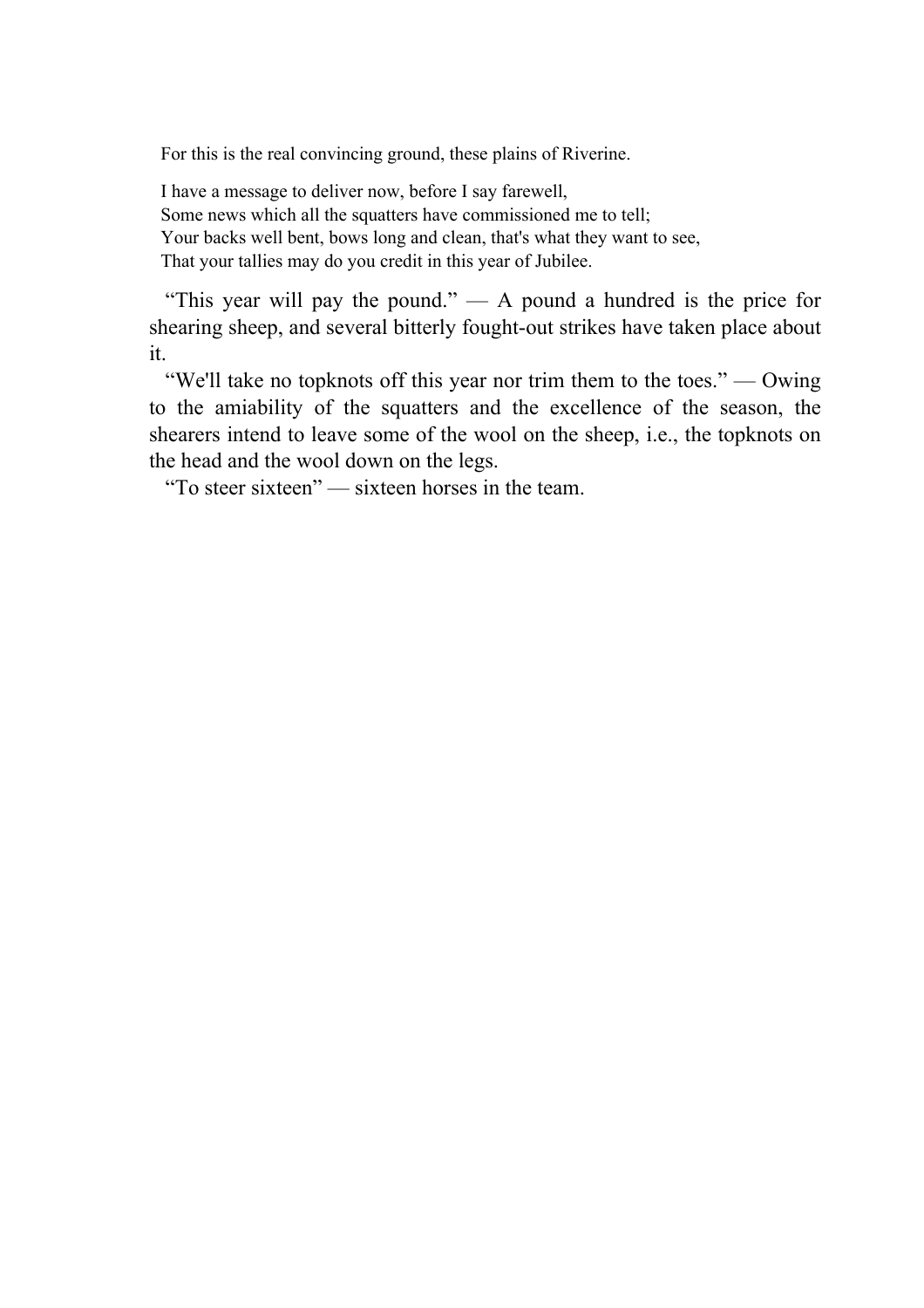### **The Sheep-Washers' Lament**

(Air: "The Bonnie Irish Boy.")

COME now, ye sighing washers all, Join in my doleful lay, Mourn for the times none can recall, With hearts to grief a prey. We'll mourn the washer's sad downfall In our regretful strain, Lamenting on the days gone by Ne'er to return again.

When first I went a-washing sheep The year was sixty-one, The master was a worker then, The servant was a man; But now the squatters, puffed with pride, They treat us with disdain; Lament the days that are gone by Ne'er to return again.

From sixty-one to sixty-six, The bushman, stout and strong, Would smoke his pipe and whistle his tune, And sing his cheerful song, As wanton as the kangaroo That bounds across the plain. Lament the days that are gone by Ne'er to return again.

Supplies of food unstinted, good, No squatter did withhold. With plenty grog to cheer our hearts, We feared nor heat nor cold, With six-and-six per man per day We sought not to complain. Lament the days that are gone by Ne'er to return again.

With perfect health, a mine of wealth, Our days seemed short and sweet, On pleasure bent our evenings spent, Enjoyment was complete.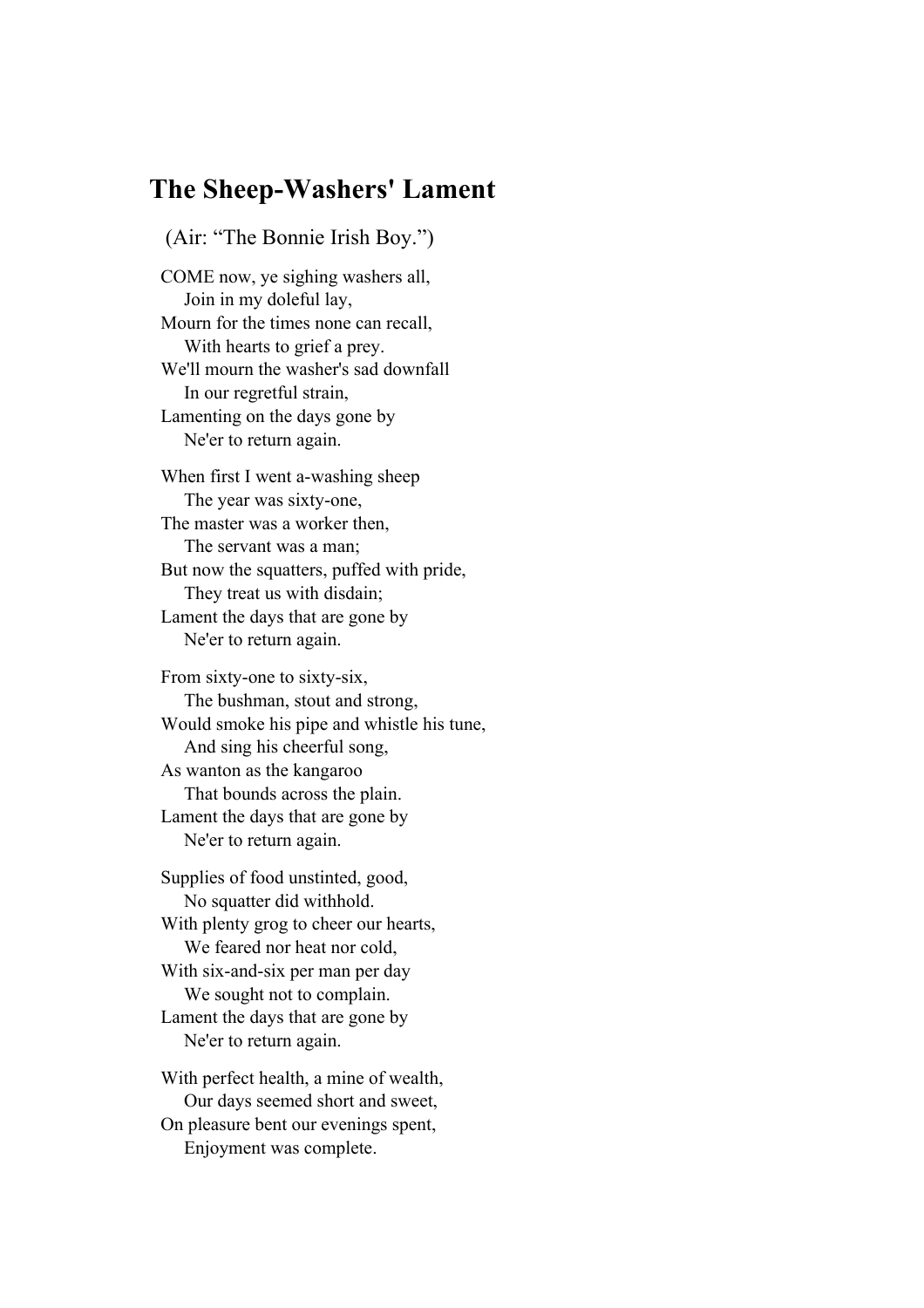But now we toil from morn till night, Though much against the grain, Lamenting on the days gone by, Ne'er to return again.

I once could boast two noble steeds, To bear me on my way, My good revolver in my belt, I never knew dismay. But lonely now I hump my drum In sunshine and in rain, Lamenting on the days gone by Ne'er to return again.

A worthy cheque I always earned, And spent it like a lord. My dress a prince's form would grace, And spells I could afford. But now in tattered rags arrayed, My limbs they ache with pain, Lamenting on the days gone by, Ne'er to return again.

May bushmen all in unity Combine with heart and hand, May cursed cringing poverty Be banished from the land. In Queensland may prosperity In regal glory reign, And washers in the time to come Their vanished rights regain.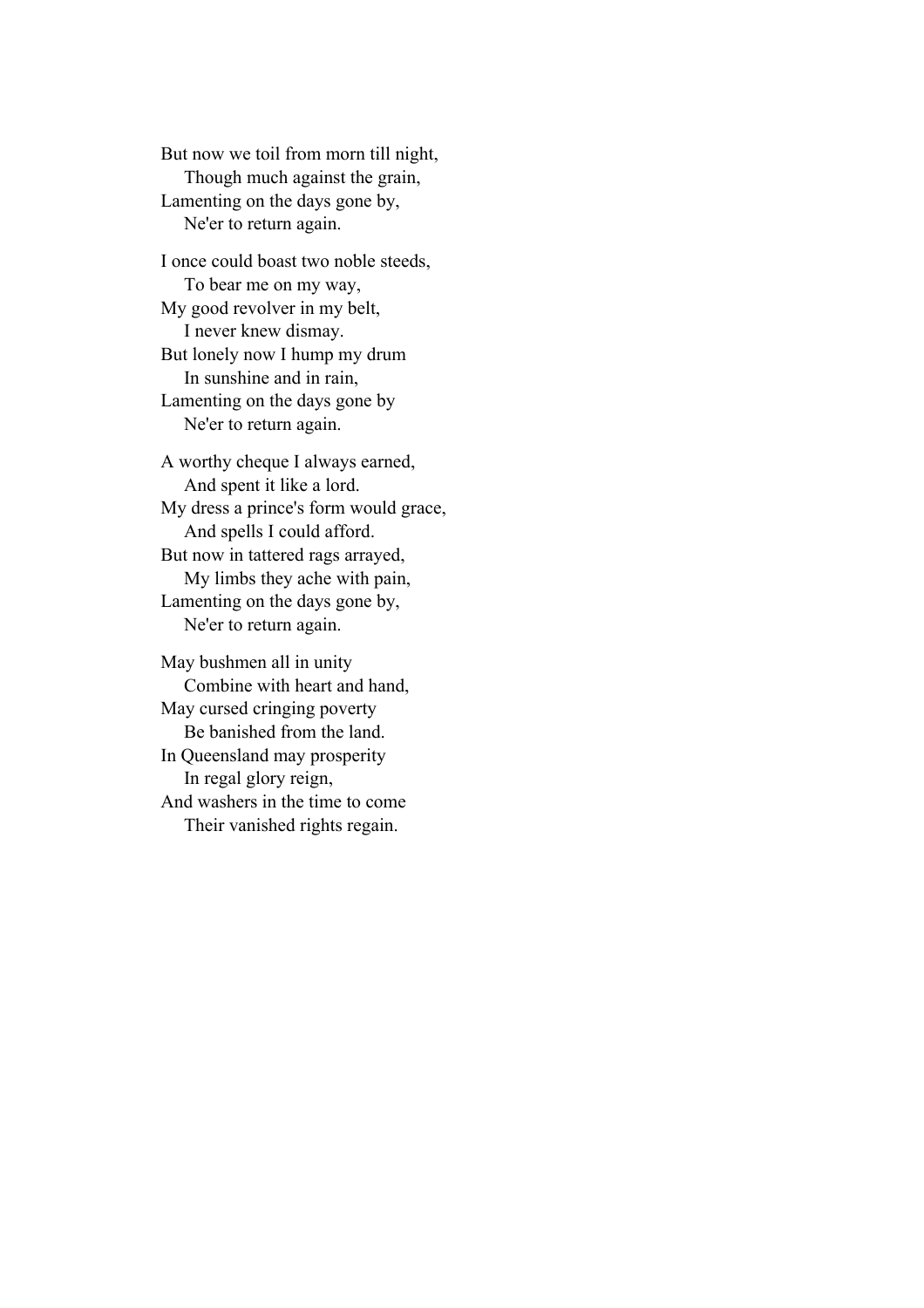### **The Broken-Down Squatter**

(Air: "It's a fine hunting day")

COME, Stumpy, old man, we must shift while we can; All our mates in the paddock are dead. Let us wave our farewells to Glen Eva's sweet dells

And the hills where your lordship was bred;

Together to roam from our drought-stricken home — It seems hard that such things have to be,

And its hard on a "hoss" when he's nought for a boss But a broken-down squatter like me

#### **Chorus**

 For the banks are all broken, they say, And the merchants are all up a tree. When the bigwigs are brought to the Bankruptcy Court, What chance for a squatter like me.

No more shall we muster the river for fats, Or spiel on the Fifteen-mile plain,

Or rip through the scrub by the light of the moon,

Or see the old stockyard again.

Leave the slip-panels down, it won't matter much now, There are none but the crows left to see,

Perching gaunt in yon pine, as though longing to dine On a broken-down squatter like me.

Chorus: For the banks, &c.

When the country was cursed with the drought at its worst, And the cattle were dying in scores, Though down on my luck, I kept up my pluck, Thinking justice might temper the laws. But the farce has been played, and the Government aid Ain't extended to squatters, old son; When my dollars were spent they doubled the rent, And resumed the best half of the run.

Chorus : For the banks, &c.

'Twas done without reason, for leaving the season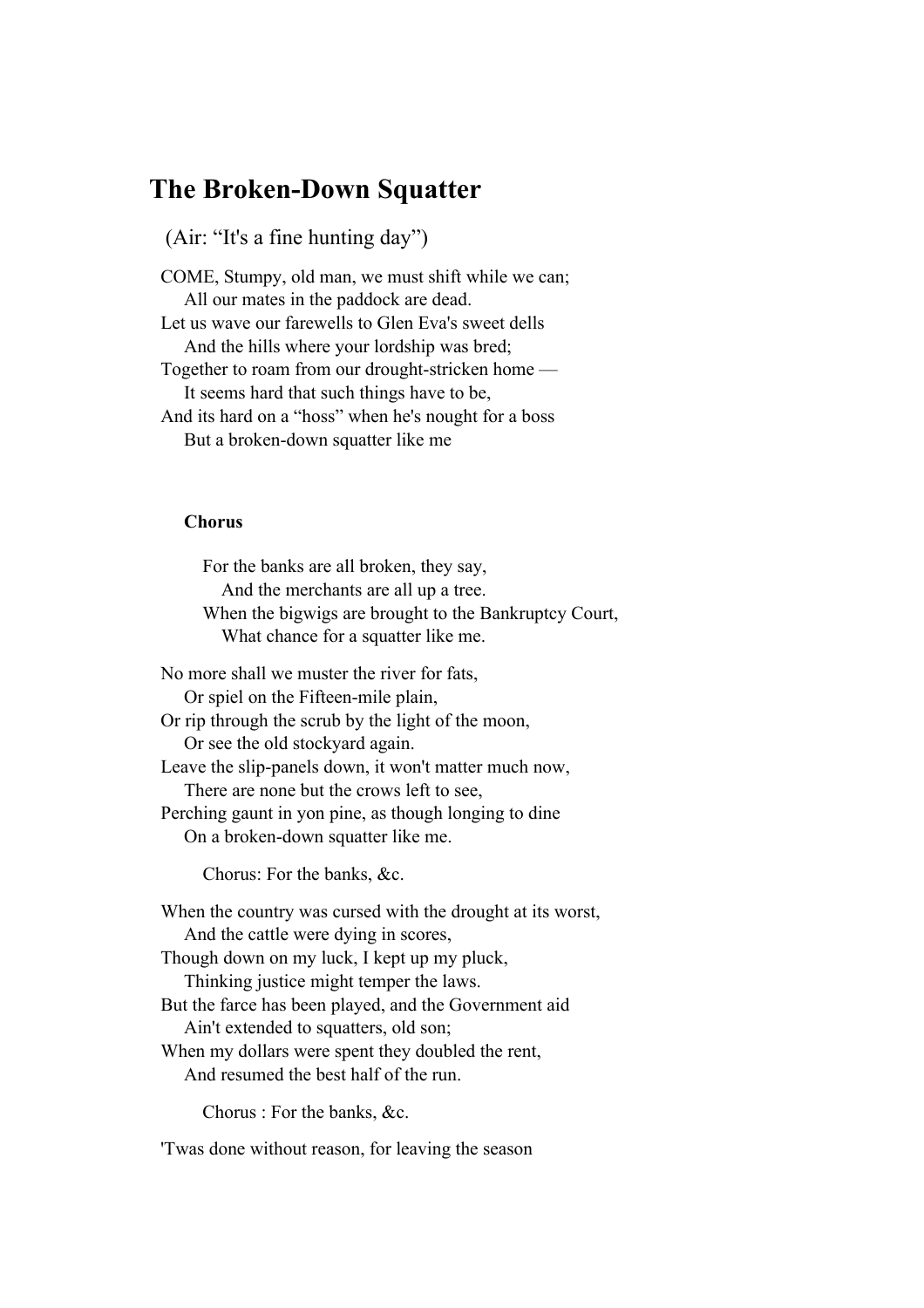No squatter could stand such a rub; For it's useless to squat when the rents are so hot That one can't save the price of one's grub; And there's not much to choose 'twixt the banks and the Jews Once a fellow gets put up a tree; No odds what I feel, there's no court of appeal For a broken-down squatter like me.

Chorus: For the banks, &c.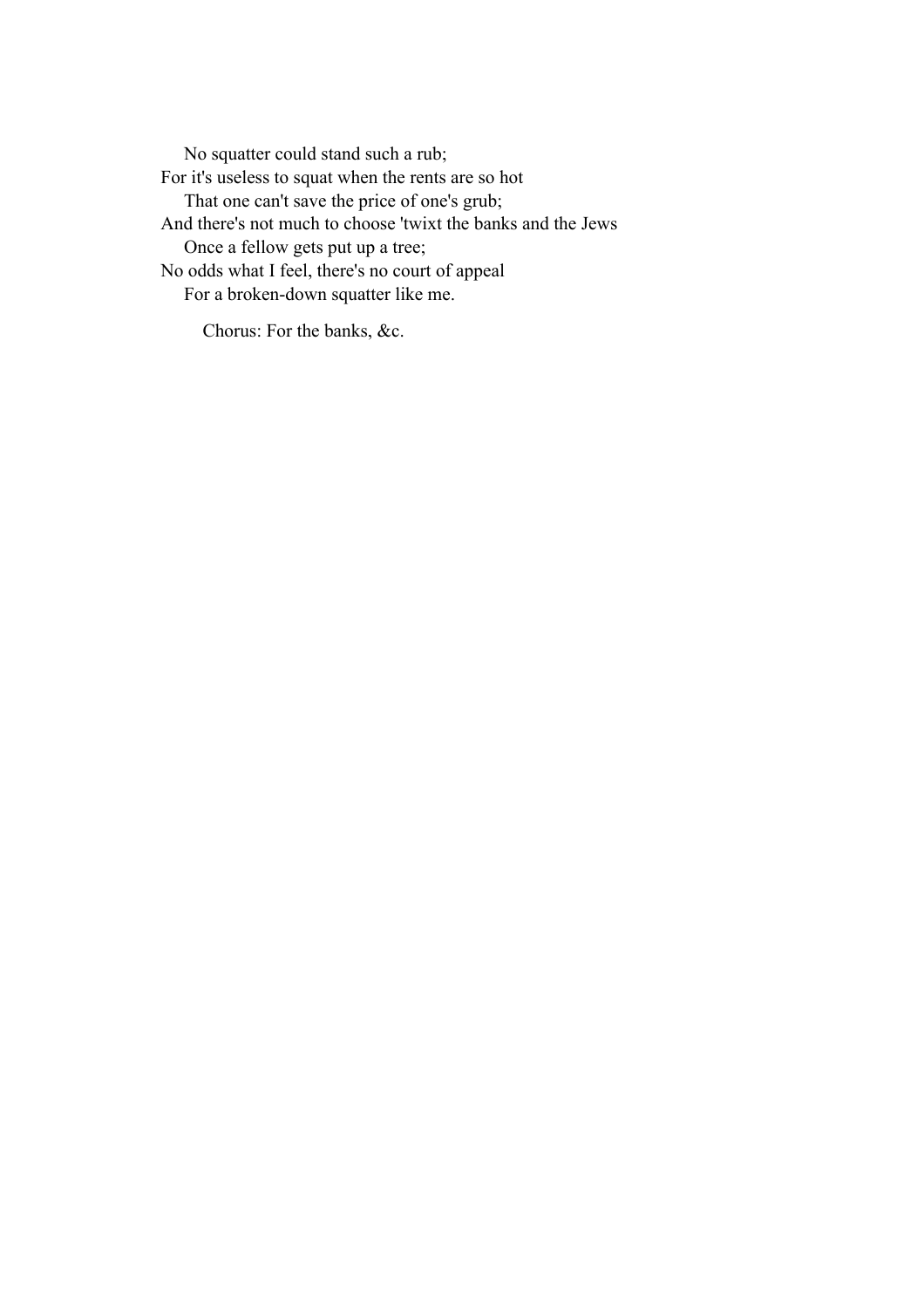# **The Free Selector**

### **(A Song of 1861.)**

YE sons of industry, to you I belong, And to you I would dedicate a verse or a song, Rejoicing o'er the victory John Robertson has won Now the Land Bill has passed and the good time has come Now the Land Bill, &c.

No more with our swags through the bush need we roam For to ask of another there to give us a home, Now the land is unfettered and we may reside In a home of our own by some clear waterside. In a home of our own, &c.

On some fertile spot which we may call our own, Where the rich verdure grows, we will build up a home. There industry will flourish and content will smile, While our children rejoicing will share in our toil. While our children, &c.

We will plant our garden and sow our own field, And eat from the fruits which industry will yield, And he independent, what we long for have strived, Though those that have ruled us the right long denied.

Though those that have ruled us, &c.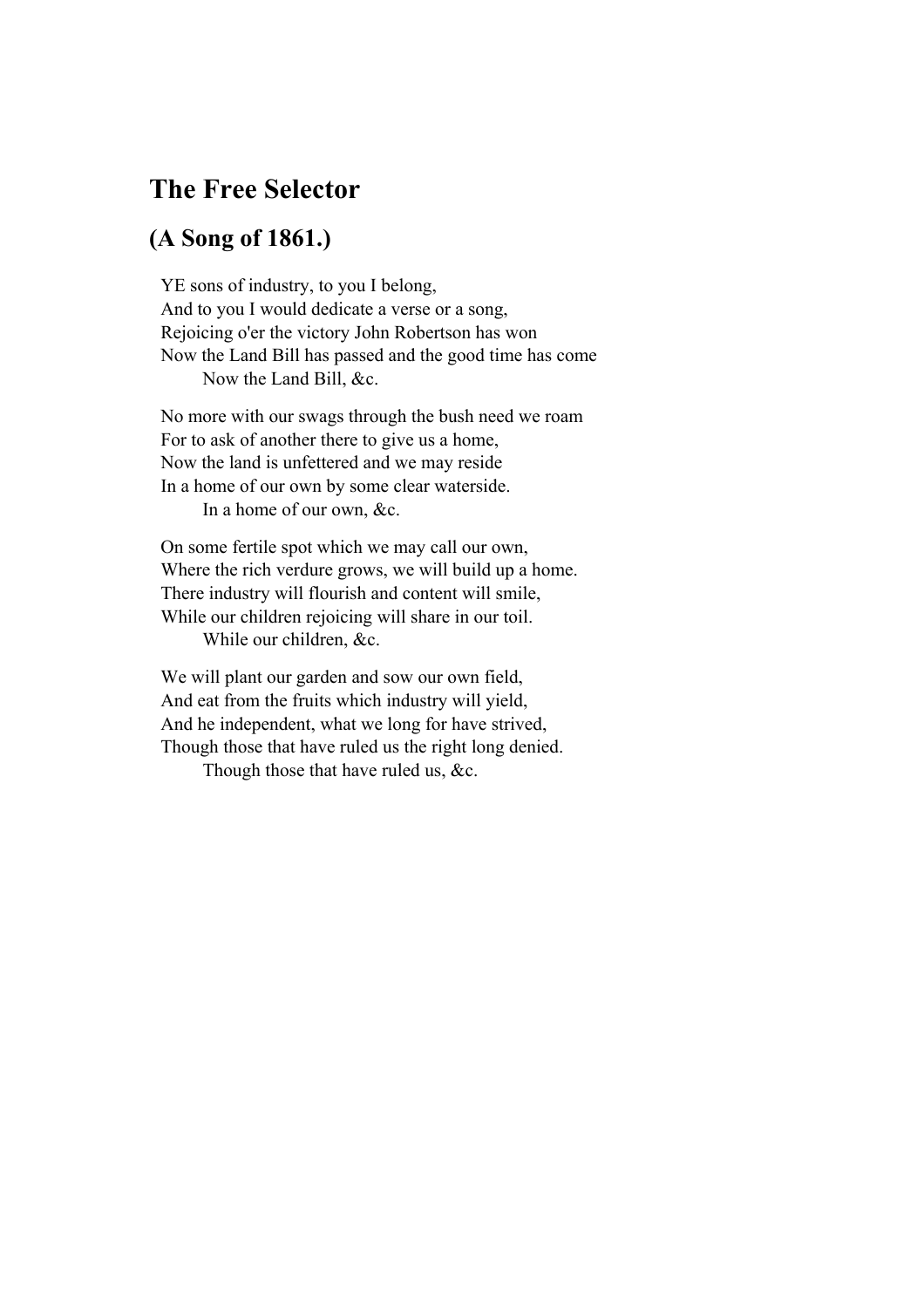### **A National Song For Australia Felix**

DARK over the face of Nature sublime! Reign,d tyranny, warfare, and every crime; The world a desert — no oasis green A man-loving soul on its surface had seen; Then mercy above a mandate sent forth An Eden to form — a refuge for worth. From the ocean it came, with halo so bright, Want, strife, and oppression were lost in its sight.

#### **Chorus**

 First isle of the sea — brightest gem of the earth! In thee every virtue and joy shall have birth. A land of the just, the brave, and the free, Australia the happy, thou ever shalt be.

So earth in the flood no place for rest gave, At length a green isle arose from the wave; The dove o'er the waters the olive branch bore, To show that one spot was cover'd no more; Australia thus shall he sounded by fame, And Europe shall echo the glorious name The brave, wise, and good, wherever oppress'd, Shall fly to thy shores as a haven of rest.

Chorus: First isle of the sea, &c.

Land of the orange, fig, olive, and vine; 'Midst earth's fairest daughters the chaplet is thine; No sick'ning vapours are borne on thy air, But fragrance and melody twine sweetly there; Thy ever-green fields proclaim plenty and peace, If man doth his part, heaven sends the increase; No customs to fetter, no enemy near, Independence thy sons for ever must cheer.

Chorus: First isle of the sea, &c.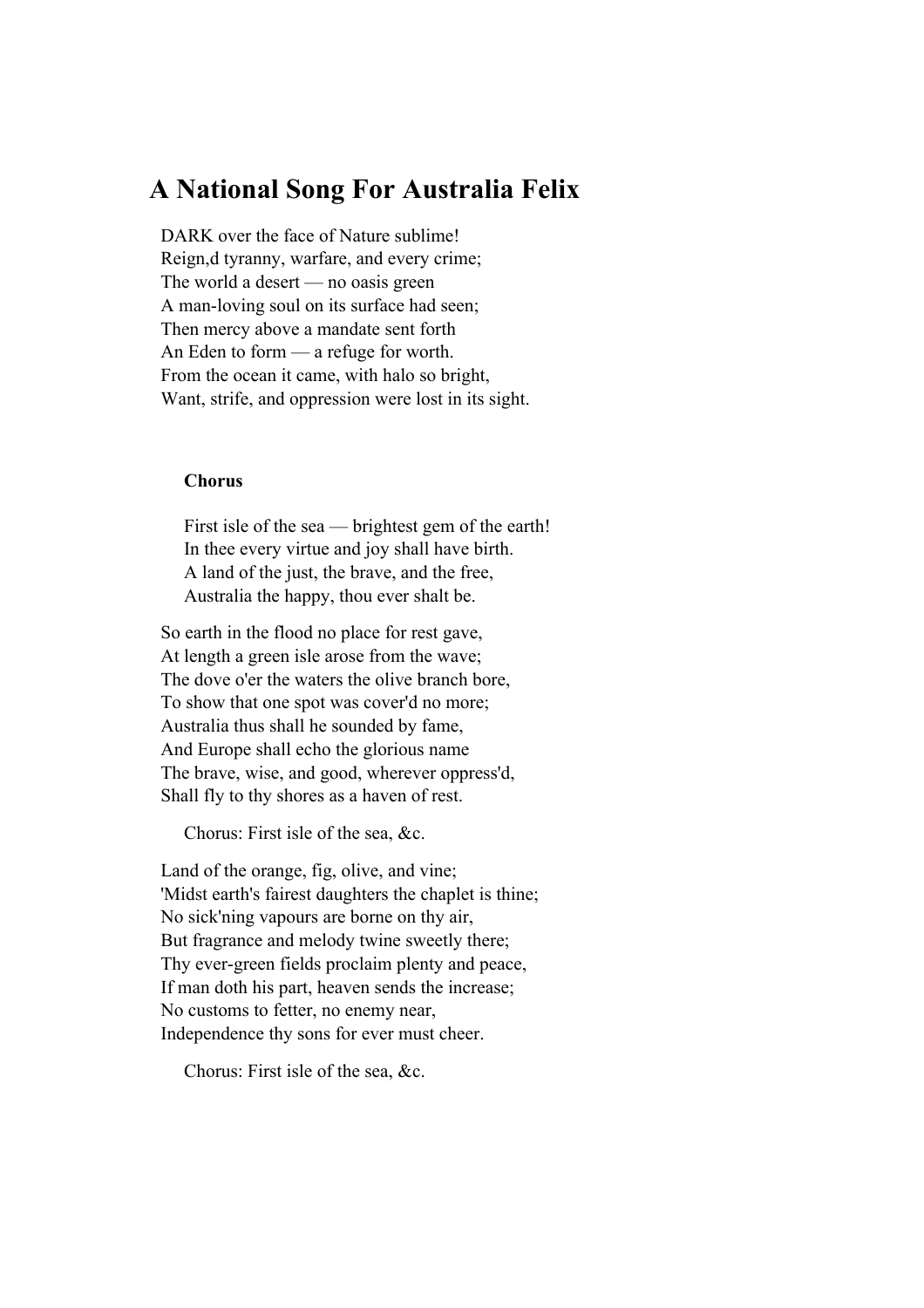### **Sunny New South Wales**

WE often hear men boast about the land which gave them birth, And each one thinks his native land the fairest spot on earth; In beauty, riches, power, no land can his surpass; To his, all other lands on earth cannot even hold a glass. Now, if other people have their boasts, then, say, why should not we, For we can drink our jovial toast and sing with three times three; For there's not a country in the world where all that's fair prevails As here it does in this our land, our sunny New South Wales.

#### **Chorus**

 Then toast with me our happy land, Where all that's fair prevails, Our colour's blue and our hearts are true, In sunny New South Wales.

Now let us take a passing glance at all that we possess. That ours is such a wealthy land no stranger e'er would guess. Why, we've land in store, indeed far more than ever we shall require, And trees grow thick on every side in spite of axe and fire. Our sheep and cattle millions count, our wool is classed A1; In beef and mutton our fair land is not to be outdone. Why, we've lately seen old England, who boasts her stock ne'er fails, Has had to send for wholsome meat preserved in New South Wales.

Chorus: Then toast with me, &c.

In childhood California was to us a land of gold, And people said its riches were so vast, immense, untold. But time has proved that mineral wealth exists not there alone, For New South Wales possesses gold in many, many a stone. And when the gold is taken from out its quartzy veins A heap of silver, copper, tin, as a residue remains. In fact we are a mass of wealth in all our hills and dales. There's not a country half as rich as sunny New South Wales.

Chorus: Then toast with me, &c.

Our climate's good, that all admit, our flowers are sweet and rare; And scenes abound on every hand so marvellously fair. Shame on the men who went away and of us wrote such lies.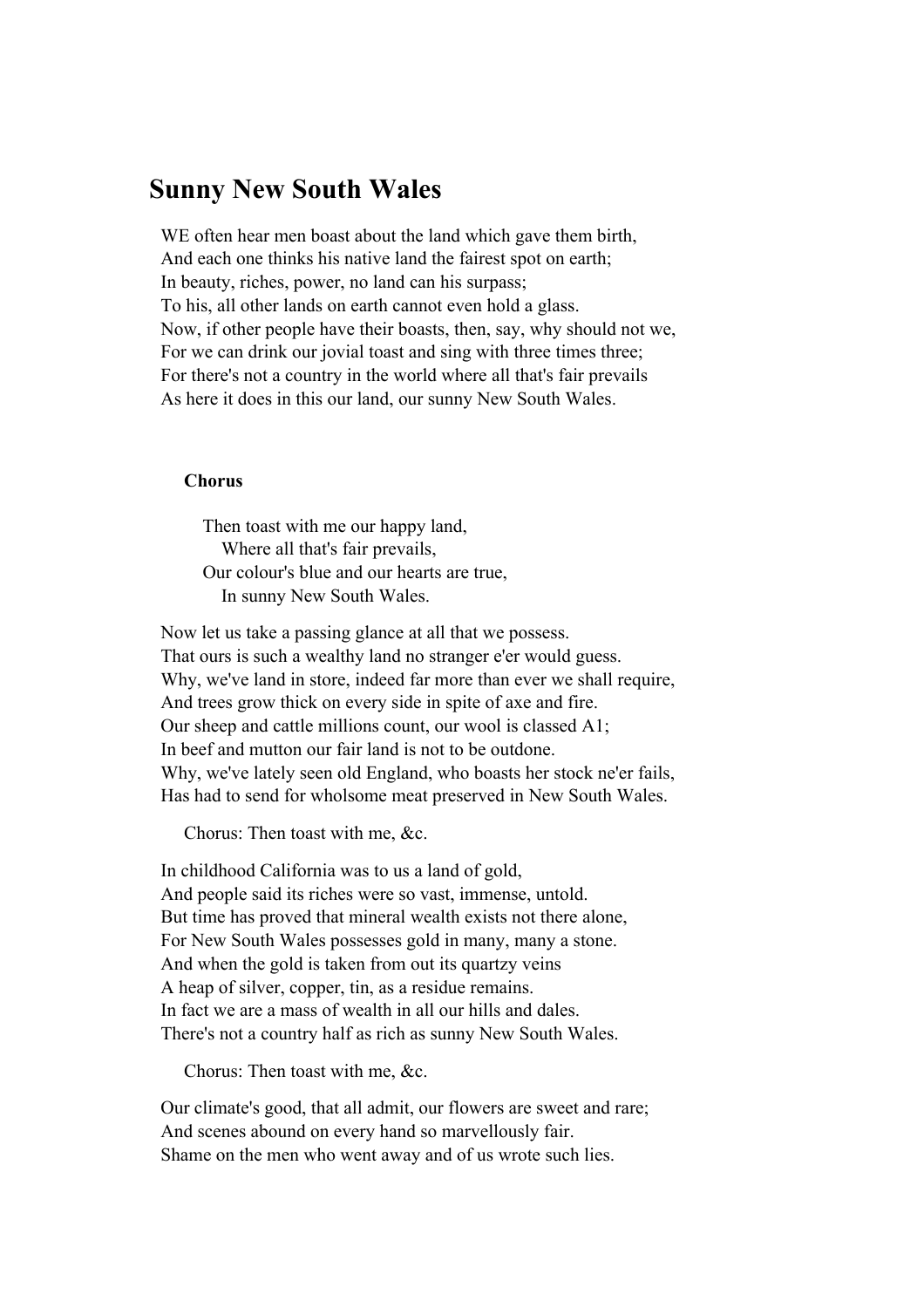Why, when Anthony Trollope came out here he nearly lost his eyes. Our native girls are fair and good, their hearts are pure and true, And to their colour stick like bricks, the bright Australian blue. Some never loved a roving life, nor blest the ocean's gales; But they bless the breeze that blew them to a life in New South Wales.

Chorus: Then toast with me, &c.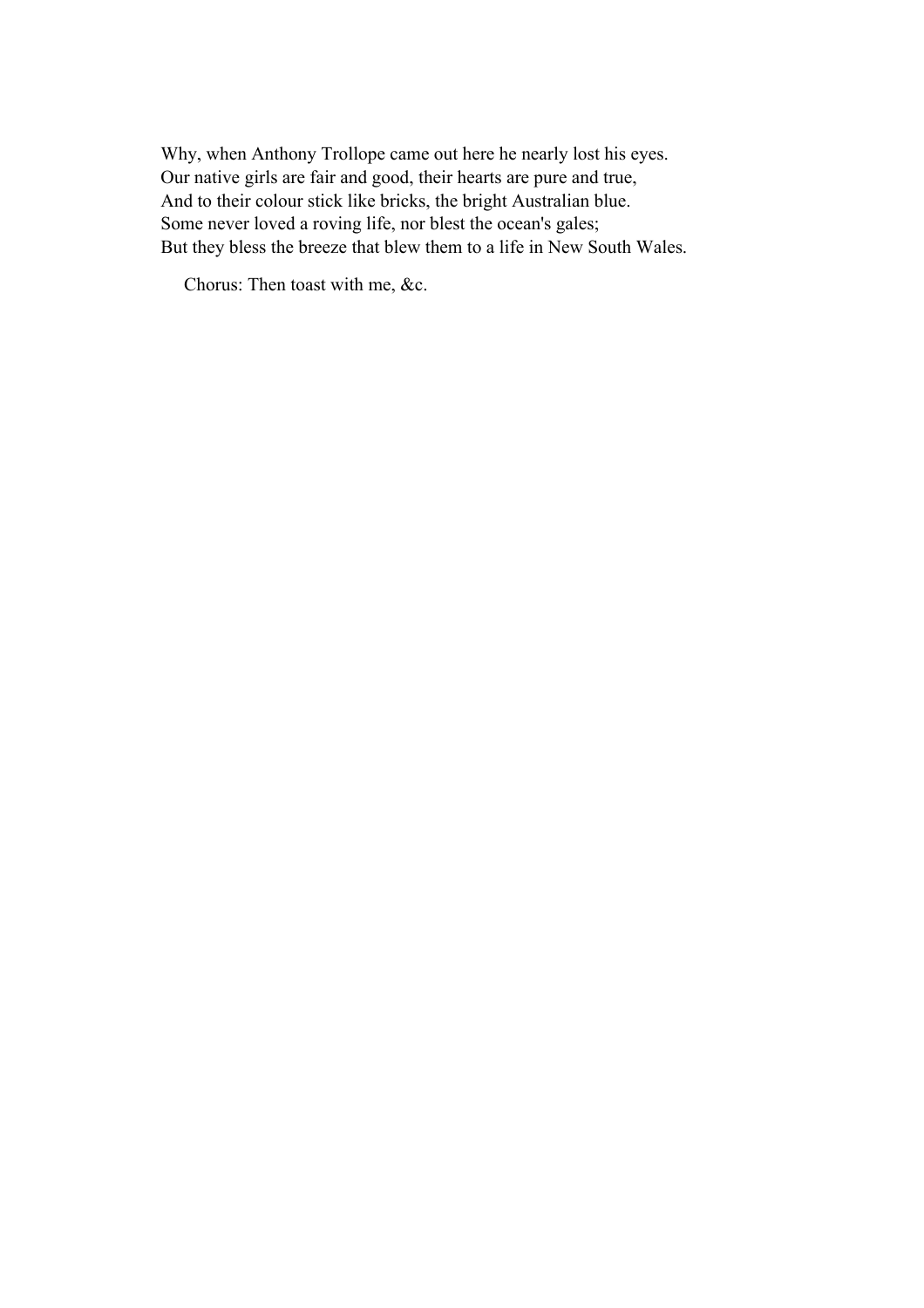### **Bringing Home The Cows**

SHADOWS Of the twilight falling On the mountain's brow, To each other birds are calling, In the leafy bough. Where the daisies are a-springing, And the cattle bells are ringing, Comes my Mary, gaily singing, Bringing home the cows.

By a bush the pathway skirted, Room for two allows. All the cornfields are deserted, Idle are the ploughs. Striving for wealth's spoil and booty, Farmer boys have finished duty, When I meet my little beauty, Bringing home the cows.

Tender words and kind addresses, Most polite of bows, Rosy cheeks and wavy tresses Do my passions rouse Dress so natty and so cleanly, Air so modest and so queenly. Oh! so haughty, yet serenely, Bringing home the cows.

Arm-in-arm together walking, While the cattle browse, Earnestly together talking, Plighting lovers' vows. Where the daisies are a-springing, Wedding bells will soon be ringing, Then we'll watch our servant bringing Mine and Mary's cows.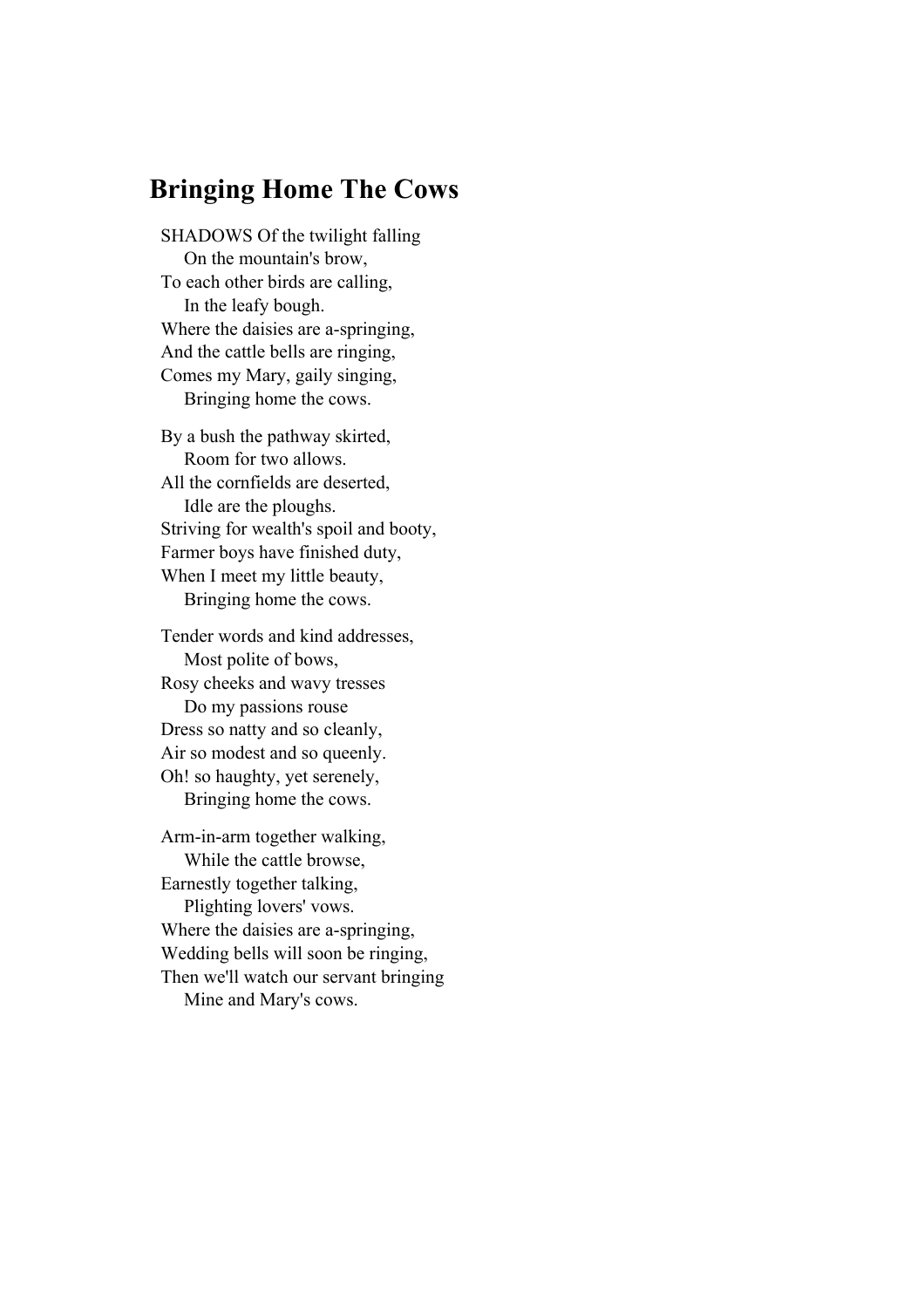## **The Dying Stockman**

(Air: "The Old Stable Jacket.")

A STRAPPING young stockman lay dying, His saddle supporting his head; His two mates around him were crying, As he rose on his pillow and said:

#### **Chorus**

 "Wrap me up with my stockwhip and blanket, And bury me deep down below, Where the dingoes and crows can't molest me, In the shade where the coolibahs grow.

"Oh! had I the flight of the bronzewing, Far o'er the plains would I fly, Straight to the land of my childhood, And there would I lay down and die.

Chorus: Wrap me up, &c.

"Then cut down a couple of saplings, Place one at my head and my toe, Carve on them cross, stockwhip, and saddle, To show there's a stockman below.

Chorus: Wrap me up, &c.

"Hark! there's the wail of a dingo, Watchful and weird — I must go, For it tolls the death-knell of the stockman From the gloom of the scrub down below.

Chorus. Wrap me up, &c.

"There's tea in the battered old billy; Place the pannikins out in a row, And we'll drink to the next merry meeting, In the place where all good fellows go.

Chorus: Wrap me up, &c.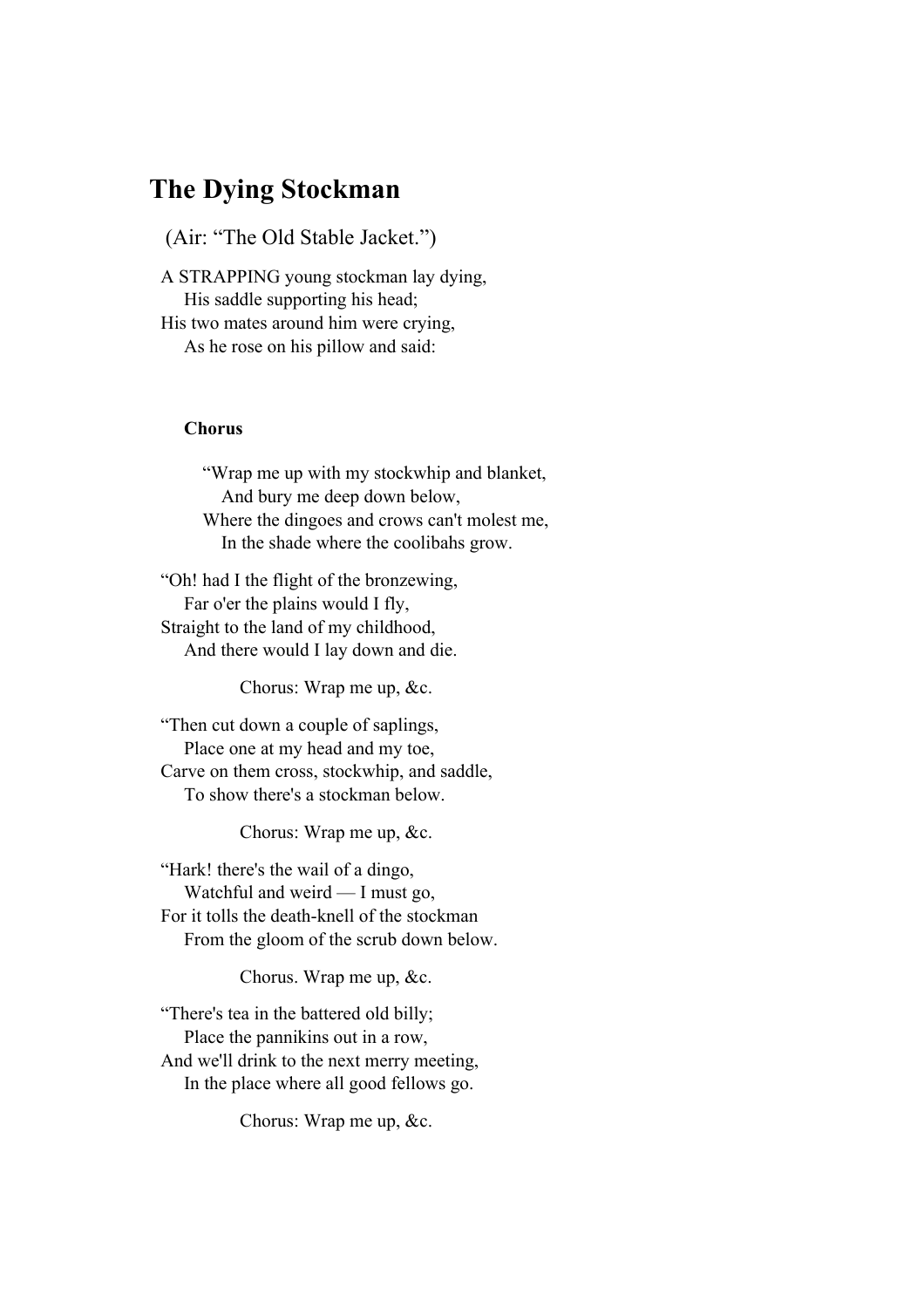"And oft in the shades of the twilight, When the soft winds are whispering low, And the dark'ning shadows are falling, Sometimes think of the stockman below."

Chorus: Wrap me up, &c.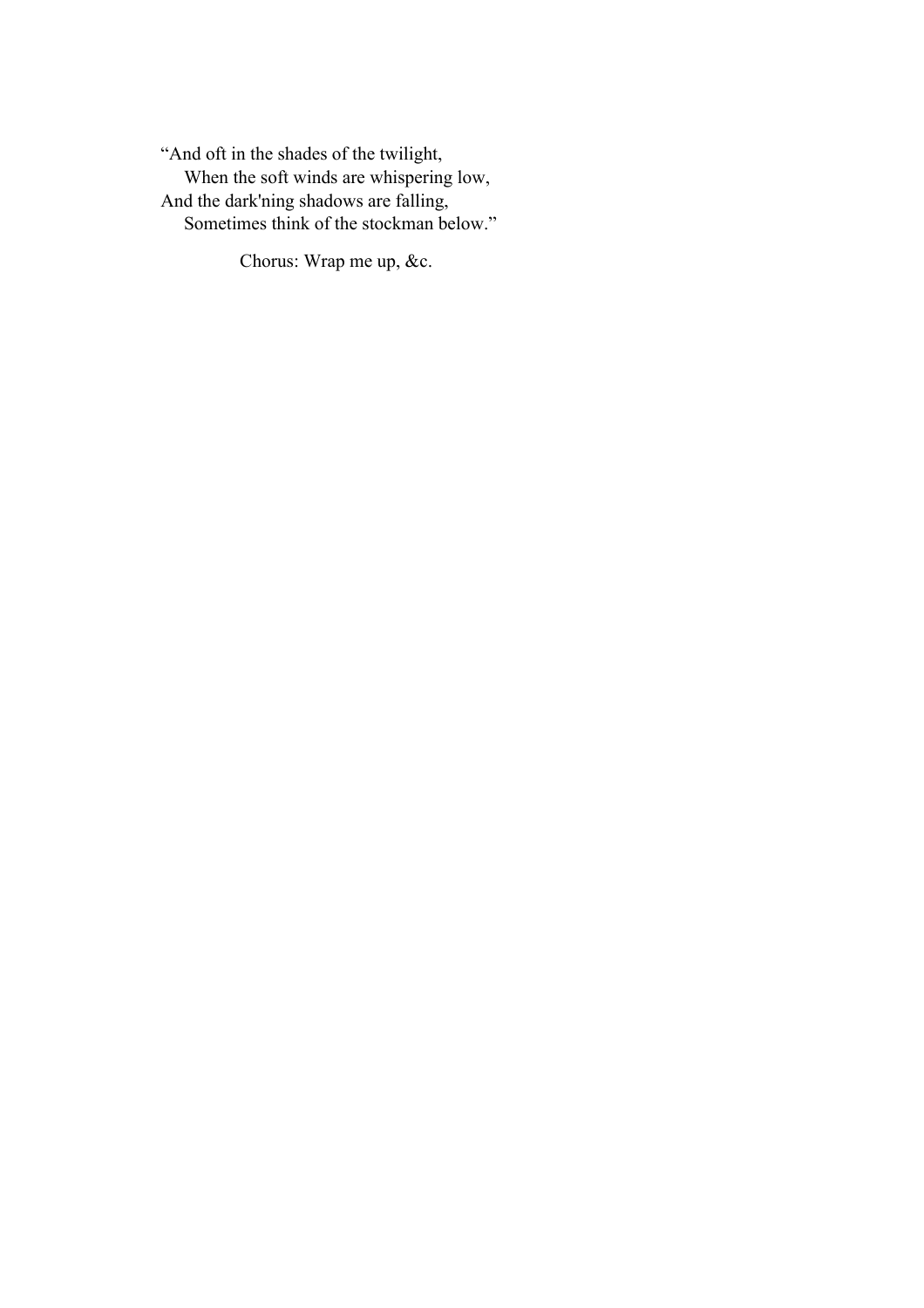# **My Mate Bill**

THAT's his saddle on the tie-beam, And them's his spurs up there On the wall-plate over yonder — You ken see they ain't a pair.

For the daddy of all the stockmen As ever come mustering here Was killed in the flaming mulga, A-yarding a bald-faced steer.

They say as he's gone to heaven, And shook off all worldly cares But I can't sight Bill in a halo Set up on three blinded hairs.

In heaven! what next I wonder, For strike me pink and blue, If I see whatever in thunder They'll find for Bill to do.

He'd never make one of them angels, With faces as white as chalk, All wool to the toes like hoggets, And wings like an eagle-hawk.

He couldn't 'arp for apples, His voice had tones as jarred, And he'd no more ear than a bald-faced steer, Or calves in a branding yard.

He could sit on a bucking brumbie Like a nob in an easy chair, And chop his name with a greenhide fall On the flank of a flying steer.

He could show them saints in glory The way that a fall should drop, But sit on a throne — not William, Unless they could make it prop.

He mightn't freeze to the seraphs, Or chum with the cherubim, But if ever them seraph johnnies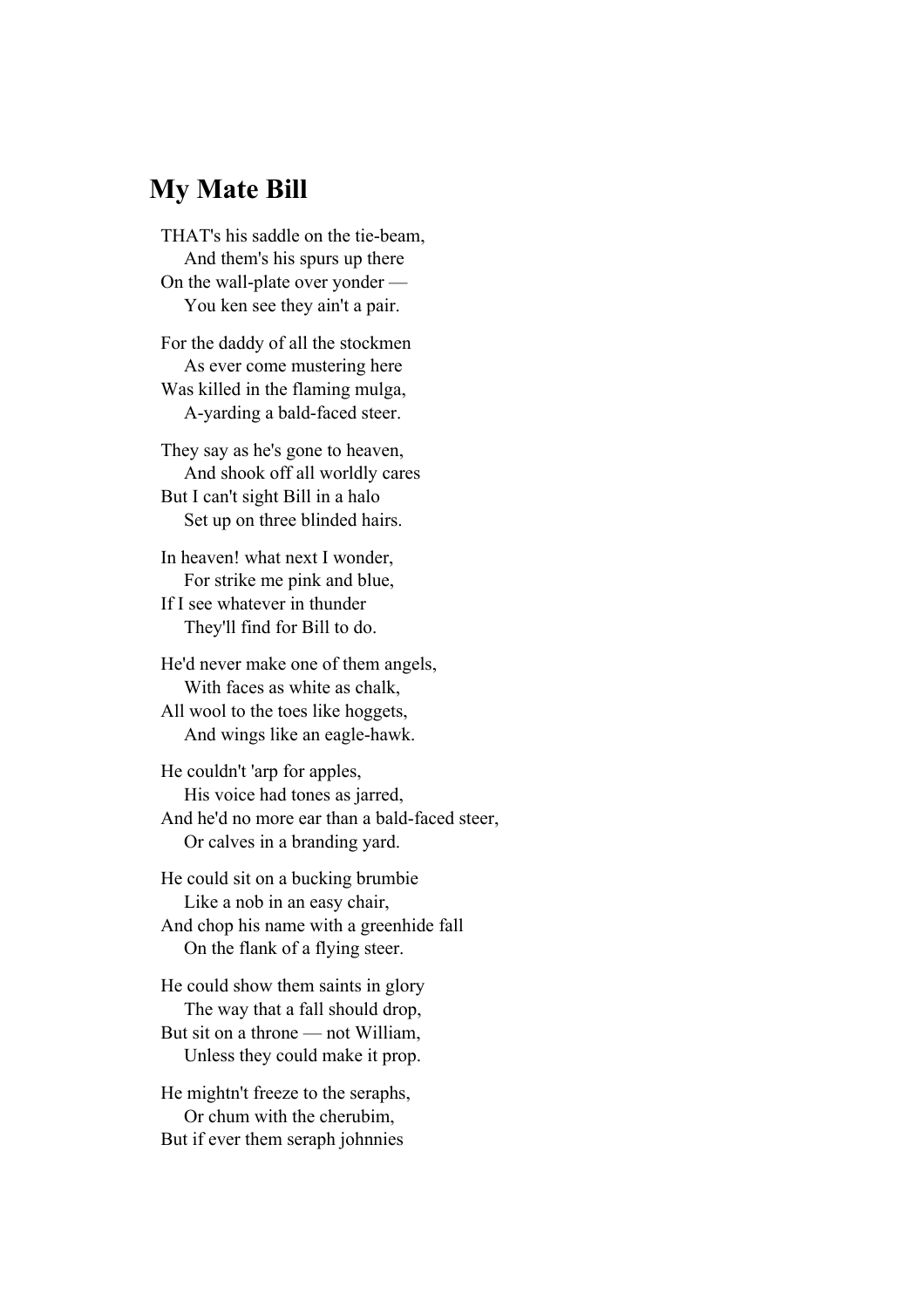Get a-poking it like at him —

Well! if there's hide in heaven, And silk for to make a lash, He'll yard 'em all in the Jasper Lake In a blinded lightning flash.

If the heavenly hosts get boxed now, As mobs most always will, Who'll cut 'em out like William, Or draft on a camp like Bill?

An 'orseman would find it awkward At first with a push that flew, But blame my cats if I know what else They'll find for Bill to do,

It's hard if there ain't no cattle, And perhaps they'll let him sleep, And wake him up at the judgment To draft those goats and sheep.

It's playing it low on William, But perhaps he'll buckle to, To show them high-toned seraphs What a Mulga man can do.

If they saddles a big-boned angel, With a turn of speed, of course, As can spiel like a four-year brumbie, And prop like an old camp horse,

And puts Bill up with a snaffle, A four or five inch spur, And eighteen foot of greenhide To chop the blinded fur —

He'll yard them blamed Angoras In a way that it's safe to swear Will make them tony seraphs Sit back on their thrones and stare.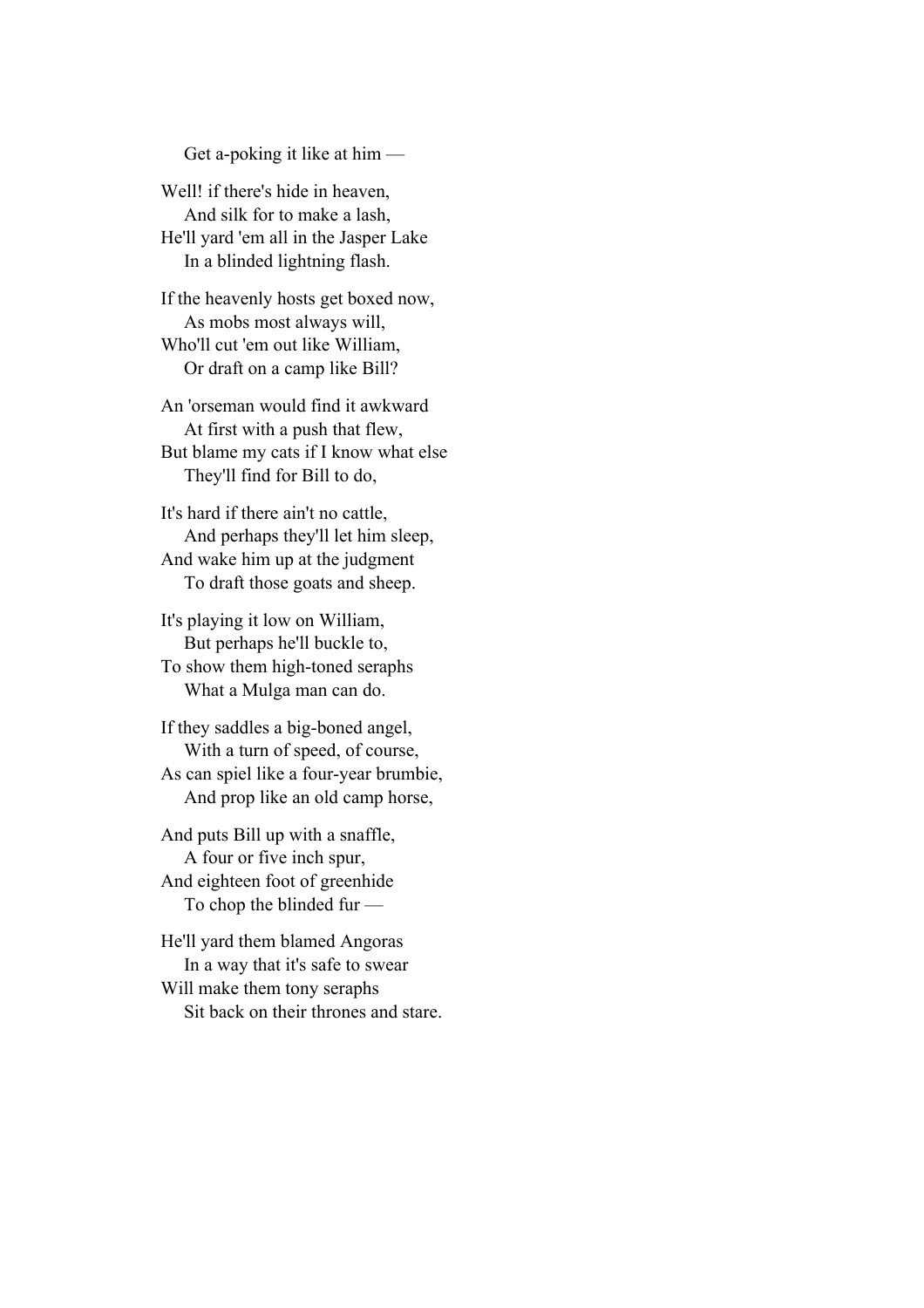## **Sam Holt**

(Air. "Ben Bolt.")

OH! don't you remember Black Alice, Sam Holt — Black Alice, so dusky and dark, The Warrego gin, with the straw through her nose, And teeth like a Moreton Bay shark. The terrible sheepwash tobacco she smoked In the gunyah down there by the lake, And the grubs that she roasted, and the lizards she stewed, And the damper you taught her to bake. Oh! don't you remember the moon's silver sheen, And the Warrego sand-ridges white? And don't you remember those big bull-dog ants We caught in our blankets at night? Oh! don't you remember the creepers, Sam Holt, That scattered their fragrance around?

And don't you remember that broken-down colt You sold me, and swore he was sound?

And don't you remember that fiver, Sam Holt, You borrowed so frank and so free, When the publican landed your fifty-pound cheque At Tambo your very last spree?

Luck changes some natures, but yours, Sammy Holt, Was a grand one as ever I see, And I fancy I'll whistle a good many tunes Ere you think of that fiver or me.

Oh! don't you remember the cattle you duffed, And your luck at the Sandy Creek rush, And the poker you played, and the bluffs that you bluffed, And your habits of holding a flush?

And don't you remember the pasting you got By the boys down in Callaghan's store, When Tim Hooligan found a fifth ace in his hand,

And you holding his pile upon four?

You were not the cleanest potato, Sam Holt,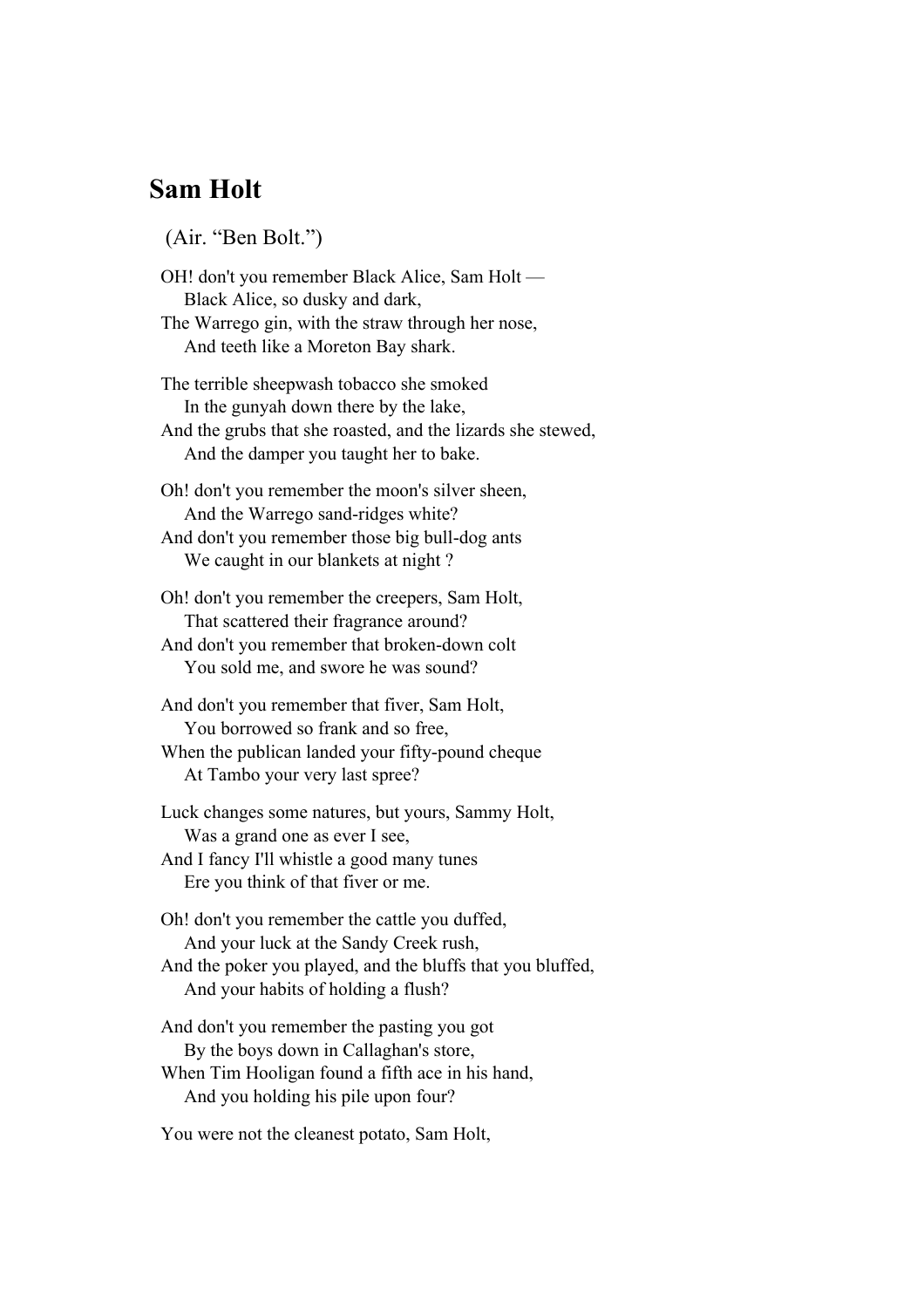You had not the cleanest of fins. But you made your pile on the Towers, Sam Holt, And that covers the most of your sins.

They say you've ten thousand per annum, Sam Holt, In England, a park and a drag;

Perhaps you forget you were six months ago In Queensland a-humping your swag.

But who'd think to see you now dining in state With a lord and the devil knows who,

You were flashing your dover, six short months ago, In a lambing camp on the Barcoo.

When's my time coming? Perhaps never, I think, And it's likely enough your old mate Will be humping his drum on the Hughenden-road

To the end of the chapter of fate.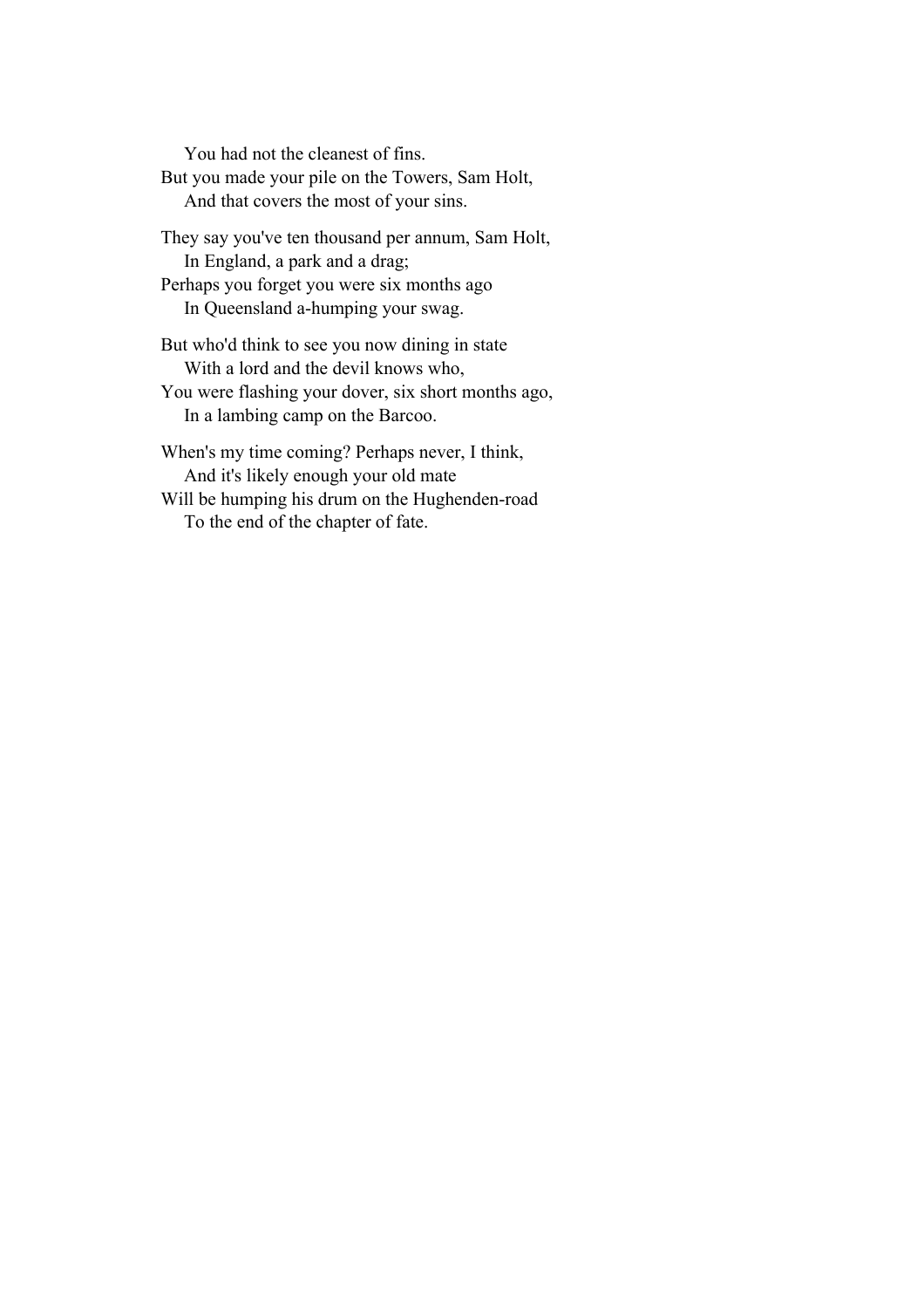### **The Bushman**

(Air: "Wearing of the Green.")

WHEN the merchant lies down, he can scarce go to sleep For thinking of his merchandise upon the fatal deep; His ships may be cast away or taken in a war, So him alone we'll envy not, who true bushmen are.

#### **Chorus:**

 Who true bushmen are, Who true bushmen are, So him alone we'll envy not, who true bushmen are!

When the soldier lies down, his mind is full of thought O'er seeking that promotion which so long he has sought He fain would gain repose for mortal wound or scar, So him also we'll envy not, who true bushmen are.

Chorus: Who true bushmen are, &c.

When the sailor lies down, his mind he must prepare To rouse out in a minute if the wind should prove unfair. His voyage may be stopped for the want of a spar, So him also we'll envy not, who true bushmen are.

Chorus: Who true bushmen are, &c.

When the bushman lies down, his mind is free from care, He knows his stock will furnish him with meat, wear and tear. Should all commerce be ended in the event of a war, Then bread and beef won't fail us boys, who true bushmen are.

Chorus: Who true bushman are, &c.

Then fill, fill your glasses, a tout I'll give you, then, To you who call yourselves true-hearted men. Here's a health to the soldier and e'en the jolly tar, And may they always meet as good friends as we bushmen are.

**Chorus:**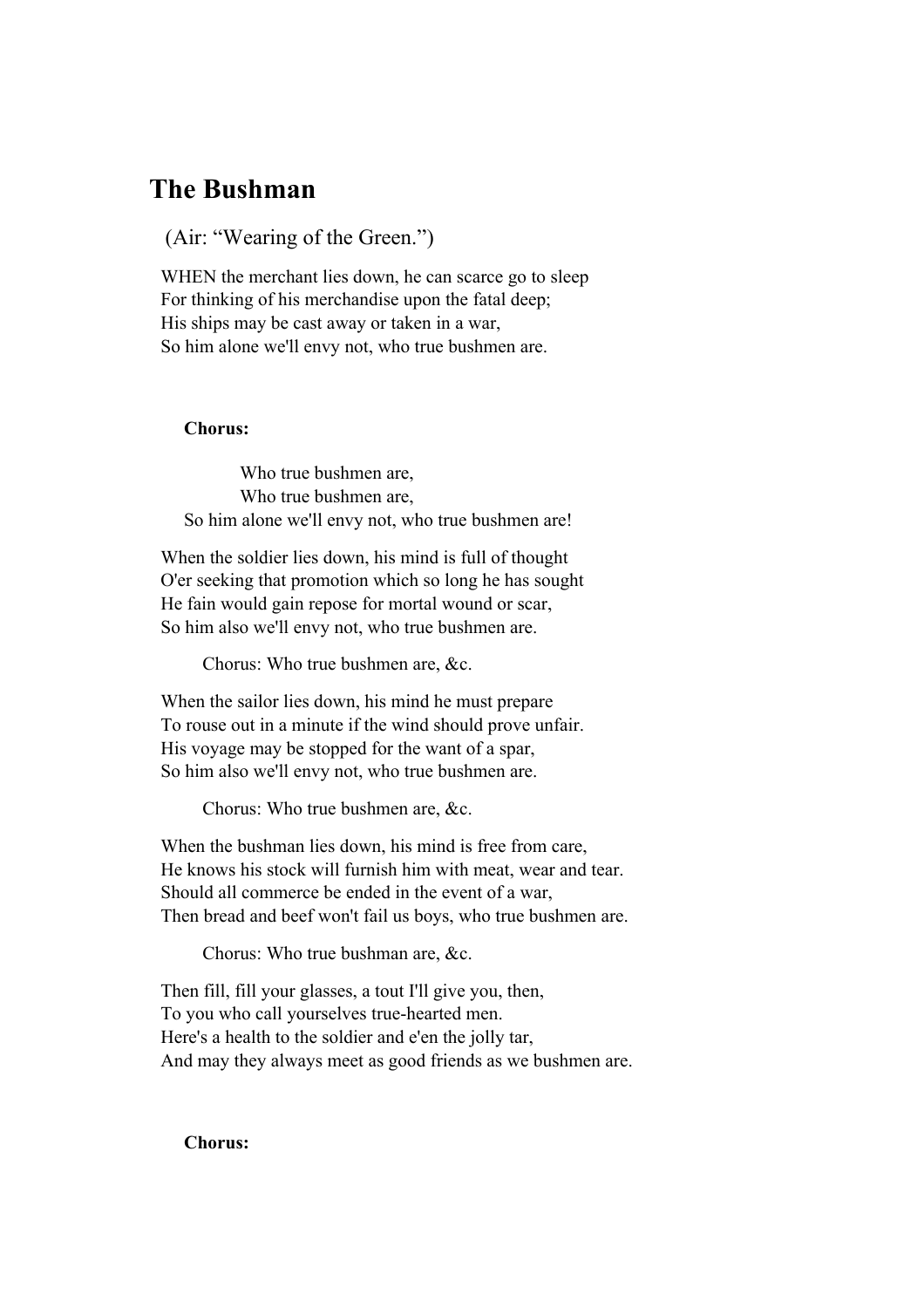Who true bushmen are, Who true bushmen are, And may they always meet as good friends as we bushmen are.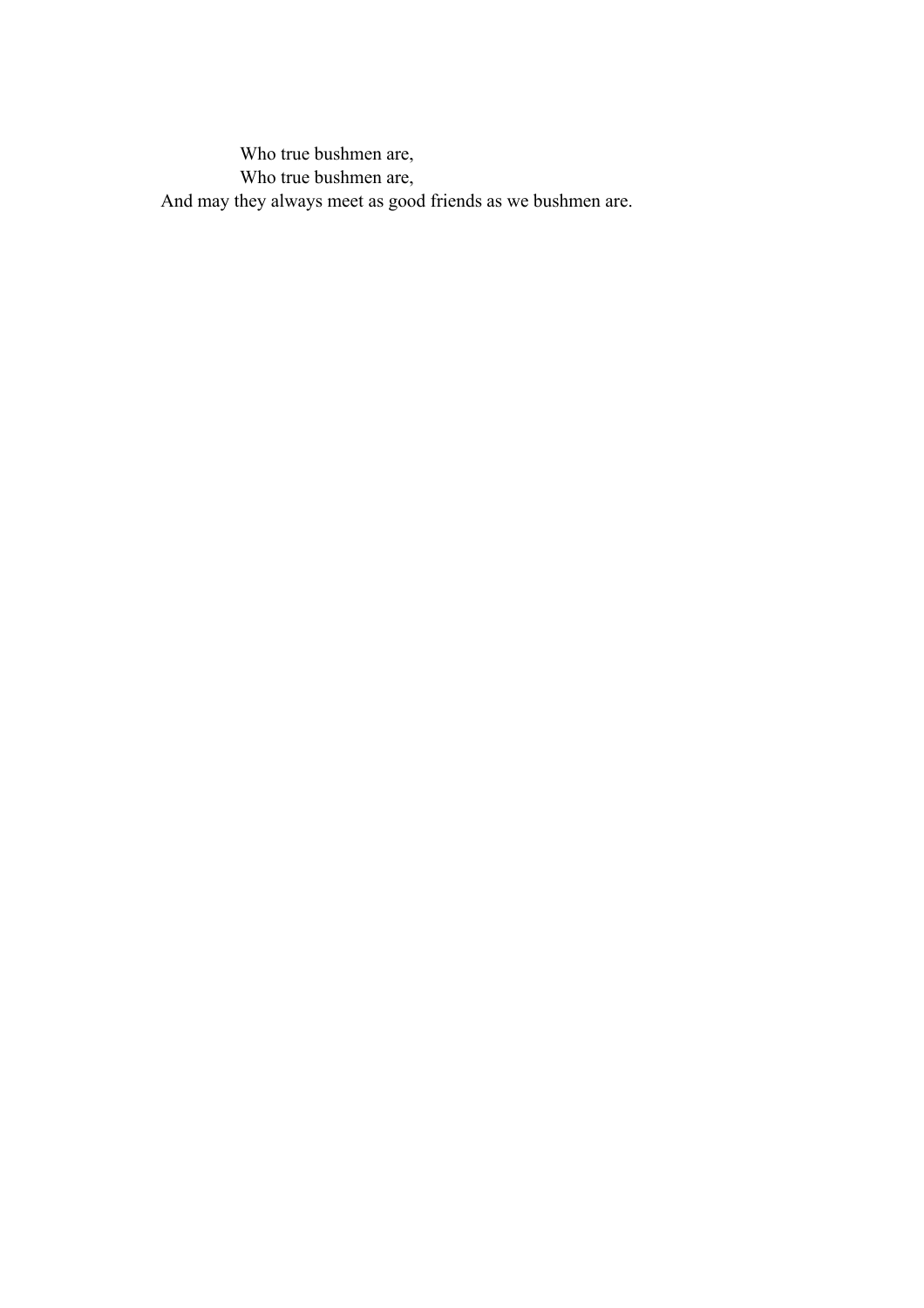# **Hawking**

(Air: "Bow, Wow, Wow.")

Now, shut your mouths, you loafers all, You vex me with your twaddle, You own a nag or big or small, A bridle and a saddle; I you advise at once be wise And waste no time in talking, Procure some bags of damaged rags And make your fortune hawking.

#### **Chorus**

 Hawk, hawk, hawk. Our bread to win, we'll all begin To hawk, hawk, hawk.

The stockmen and the bushmen and The shepherds leave the station, And the hardy bullock-punchers throw Aside their occupation; While some have horses, some have drays, And some on foot are stalking; We surely must conclude it pays When all are going hawking.

Chorus: Hawk, hawk, hawk, &c.

A life it is so full of bliss 'Twould suit the very niggers, And lads I know a-hawking go Who scarce can make the figures; But penmanship's no requisite, Keep matters square by chalking With pencil or with ruddle, that's Exact enough for hawking.

Chorus: Hawk, hawk, hawk, &c.

The hawker's gay for half the day, While others work he's spelling,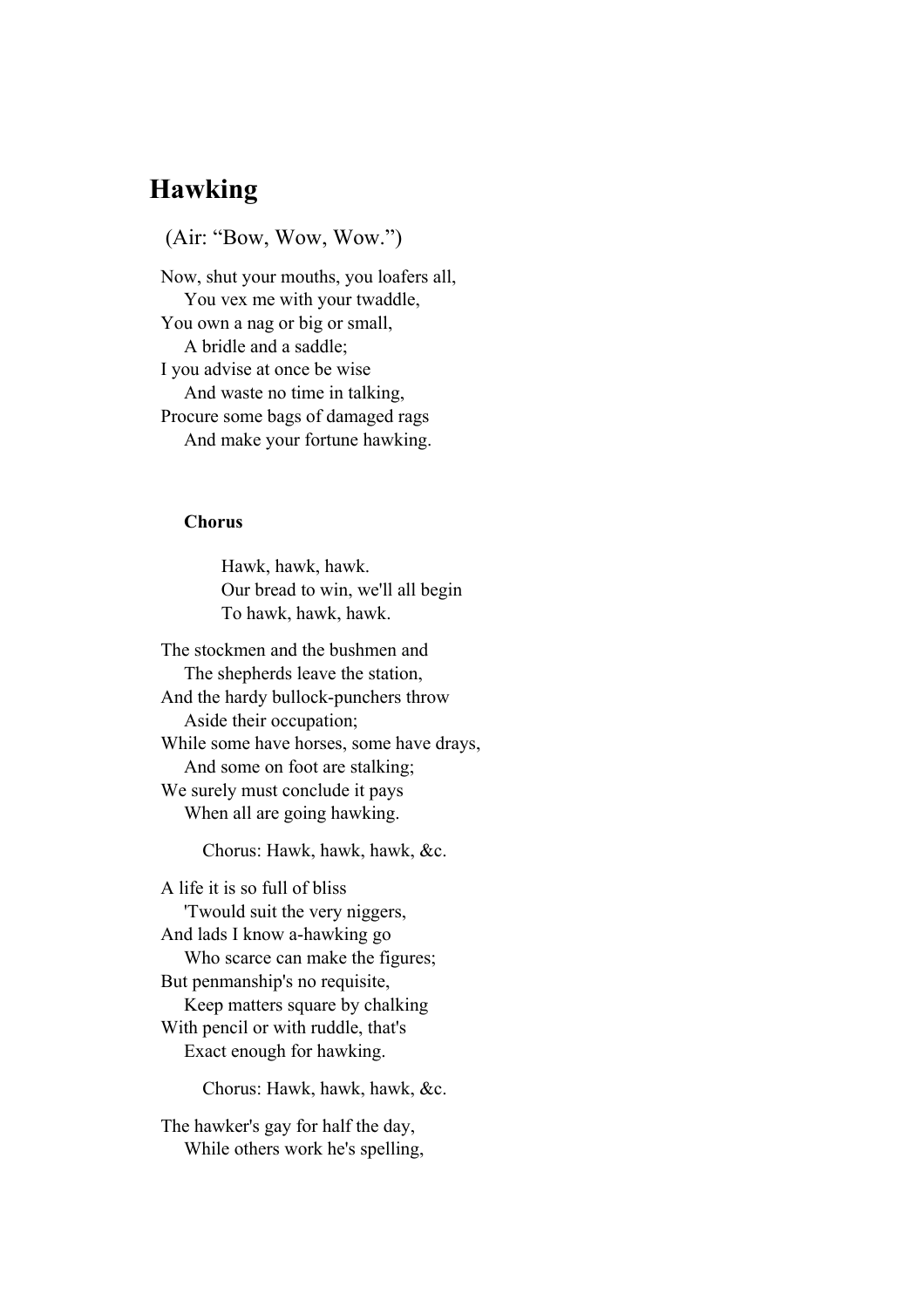Though he may stay upon the way, His purse is always swelling; With work his back is never bent His hardest toil is talking; Three hundred is the rate per cent. Of profit when a-hawking.

Chorus: Hawk, hawk, hawk, &c.

Since pedlaring yields more delight Than ever digging gold did, And since to fortune's envied height The path I have unfolded, We'll fling our moleskins to the dogs And don tweeds without joking, And honest men as well as rogues We'll scour the country hawking.

Chorus: Hawk, hawk, hawk, &c.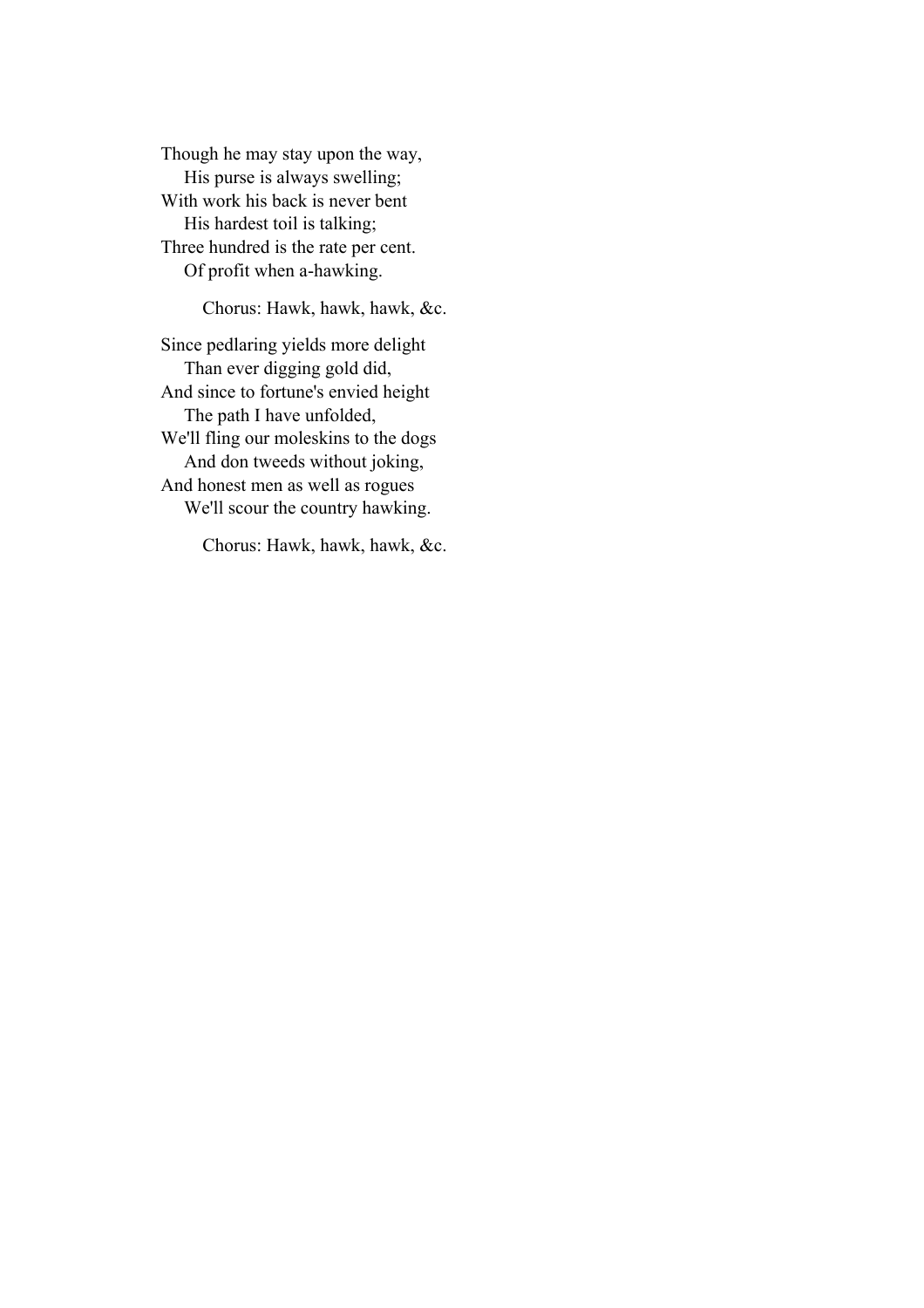# **Colonial Experience**

### **By A New Chum**

(Air: "So Early in the Morning.")

WHEN first I came to Sydney Cove And up and down the streets did rove, I thought such sights I ne'er did see Since first I learnt my A, B, C.

#### **Chorus**

 Oh! it's broiling in the morning, It's toiling in the morning, It's broiling in the morning, It's toiling all day long.

Into the park I took a stroll — I felt just like a buttered roll. A pretty name "The Sunny South!" A better one "The Land of Drouth!"

Chorus: Oh! it's broiling, &c.

Next day into the bush I went, On wild adventure I was bent, Dame Nature's wonders I'd explore, All thought of danger would ignore.

Chorus: Oh! it's broiling, &c.

The mosquitoes and bull-dog ants Assailed me even through my pants. It nearly took my breath away To hear the jackass laugh so gay

Chorus: Oh! it's broiling, &c.

This lovely country, I've been told, Abounds in silver and in gold. You may pick it up all day, Just as leaves in autumn lay!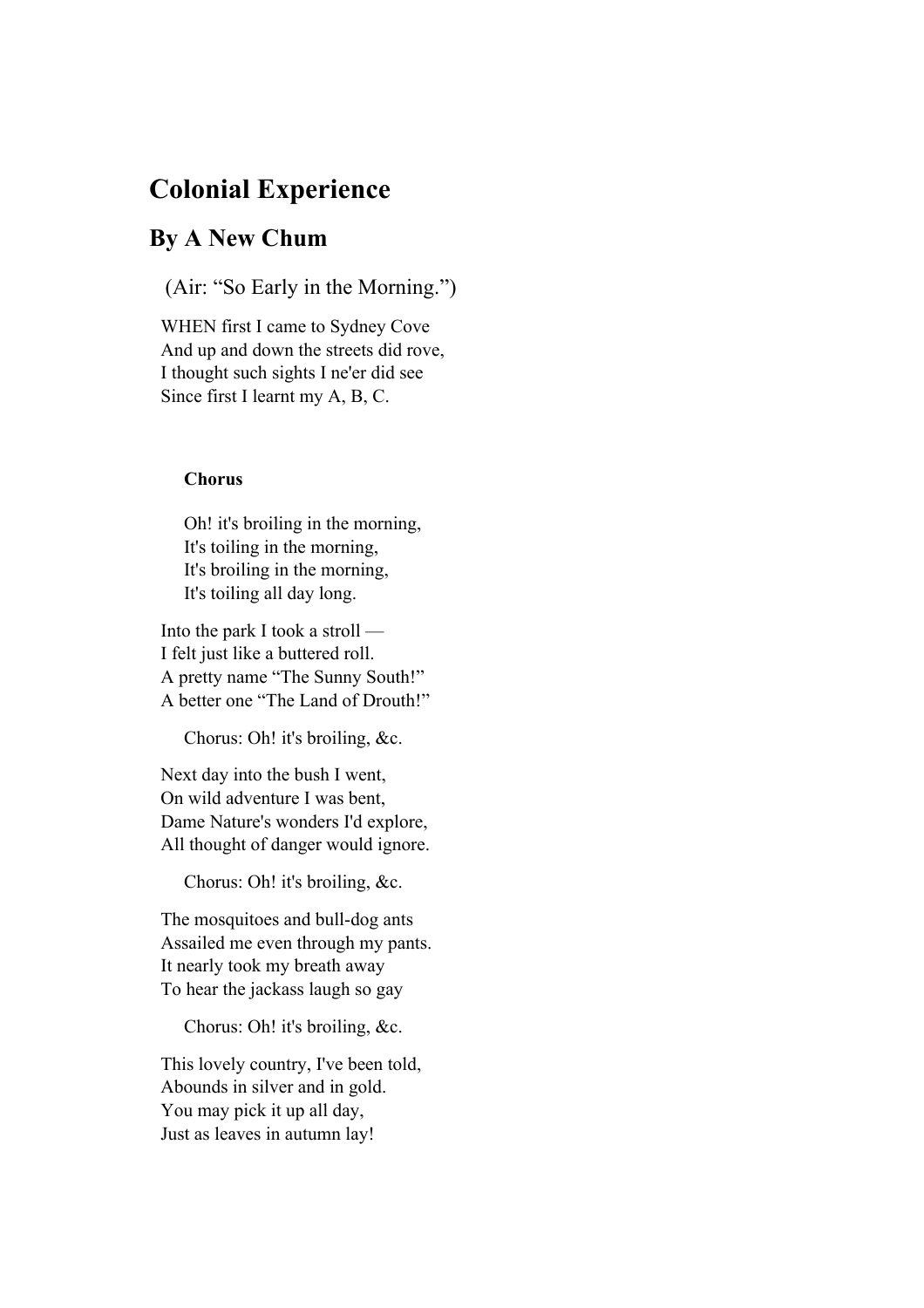Chorus: Oh! it's broiling, &c.

Marines will chance this yarn believe, But bluejackets you can't deceive. Such pretty stories will not fit, Nor can I their truth admit.

Chorus: Oh! it's broiling, &c.

Some say there's lots of work to do. Well, yes, but then, 'twixt me and you, A man may toil and broil all day — The big, fat man gets all the pay.

Chorus: Oh! it's broiling, &c.

Mayhap such good things there may be, But you may have them all, for me, Instead of roaming foreign parts I wish I'd studied the Fine Arts!

Chorus: Oh !it's broiling, &c.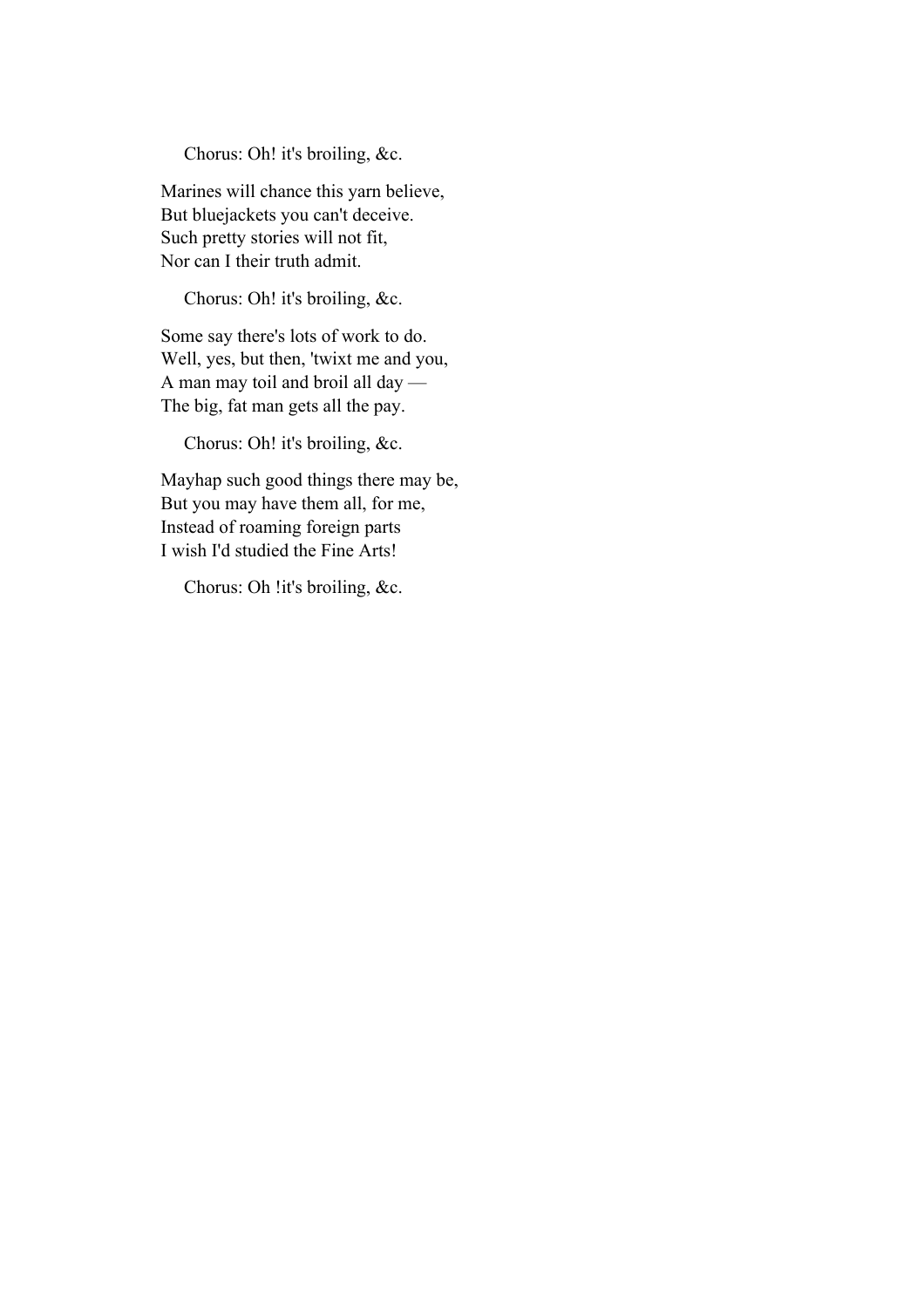### **The Stockmen Of Australia**

THE stockmen of Australia, what rowdy boys are they. They will curse and swear an hurricane if you come in their way. They dash along the forest on black, bay, brown, or grey, And the stockmen of Australia, hard-riding boys are they.

Chorus: And the stockmen, &c.

By constant feats of horsemanship, they procure for us our grub, And supply us with the fattest beef by hard work in the scrub. To muster up the cattle they cease not night nor day, And the stockmen of Australia, hard-riding boys are they.

Chorus: And the stockmen, &c.

Just mark him as he jogs along, his stockwhip on his knee, His white mole pants and polished boots and jaunty cabbage-tree. His horsey-pattern Crimean shirt of colours bright and gay, And the stockmen of Australia, what dressy boys are they.

Chorus: And the stockmen, &c.

If you should chance to lose yourself and drop upon his camp, He's there reclining on the ground, be it dry or be it damp. He'll give you hearty welcome, and a stunning pot of tea, For the stockmen of Australia, good-natured boys are they.

Chorus: For the stockmen, &c.

If down to Sydney you should go, and there a stockman meet, Remark the sly looks cast on him as he roams through the street. From the shade of lovely bonnets steal forth those glances gay, For the stockmen of Australia, the ladies' pets are they.

Chorus: For the stockmen, &c.

Whatever fun is going on, the stockman will be there, Be it theatre or concert, or dance or fancy fair. To join in the amusements be sure he won't delay, For the stockmen of Australia, light-hearted boys are they.

Chorus: For the stockmen, &c.

Then here's a health to every lass, and let the toast go round, To as jolly a set of fellows as ever yet were found. And all good luck he with them, for ever and to-day,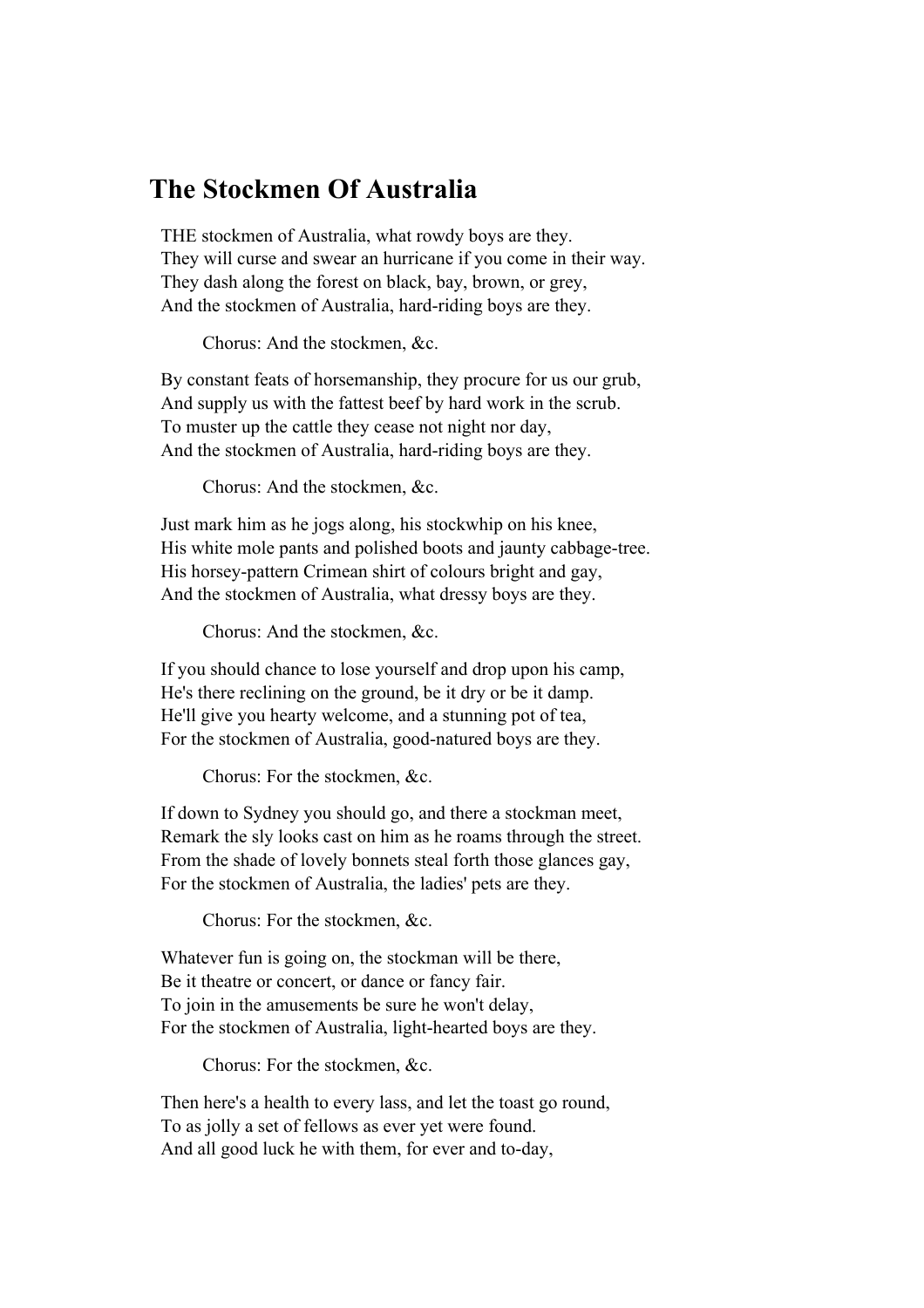Here's to the stockmen of Australia — hip, hip, hooray!

Chorus: Here's to the stockmen, &c.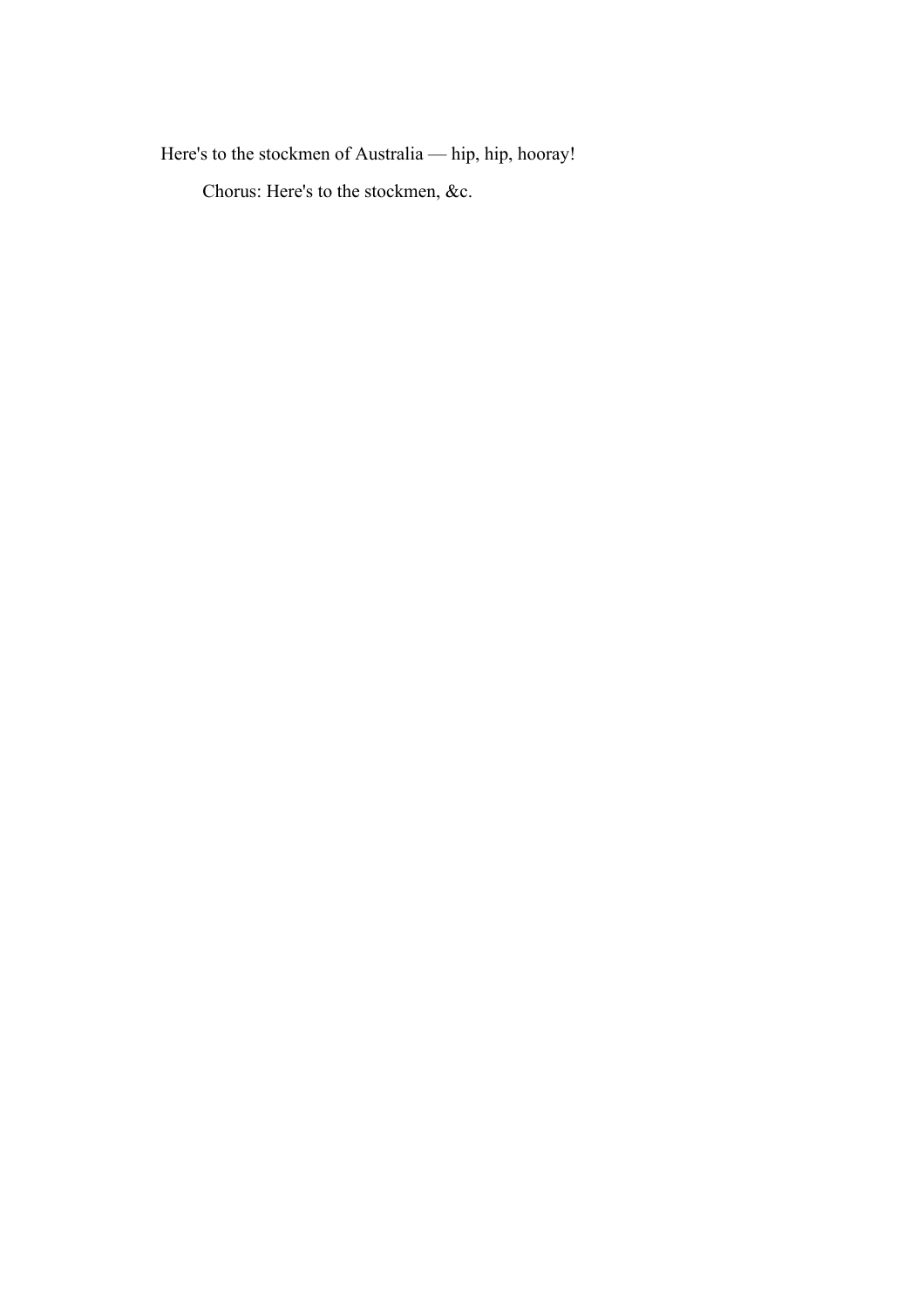# **It's Only A Way He's Got**

### **(As sung by the camp fire.)**

NO doubt the saying's all abroad, And rattling through the land. We hear it at the mangle, too, With "What are you going to stand?" I'm sure I don't know which to choose, There's really such a lot — But I hope my song you'll not refuse, For it's only a way I've got.

#### **Chorus:**

 Tol, lol, litter, tol, lol. Tol, lol, the rol, lay.

In Sydney town a gal I met, Her dress was rather gay, I think the place, it was Pitt Street, Or somewhere near that way. Says she, "The night is very cold, Pray, stand a drop of *Hot.* I hope my freedom you'll excuse, For it's only a way I've got."

Chorus: Tol, lol, &c.

The drink we soon put out of sight, And off for home did walk, When a fellow came up and quite polite To her began to talk. He drew my ticker from my fob, And bolted like a shot. Says she, "Oh, take no notice, Bob, It's only a way he's got."

Chorus: Tol, lol, &c.

Says I, "I'll soon catch you, my chap," And arter him I flies,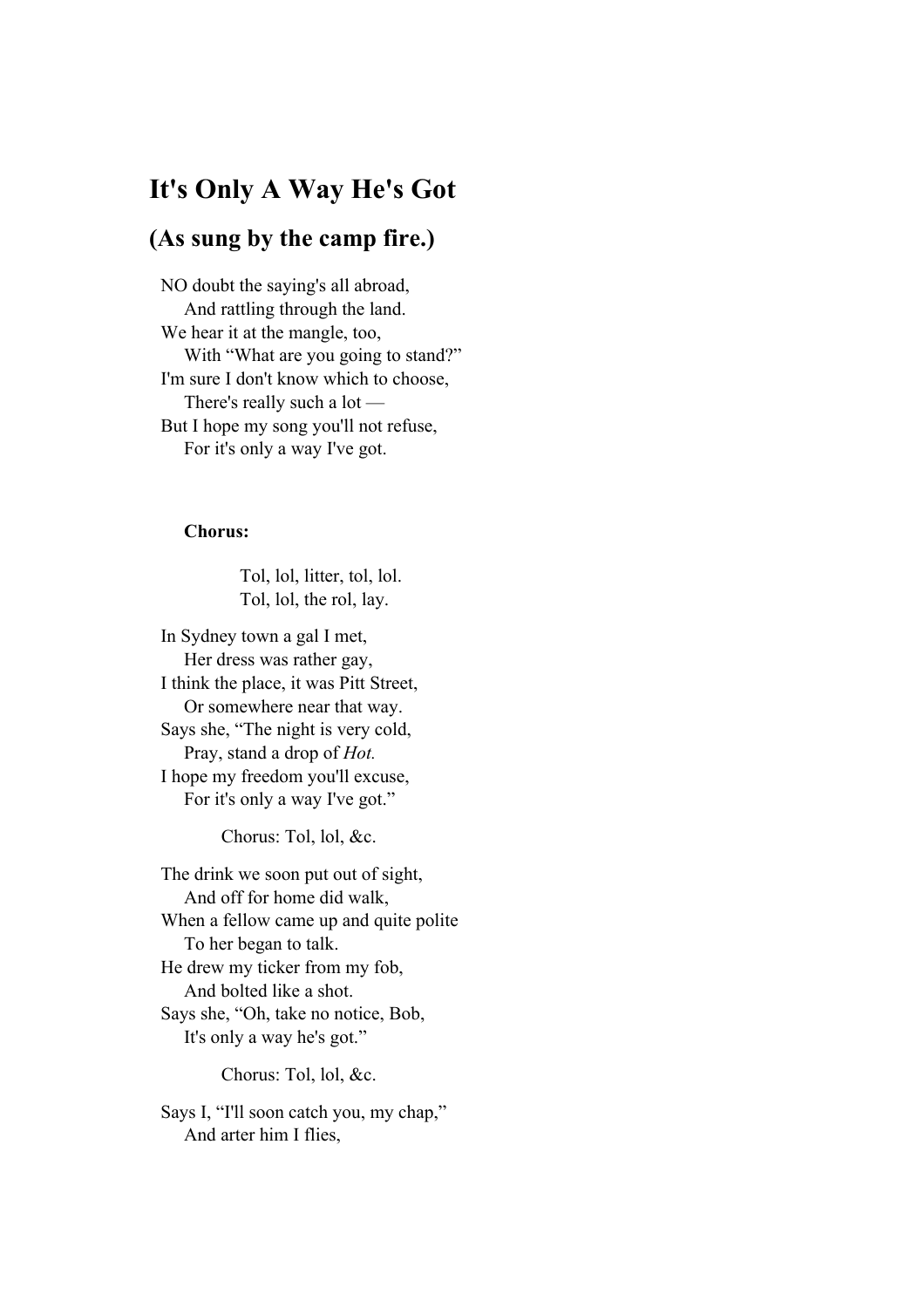When another stepped up and knocked my hat Completely o'er my eyes. He from my pocket drew my purse, And off with it did trot; Says she, "It's well it is no worse, But it's only a way he's got."

Chorus: Tol, lol, &c.

A little further on we went. I had got rather shy. Then a butcher ran his tray Right bang into my eye. The fellow said it was my fault, Called me a drunken sot. Then, like a thief, he slunk away, 'Twas only a way he'd got!

Chorus : Tol, lol, &c.

Now, as we walked along the street, A lot of chaps we met. I saw they on a game were bent; Says they, "How fat you get!"

I got from them some ugly pokes, They made me a regular Scot.

They said, "Oh, never mind our jokes, It's only a way we've got!"

Chorus: Tol, lol, &c.

I have grown tired of Sydney town Since I've lost all my cash, And so will up the country go, And tell them of my smash. Oh, then we'll have such lots of fun, I'll court Miss Polly Scott; And if she asks me what I mean I'll tell her it's a way I've got.

Chorus: Tol, lol, &c.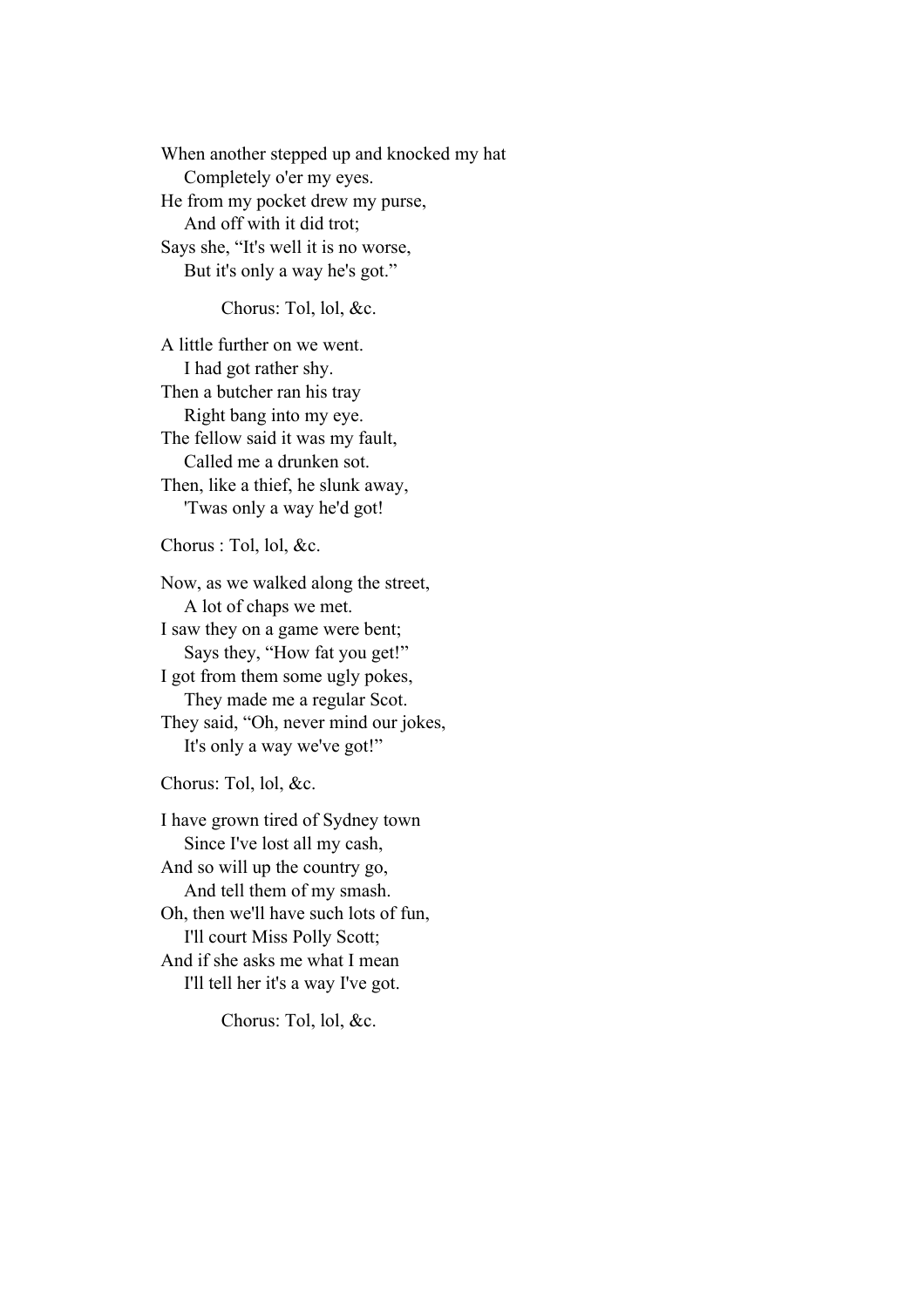# **The Loafer's Club**

A CLUB there is established here, whose name they say is Legion From Melbourne to the Billabong, they're known in every region. They do not like the cockatoos, but mostly stick to stations, Where they keep themselves from starving by cadging shepherds' rations.

The rules and regulations, they're not difficult of learning, They are to live upon the cash which others have been earning. To never let a chance go by of being in a shout, sir, And if they see a slant to turn your pockets inside out, sir.

They'll cadge your baccy, knife, and pipe, and tell a tale of sorrow Of how they cannot get a job, but mean to start to-morrow. But that to-morrow never comes, until they see quite plainly That it's completely up the spout with Messrs. Scrase and Ainley.

If, feeling thirsty, you should go to take a little suction, I'll swear they'll not be long before they'll force an introduction. One knew you here, one knew you there, all love you like a brother, And if one plan will not succeed, they'll quickly try another.

I knew one poor, unhappy wight, having a little ready, Entered a Smeaton public-house, determined to keep steady. A celebrated loafer there determined upon showing him That he once had the pleasure and the privilege of knowing him.

Through hills and dales, by lakes and streams, he close pursued his victim, Until the miserable man confessed that he quite licked him. In vain the quarry tried to turn, pursuit was far too strong, sir, The loafer followed up the scent and earthed him in Geolong, sir.

The noble art of lambing down they know in all its beauty, And if they do not squeeze you dry, they'll think they've failed in duty. But, truth to say, they seldom fail to do that duty neatly, And very few escape their hands who're not cleared out completely.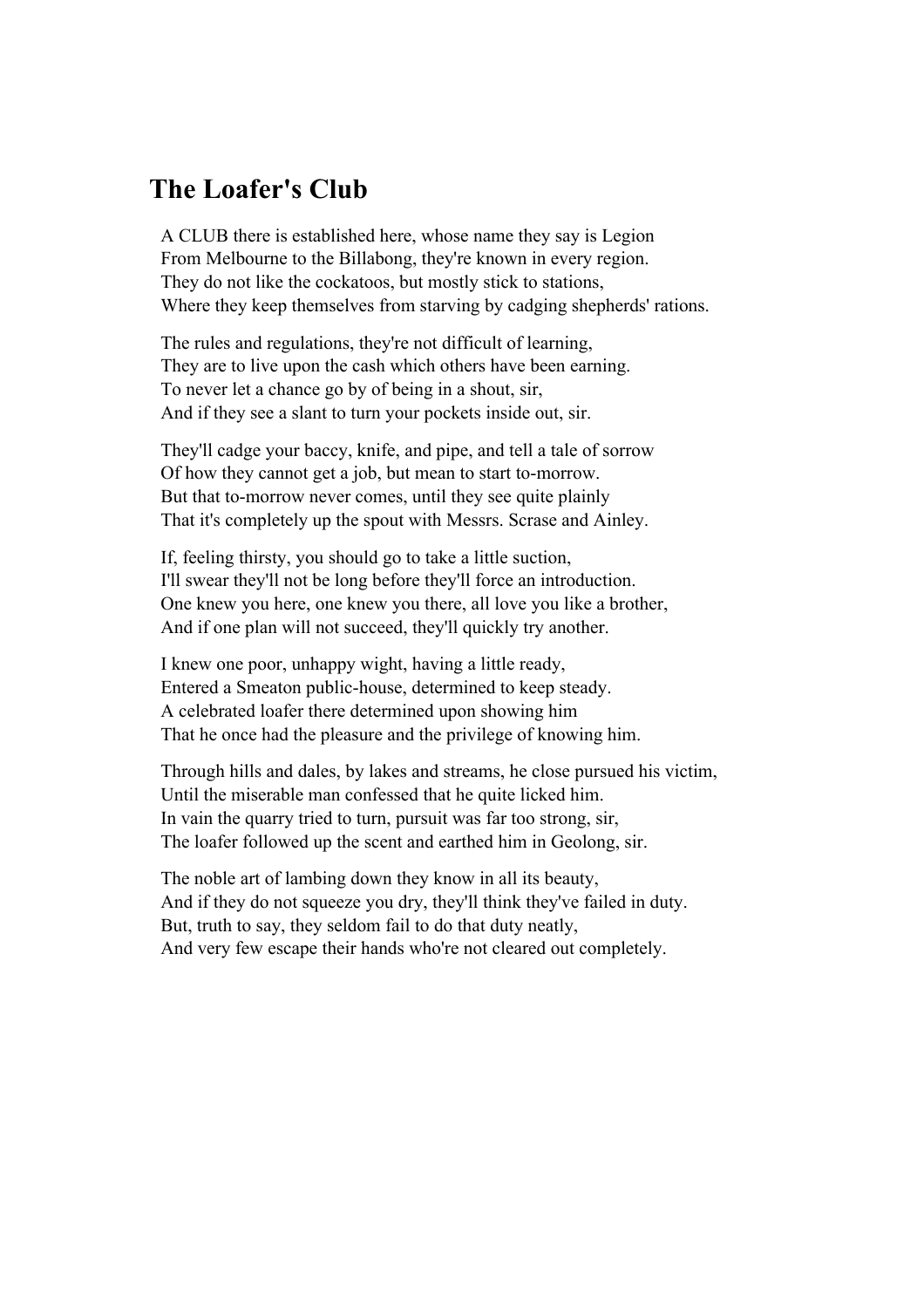# **The Old Keg Of Rum**

MY name is old Jack Palmer, I'm a man of olden days, And so I wish to sing a song To you of olden praise. To tell of merry friends of old When we were gay and young; How we sat and sang together Round the Old Keg of Rum.

#### **Chorus**

 Oh! the Old Keg of Rum! the Old Keg of Rum! How we sat and sang together Round the Old Keg of Rum.

There was I and Jack the plough-boy, Jem Moore and old Tom Hines, And poor old Tom the fiddler, Who now in glory shines; And several more of our old chums, Who shine in Kingdom Come, We all associated round the Old Keg of Rum.

#### **Chorus**

 Oh! the Old Keg of Rum! the Old Keg of Rum! We all associated round the Old Keg of Rum.

And when harvest time was over, And we'd get our harvest fee, We'd meet, and quickly rise the keg, And then we'd have a spree. We'd sit and sing together Till we got that blind and dumb That we couldn't find the bunghole Of the Old Keg of Rum.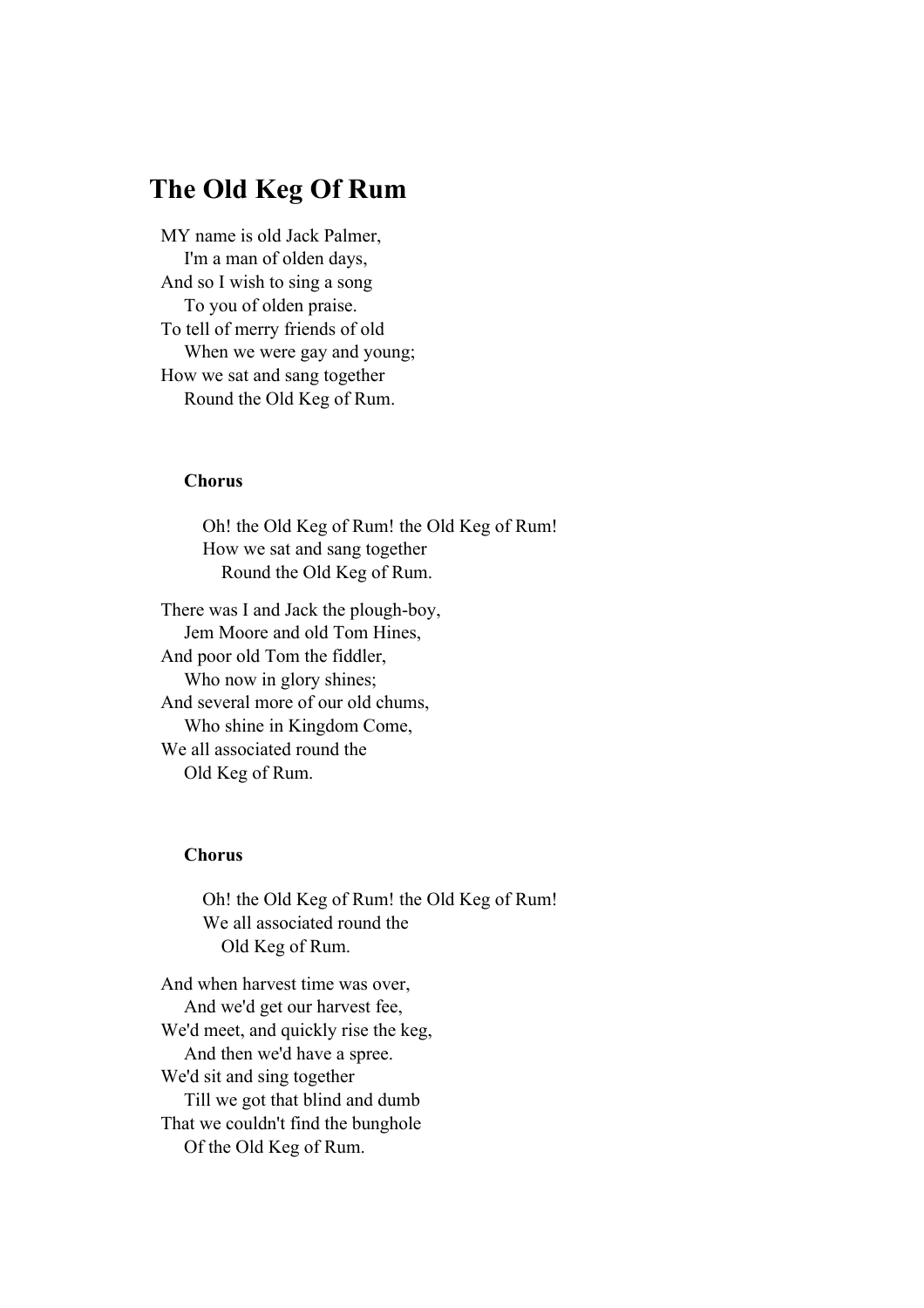#### **Chorus**

 Oh! the Old Keg of Rum! the Old Keg of Rum! That we couldn't find the bunghole Of the Old Keg of Rum.

Its jovially together, boys — We'd laugh, we'd chat, we'd sing; Sometimes we'd have a little row Some argument would bring. And oftimes in a scrimmage, boys, I've corked it with my thumb, To keep the life from leaking From the Old Keg of Rum.

#### **Chorus**

 Oh! the Old Keg of Rum! the Old Keg of Rum! To keep the life from leaking From the Old Keg of Rum.

But when our spree was ended, boys, And waking from a snooze, For to give another drain The old keg would refuse. We'd rap it with our knuckles — If it sounded like a drum, We'd know the life and spirit Had left the Old Keg of Rum.

#### **Chorus**

 Oh! the Old Keg of Rum! the Old Keg of Rum! We'd know the life and spirit Had left the Old Keg of Rum.

Those happy days have passed away, I've seen their pleasures fade; And many of our good old friends Have with old times decayed.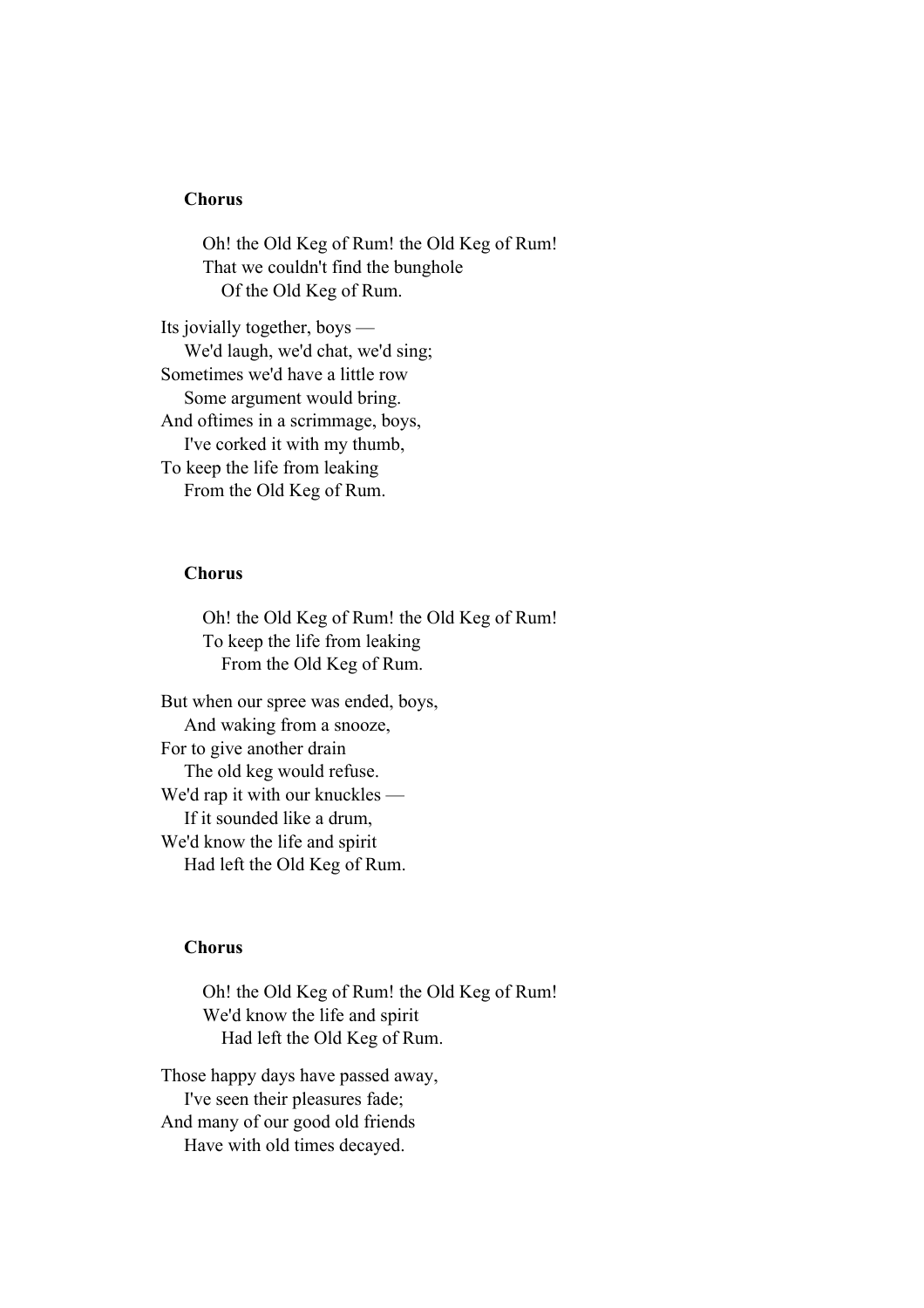But still, when on my travels, boys, If I meet with an old chum, We will sigh, in conversation, Of the Grand Old Keg of Rum.

#### **Chorus**

 Oh! the Old Keg of Rum! the Old Keg of Rum! We will sigh, in conversation, Of the Grand Old Keg of Rum.

So now, kind friends, I end my song, I hope we'll meet again, And, as I've tried to please you all, I hope you won't complain. You younger folks who learn my song, Will, perhaps, in years to come, Remember old Jack Palmer And the Old Keg of Rum.

#### **Chorus**

 Oh! the Old Keg of Rum! the Old Keg of Rum! Remember old Jack Palmer And the Old Keg of Rum.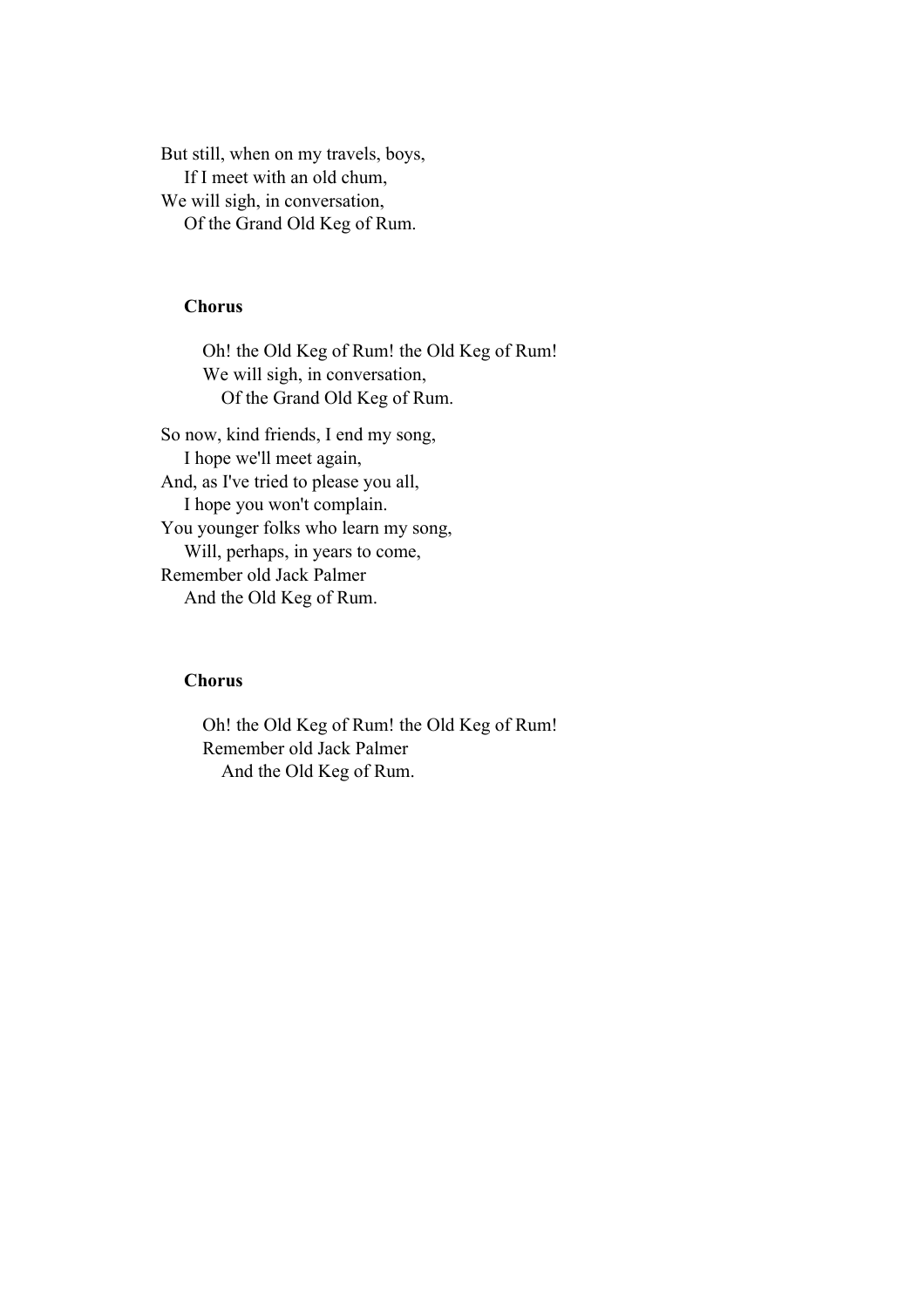## **The Murrumbidgee Shearer**

COME, all you jolly natives, and I'll relate to you Some of my observations — adventures, too, a few. I've travelled about the country for miles, full many a score, And oft-times would have hungered, but for the cheek I bore.

I've coasted on the Barwon — low down the Darling, too, I've been on the Murrumbidgee, and out on the Paroo; I've been on all the diggings, boys, from famous Ballarat; I've loafed upon the Lachlan and fossicked Lambing Flat.

I went up to a squatter, and asked him for a feed, But the knowledge of my hunger was swallowed by his greed. He said I was a loafer and for work had no desire, And so, to do him justice, I set his shed on fire.

Oh, yes, I've touched the shepherd's hut, of sugar, tea, and flour; And a tender bit of mutton I always could devour. I went up to a station, and there I got a job; Plunged in the store, and hooked it, with a very tidy lob.

Oh, yes, my jolly dandies, I've done it on the cross. Although I carry bluey now, I've sweated many a horse. I've helped to ease the escort of many's the ounce of gold; The traps have often chased me, more times than can be told.

Oh, yes, the traps have chased me, been frightened of their stripes; They never could have caught me, they feared my cure for gripes. And well they knew I carried it, which they had often seen A-glistening in my flipper, chaps, a patent pill machine.

I've been hunted like a panther into my mountain lair. Anxiety and misery my grim companions there. I've planted in the scrub, my boys, and fed on kangaroo, And wound up my avocations by ten years on Cockatoo.

So you can understand, my boys, just from this little rhyme, I'm a Murrumbidgee shearer, and one of the good old time.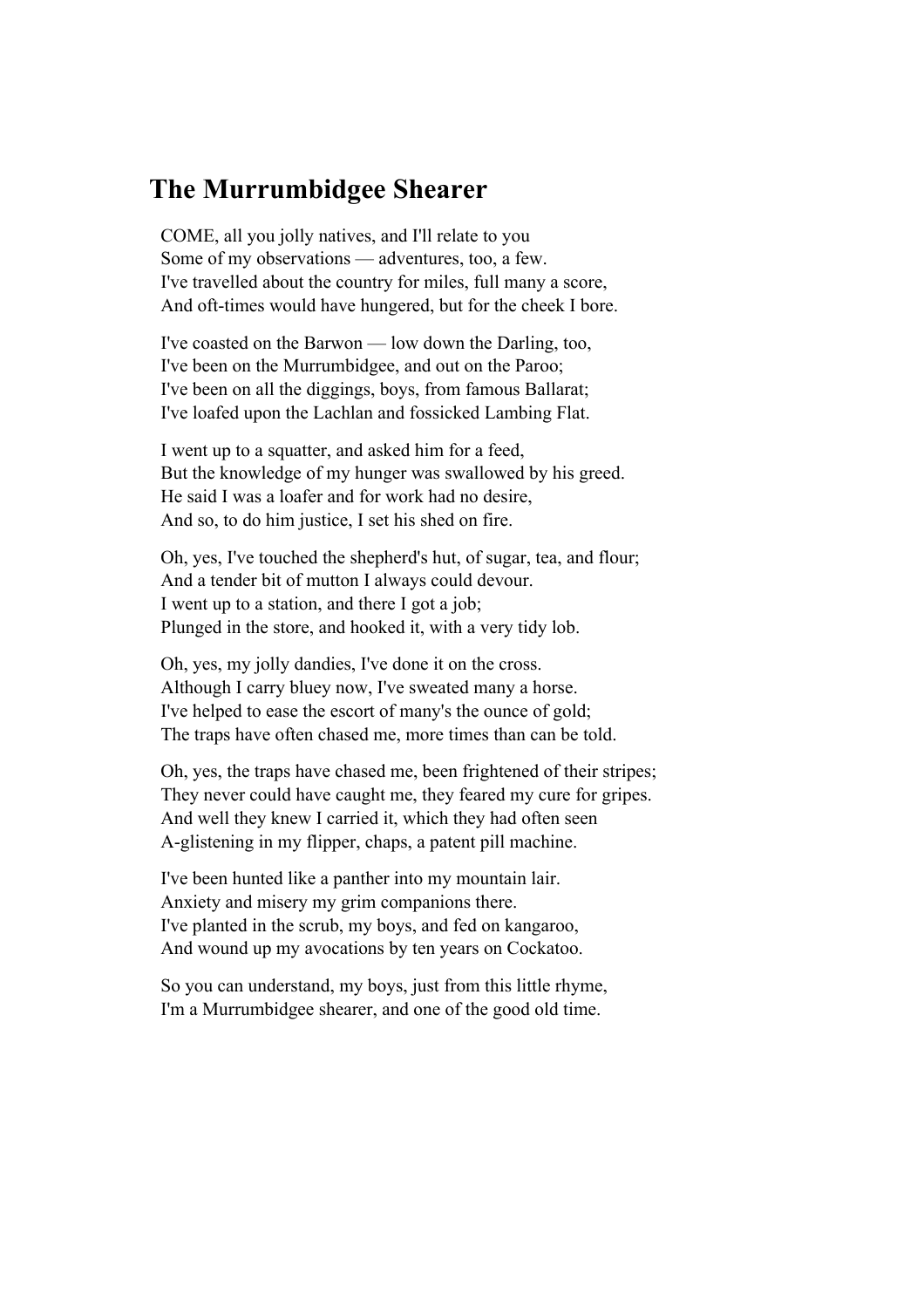## **The Swagman**

KIND friends, pray give attention To this, my little song. Some rum things I will mention, And I'll not detain you long. Up and down this country I travel, don't you see, I'm a swagman on the wallaby, Oh! don't you pity me. I'm a swagman on the wallaby, Oh! don't you pity me.

At first I started shearing, And I bought a pair of shears. On my first sheep appearing, Why, I cut off both its ears. Then I nearly skinned the brute, As clean as clean could be. So I was kicked out of the shed, Oh! don't you pity me, &c.

I started station loafing, Short stages and took my ease So all day long till sundown I'd camp beneath the trees. Then I'd walk up to the station, The manager to see. "Boss, I'm hard up and I want a job, Oh! don't you pity me," &c.

Says the overseer: "Go to the hut. In the morning I'll tell you If I've any work about I can find for you to do." But at breakfast I cuts off enough For dinner, don't you see, And then my name is Walker. Oh! don't you pity me. I'm a swagman, &c.

And now, my friends, I'll say good-bye, For I must go and camp. For if the Sergeant sees me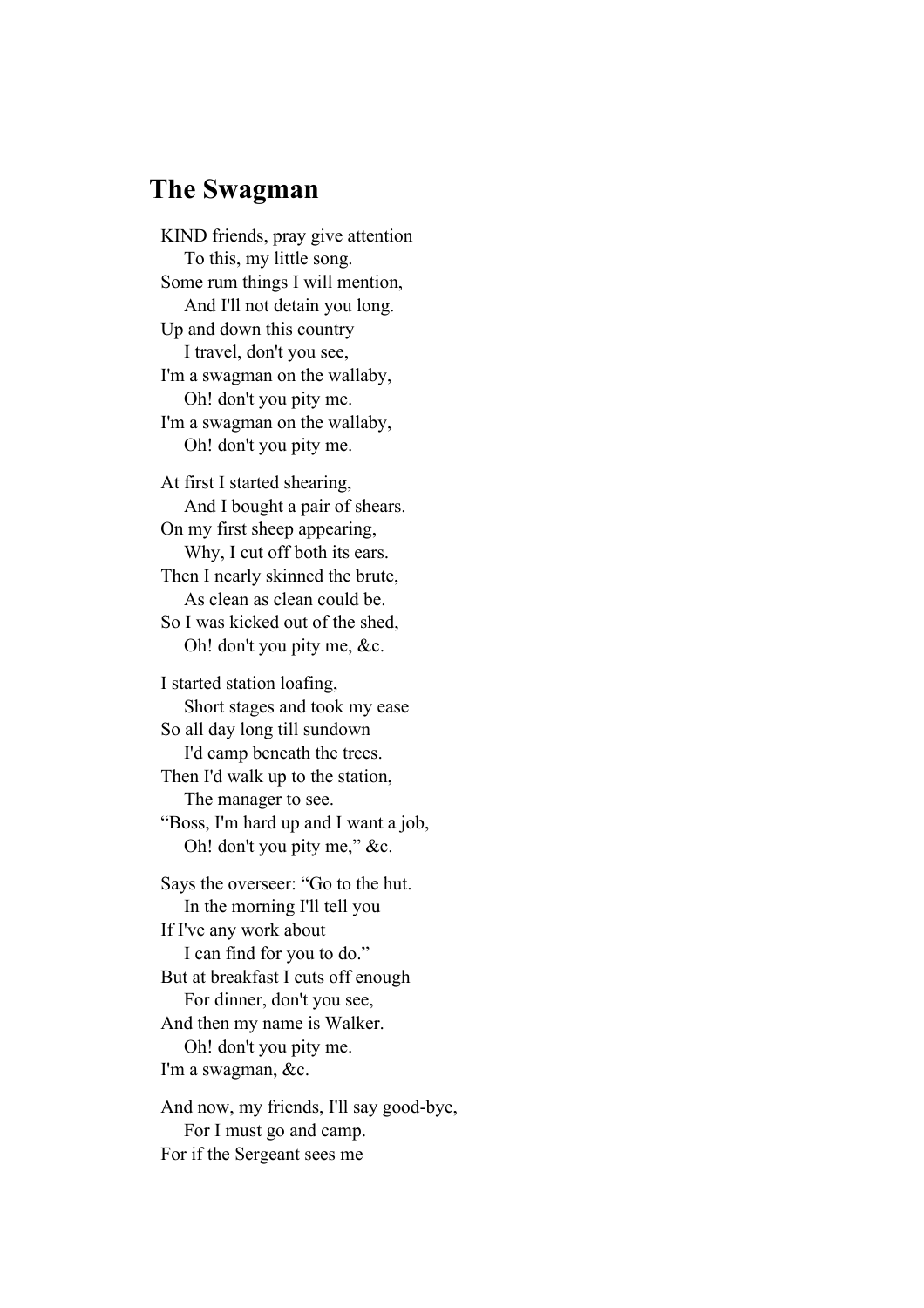He may take me for a tramp; But if there's any covey here What's got a cheque, d'ye see, I'll stop and help him smash it. Oh! don't you pity me. I'm a swagman on the wallaby, Oh! don't you pity me.

 "A Swagman on the Wallaby." — A nomad following the track of the wallaby, i.e., loafing aimlessly.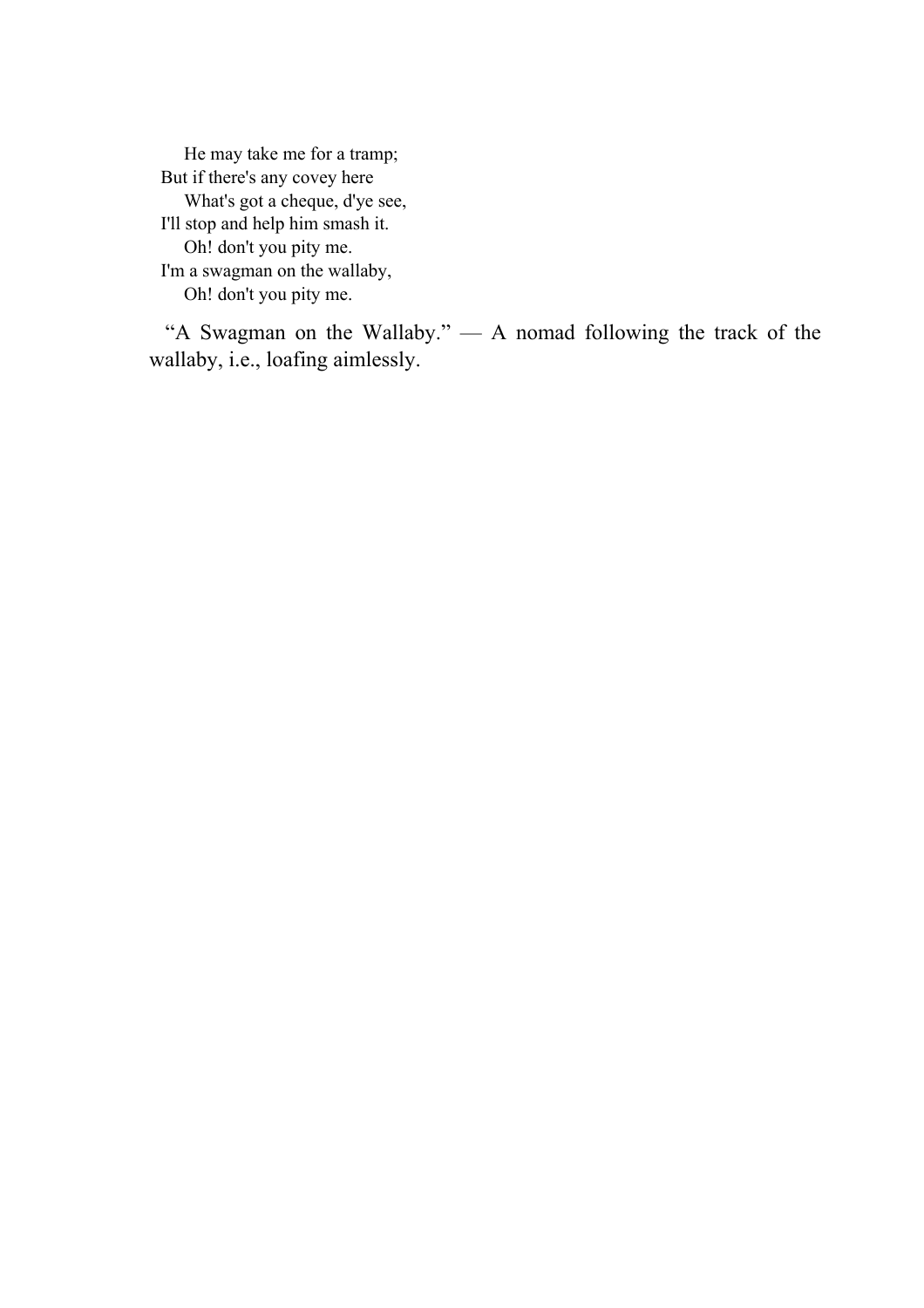## **The Stockman**

 (Air: "A wet sheet and a flowing sea.") A BRIGHT sun and a loosened rein, A whip whose pealing sound Rings forth amid the forest trees As merrily forth we bound — As merrily forth we bound, my boys, And, by the dawn's pale light, Speed fearless on our horses true From morn till starry night. "Oh! for a tame and quiet herd," I hear some crawler cry; But give to me the mountain mob With the flash of their tameless eye — With the flash of their tameless eye, my boys, As down the rugged spur Dash the wild children of the woods, And the horse that mocks at fear. There's mischief in yon wide-horned steer, There's danger in yon cow; Then mount, my merry horsemen all, The wild mob's bolting now — The wild mob's bolting now, my boys, But 'twas never in their hides To show the way to the well-trained nags That are rattling by their sides. Oh! 'tis jolly to follow the roving herd Through the long, long summer day, And camp at night by some lonely creek When dies the golden ray. Where the jackass laughs in the old gum tree, And our quart-pot tea we sip; The saddle was our childhood's home, Our heritage the whip.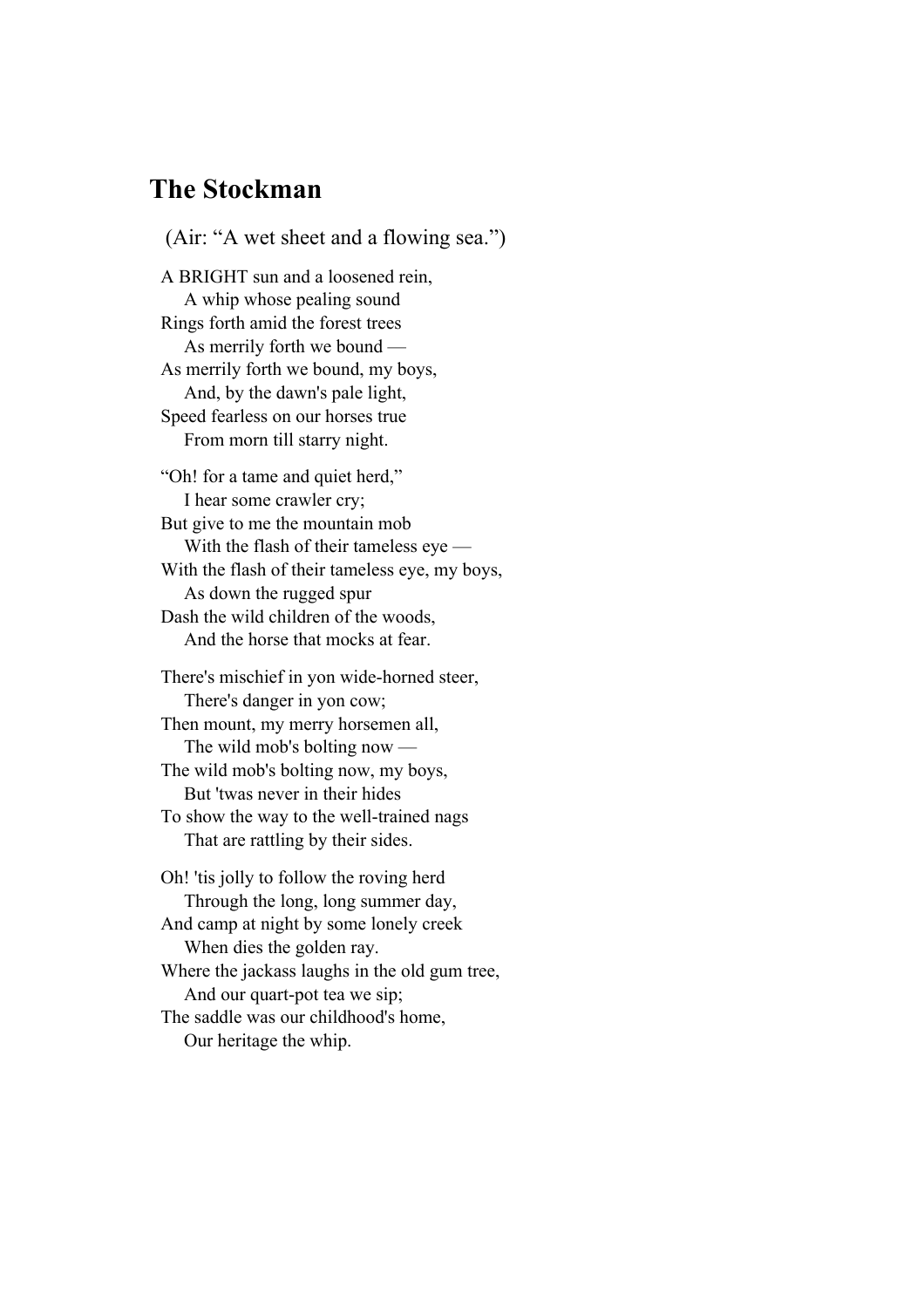# **The Maranoa Drovers**

(Air: "Little Sally Waters.")

THE night is dark and stormy, and the sky is clouded o'er; Our horses we will mount and ride away,

To watch the squatters' cattle through the darkness of the night, And we'll keep them on the camp till break of day.

#### **Chorus**

| For we're going, going, going to Gunnedah so far,<br>And we'll soon be into sunny New South Wales;<br>We shall bid farewell to Queensland, with its swampy coolibah —<br>Happy drovers from the sandy Maranoa.                   |
|----------------------------------------------------------------------------------------------------------------------------------------------------------------------------------------------------------------------------------|
| When the fires are burning bright through the darkness of the night,<br>And the cattle camping quiet, well, I'm sure<br>That I wish for two o'clock when I call the other watch —<br>This is droving from the sandy Maranoa.     |
| Our beds made on the ground, we are sleeping all so sound<br>When we're wakened by the distant thunder's roar,<br>And the lightning's vivid flash, followed by an awful crash —<br>It's rough on drovers from the sandy Maranoa. |
| We are up at break of day, and we're all soon on the way,<br>For we always have to go ten miles or more;<br>It don't do to loaf about, or the squatter will come out-<br>He's strict on drovers from the sandy Maranoa.          |
| We shall soon be on the Moonie, and we'll cross the Barwon, too;<br>Then we'll be out upon the rolling plains once more;<br>We'll shout "Hurrah! for old Queensland, with its swampy coolibah,                                   |

And the cattle that come off the Maranoa."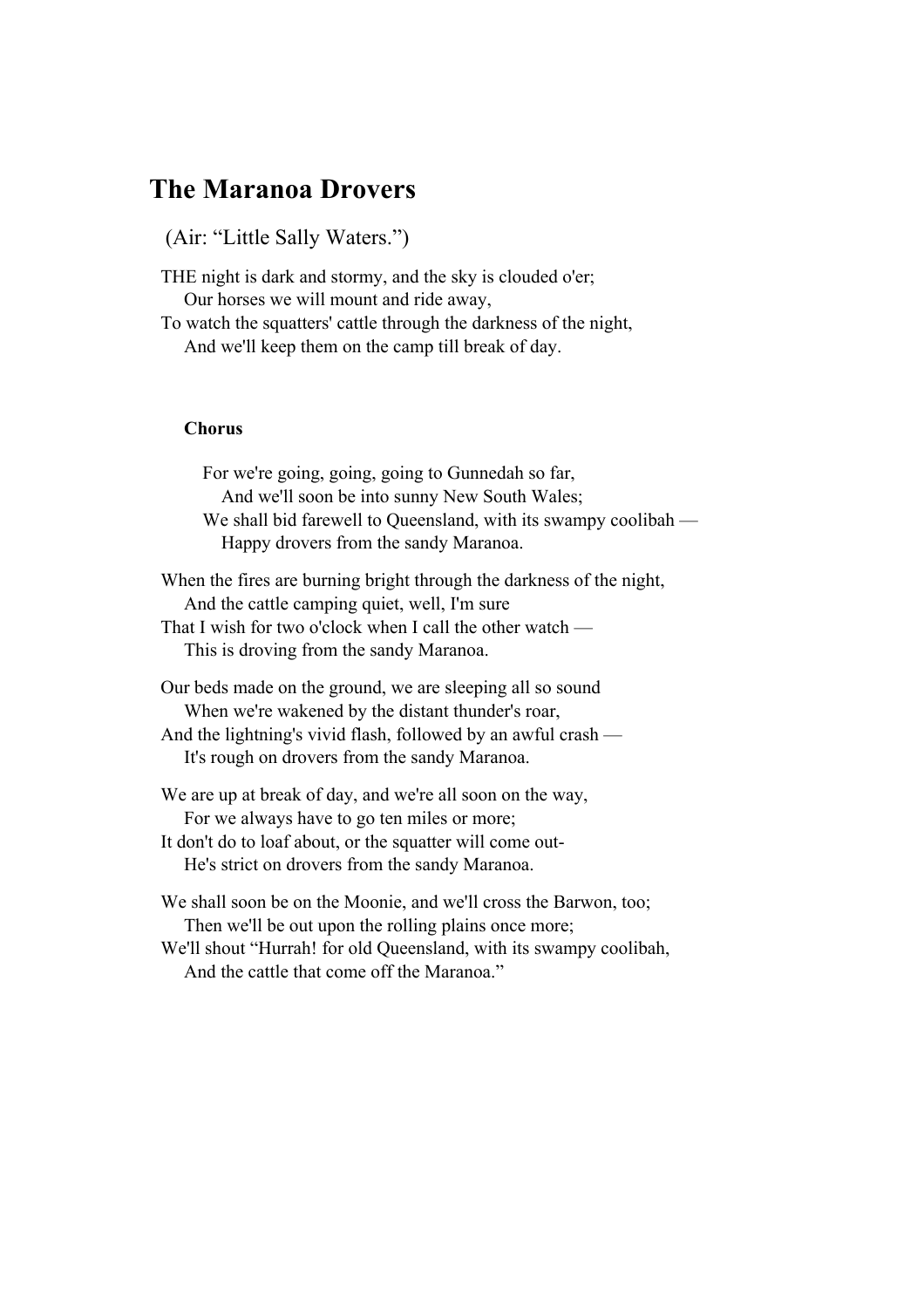## **River Bend**

(Air: "Belle Mahone.")

AT River Bend, in New South Wales, All alone among the whales, Busting up some post and rails, Sweet Belle Mahone. In the blazing sun we stand, Cabbage-tree hat, black velvet band, Moleskins stiff with sweat and sand, Sweet Belle Mahone.

Chorus: Sweet Belle Mahone, &c.

In the burning sand we pine, No one asks us to have a wine, 'Tis a jolly crooked line, Sweet Belle Mahone. When I am sitting on a log, Looking like a great big frog, Waiting for a Murray cod, Sweet Belle Mahone.

Land of snakes and cockatoos, Native bears and big emus, Ugly blacks and kangaroos, Sweet Belle Mahone. Paddymelons by the score, Wild bulls, you should hear them roar They all belong to Johnny Dore, Sweet Belle Mahone.

"River Bend." — This song certainly cannot boast of antiquity, as it is a parody on a recent sentimental song, but so many correspondents sent it in that it was decided to include it. Perhaps it is to its obvious sincerity of sentiment that it owes it popularity.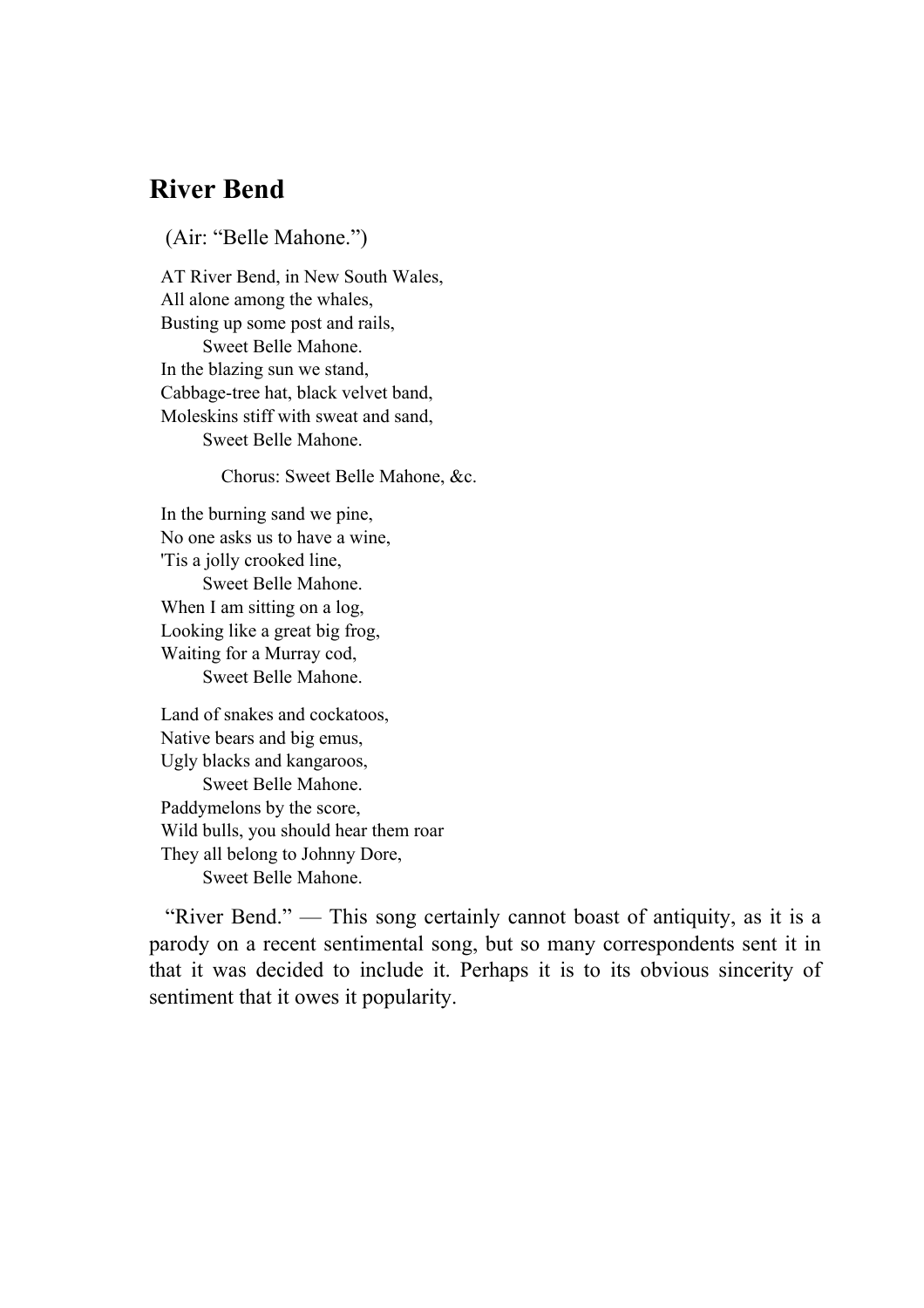### **The Song Of The Squatter**

[The subjoined is one of the "Songs of the Squatters," written by the **Hon. Robert Lowe** (afterwards Viscount Sherbrooke), while resident in New South Wales.]

THE Commissioner bet me a pony — I won; So he cut off exactly two-thirds of my run; For he said I was making a fortune too fast, And profit gained slower the longer would last.

He remarked as devouring my mutton he sat, That I suffered my sheep to grow sadly too fat; That they wasted waste land, did prerogative brown, And rebelliously nibbled the droits of the Crown;—

That the creek that divided my station in two Showed that Nature designed that two fees should be due. Mr. Riddle assured me 'twas paid but for show; But he kept it and spent it; that's all that I know.

The Commissioner fined me because I forgot To return an old ewe that was ill of the rot, And a poor wry-necked Iamb that we kept for a pet; And he said it was treason such things to forget.

The Commissioner pounded my cattle because They had mumbled the scrub with their famishing jaws On the part of the run he had taken away; And he sold them by auction the costs to defray.

The Border Police they were out all the day To look for some thieves who had ransacked my dray; But the thieves they continued in quiet and peace, For they'd robbed it themselves — had the Border Police!

When the white thieves had left me the black thieves appeared, My shepherds they waddied, my cattle they speared; But for fear of my licence I said not a word, For I knew it was gone if the Government heard.

The Commissioner's bosom with anger was filled Against me because my poor shepherd was killed;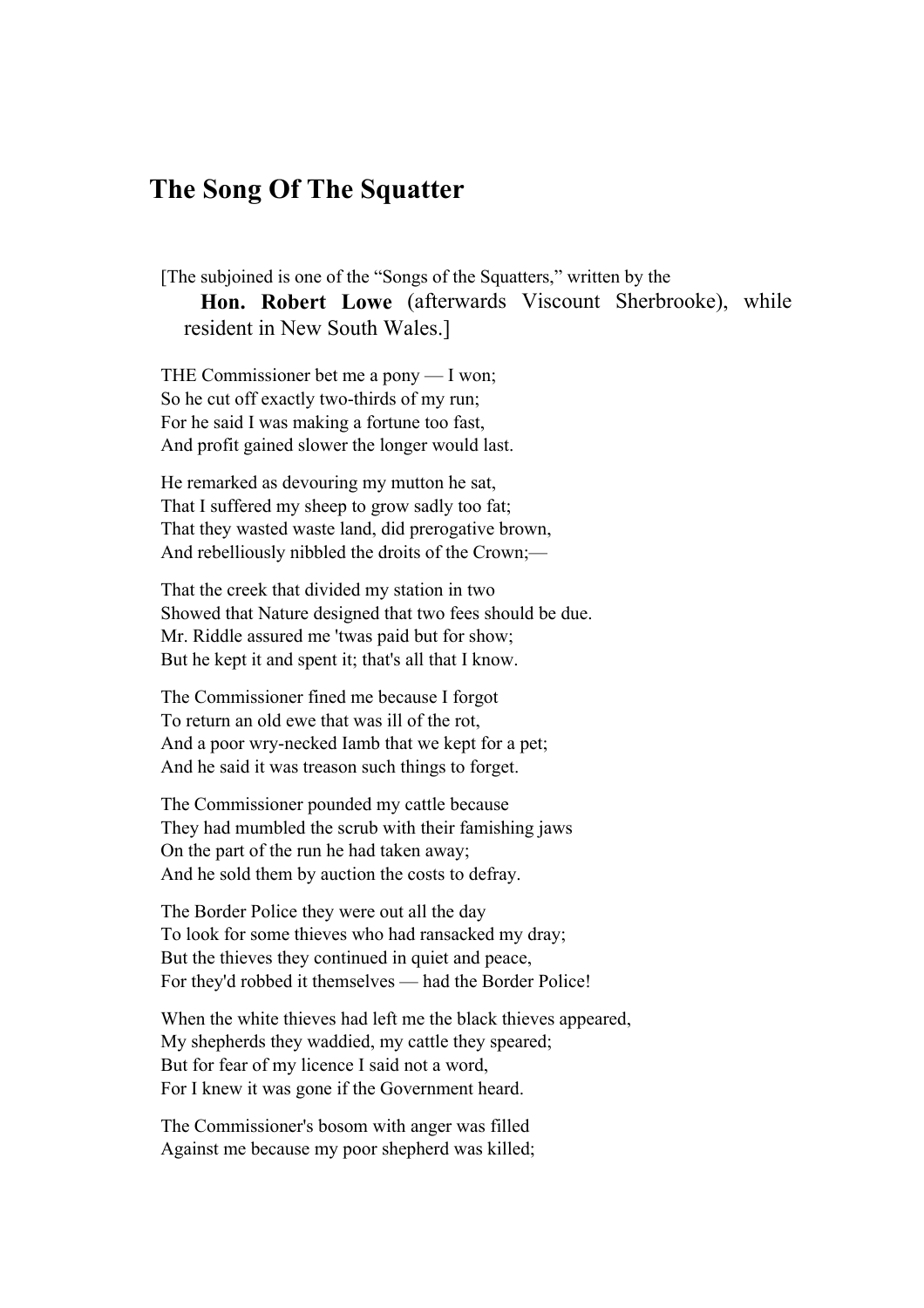So he straight took away the last third of my run, And got it transferred to the name of his son.

The son had from Cambridge been lately expelled, And his licence for preaching most justly withheld! But this is no cause, the Commissioner says, Why he should not be fit for a licence to graze.

The cattle that had not been sold at the pound He took with the run at five shillings all round; And the sheep the blacks left me at sixpence a head — "A very good price," the Commissioner said.

The Governor told me I justly was served, That Commissioners never from duty had swerved; But that if I'd a fancy for any more land For one pound an acre he'd plenty on hand.

I'm not very proud! I can dig in a bog, Feed pigs, or for firewood can split up a log, Clean shoes, riddle cinders, or help to boil down — Or whatever you please, but graze lands of the Crown.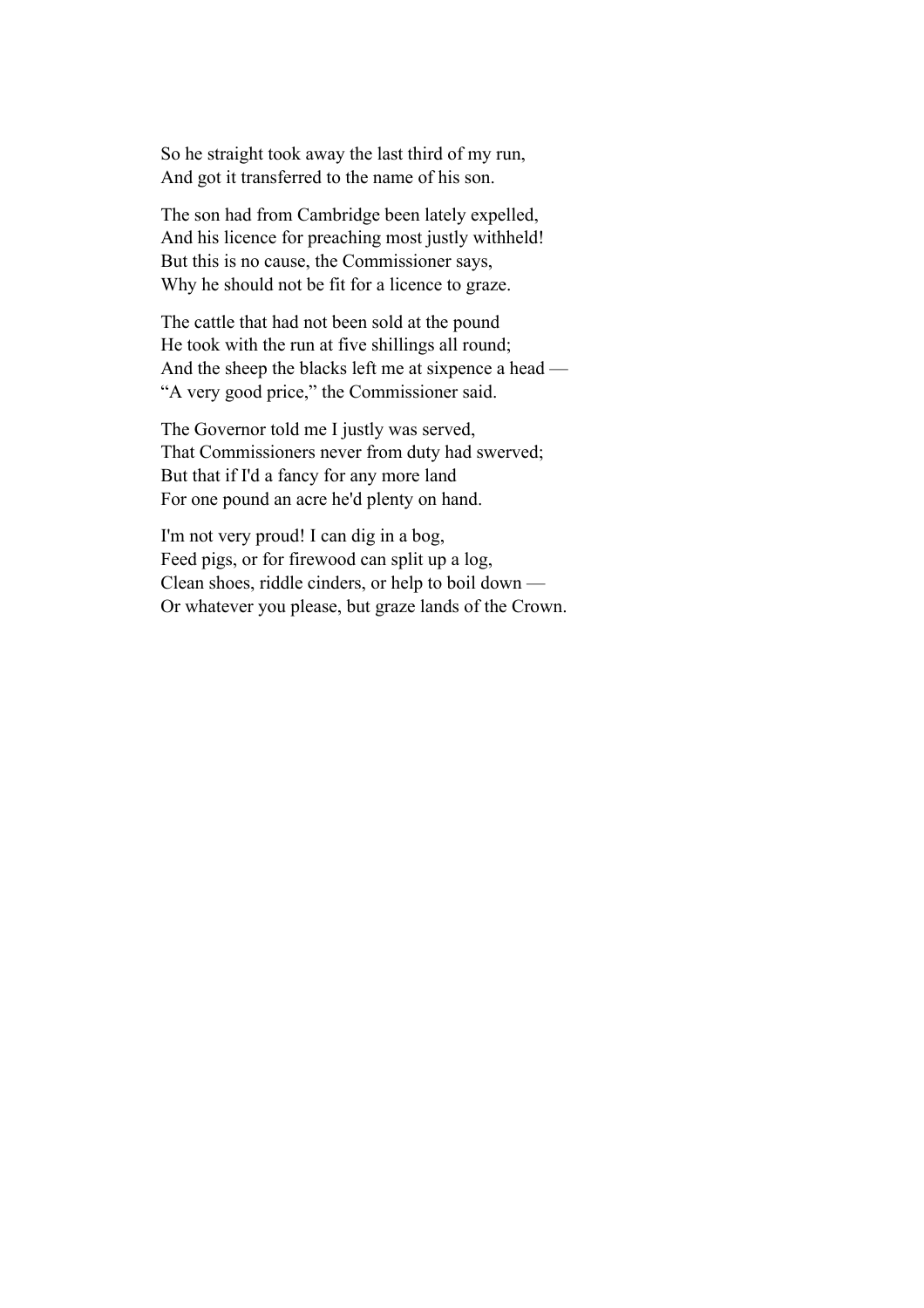### **Wallabi Joe**

(Air: "The Mistletoe Bough.")

THE saddle was hung on the stockyard rail, And the poor old horse stood whisking his tail, For there never was seen such a regular screw As Wallabi Joe, of Bunnagaroo; Whilst the shearers all said, as they say, of course, That Wallabi Joe's a fine lump of a horse; But the stockmen said, as they laughed aside, He'd barely do for a Sunday's ride.

#### **Chorus:**

 Oh! poor Wallabi Joe. O — oh! poor Wallabi Joe.

"I'm weary of galloping now," he cried, "I wish I were killed for my hide, my hide For my eyes are dim, and my back is sore, And I feel that my legs won't stand much more." Now stockman Bill, who took care of his nag, Put under the saddle a soojee bag, And off he rode with a whip in his hand To look for a mob of the R. J. brand.

Chorus: Oh! poor Wallabi Joe, &c.

Now stockman Bill camped out that night, And he hobbled his horse in a sheltered bight; Next day of old Joe he found not a track, So he had to trudge home with his swag on his back. He searched up and down every gully he knew, But he found not a hair of his poor old screw, And the stockmen all said as they laughed at his woe, Would you sell us the chance of old Wallabi Joe.

Chorus: Oh! poor Wallabi Joe, &c.

Now as years sped by, and as Bill grew old, It came into his head to go poking for gold; So away he went with a spade in his fist,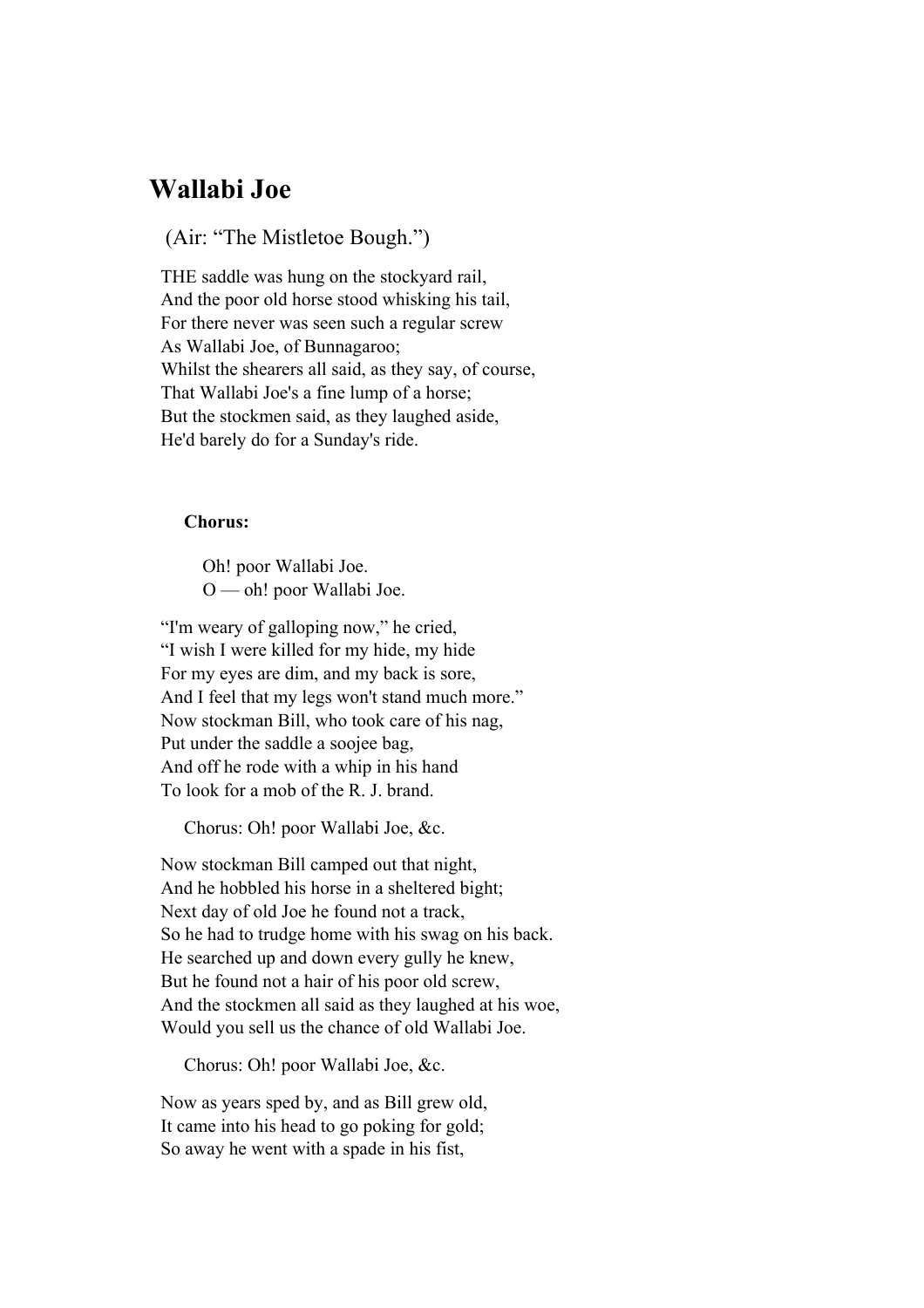To hunt for a nugget among the schist. One day as a gully he chanced to cross, He came on the bones of his poor old horse The hobbles being jammed in a root below Had occasioned the death of poor Wallabi Joe.

Chorus: Oh! poor Wallabi Joe, &c.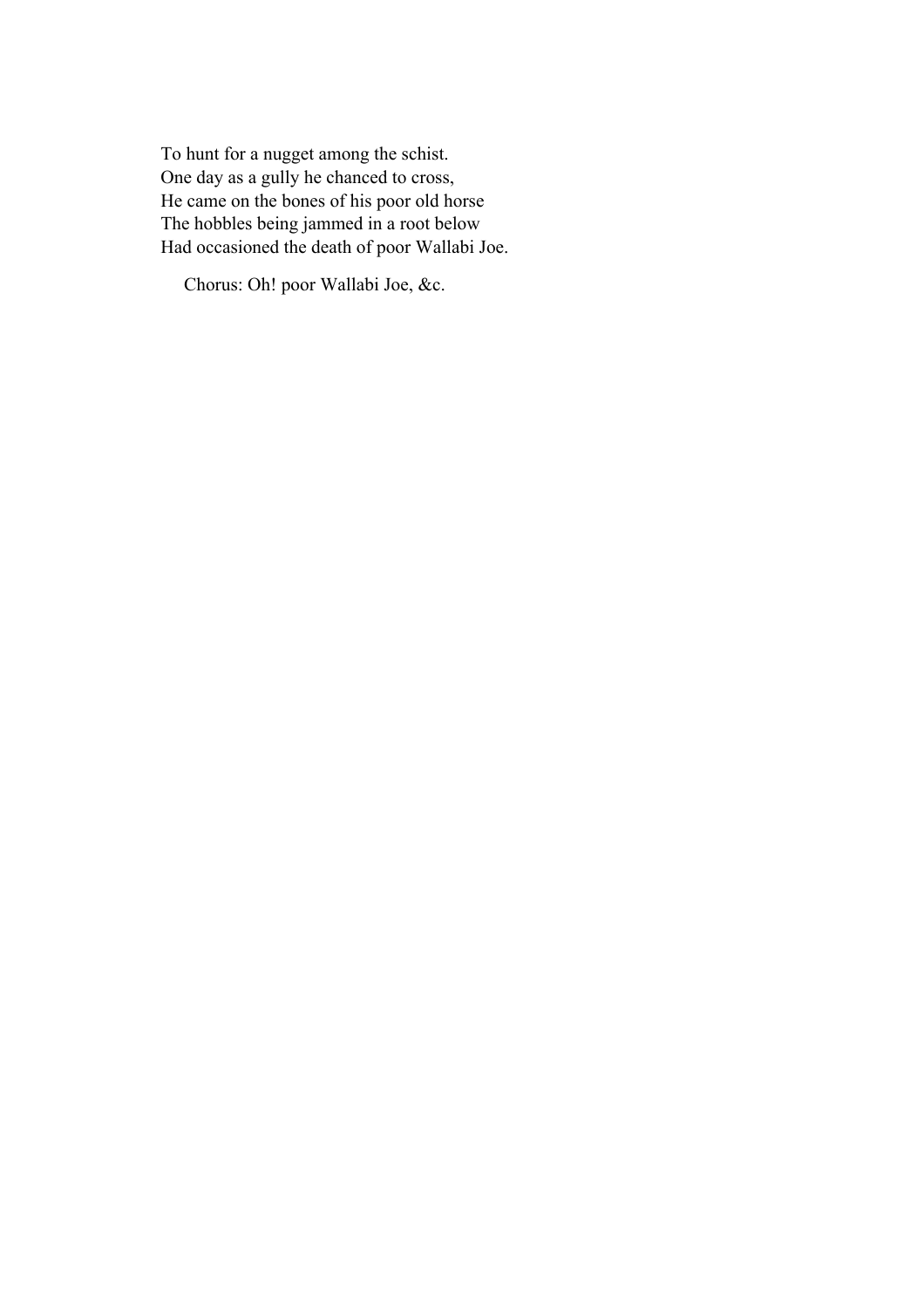### **The Squatter Of The Olden Time**

(Air: "A fine old English gentleman.")

I'LL sing to you a fine new song, made by my blessed mate, Of a fine Australian squatter who had a fine estate, Who swore by right pre-emptive at a sanguinary rate That by his rams, his ewes, his lambs, Australia was made great — Like a fine Australian squatter, one of the olden time.

His hut around was hung with guns, whips, spurs, and boots and shoes, And kettles and tin pannikins to hold the tea he brews; And here his worship lolls at ease and takes his smoke and snooze, And quaffs his cup of hysonskin, the beverage old chums choose —

Like a fine Australian squatter, one of the olden time.

And when shearing time approaches he opens hut to all, And though ten thousand are his flocks, he featly shears them all, Even to the scabby wanderer you'd think no good at all; For while he fattens all the great, he boils down all the small —

Like a fine old Murray squatter, one of the olden time.

And when his worship comes to town his agents for to see, His wool to ship, his beasts to sell, he lives right merrily; The club his place of residence, as becomes a bush J.P., He darkly hints that Thompson's run from scab is scarcely free —

This fine old Murray settler, one of the olden time.

And now his fortune he has made to England straight goes he, But finds with grief he's not received as he had hoped to be. His friends declare his habits queer, his language much too free, And are somewhat apt to cross the street when him they chance to see —

This fine Australian squatter, the boy of the olden time.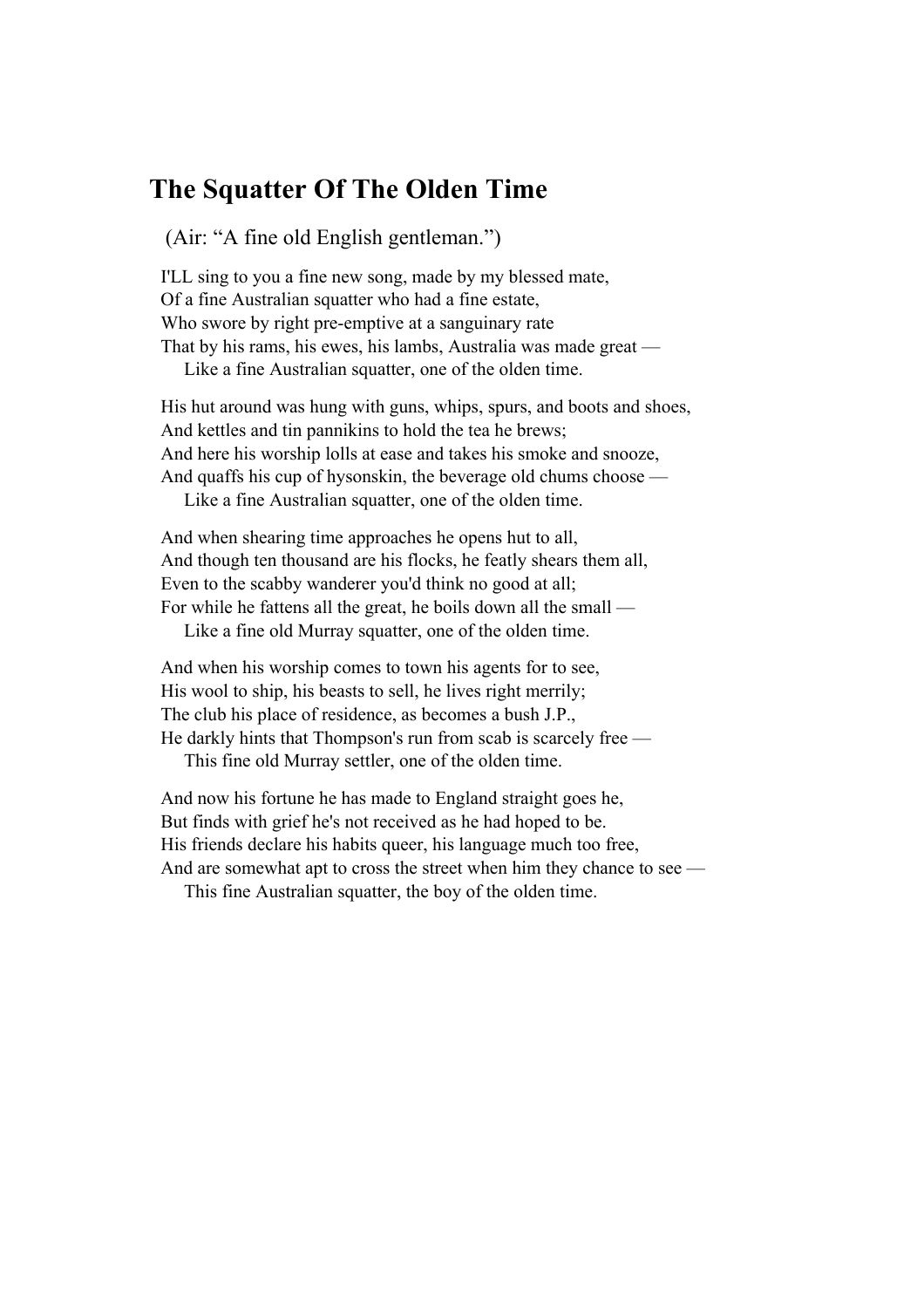## **The Stockman's Last Bed**

BE ye stockmen or no, to my story give ear. Alas! for poor Jack, no more shall we hear The crack of his stockwhip, his steed's lively trot, His clear "Go ahead, boys," his jingling quart pot.

#### **Chorus**

 For we laid him where wattles their sweet fragrance shed, And the tall gum trees shadow the stockman's last bed.

Whilst drafting one day he was horned by a cow. "Alas!" cried poor Jack, "it's all up with me now, For I never again shall my saddle regain, Nor bound like a wallaby over the plain."

His whip it is silent, his dogs they do mourn, His steed looks in vain for his master's return; No friend to bemoan him, unheeded he dies; Save Australia's dark sons, few know where he lies.

Now, stockman, if ever on some future day After the wild mob you happen to stray, Tread softly where wattles their sweet fragrance spread, Where alone and neglected poor Jack's bones are laid.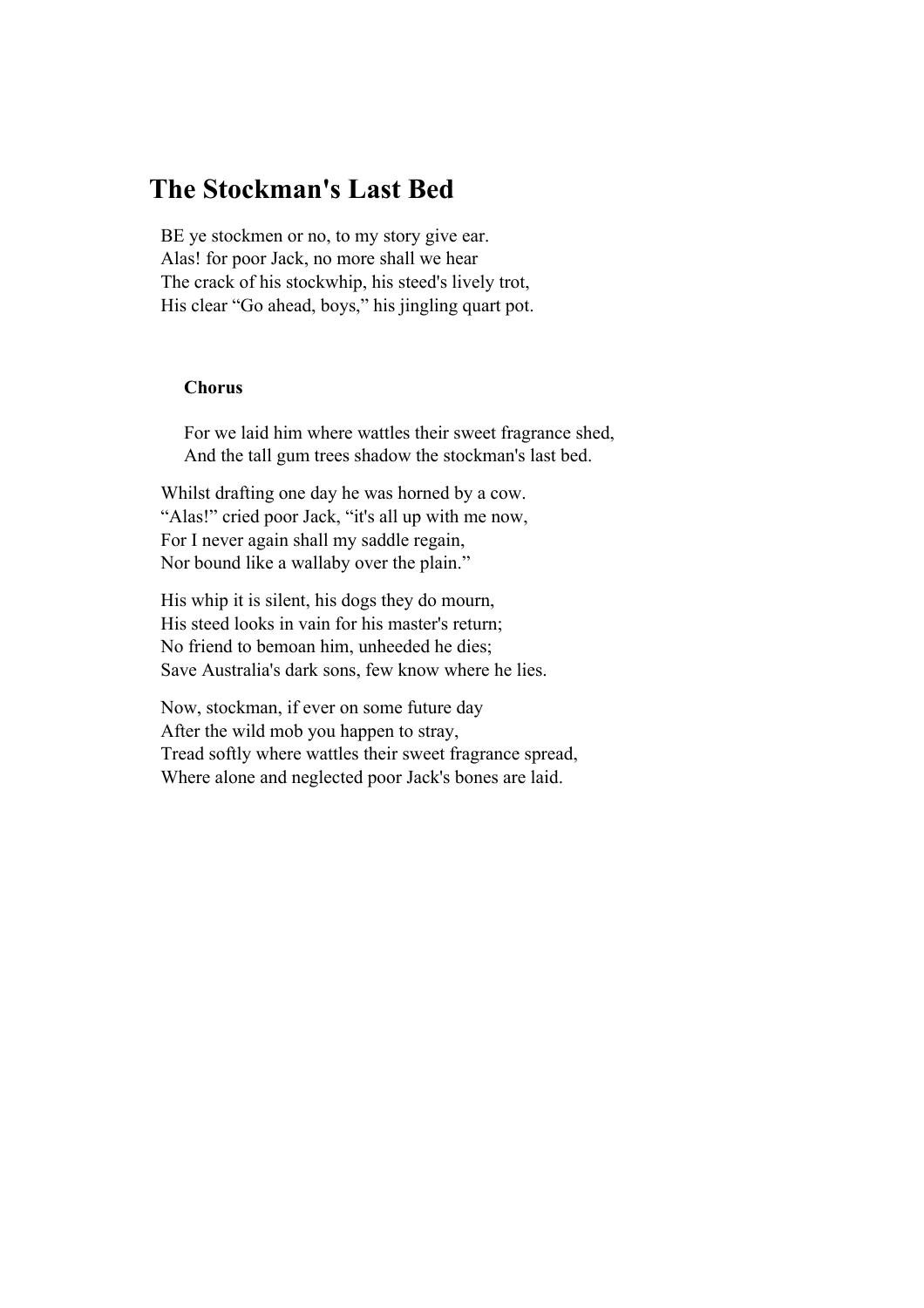## **Mustering Song**

(Air: "So Early in the Morning.")

THE boss last night in the hut did say — "We start to muster at break of day; So be up first thing, and don't be slow; Saddle your horses and off you go."

#### **Chorus**

 So early in the morning, so early in the morning, So early in the morning, before the break of day.

Such a night in the yard there never was seen (The horses were fat and the grass was green); Bursting of girths and slipping of packs As the stockmen saddled the fastest hacks.

Chorus: So early in the morning, &c.

Across the plain we jog along Over gully, swamp, and billabong; We drop on a mob pretty lively, too; We round 'em up and give 'em a slue.

Chorus: So early in the morning, &c.

Now the scrub grows thick and the cattle are wild, A regular caution to this 'ere child — A new chum man on an old chum horse, Who sails through the scrub as a matter of course.

Chorus: So early in the morning, &c.

I was close up stuck in a rotten bog; I got a buster jumping a log; I found this scouting rather hot, So I joined the niggers with the lot we'd got.

Chorus: So early in the morning, &c.

A long-haired shepherd we chanced to meet With a water bag, billy, and dog complete;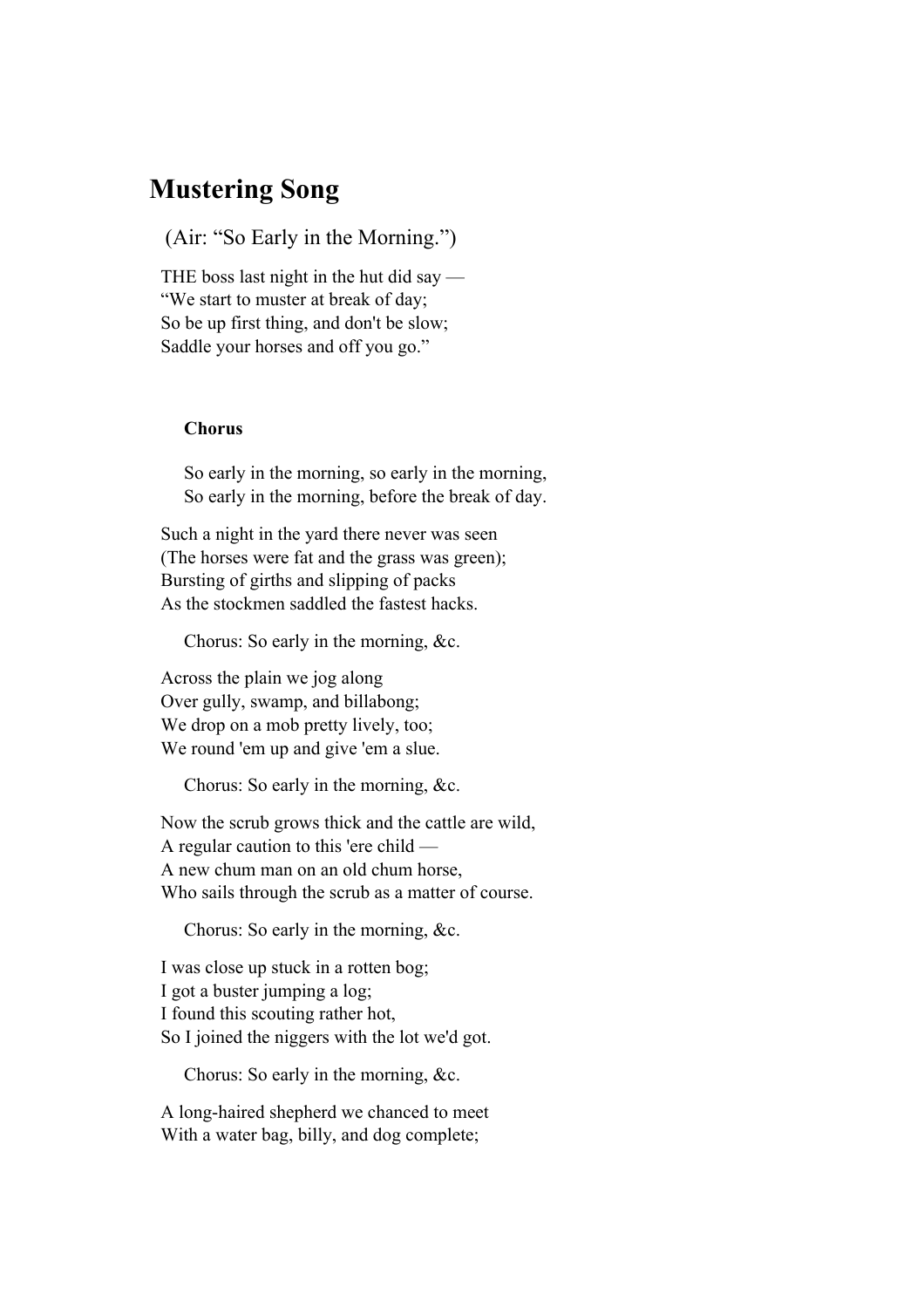He came too close to a knocked up steer, Who up a sapling made him clear.

Chorus: So early in the morning, &c.

Now on every side we faintly hear The crack of the stockwhip drawing near; To the camp the cattle soon converge, As from the thick scrub they emerge.

Chorus: So early in the morning, &c.

We hastily comfort the inner man With the warm contents of the billy can; The beef and damper are passed about Before we tackle the cutting out.

Chorus: So early in the morning, &c.

We're at it now — that bally calf Would surely make a sick man laugh; The silly fool can't take a joke; I hope some day in the drought he'll croak.

Chorus: So early in the morning, &c.

We've got'em now — the cows and calves (Things here are never done by halves); Strangers, workers, and milkers, too, Of scrubbers also not a few.

Chorus: So early in the morning, &c.

It's getting late, we'd better push; 'Tis a good long way across the bush, And the mob to drive are middling hard I do not think we'll reach the yard.

Chorus: So early in the morning, &c.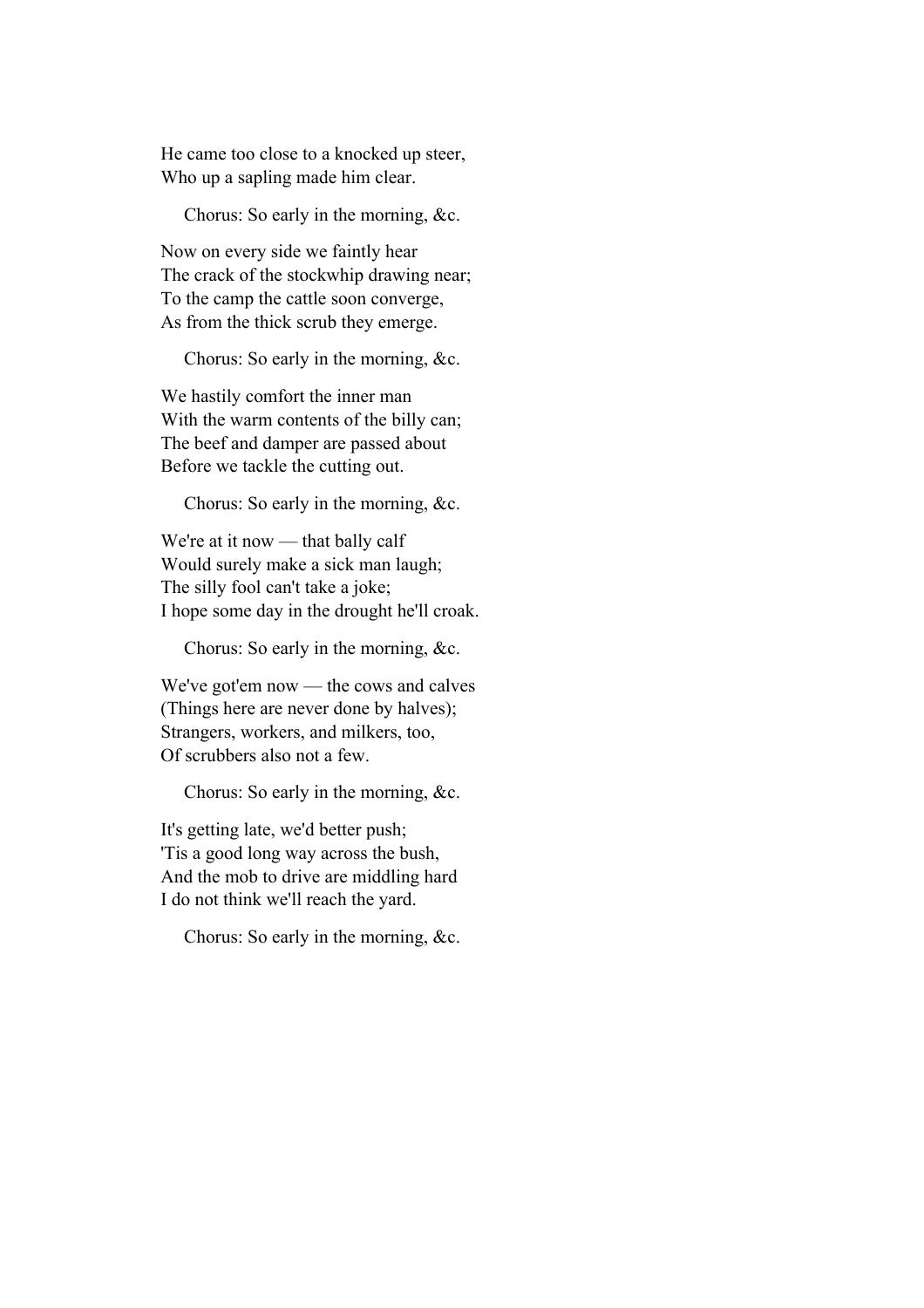## **The Australian Stockman**

THE sun peers o'er yon wooded ridge and thro' the forest dense, Its golden edge o'er the mountain ledge looks down on the stockyard fence, Looks down, looks down, looks down on the stockyard fence; And dark creeks rush thro' the tangled brush, when their shuddering shadows throng Until they chime in the rude rough rhyme of the wild goburra's song.

#### **Chorus**

 Till they chime, ha! ha! till they chime, ha! ha! in the wild goburra's song; Till they chime, ha! ha! till they chime, ha! ha! in the wild goburra's song.

The night owl to her home hath fled, to shun the glorious pomp Of golden day she speeds away to her nest in the tea-tree swamp; Away, away to her nest in the tea-tree swamp. The dingo looks with a timid stare as he stealthily prowls along, And his pattering feet in concert beat with the wild goburra's song.

Chorus: And they beat, ha! ha! &c.

Oh! let them boast their city's wealth, who toil in a dusty town; Give me the beam on the mountain stream, and the range's dark-faced frown — The stream, the stream, and the range's dark-faced frown. When our steed shall pass o'er the quiv'ring grass, and the crack of the sounding thong Shall bid the startled echoes join the wild goburra's song.

Chorus: And they join, ha! ha! &c.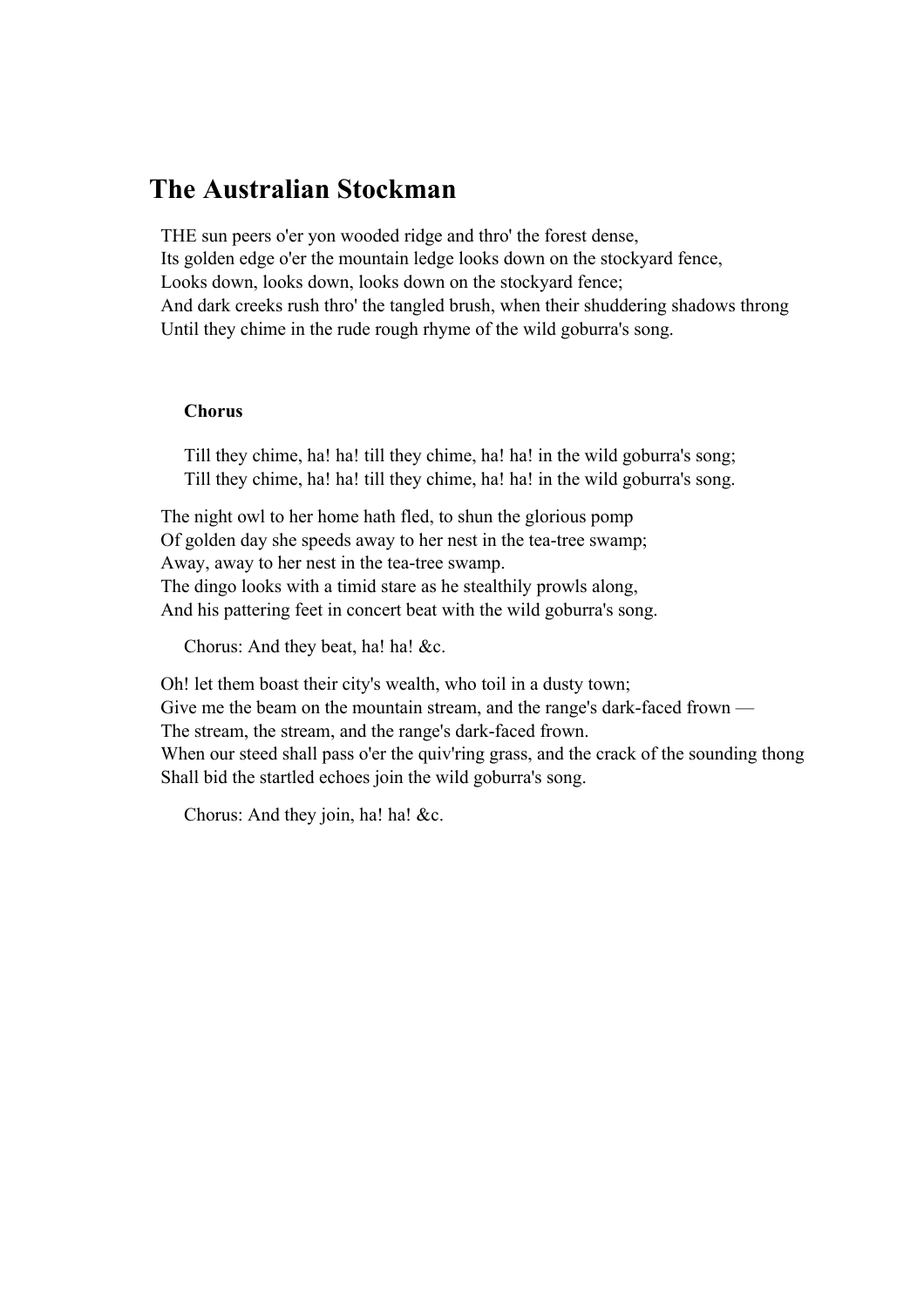## **The Shepherd**

(Air: "She Wore a Wreath of Roses.")

HE wore an old blue shirt the night that first we met, An old and tattered cabbage-tree concealed his locks of jet; His footsteps had a languor, his voice a husky tone; Both man and dog were spent with toil as they slowly wandered home.

#### **Chorus**

 I saw him but a moment — yet methinks I see him now — While his sheep were gently feeding 'neath the rugged mountain brow.

When next we met, the old blue shirt and cabbage-tree were gone; A brand new suit of tweed and "Doctor Dod" he had put on; Arm in arm with him was one who strove, and not in vain, To ease his pockets of their load by drinking real champagne.

 I saw him but a moment, and he was going a pace, Shouting nobbler after nobbler, with a smile upon his face.

When next again I saw that man his suit of tweed was gone, The old blue shirt and cabbage-tree once more he had put on; Slowly he trudged along the road and took the well-known track From the station he so lately left with a swag upon his back.

 I saw him but a moment as he was walking by With two black eyes and broken nose and a tear-drop in his eye.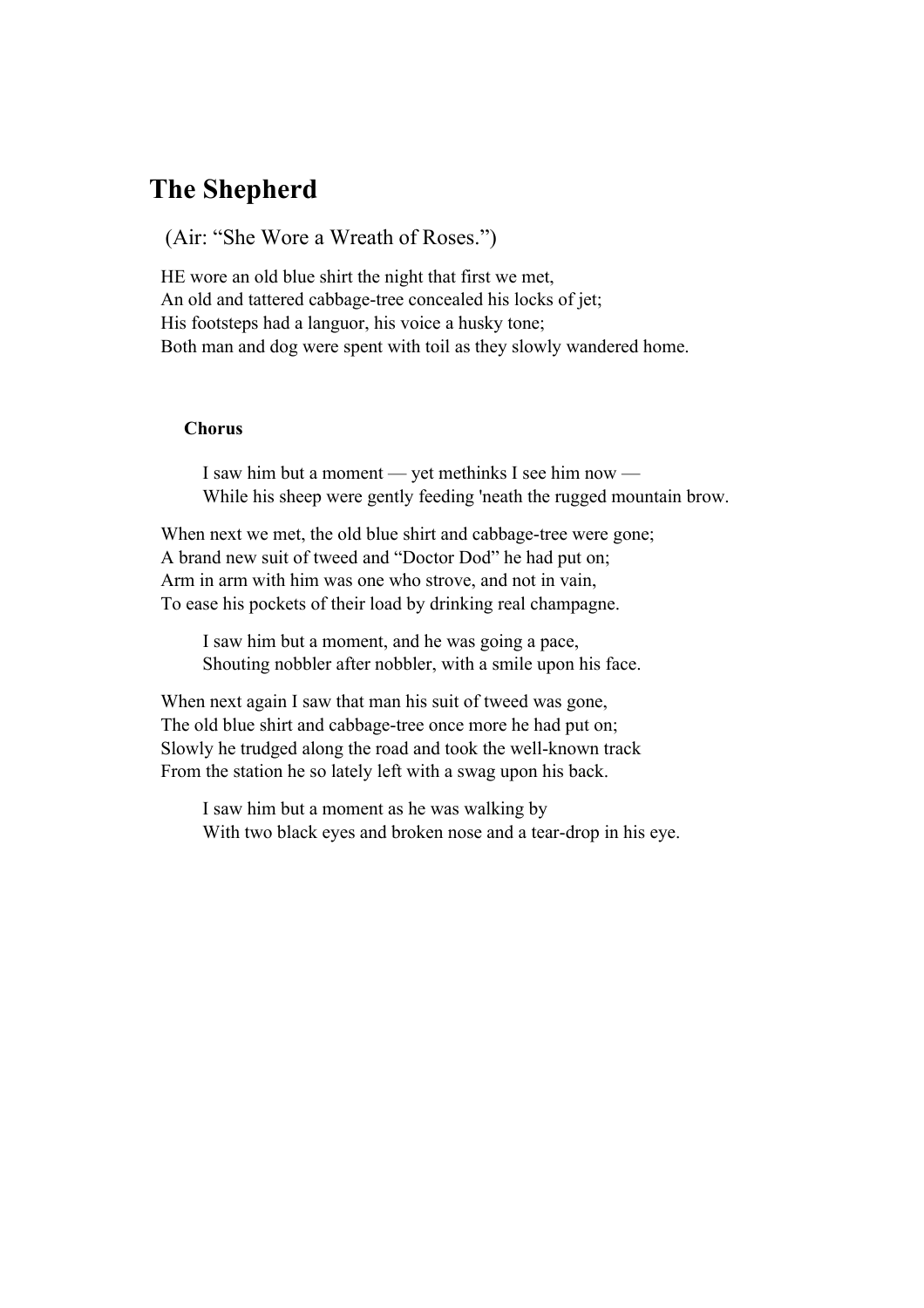## **The Overlander**

THERE'S a trade you all know well — It's bringing cattle over — I'll tell you all about the time When I became a drover. I made up my mind to try the spec, To the Clarence I did wander, And bought a mob of duffers there To begin as an overlander.

#### **Chorus**

 Pass the wine cup round, my boys; Don't let the bottle stand there, For to-night we'll drink the health Of every overlander.

Next morning counted the cattle Saw the outfit ready to start, Saw all the lads well mounted, And their swags put in a cart. All kinds of men I had From France, Germany, and Flanders; Lawyers, doctors, good and bad, In the mob of overlanders.

Next morning I set out When the grass was green and young; And they swore they'd break my snout If I did not move along. I said, "You're very hard; Take care, don't raise my dander, For I'm a regular knowing card, The Queensland overlander."

'Tis true we pay no license, And our run is rather large 'Tis not often they can catch us, So they cannot make a charge. They think we live on store beef, But no, I'm not a gander;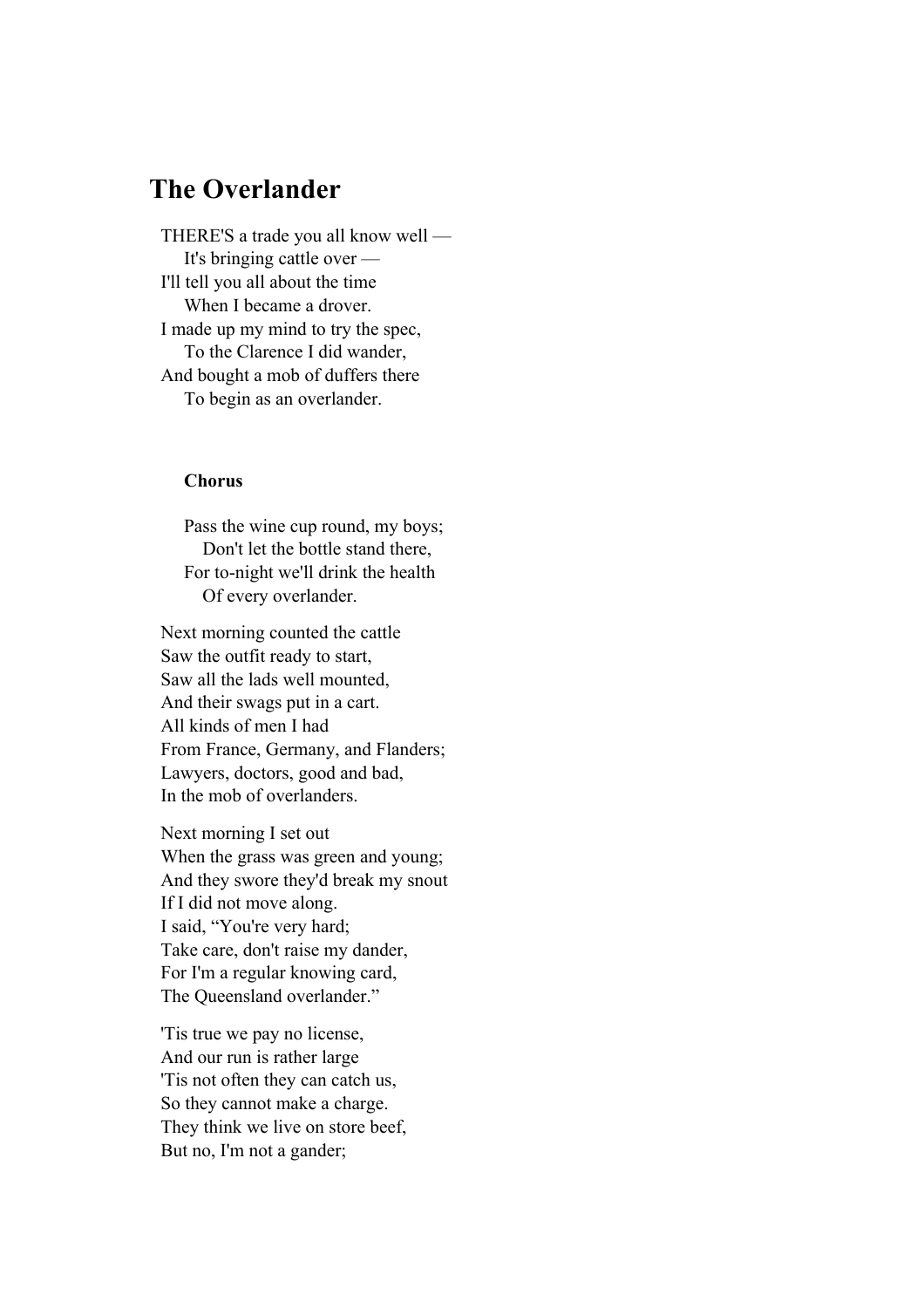When a good fat stranger joins the mob, "He'll do," says the overlander.

One day a squatter rode up. Says he, "You're on my run; I've got two boys as witnesses. Consider your stock in pound." I tried to coax, then bounce him, But my tin I had to squander, For he put threepence a head On the mob of the overlander.

The pretty girls in Brisbane Were hanging out their duds. I wished to have a chat with them, So steered straight for the tubs. Some dirty urchins saw me, And soon they raised my dander, Crying, "Mother, quick! take in the clothes, Here comes an overlander!"

In town we drain the wine cup, And go to see the play, And never think to be hard up For how to pass the day. Each has a sweetheart there, Dressed out in all her grandeur — Dark eyes and jet black flowing hair. "She's a plum," says the overlander.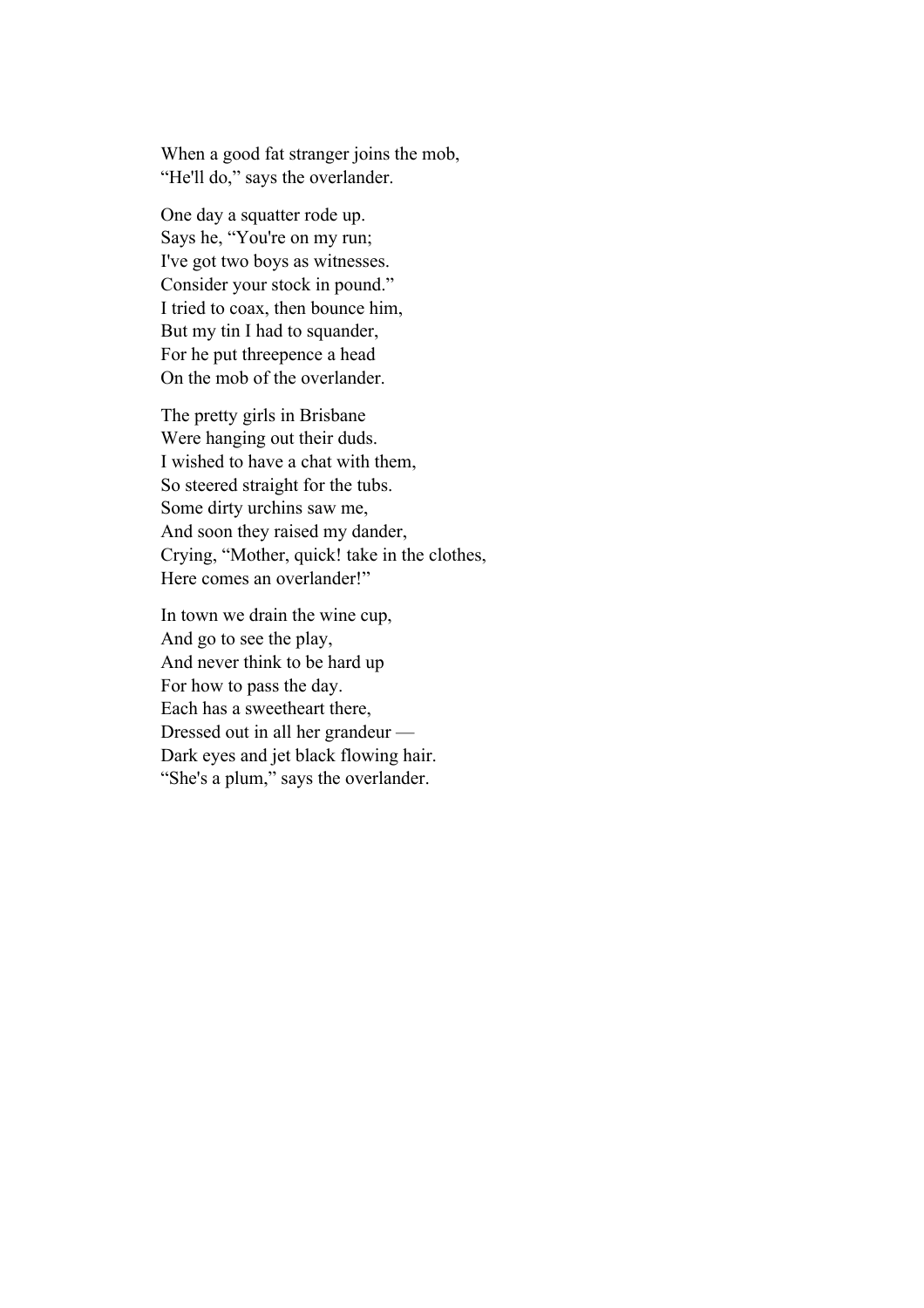## **Ten Thousand Miles Away**

(Air: "TenThousand Miles Away.")

HURRAH for the Roma railway! Hurrah for Cobb and Co., And oh! for a good fat horse or two to carry me Westward Ho — To carry me Westward Ho! my boys, that's where the cattle stray On the far Barcoo, where they eat nardoo, a thousand miles away.

#### **Chorus**

 Then give your horses rein across the open plain, We'll ship our meat both sound and sweet, nor care what some folks say; And frozen we'll send home the cattle that now roam On the far Barcoo and the Flinders too, a thousand miles away.

Knee-deep in grass we've got to pass — for the truth I'm bound to tell — Where in three weeks the cattle get as fat as they can swell — As fat as they can swell, my boys; a thousand pounds they weigh, On the far Barcoo, where they eat nardoo, a thousand miles away.

Chorus: Then give your horses rein, &c.

No Yankee hide e'er grew outside such beef as we can freeze; No Yankee pastures make such steers as we send o'er the seas — As we send o'er the seas, my boys, a thousand pounds they weigh — From the far Barcoo, where they eat nardoo, a thousand miles away.

Chorus: Then give your horses rein, &c.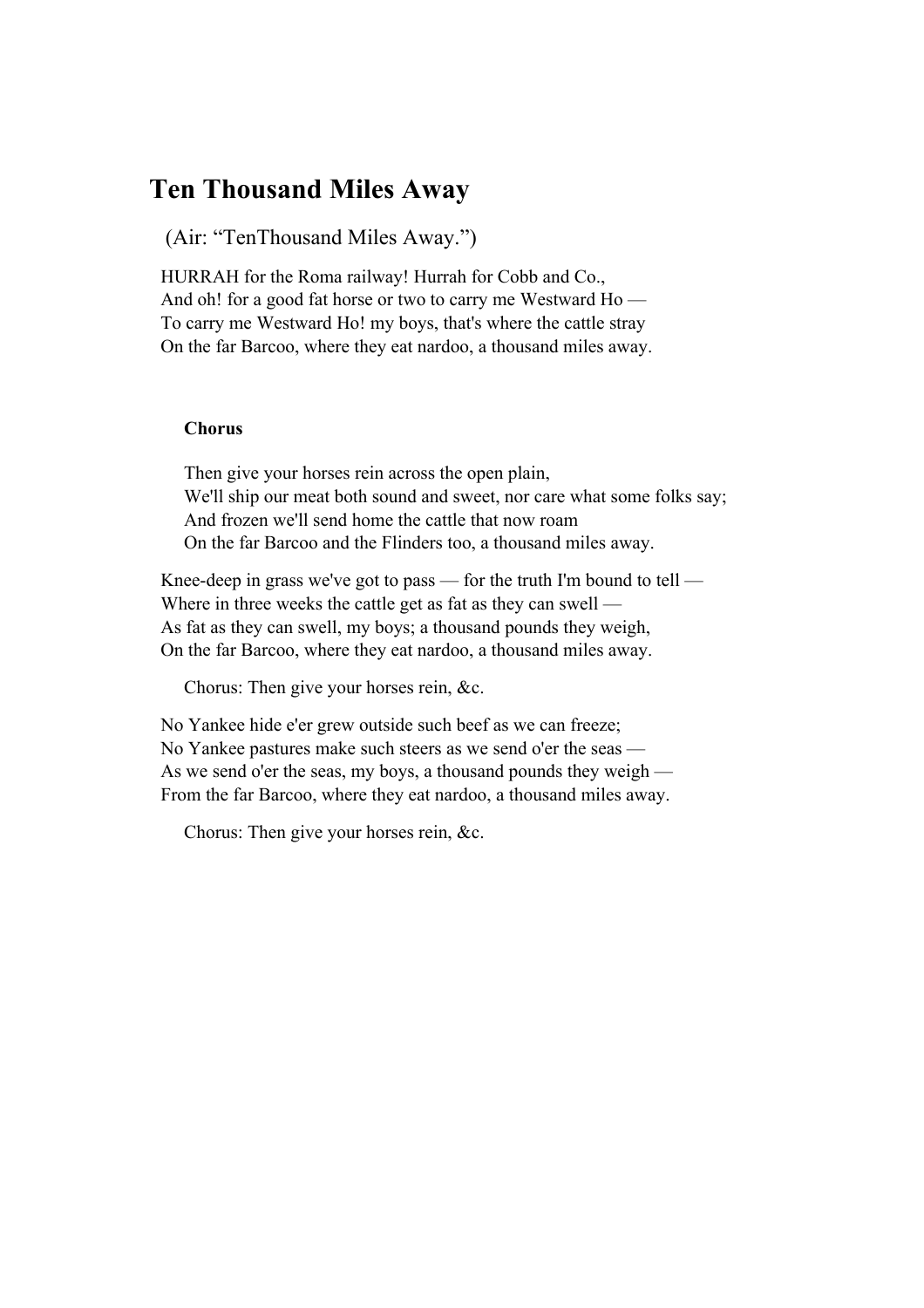## **The Freehold In The Plain**

(Air: "The Little Old Log Cabin in the Lane.")

I'M a broken-down old squatter, my cash it is all gone, Of troubles and bad seasons I complain;

My cattle are all mortgaged, of horses I have none, And I've lost that little freehold on the plain.

#### CH0RUS

 The stockyard's broken down, and the woolshed's tumbling in; I've written to the mortgagees in vain; My wool it is all damaged and it is not worth a pin, And I've lost that little freehold on the plain.

I commenced life as a squatter some twenty years ago, When fortune followed in my train; But I speculated heavy and I'd have you all to know

That I've lost that little freehold on the plain.

Chorus: The stockyard's broken down, &c.

I built myself a mansion, and chose myself a wife; Of her I have no reason to complain;

For I thought I had sufficient to last me all my life, But I've lost that little freehold on the plain.

Chorus: The stockyard's broken down, &c.

And now I am compelled to take a drover's life, To drive cattle through the sunshine and the rain, And to leave her behind me, my own dear loving wife — We were happy on that freehold on the plain.

Chorus: The stockyard's broken down, &c.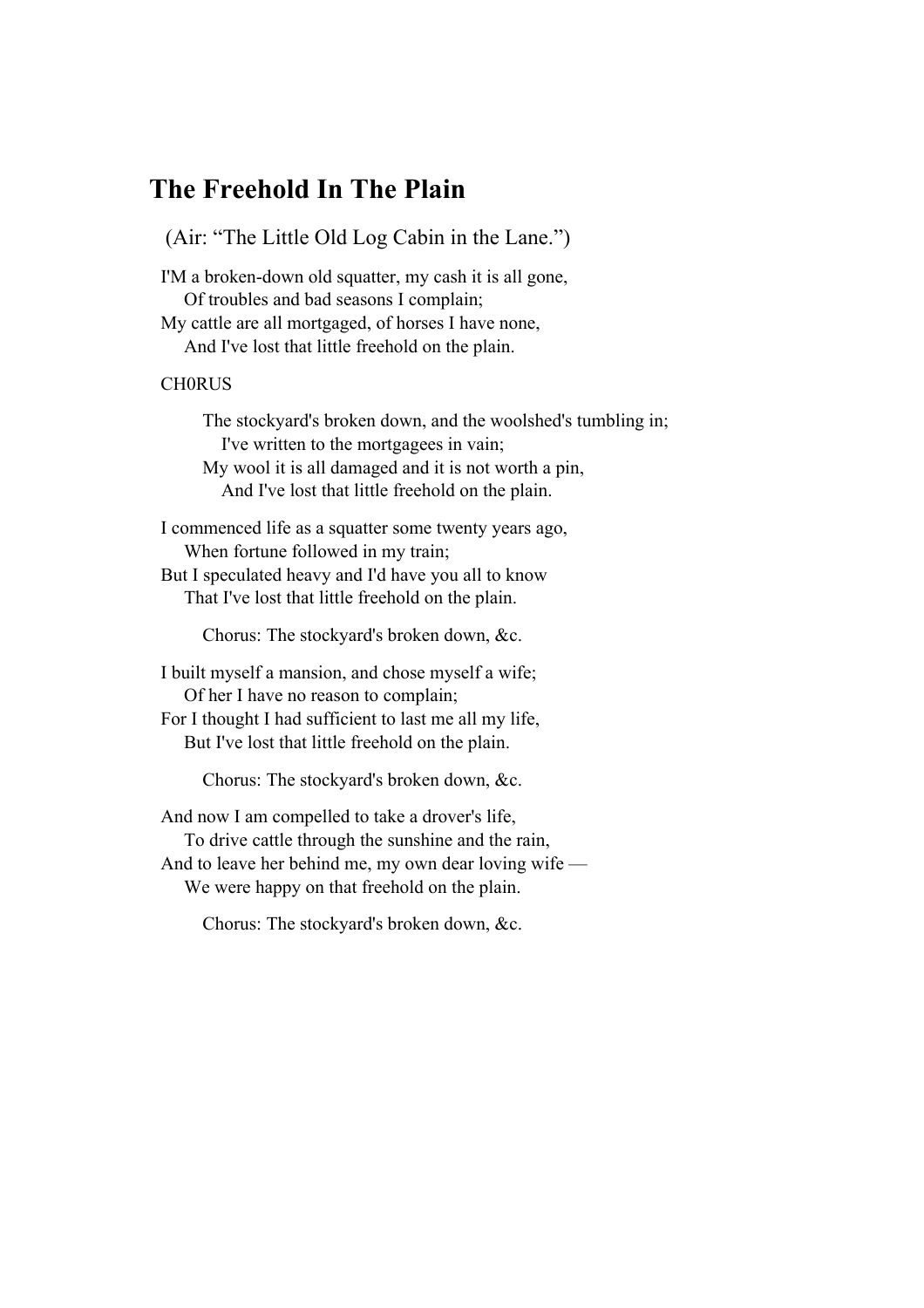## **The Wallaby Brigade**

You often have been told of regiments brave and bold, But we are the bravest in the land; We're called the Tag-rag Band, and we rally in Queensland, We are members of the Wallaby Brigade.

#### **Chorus**

 Tramp, tramp, tramp across the borders, The swagmen are rolling up, I see. When the shearing's at an end we'll go fishing in a bend. Then hurrah! for the Wallaby Brigade.

When you are leaving camp, you must ask some brother tramp If there are any jobs to be had, Or what sort of a shop that station is to stop For a member of the Wallaby Brigade.

Chorus: Tramp, tramp, tramp, &.

You ask me if they want men, you ask for rations then, If they don't stump up a warning should be made; To teach them better sense — why, "Set fire to their fence" Is the war cry of the Wallaby Brigade.

Chorus: Tramp, tramp, tramp, &c.

The squatters thought us done when they fenced in all their run, But a prettier mistake they never made; You've only to sport your dover and knock a monkey over — There's cheap mutton for the Wallaby Brigade.

Chorus: Tramp, tramp, tramp, &c.

Now when the shearing's in our harvest will begin, Our swags for a spell down will be laid; But when our cheques are drank we will join the Tag-rag rank, Limeburners in the Wallaby Brigade.

Chorus: Tramp, tramp, tramp, &c.

 To knock a monkey over is to kill a sheep, monkey being slang for sheep in many parts of the bush.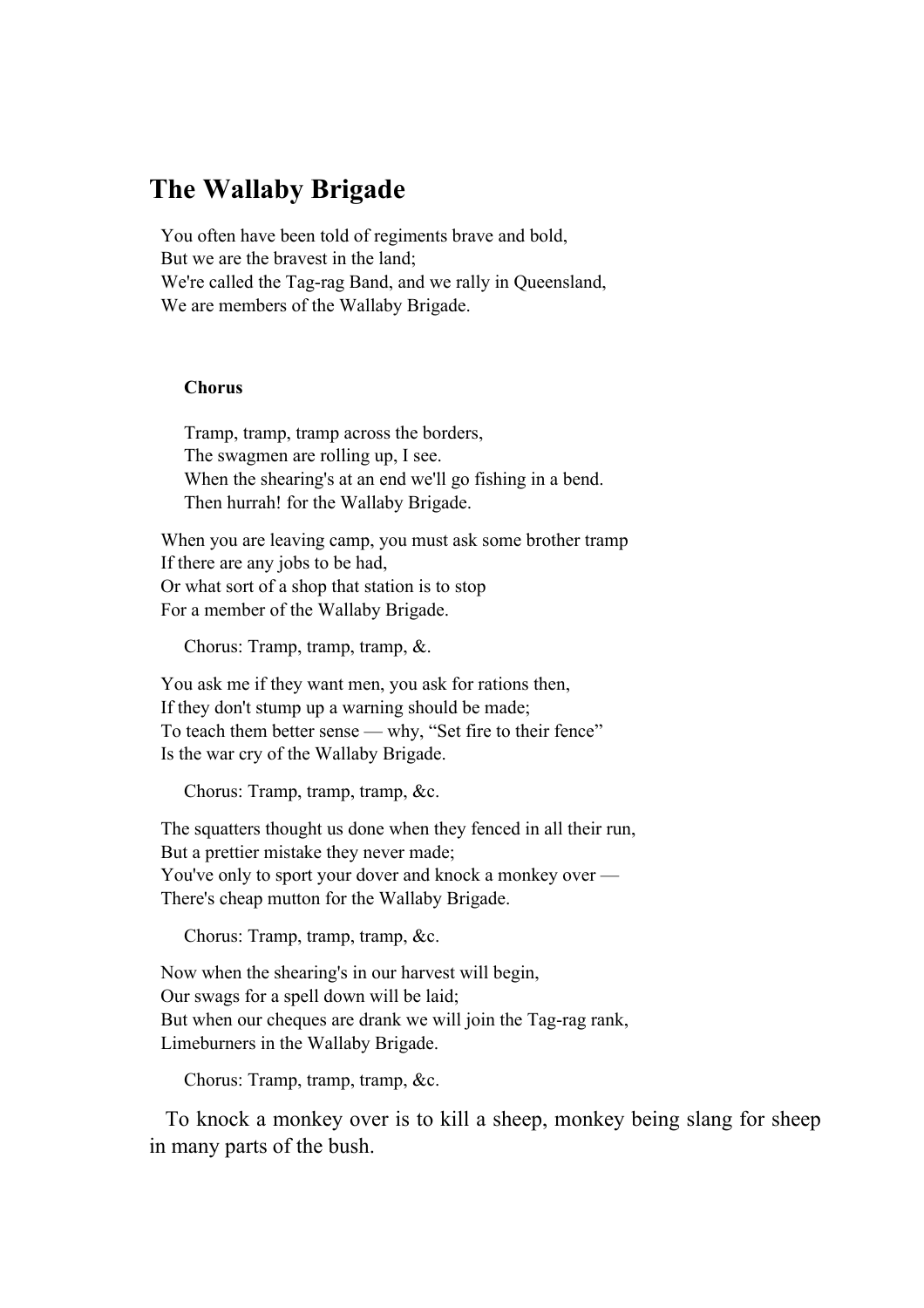## **My Religion**

LET Romanists all at the Confessional kneel, Let the Jew with disgust turn from it, Let the mighty Crown Prelate in Church pander zeal, Let the Mussulman worship Mahomet. From all these I differ — truly wise is my plan, With my doctrine, perhaps, you'll agree, To be upright and downright and act like a man, That's the religion for me.

I will go to no Church and to no house of Prayer To see a white shirt on a preacher.

And in no Courthouse on a book will I swear To injure a poor fellow-creature.

For parsons and preachers are all a mere joke, Their hands must be greased by a fee;

But with the poor toiler to share your last "toke," That's the religion for me.

Let Psalm-singing Churchmen and Lutheran sing, They can't deceive God with their blarney;

They might just as well dance the Highland Fling, Or sing the fair fame of Kate Kearney.

But let man unto man like brethren act, My doctrine this suits to a T, The heart that can feel for the woes of another, Oh, that's the religion for me.

"Toke" is a slang word for bread.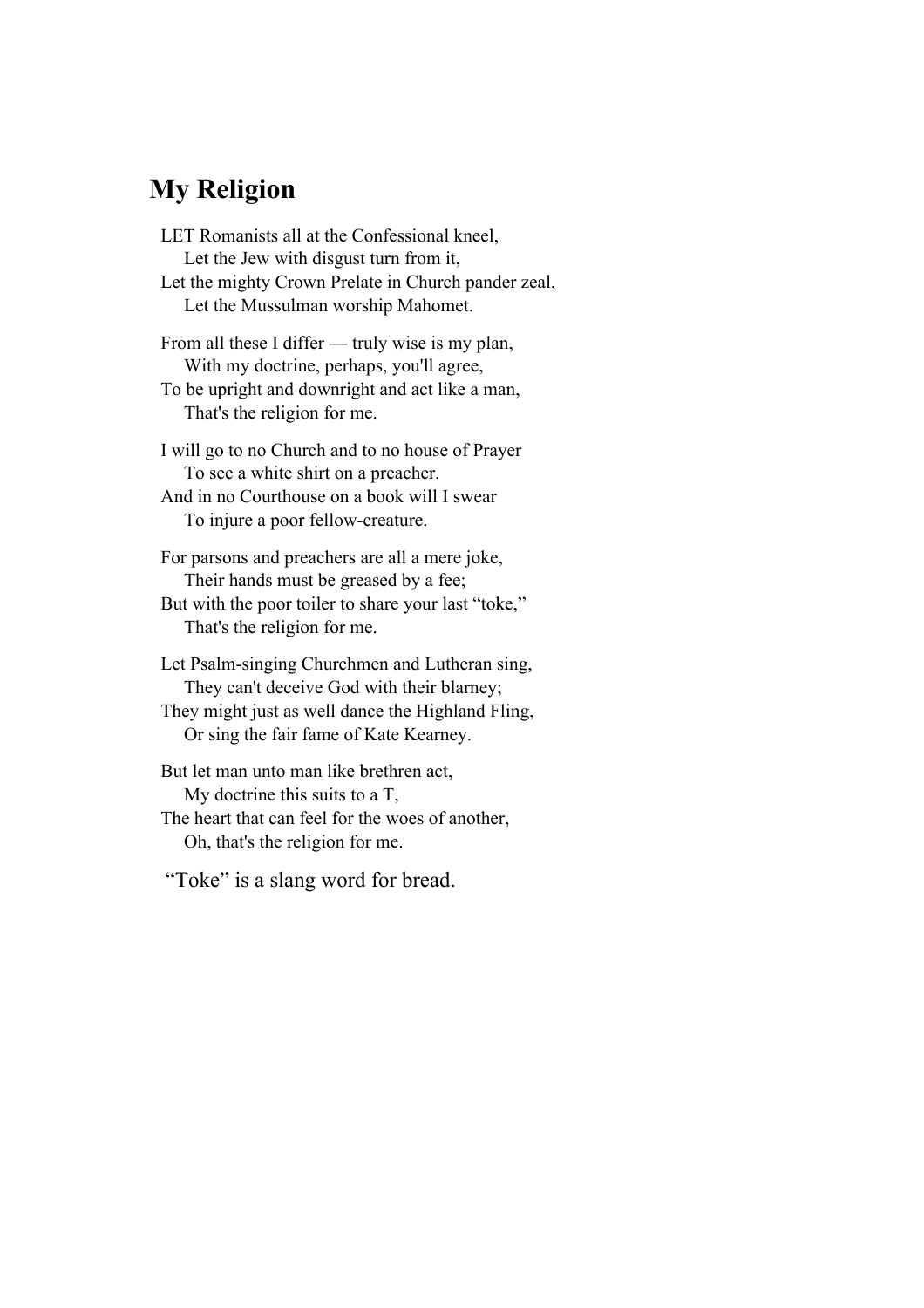### **Bourke's Dream**

LONELY and sadly — one night in November I laid down my weary head in search of repose On my wallet of straw, which I long shall remember, Tired and weary I fell into a doze. Tired from working hard Down in the labour-yard, Night brought relief to my sad, aching brain. Locked in my prison cell, Surely an earthly hell, I fell asleep and began for to dream. I dreamt that I stood on the green fields of Erin, In joyous meditation that victory was won. Surrounded by comrades, no enemy fearing, "Stand," was the cry, "every man to his gun." On came the Saxons then, Fighting our Fenian men, Soon they'll reel back from our piked volunteers. Loud was the fight and shrill, Wexford and Vinegar Hill, Three cheers for Father Murphy and the hold cavaliers. I dreamt that I saw our gallant commander Seated on his charger in gorgeous array. He wore green trimmed with gold and a bright shining sabre On which sunbeams of Liberty shone brightly that day. "On," was the battle cry, "Conquer this day or die, Sons of Hibernia, fight for Liberty! Show neither fear nor dread, Strike at the foeman's head, Cut down horse, foot, and artillery!" I dreamt that the night was quickly advancing, I saw the dead and dying on the green crimson plain. Comrades I once knew well in death's sleep reposing, Friends that I once loved but shall ne'er see again. The green flag was waving high, Under the bright blue sky, And each man was singing most gloriously. "Come from your prison, Bourke,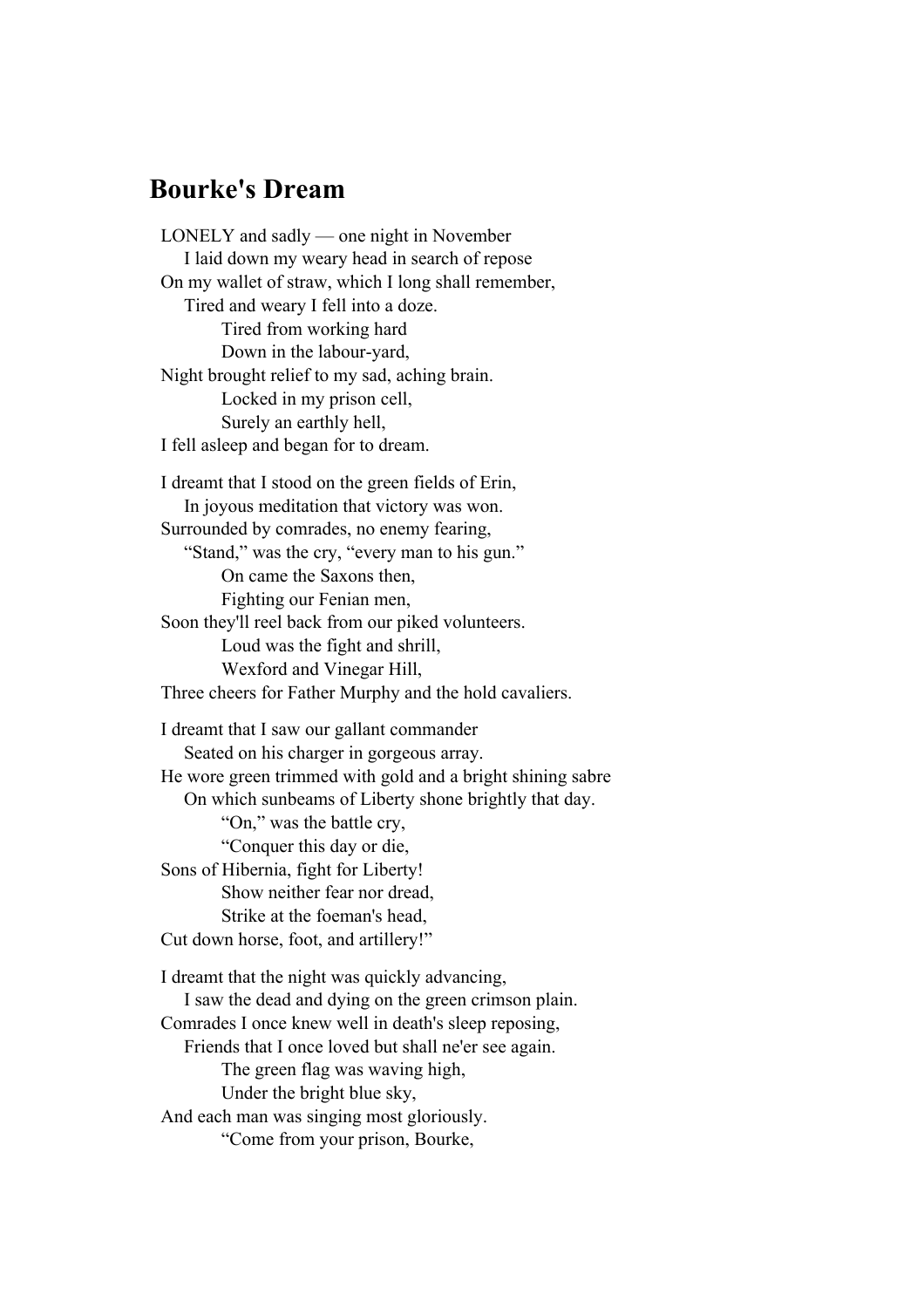We Irishmen have done our work, God has been with us, and old Ireland is free."

I dreamt I was homeward, back over the mountain track, With joy my mother fainted and gave a loud scream. With the shock I awoke, just as the day had broke, And found myself an exile, and 'twas all but a dream.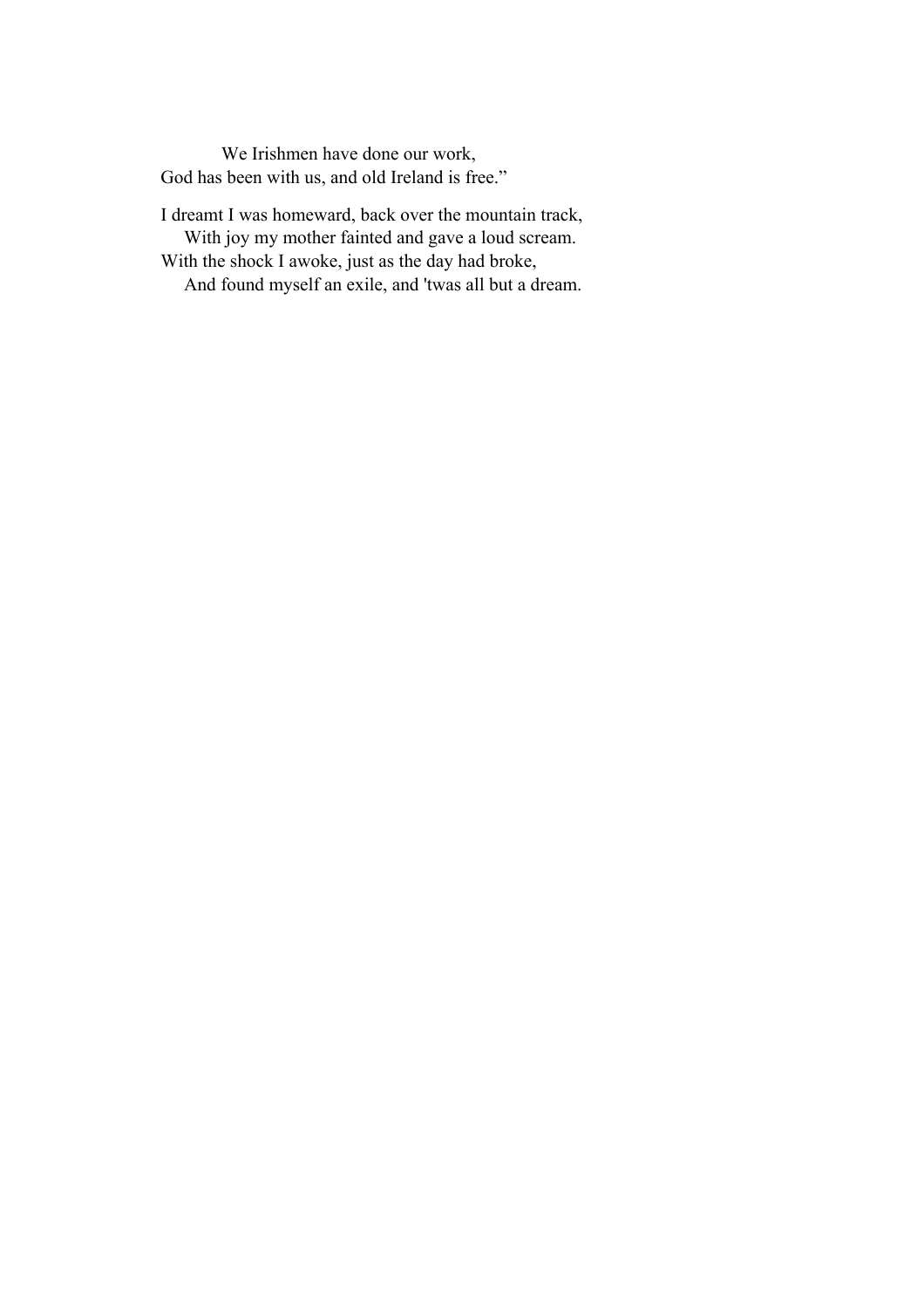### **Billy Barlow In Australia**

WHEN I was at home I was down on my luck, And I earned a poor living by drawing a truck; But old aunt died, and left me a thousand — "Oh, oh, I'll start on my travels," said Billy Barlow.

> Oh dear, lackaday, oh, So off to Australia came Billy Barlow.

When to Sydney I got, there a merchant I met, Who said he would teach me a fortune to get; He'd cattle and sheep past the colony's bounds, Which he sold with the station for my thousand pounds. Oh dear, lackaday, oh, He gammon'd the cash out of Billy Barlow.

When the bargain was struck, and the money was paid, He said, "My dear fellow, your fortune is made; I can furnish supplies for the station, you know, And your bill is sufficient, good Mr. Barlow."

Oh dear, lackaday, oh,

A gentleman settler was Billy Barlow.

So I got my supplies, and I gave him my bill, And for New England started, my pockets to fill; But by bushrangers met, with my traps they made free, Took my horse, and left Billy bailed to a tree.

 Oh dear, lackaday, oh, "I shall die of starvation," thought Billy Barlow.

At last I got loose, and I walked on my way; A constable came up, and to me did say, "Are you free?" Says I "Yes, to be sure; don't you know?" And I handed my card, "Mr. William Barlow." Oh dear, lackaday, oh, He said, "That's all gammon," to Billy Barlow.

Then he put on the handcuffs, and brought me away Right back down to Maitland, before Mr. Day. When I said I was free, why the J. P. replied, I must send you down to be i—dentified. Oh dear, lackaday, oh, So to Sydney once more went poor Billy Barlow.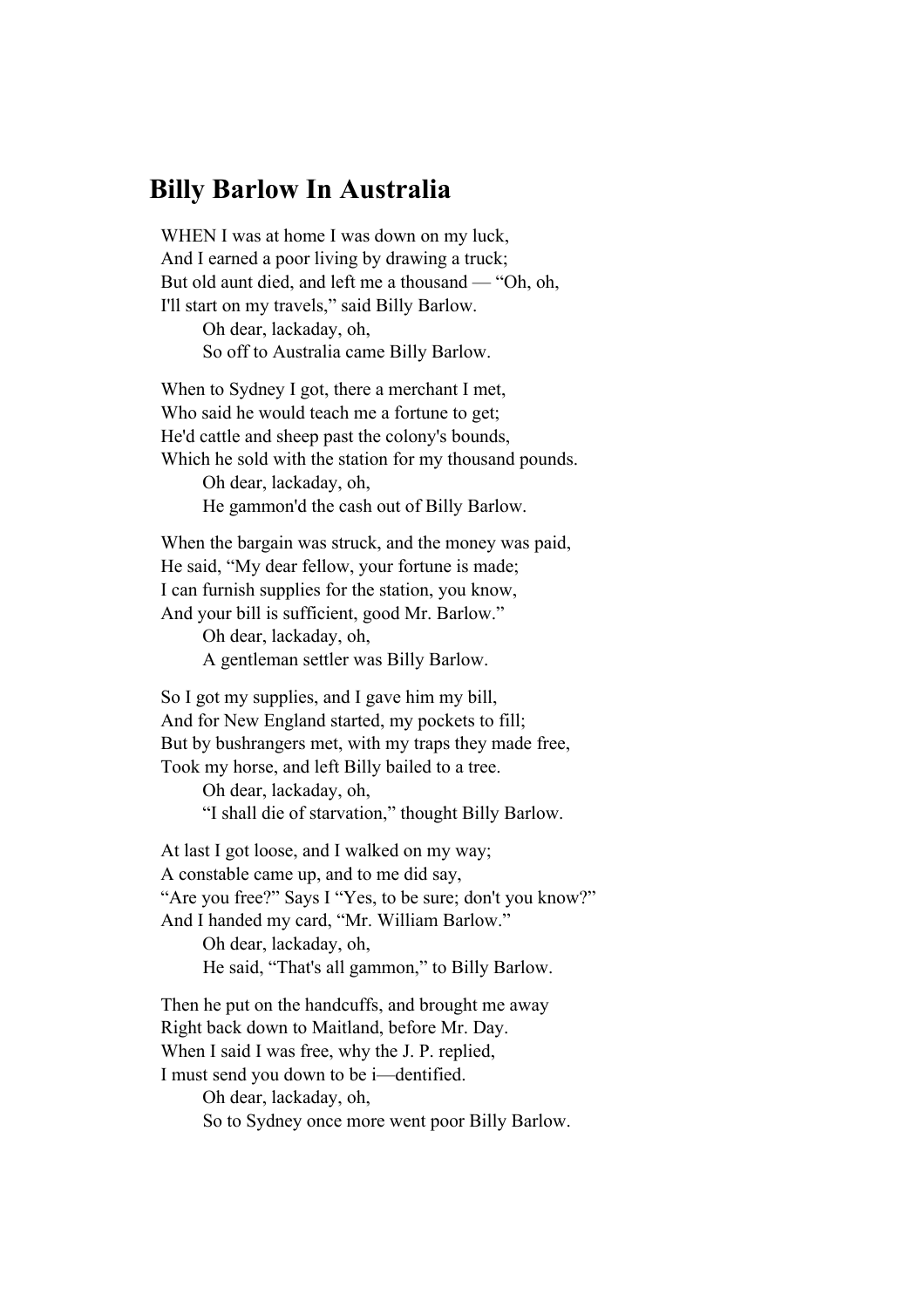They at last let me go, and I then did repair For my station once more, and at length I got there But a few days before, the blacks, you must know, Had spear'd all the cattle of Billy Barlow.

> Oh dear, lackaday, oh, "It's a beautiful country," said Billy Barlow.

And for nine months before no rain there had been, So the devil a blade of grass could be seen; And one-third of my wethers the scab they had got, And the other two-thirds had just died of the rot.

 Oh dear, lackaday, oh, "I shall soon be a settler," said Billy Barlow.

And the matter to mend, now my bill was near due, So I wrote to my friend, and just asked to renew He replied he was sorry he couldn't, because The bill had passed into a usurer's claws.

> Oh dear, lackaday, oh, "But perhaps he'll renew it," said Billy Barlow.

I applied; to renew he was quite content, If secured, and allowed just three hundred per cent.; But as I couldn't do, Barr, Rodgers, and Co. Soon sent up a summons for Billy Barlow.

> Oh dear, lackaday, oh, They soon settled the business of Billy Barlow.

For a month or six weeks I stewed over my loss, And a tall man rode up one day on a black horse; He asked, "Don't you know me?" I answered him "No." "Why," said he, "my name's Kinsmill; how are you, Barlow?" Oh dear, lackaday, oh, He'd got a *fi. fa.* for poor Billy Barlow.

What I'd left of my sheep and my traps he did seize, And he said, "They won't pay all the costs and my fees;" Then he sold off the lot, and I'm sure 'twas a sin, At sixpence a head, and the station giv'n in.

 Oh dear, lackaday, oh, "I'll go back to England," said Billy Barlow.

My sheep being sold, and my money all gone, Oh, I wandered about then quite sad and forlorn; How I managed to live it would shock you to know, And as thin as a lath got poor Billy Barlow.